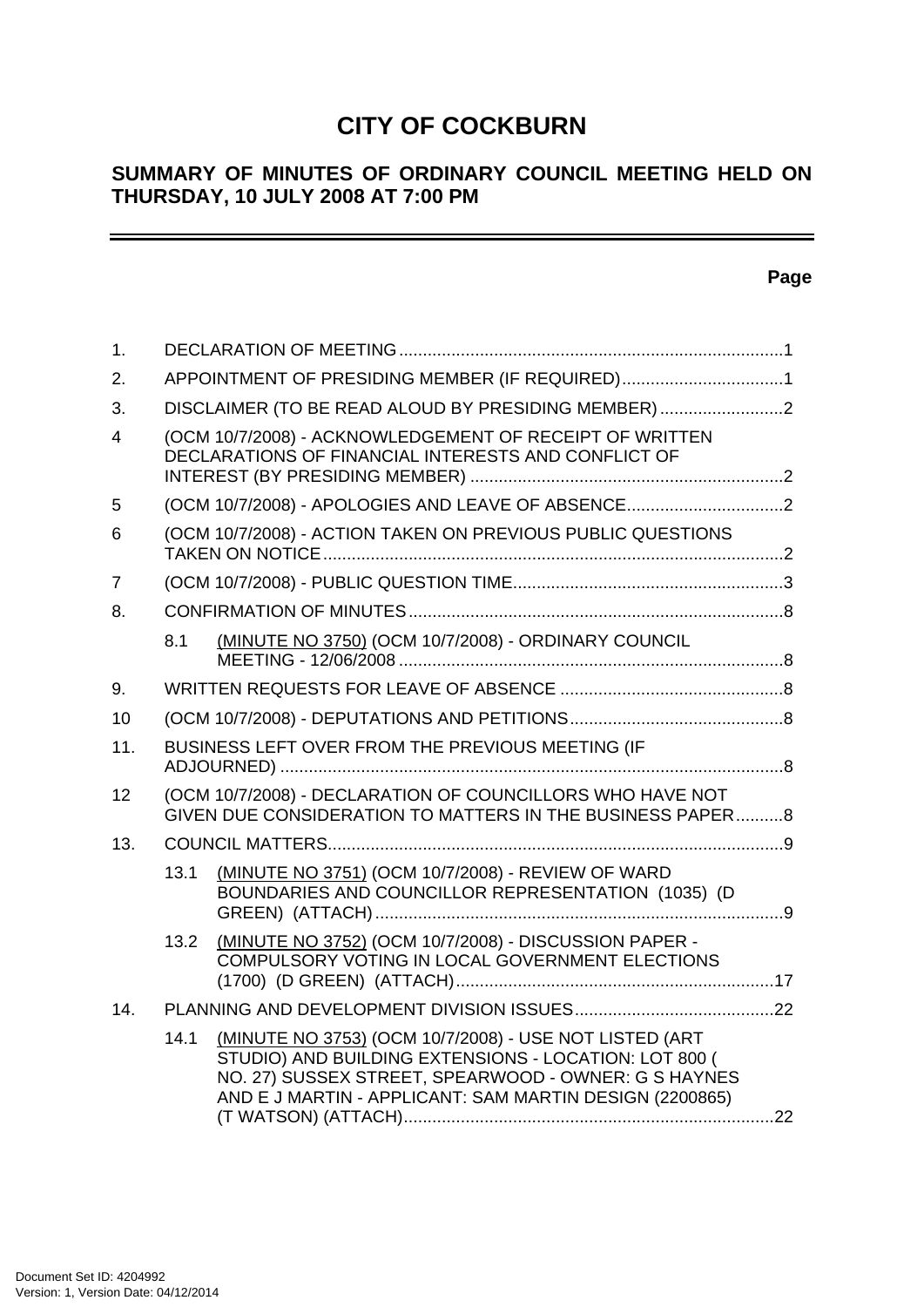|     |      | 14.2 (MINUTE NO 3754) (OCM 10/7/2008) - PUBLIC OPEN SPACE<br>REQUIREMENTS - LOCATION: LOT 41 FRANKLAND AVENUE<br>AND GAEBLER ROAD HAMMOND PARK OWNER: APPLICANT:<br>SPM PROJECT MANAGEMENT (A BLOOD) (9682) (ATTACH)27       |    |
|-----|------|------------------------------------------------------------------------------------------------------------------------------------------------------------------------------------------------------------------------------|----|
|     | 14.3 | (MINUTE NO 3755) (OCM 10/7/2008) - DETAILED SITE<br>INVESTIGATION - LOCATION: LOTS 95 & 101 HOWSON WAY,<br>BIBRA LAKE - OWNER/APPLICANT: CITY OF COCKBURN                                                                    |    |
|     | 14.4 | (MINUTE NO 3756) (OCM 10/7/2008) - PROPOSED GARAGE/SHED<br>- LOCATION: 59 HYBRID COURT BANJUP - OWNER: TERRANCE<br>DOWN - APPLICANT: COASTLINE SHEDS (5514347) (B                                                            |    |
|     | 14.5 | (MINUTE NO 3757) (OCM 10/7/2008) - RURAL SHED OVER 399M2<br>- LOCATION: 459 RUSSELL ROAD EAST MUNSTER - APPLICANT:<br>LESTER FRANCIS & MARIAN HELEN BULL (4411247) (B                                                        |    |
|     | 14.6 | (MINUTE NO 3758) (OCM 10/7/2008) - PROPOSED MODIFICATION<br>TO CELL 9 YANGEBUP STRUCTURE PLAN - VISKO PARK -<br>LOCATION: RESERVE NO. 47278 BAYVIEW TERRACE<br>YANGEBUP - OWNER: STATE OF WESTERN AUSTRALIA - (R             |    |
|     |      | 1.<br>(MINUTE NO 3759) (OCM 10/7/2008) - APPOINTMENT OF<br><b>PRESIDING MEMBER</b>                                                                                                                                           | 52 |
|     | 14.7 | (MINUTE NO 3760) (OCM 10/7/2008) - JETTY DESIGN<br>GUIDELINES FOR STAGE 4A PORT COOGEE, NORTH COOGEE -<br>PREPARED BY: TAYLOR BURRELL BARNETT - PROPONENT:                                                                   |    |
|     | 14.8 | (MINUTE NO 3761) (OCM 10/7/2008) - SOUTH COAST TOURIST<br>DRIVE - APPLICANT: SOUTH WEST GROUP (1328) (D ARNDT)                                                                                                               |    |
|     | 14.9 | (MINUTE NO 3762) (OCM 10/7/2008) - HERITAGE NOMINATION -<br>SOUTH FREMANTLE POWER STATION - LOCATION: LOT 2167<br>ROBB ROAD, NORTH COOGEE - OWNER: VERVE ENERGY -<br>APPLICANT: CITY OF COCKBURN (1048) (D ARNDT) (ATTACH)58 |    |
| 15. |      |                                                                                                                                                                                                                              |    |
|     | 15.1 | (MINUTE NO 3763) (OCM 10/7/2008) - LIST OF CREDITORS PAID -                                                                                                                                                                  |    |
|     | 15.2 | (MINUTE NO 3764) (OCM 10/7/2008) - STATEMENT OF FINANCIAL                                                                                                                                                                    |    |
|     |      | 15.3 (MINUTE NO 3765) (OCM 10/7/2008) - VARIOUS DEBTS - WRITE                                                                                                                                                                |    |
| 16. |      |                                                                                                                                                                                                                              |    |
|     | 16.1 | (MINUTE NO 3766) (OCM 10/7/2008) - REMOVAL OF COUNCIL<br>TREES ADJACENT TO PROPERTY - LOCATION: 47 GERALD<br>STREET SPEARWOOD - OWNER: GARY STACK (2206443;                                                                  |    |
|     | 16.2 | (MINUTE NO 3767) (OCM 10/7/2008) - MANAGEMENT OF LOT 800                                                                                                                                                                     |    |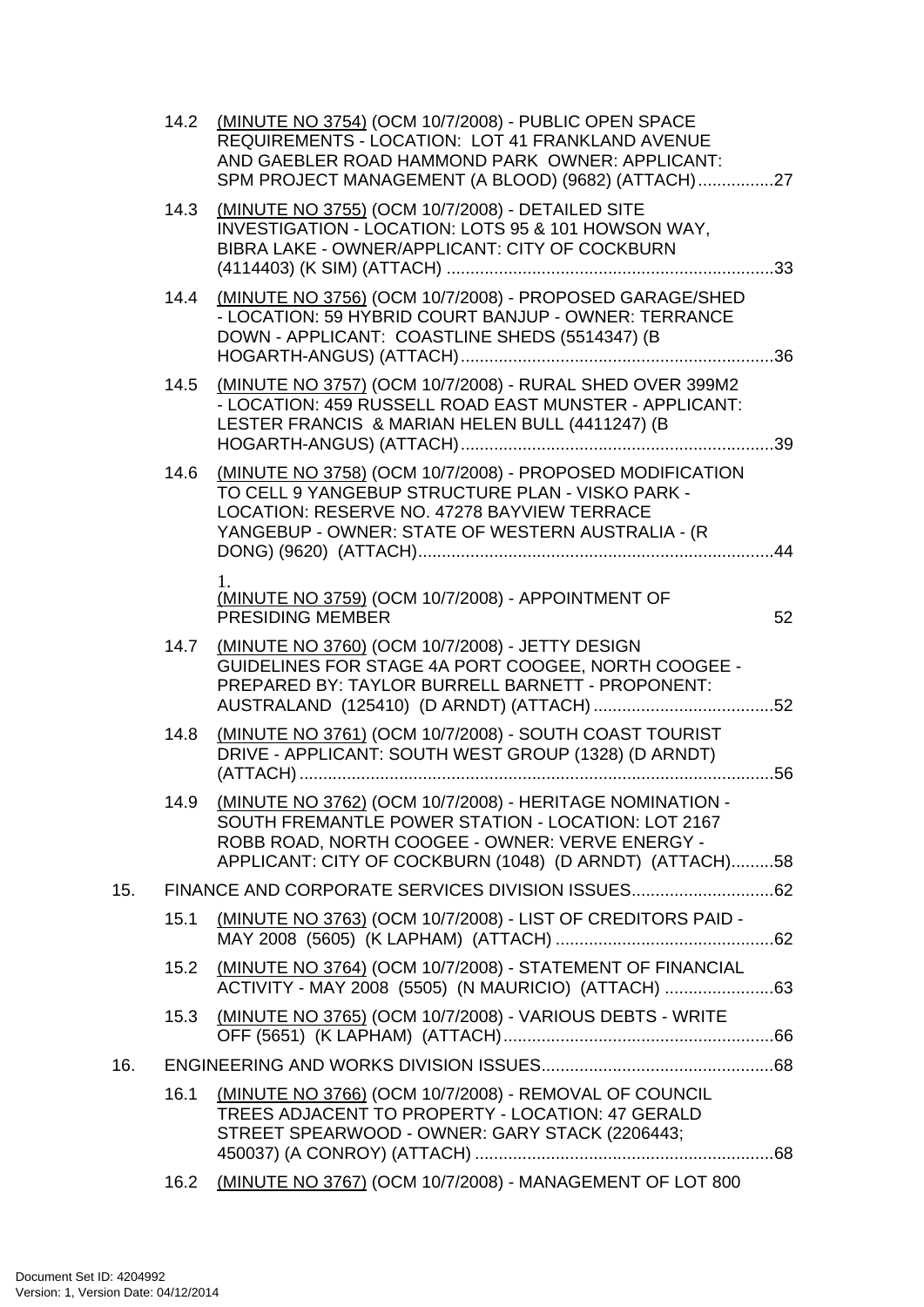|     |      | LYON ROAD, AUBIN GROVE - OWNER: WAPC - APPLICANT: CITY                                                                                                        |  |
|-----|------|---------------------------------------------------------------------------------------------------------------------------------------------------------------|--|
| 17. |      |                                                                                                                                                               |  |
|     | 17.1 | (MINUTE NO 3768) (OCM 10/7/2008) - TENDER RFT12/2008 -<br>CONSTRUCTION SERVICES - CIVIL WORKS HAMMOND ROAD<br>SPORTS COMPLEX, SUCCESS (RFT12/2008) (S HARRIS) |  |
|     | 17.2 | (MINUTE NO 3769) (OCM 10/7/2008) - COOLBELLUP COMMUNITY                                                                                                       |  |
| 18. |      |                                                                                                                                                               |  |
| 19. |      | MOTIONS OF WHICH PREVIOUS NOTICE HAS BEEN GIVEN 90                                                                                                            |  |
| 20. |      | NOTICES OF MOTION GIVEN AT THE MEETING FOR CONSIDERATION                                                                                                      |  |
| 21. |      | NEW BUSINESS OF AN URGENT NATURE INTRODUCED BY                                                                                                                |  |
| 22  |      | (OCM 10/7/2008) - MATTERS TO BE NOTED FOR INVESTIGATION,                                                                                                      |  |
| 23. |      |                                                                                                                                                               |  |
| 24  |      | (MINUTE NO 3770) (OCM 10/7/2008) - RESOLUTION OF COMPLIANCE                                                                                                   |  |
| 25  |      |                                                                                                                                                               |  |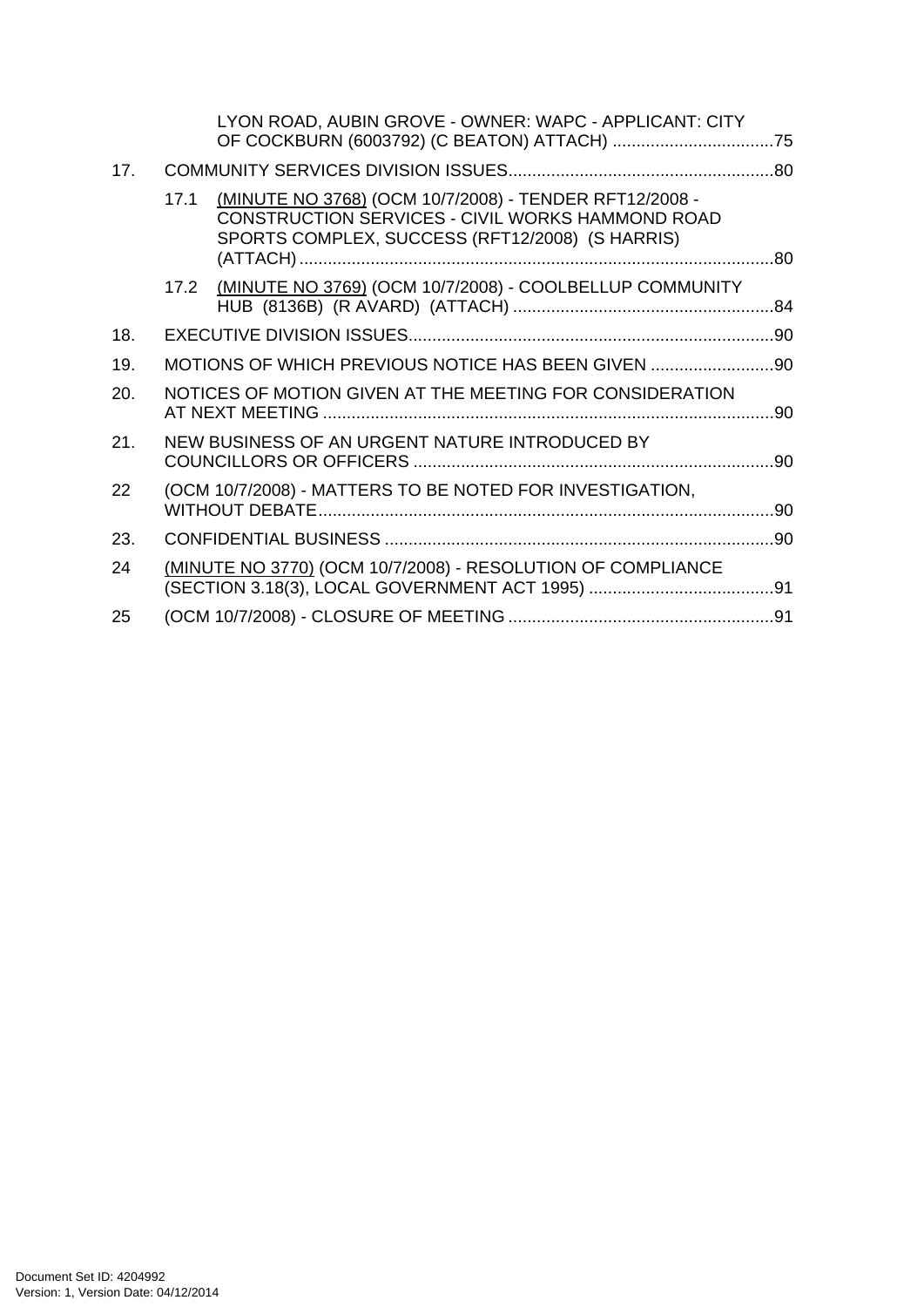Document Set ID: 4204992<br>Version: 1, Version Date: 04/12/2014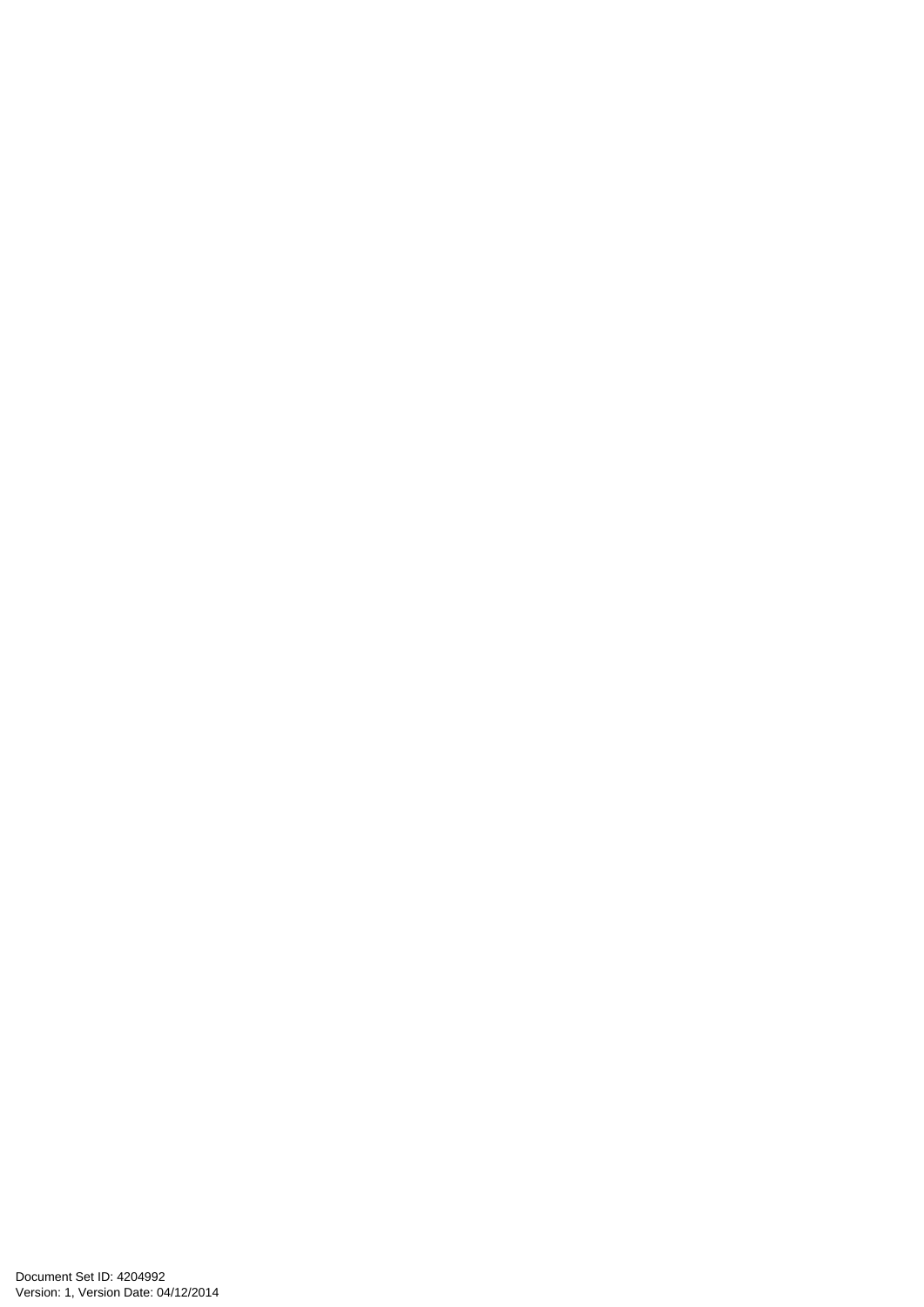# **CITY OF COCKBURN**

# <span id="page-4-0"></span>**MINUTES OF ORDINARY COUNCIL MEETING HELD ON THURSDAY, 10 JULY 2008 AT 7:00 PM**

### **PRESENT:**

#### **ELECTED MEMBERS**

| $\blacksquare$           | Mayor        |                                     |
|--------------------------|--------------|-------------------------------------|
| $\blacksquare$           | Deputy Mayor | (By Instantaneous<br>Communication) |
| $\blacksquare$           | Councillor   |                                     |
| $\overline{\phantom{0}}$ | Councillor   |                                     |
| $\blacksquare$           | Councillor   |                                     |
| $\blacksquare$           | Councillor   |                                     |
| $\blacksquare$           | Councillor   |                                     |
| -                        | Councillor   |                                     |
|                          |              |                                     |

### **IN ATTENDANCE**

| Mr S. Cain      | $\sim 100$       | <b>Chief Executive Officer</b>                |
|-----------------|------------------|-----------------------------------------------|
| Mr D. Green     | $\sim$ 100 $\mu$ | Director, Administration & Community Services |
| Mr S. Downing   | $\sim$ 100 $\mu$ | Director, Finance & Corporate Services        |
| Mr M. Littleton | $\sim 100$       | Director, Engineering & Works                 |
| Mr D. Arndt     | $\sim 100$       | Director, Planning & Development              |
| Ms T. Truscott  | $\sim 100$       | <b>Media Liaison Officer</b>                  |
| Ms V. Viljoen   | $\sim 100$       | Personal Assistant to the CEO                 |

# **1. DECLARATION OF MEETING**

The Presiding Member declared the meeting open at 7.00pm.

# **2. APPOINTMENT OF PRESIDING MEMBER (If required)**

Nil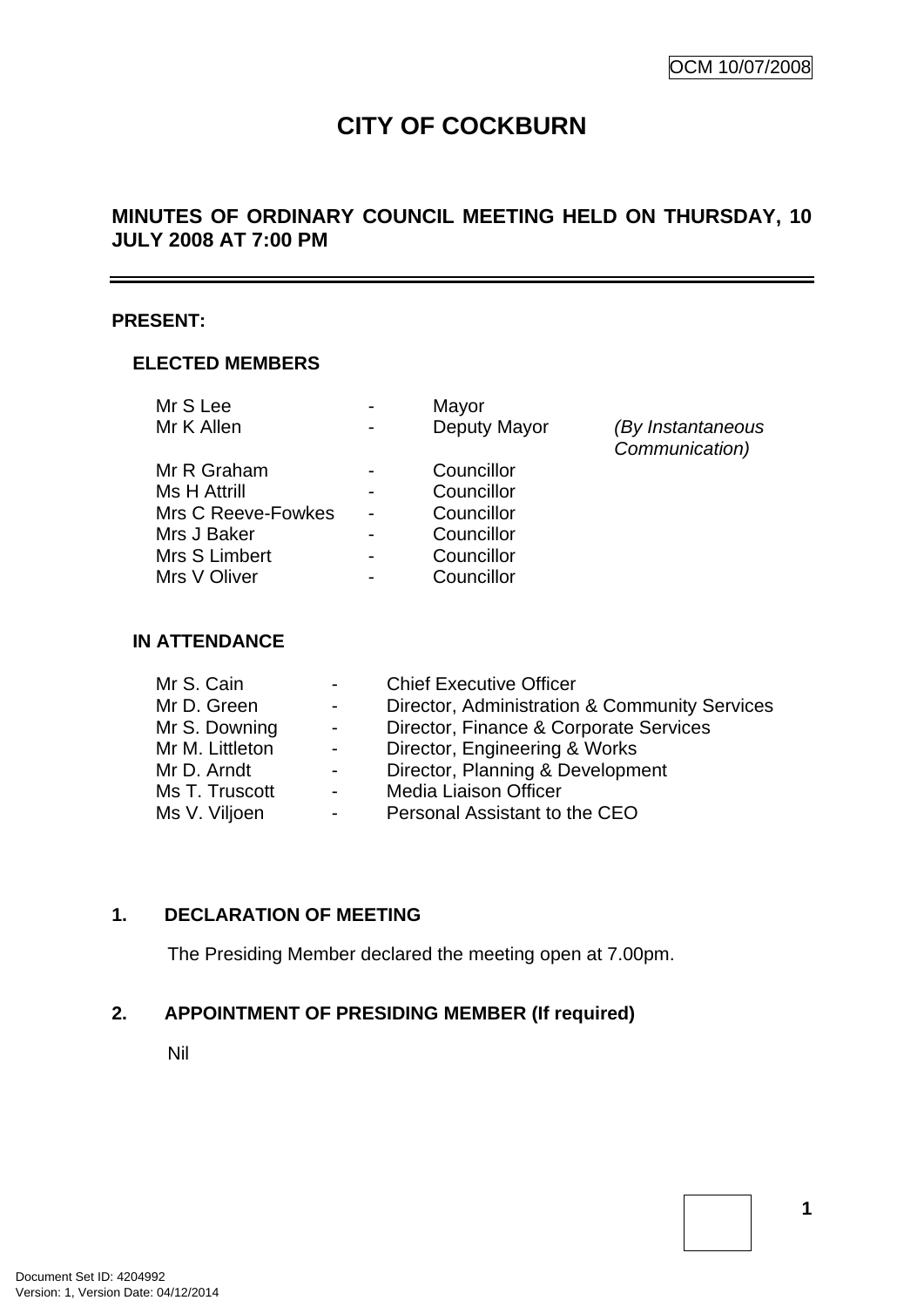# <span id="page-5-0"></span>**3. DISCLAIMER (To be read aloud by Presiding Member)**

Members of the public, who attend Council Meetings, should not act immediately on anything they hear at the Meetings, without first seeking clarification of Council's position. Persons are advised to wait for written advice from the Council prior to taking action on any matter that they may have before Council.

### **4 (OCM 10/7/2008) - ACKNOWLEDGEMENT OF RECEIPT OF WRITTEN DECLARATIONS OF FINANCIAL INTERESTS AND CONFLICT OF INTEREST (BY PRESIDING MEMBER)**

The Chief Executive Officer advised the meeting that he had received declarations of interest from Mayor Lee, Clr Oliver, Clr Graham and Clr Reeve-Fowkes which would be read at the appropriate time. The Chief Executive Officer also advised the meeting that he had a conflict of interest, which would be read at the appropriate time.

# **5 (OCM 10/7/2008) - APOLOGIES AND LEAVE OF ABSENCE**

| CIr Ian Whitfield      | - | Apology |
|------------------------|---|---------|
| <b>CIr Tony Romano</b> | - | Apology |

The Chief Executive Officer advised the meeting that Deputy Mayor Allen would be attending the meeting via remote telephone link.

# **6 (OCM 10/7/2008) - ACTION TAKEN ON PREVIOUS PUBLIC QUESTIONS TAKEN ON NOTICE**

A letter has been sent by the Chief Executive Officer to Mrs Robyn Scherr, in response to a question raised during Public Question Time at the 12 June 2008 Ordinary Meeting of Council in relation to Item 13.3 – Final Adoption of the Plan for the District 2008-2018.

Written questions submitted by Mr Philip Eva in relation to Items 14 4 – Proposed Scheme Amendment No.63 to Town Planning Scheme No.3 – and Item 14.5 – Proposed Scheme Amendment No.68 to Town Planning Scheme No.3 to the Ordinary Council Meeting held on 12 June 2008, have been responded to in writing.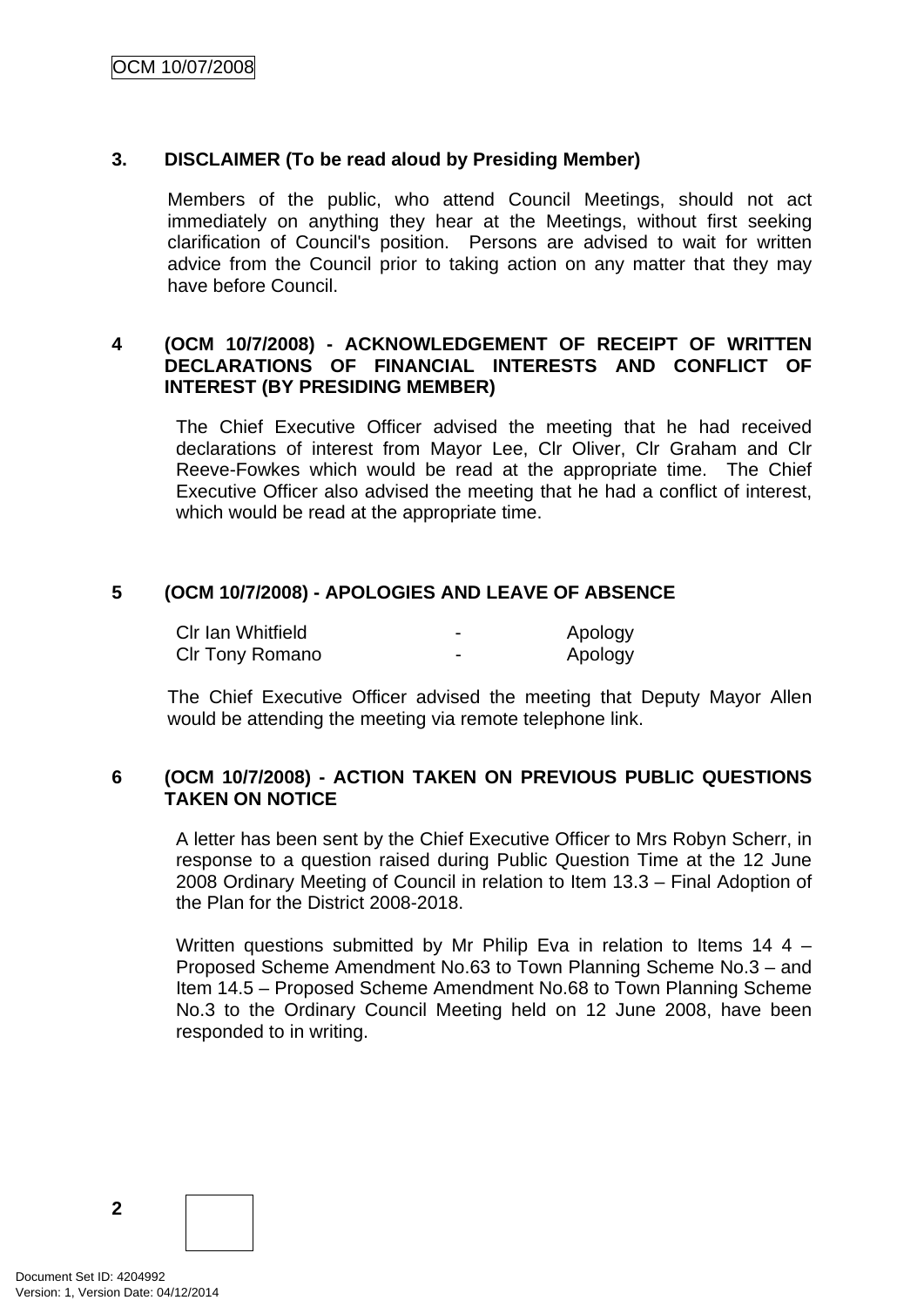# <span id="page-6-0"></span>**7 (OCM 10/7/2008) - PUBLIC QUESTION TIME**

### **Gary Stack, Spearwood Item 16.1 – Removal of Council Trees Adjacent to Property**

- *Q1. How does Council expect me to prevent damage to my home when the problems are caused directly by Council trees?*
- A1. The trees in question are 2 trees of 7 in the general vicinity of 47 Gerald Street, some of which are on private land and some on the reserve. The Council contends that the problem is not being caused by the trees themselves rather if damage to the property exists it is more likely to be caused by the lack of maintenance.

Maintenance of the home is the responsibility of the property owner. There are many ways to maintain and upkeep your property including paying service providers to undertake the work if you are not capable. Council has located a number of such providers who have quoted as little as \$88 and up-to \$160 for the service. The service includes cleaning and washing out your gutters, checking downpipes for leaks and rust and undertaking minor maintenance and repair. A list of service providers contacted, their contact details and quoted prices are available for Mr. Stack if he wishes to consider this option.

- *Q2. Is the Council prepared to continue to put my life at risk by making me get onto a dangerous slippery wet roof at all times of day and night cleaning their tree litter out of the valley and gutters when the Council cannot find any agency which will allow their staff on the roof because it is too dangerous.*
- A2. The manner in which you choose to maintain your gutters is your decision to make. If you are unable to clean your gutters then I would recommend that you engage an appropriate service provider. Common recommended practice is to clean gutters twice per year.
- *Q3. Why does the Council think it has the right to put my life at risk and damage my home?*
- A3. The Council is neither putting your life at risk nor damaging your home.

Trees are a highly desirable part of the landscape because of the environmental and social benefits that they provide. Whilst Council places a high value on trees in principle, it does not do so at the expense of safety to people or damage to property as stipulated by its policy. These trees have been assessed on several occasions over the last 6 years and they do not meet the criteria for removal. Much has been done to appease the concerns of Mr Stack including recent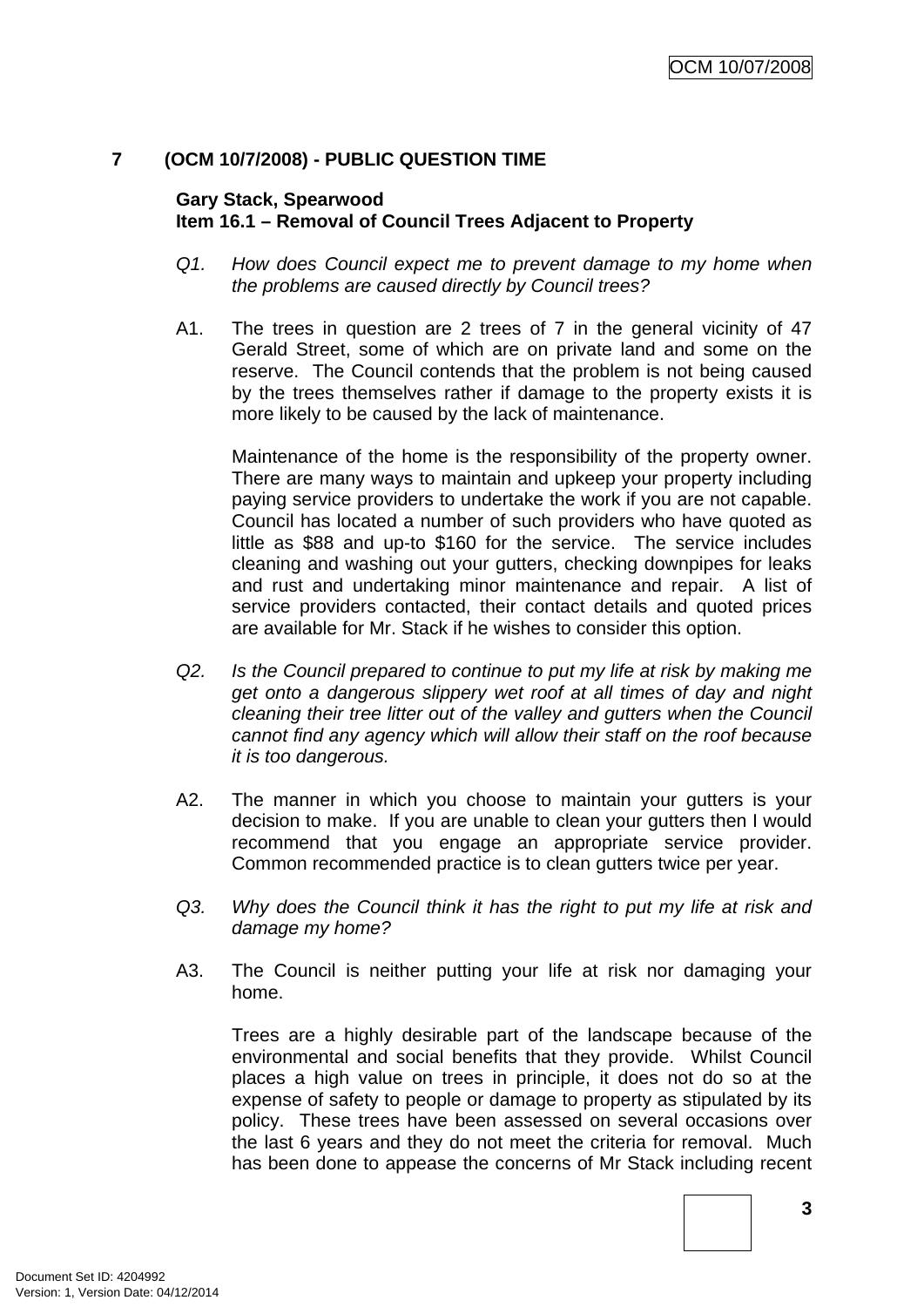crown pruning of the trees themselves. If council is now to remove these trees just because they contribute to the leaf litter in Mr Stack's gutters, will it then be expected to remove all trees in its suburbs when home owners are either not prepared or unable to maintain their own gutters?

#### **Troy & Jodie Russell, Yangebup**

# **Item 14.6 – Proposed Modification to Cell 9 Yangebup Structure Plan – Visko Park**

- *Q1. Why has the Council only given residents two days notice of Visko Park being an agenda item at this meeting?*
- A1. Generally speaking, correspondence is only sent to those persons who made a submission once the agenda for the Council meeting has been finalised, which occurred on Friday. Letters were sent to those individuals on Monday which meant that residents were advised a few days prior to the meeting. There is no specific requirement in terms of a timeframe for this notice, only that they are advised prior to the meeting, which did occur. Notwithstanding this, the Council carried out an extensive 32-day public consultation period (which is greater than the 21 days required by the scheme). The consultation included an advertisement in the local paper and a survey letter to 734 local households around the park for their comment. This is the second time this matter has been consulted on.
- *Q2. Why does the Council feel a bowling club is more appropriate than a football field? This area is not an old area. The majority are families with young children.*
- A2. Council considers Visko Park provides a unique opportunity for a well established bowling club to be centrally located in the district on a readily accessible and highly visible site. There is already an existing football field at Nicholson Reserve, which is used by the Lakes Junior Football Club and, in addition, there is an extensive oval at Radonich Park nearby.
- *Q3. What safety measures has the Council considered for children in relation to parking and access to the park?*
- A3. Adequate parking facilities will be provided on the site and any vehicle access will be in accordance with national standards. The specific details of which would be prepared and submitted for consideration when planning approval is sought for the proposal.
- *Q4. A bar on the premises is not a Police responsibility. What is the legal liability of the Club and Council?*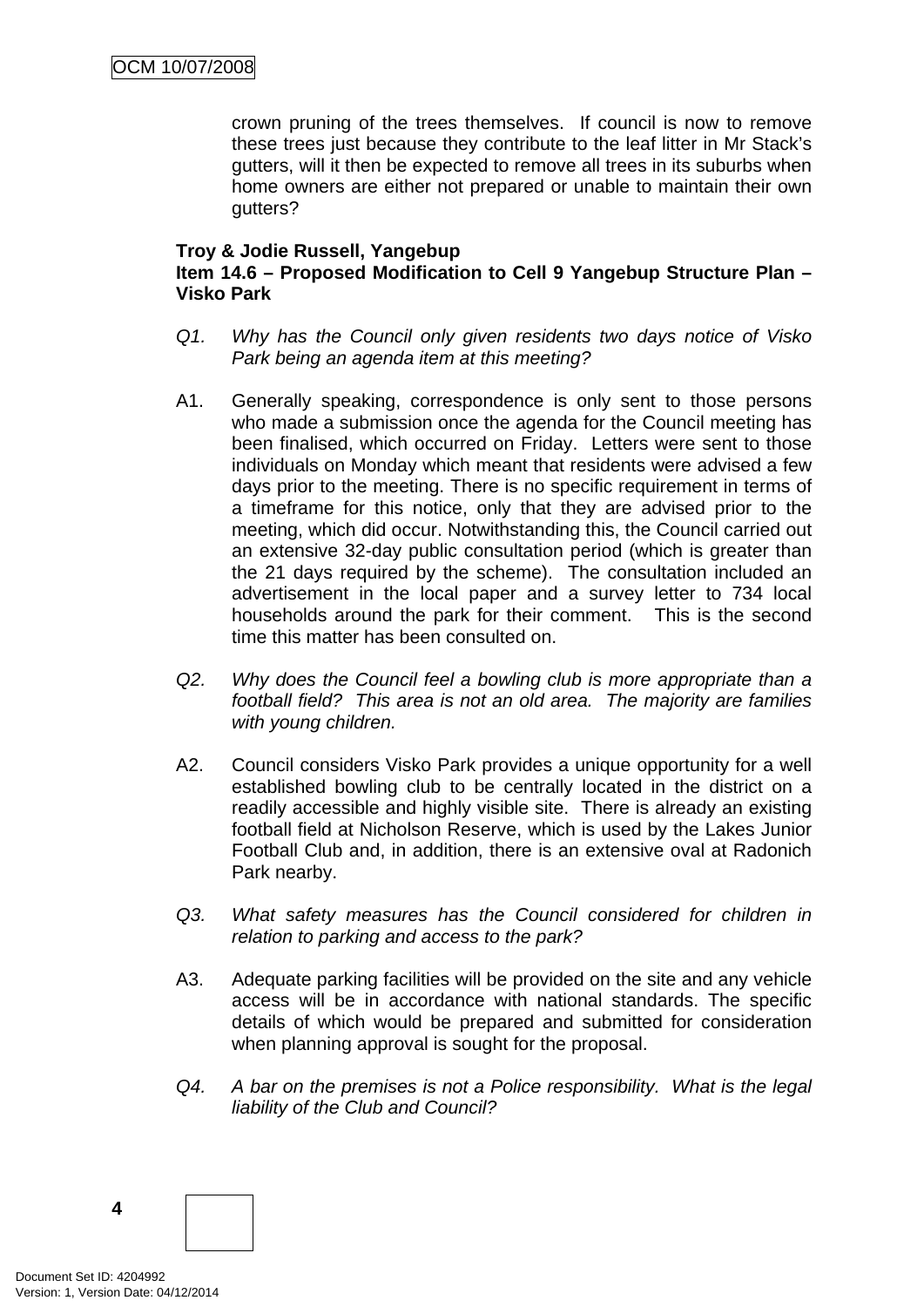A4. The Club would be required to hold an appropriate license under the Liquor Licensing Act and be solely responsible to adhere to the requirements of that act and all other appropriate legislation.

#### **Patrick Rivers, Yangebup**

### **Item 14.6 – Proposed Modification to Cell 9 Yangebup Structure Plan – Visko Park**

- *Q1. What guarantee will the City give that during the detailed planning stage, the space allocated to bowling greens would not increase from three on the indicative plan to the four that CBRC currently have and that the number of tennis courts would not increase from two (refer to survey items 31, 167), so further reducing the amount of unrestricted public open space?*
- A1. The detailed design of any proposal is required to comply with the approved Structure Plan before Council can grant planning approval for the proposal. It should however be noted that the Structure Plan is only providing an indicative layout of the proposal. The number of bowling greens and tennis courts (the space allocated and their specific locations) would be one of the considerations in determining whether the detailed design complies with the Structure Plan.
- *Q2. Why does the City cite lack of space as the reason for dismissing the provision of sporting and social amenities like basketball nets (refer survey items 131, 142, 143; NB: a whole court would not be necessary) and public barbecues (refer survey item 177) whilst giving contradictory assurance that the development proposals will leave sufficient public open space (refer survey items 88, 128, 196)?*
- A2. The response to survey items 131, 142, 143 and 177 states: "There is no proposal for basketball courts due to limited space (because a certain portion of the park has to be retained for the purpose of open space for community to use)."

 The response to survey items 88, 128, and 196 summarises that the proposal facilities will take less than half of the park and there will still remain reasonable amount of open space for community to use including "casual kicking" football activities.

 It is not considered that there is a contradiction between these responses because it clearly indicates in those responses that a certain portion of the park would remain for public open space.

*Q3. Please detail the "fundamental historical and cultural differences between the CBRC and Spearwood Dalmatinac Bowling Club" that can be so significant to justify summary dismissal of the option of merging the clubs. What assurance can the City give that such intransigence will not undermine the club's ability to attract new members and integrate with the community at a new site?*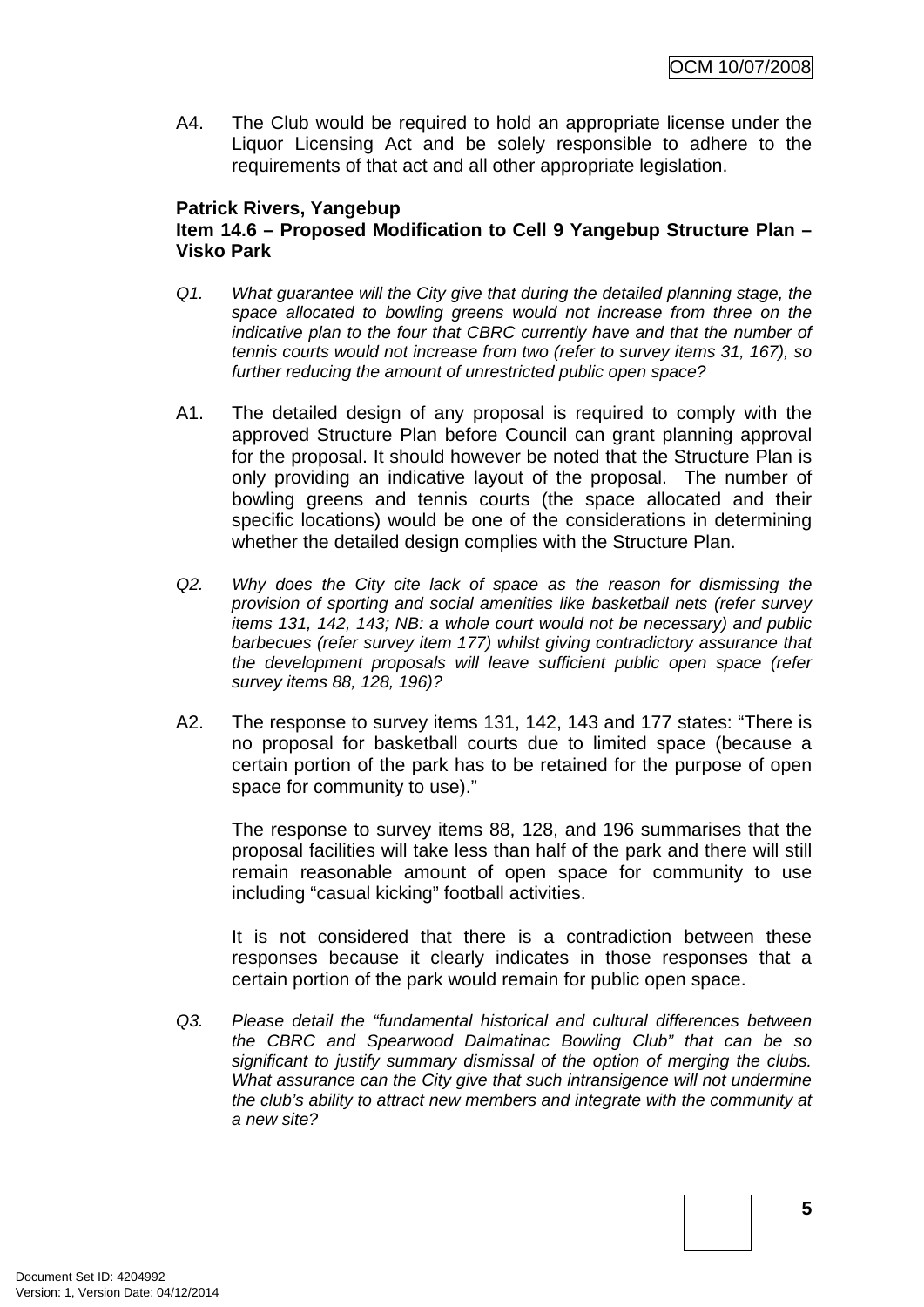A3. Council has no intent to force clubs to merge if they have no desire to do so. The proposed relocation of the Cockburn Bowling and Recreation Club provides an opportunity for a bowling club to be centrally located within the district to serve a broader community.

The Presiding Member advised Mr Rivers that the remainder of his written questions would be responded to in writing.

Mr Rivers advised the meeting that the Council's website did not specifically state that questions had to be limited to three minutes per person. The Presiding Member requested the Director Administration and Community Services to correct this situation.

### **QUESTIONS FROM THE FLOOR – MATTERS ON THE AGENDA**

### **Robyn Scherr, Coogee Item 14.8 – South Coast Tourist Drive**

- *Q1. I see that Council supports the development of a tourist drive being established between Fremantle and Mandurah. Do I then assume that Council also supports the wall that is being built across Port Coogee which is essentially blocking off any possible glimpses that might have been left behind after the five, six and seven storey buildings are completed in that area?*
- A1. The noise attenuation wall is a condition that was imposed at the time of sub-division, it was the condition that was actually sought and imposed by the Western Australian Planning Commission to ensure that the noise of traffic along the re-aligned Cockburn Road did not adversely impact on those residents closely adjacent to the road.
- Q2. Did they ever think what impact a greedy developer could have gone back a bit and left the views and not have to worry about building a wall across the most scenic route along the WA coast in the metropolitan area?
- A2. There is a similar drive that runs along the north coast, that is often referred to as the "sunset coast", that stretches from Fremantle up to Mindarie. Large portions of that drive do not have views of the coastline as they either view directly into residential estates or they fall into dips in the sand dunes. There is across the entire length of the rise some quite wonderful views that will have access by the public. The purpose of this item is to jointly with the Cities of Rockingham, Kwinana, Cockburn and Fremantle, promote to the State government the dedication of that drive in order to enhance tourism in the district. There will be points along the route where you simply cannot see and there will be points where you get magnificent views.

Document Set ID: 4204992<br>Version: 1, Version Date: 04/12/2014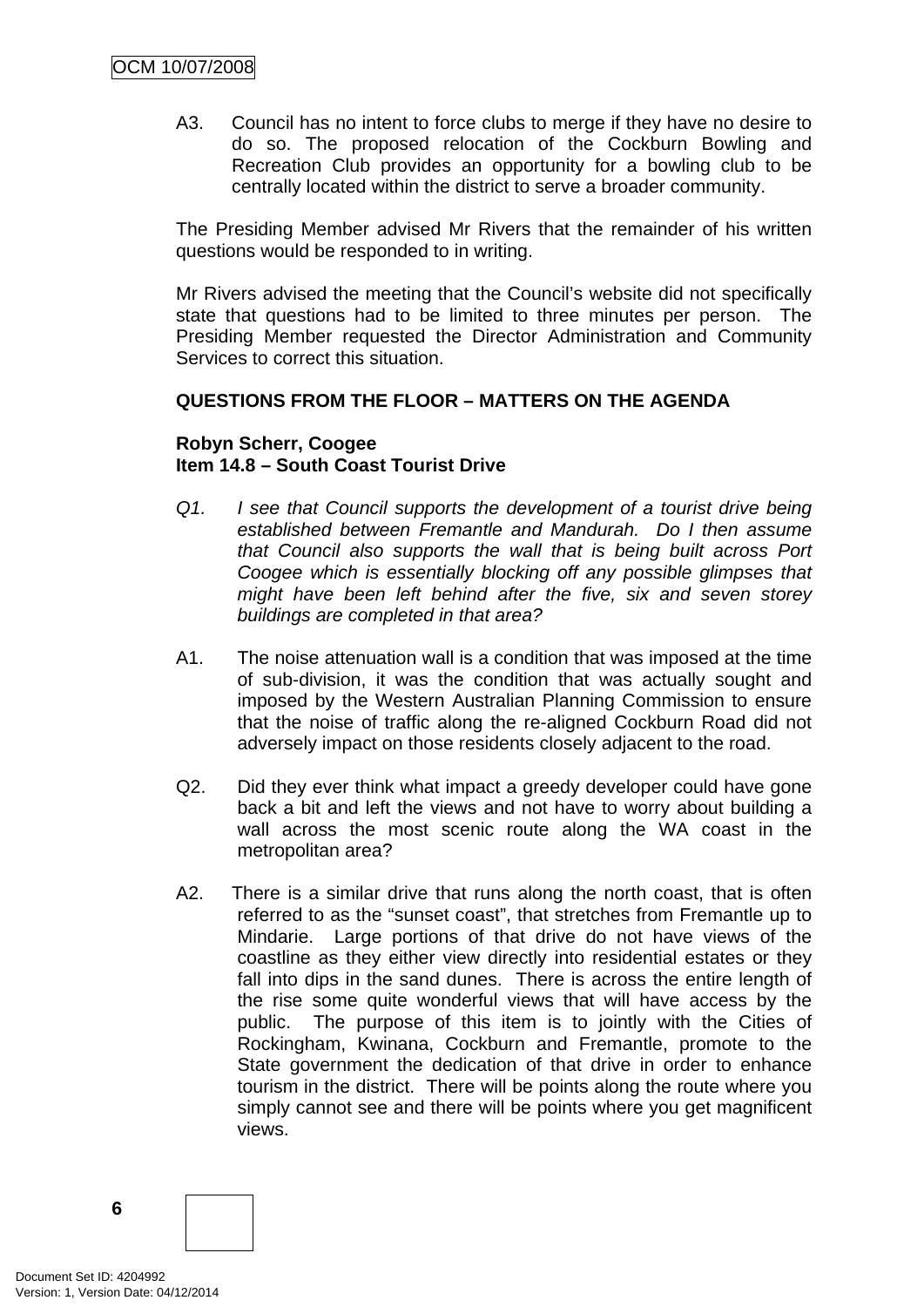Mrs Scherr then proceeded to make a statement, at which time the CEO advised that if she did not have another question of Council she should resume her seat.

#### **Keith Brown, Bibra Lake (Secretary of Cockburn Bowling Club) Item 14.6 - Proposed Modification to Cell 9 Yangebup Structure Plan – Visko Park**

- *Q1. Is the Mayor and Council aware of the widespread activities in the Cockburn Bowling Club of people of all ages from senior citizens to juveniles and primary school children? The programs are in accordance with the advancing of sport, social and cultural opportunity and some education for all classes of people.*
- A1. The Mayor advised that both he and Council were well aware of the diverse nature of the Club.
- *Q2. Could you please indicate the number of residents surveyed and what level of support there has been for the relocation of the bowling club to Visko Park?*
- A2. The item on the Agenda relates to an amendment to the Structure Plan, it does not actually relate to whether people supported the plan. However, there were 734 residents surveyed, we received 196 submissions which favourably supported the proposal by 75% of all respondents.
- *Q3. What is the next step for Council to pursue the overwhelming support of the majority of responses and the overwhelming support of the majority of the members of the Cockburn Bowling Club to have the club established at Visko Park, and what is the timeframe?*
- A3. Subject to Council endorsing the proposed amendment, it will be referred back to the WAPC for review. If the WAPC then agree to Council's amendment then council will proceed with the detailed planning for the construction of the bowling club on that site. It is anticipated the WAPC review will take any where from six to twelve months at the most. From previous discussions with the WAPC, there could be a quick turnaround time on that. Council Officers will have that information made available to them and will communicate it back to the Club as it progresses.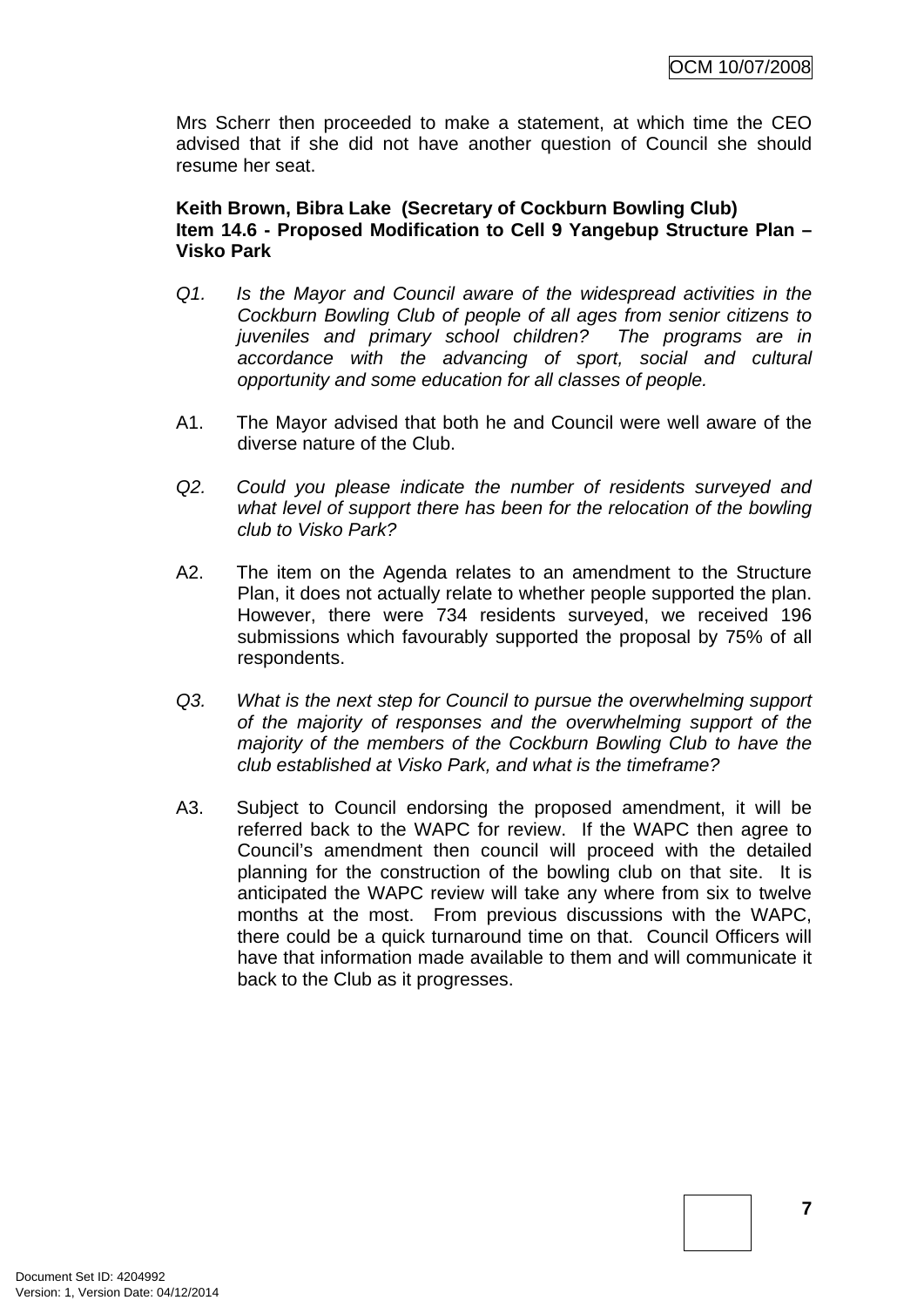# <span id="page-11-0"></span>**8. CONFIRMATION OF MINUTES**

# **8.1 (MINUTE NO 3750) (OCM 10/7/2008) - ORDINARY COUNCIL MEETING - 12/06/2008**

### **RECOMMENDATION**

That the Minutes of the Ordinary Council Meeting held on Thursday, 12 June 2008, be adopted as a true and accurate record.

# **COUNCIL DECISION**

MOVED Clr V Oliver SECONDED Clr S Limbert that the recommendation be adopted.

**CARRIED 8/0**

# **9. WRITTEN REQUESTS FOR LEAVE OF ABSENCE**

Nil

### **10 (OCM 10/7/2008) - DEPUTATIONS AND PETITIONS**

Clr Oliver tabled a petition from the residents of the area for Council to reconsider the plan to plant Norfolk Pines down the centre of Forrest Road, Hamilton Hill as they did not wish this species of plant along this local road and asked that native local plants be considered.

### **11. BUSINESS LEFT OVER FROM THE PREVIOUS MEETING (If adjourned)**

Nil

# **12 (OCM 10/7/2008) - DECLARATION OF COUNCILLORS WHO HAVE NOT GIVEN DUE CONSIDERATION TO MATTERS IN THE BUSINESS PAPER**

Nil

NOTE: AT THIS POINT IN THE MEETING, THE TIME BEING 7.17PM, THE FOLLOWING ITEMS WERE CARRIED BY AN "EN BLOCK" RESOLUTION OF COUNCIL: - 14.1; 14.2; 14.4; 14.6; 14.8; 14.9; 15.2; 16.1; AND 17.1.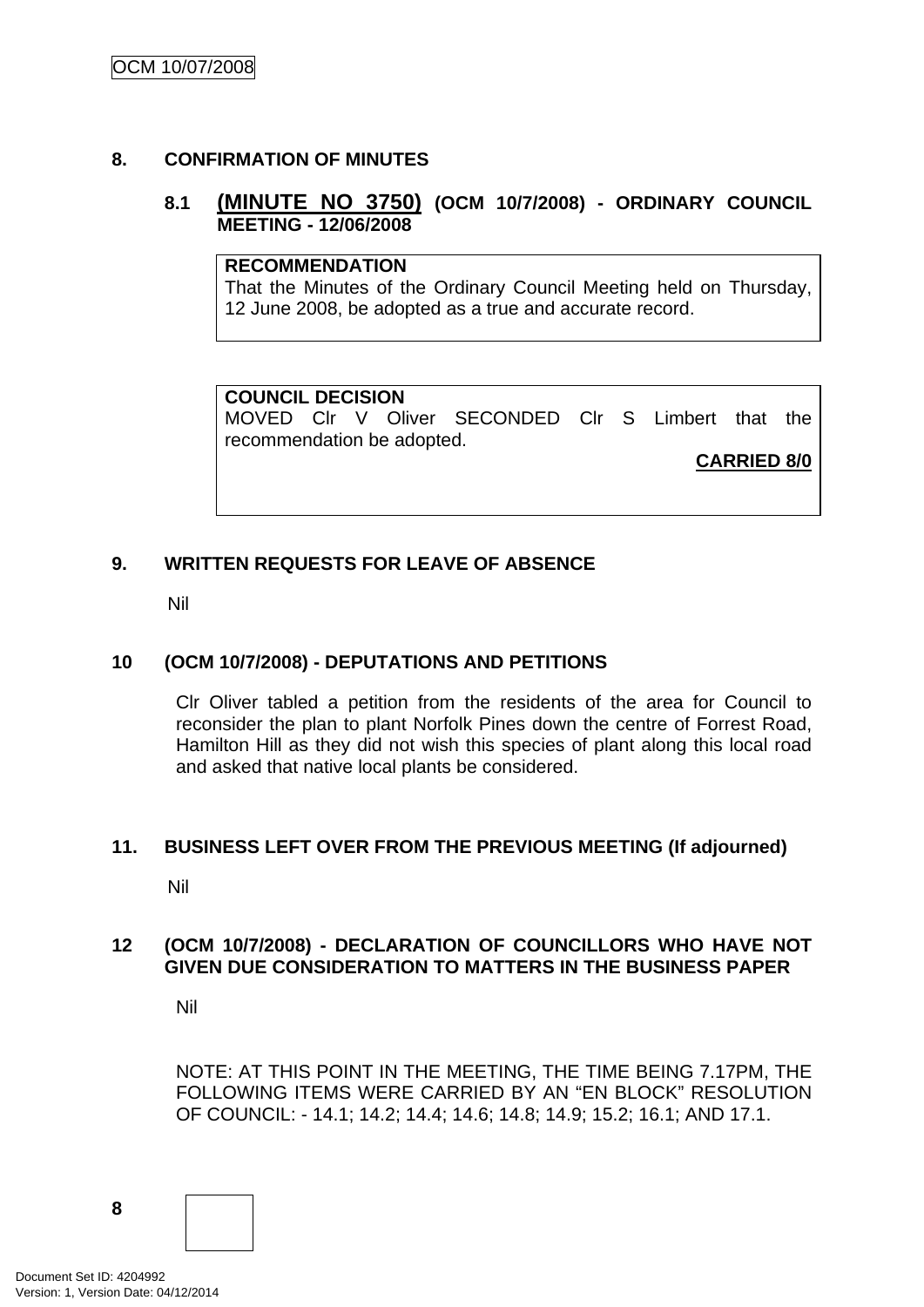### <span id="page-12-0"></span>**13. COUNCIL MATTERS**

### **13.1 (MINUTE NO 3751) (OCM 10/7/2008) - REVIEW OF WARD BOUNDARIES AND COUNCILLOR REPRESENTATION (1035) (D GREEN) (ATTACH)**

#### **RECOMMENDATION**

That Council recommends to the Local Government Advisory Board the making of an Order under Schedule 2.2 (9) of the Local Government Act, 1995, pursuant to Section 2.2 (1) (c) of the Act, to change the boundaries of the existing Central and East Wards as designated on the attachment "3 Wards – Proposed Ward Boundaries".

# **TO BE CARRIED BY AN ABSOLUTE MAJORITY OF COUNCIL**

# **COUNCIL DECISION**

MOVED Clr C Reeve-Fowkes SECONDED Clr S Limbert that the recommendation be adopted.

# **CARRIED BY ABSOLUTE MAJORITY OF COUNCIL 8/0**

# **Background**

At the Council meeting conducted on 11 January 2007, the following resolution was carried:

- *(1) retain the current Ward boundaries to be effective for the City of Cockburn elections to be held in 2007;*
- *(2) following the 2007 elections, undertake community research to gauge current elector preferences in relation to Ward and Non-Ward systems of elected member representation for the City of Cockburn;*
- *(3) upon receipt of the results of (2) above, conduct a formal review of its Wards and Councillor representation, in accordance with schedule 2.2 of the Local Government Act, 1995; and*
- *(4) ensure the review undertaken pursuant to (3) above is presented to Council, with any recommendations, by no later than 18 July, 2008.*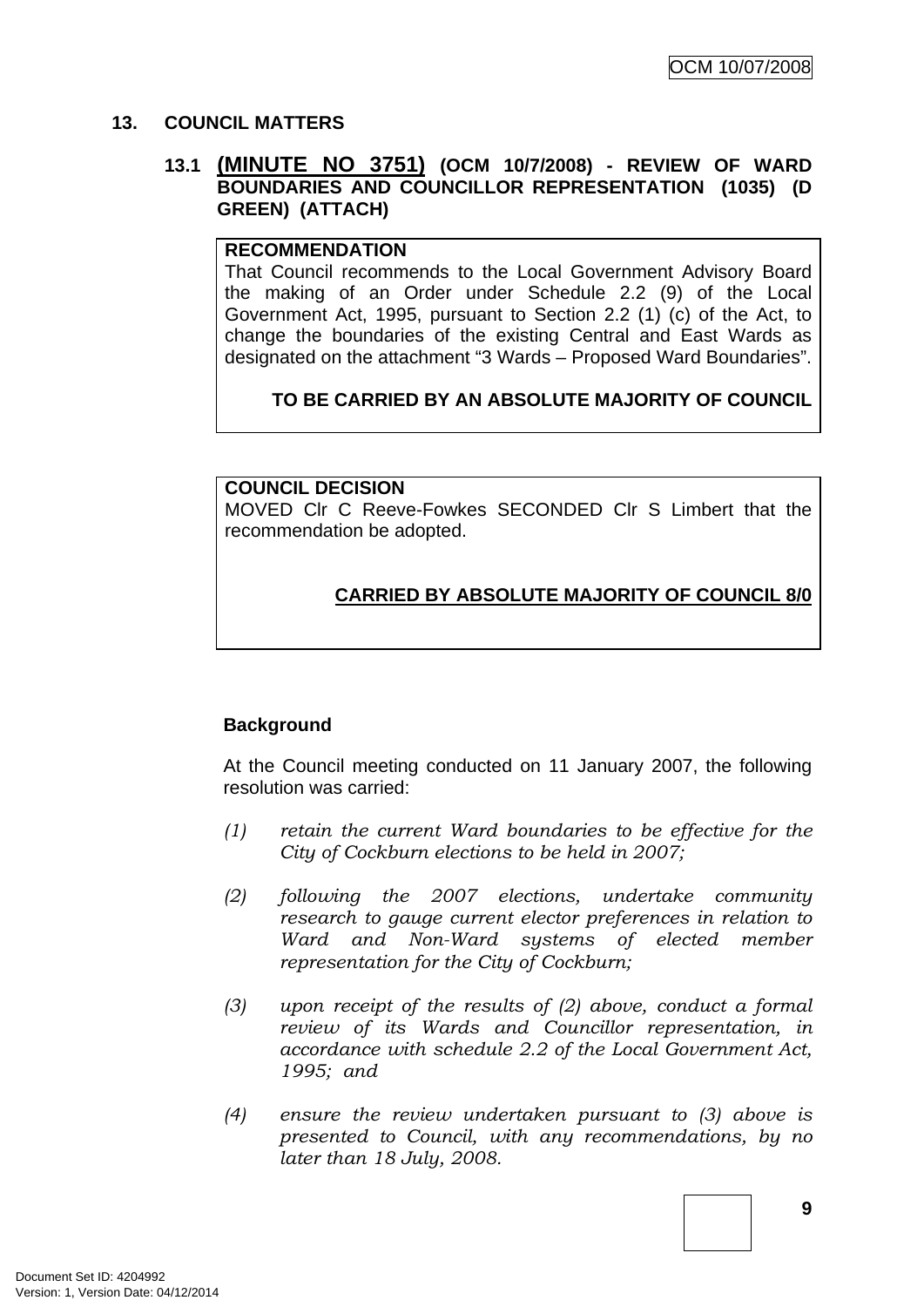Subsequent to the Council elections held in October 2007, community research has been undertaken, the results of which indicate a clear preference for the retention of the current Ward system of representation (see attachment).

The matter was reconsidered by Council at its meeting conducted on 10 April 2008, where it was resolved, as follows:

### *That Council:*

- *(1) gives local public notice advising of a review of its Ward boundaries and Councillor numbers for each Ward;*
- *(2) based on results of the recent community research undertaken, advertises its preferred model as the retention of the current Ward system (ie. West, Central and East) as shown in the attachments to the Agenda; and*
- *(3) invites submissions from the public in respect of the review for a period closing 6 June 2008.*

As a result of this latest Council decision, the matter has been widely advertised and public comment and submissions invited.

#### **Submission**

To amend the current Ward Boundaries by including the suburbs of North Lake and Bibra Lake (east of North lake Road) into Central Ward from East Ward.

### **Report**

Following the October 2007, local government elections, correspondence was received from the Local Government Advisory Board re-affirming the requirements of the Local Government Act, 1995, in relation to the statutory provisions regarding a review of the current Ward structure and Councillor numbers.

The Board's assessment of Council's current structure is portrayed as follows:

| Ward    | No. of Cirs | No. of<br><b>Electors</b> | <b>Ward Ratio</b><br>Average | % Ratio<br><b>Deviation</b> |
|---------|-------------|---------------------------|------------------------------|-----------------------------|
| Central |             | 14.299                    | 4.743                        | 11.93                       |
| East    |             | 20,539                    | 6.846                        | $-21.00$                    |
| West    |             | 16,156                    | 5,385                        | 4.82                        |
| otal    |             | 50.924                    | 5.658                        |                             |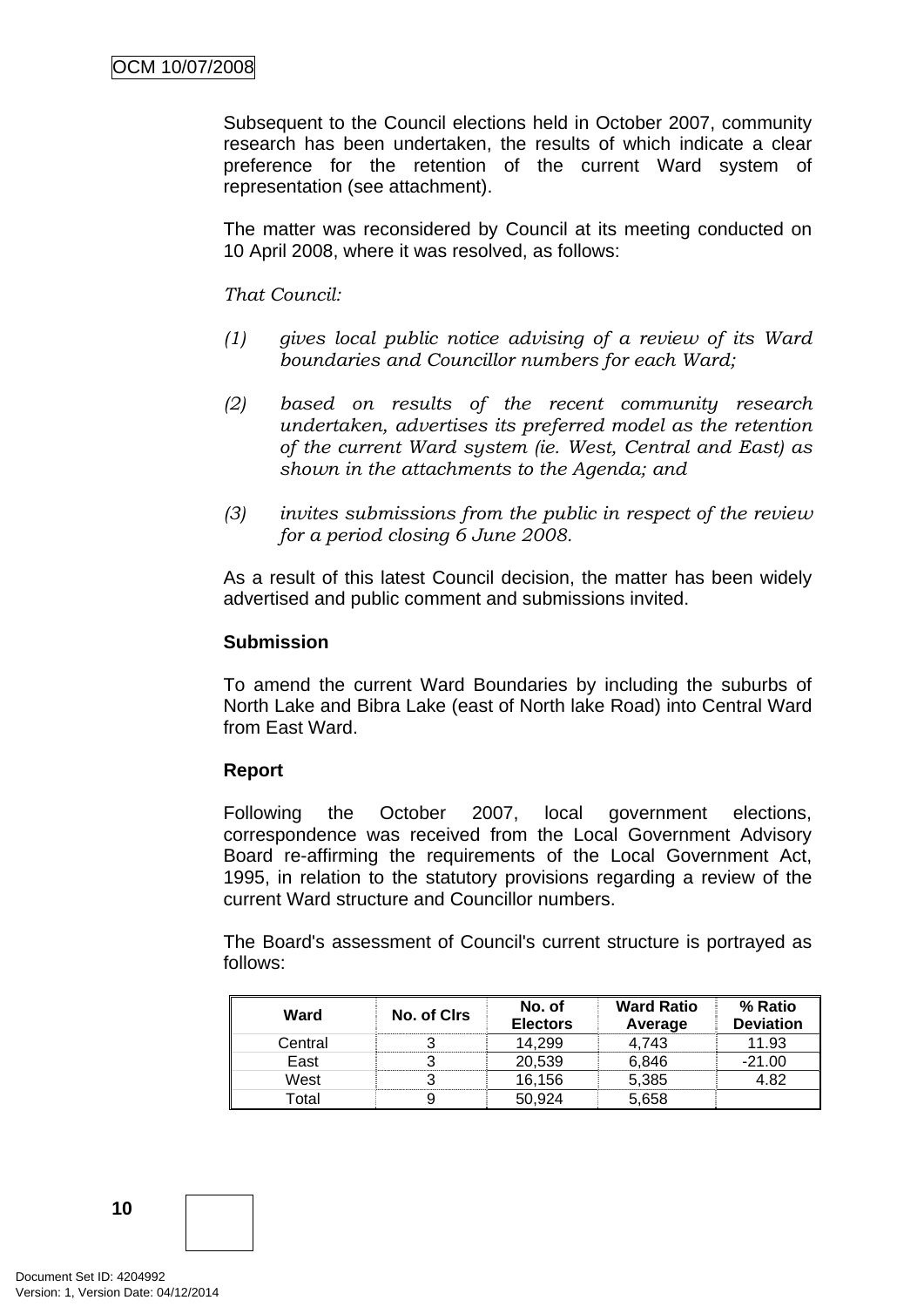To ensure that any changes can be implemented in time for the 2009 local government elections, any review must be submitted to the Board by 31 December 2008.

It is therefore recommended that this process be dealt with in accordance with the timeframe committed to in Council's January 2007, decision (ie. by July 2008) to enable the Board's requirements to be satisfied.

The attached proposed option has been promoted in Council publications as a means of soliciting public comment on this and other alternatives for Council's consideration, which is required as part of the full report following the close of the submission period. This report will also consider other factors such as financial, physical/topographical features and community of interest issues in addition to the demographic make-up of the District, as required by the Act.

At the close of the public submission period, no comment has been received.

Consideration factors relevant to the proposal:

- 1. Community of Interest
	- *(a) West Ward:*

The West Ward is recommended to retain the same external boundaries as is currently the case, to include the suburbs of Hamilton Hill, Spearwood, Coogee and North Coogee. The most significant development which has occurred since the current Ward was established is the coastal developments located in the recently established suburb of North Coogee, which essentially caters for the residential development to be completed over the next 5 years in the locations known as South Beach and Port Coogee and to be complemented by an ambitious mixed use development being initiated by the State Government, to be branded as the *Cockburn Coast*. As these more recent developments are to occur on or adjacent to the coastline, it is logical that they be included in the West Ward and these developments will continue to share the community of interest with the already established suburbs. This is demonstrated by the upgrading of Council provided community facilities, such as Hamilton Hill Memorial Hall and Beale Park and the refurbishment plan for the major shopping facilities in the Ward, being Phoenix Park Shopping Centre. Additional retail activities will also be located within the newly developed coastal precincts as demand requires, together with identified community facilities to be established on land provided within these areas for public purposes.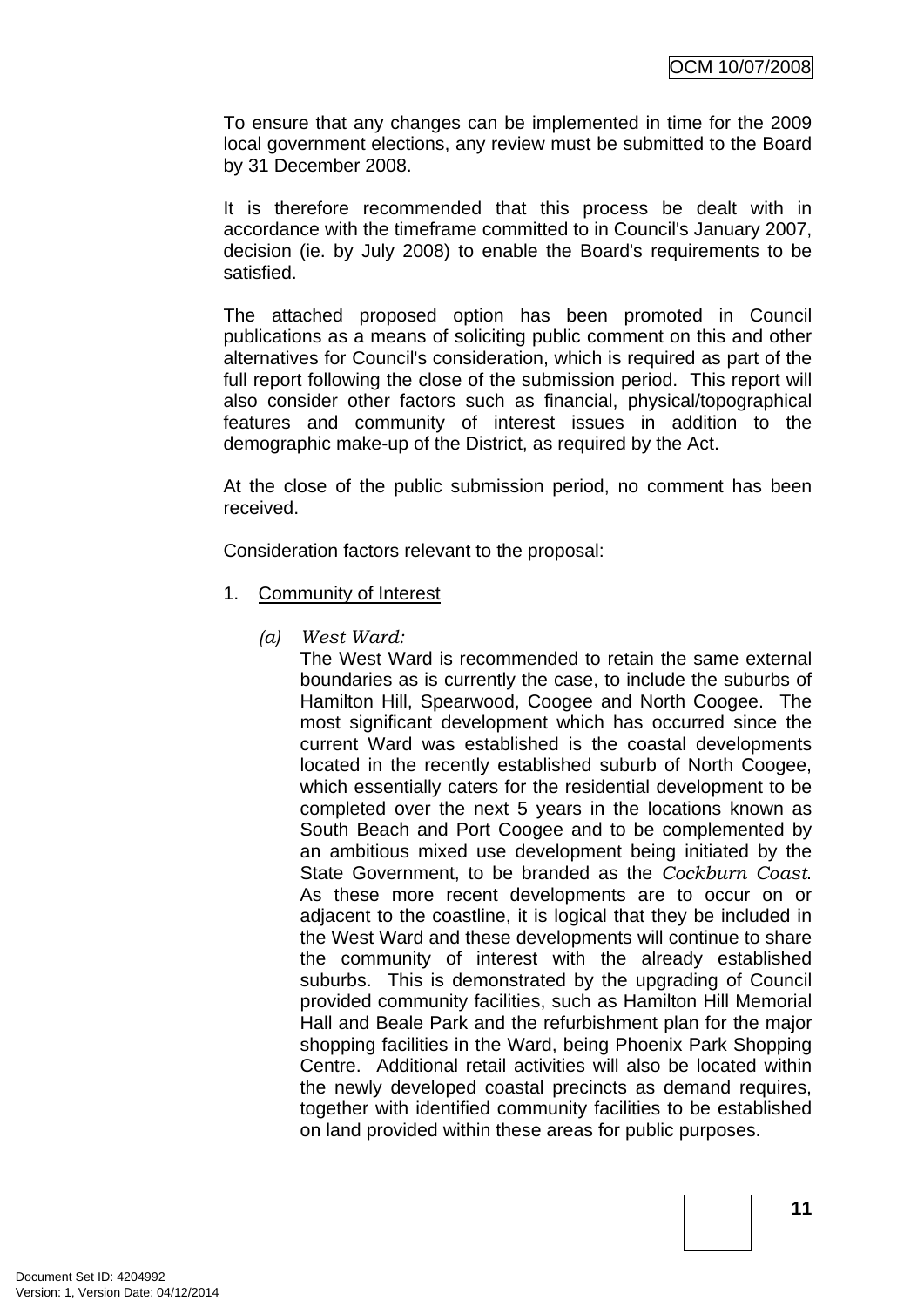*(b) Central Ward* 

The suburbs which comprise the proposed Central Ward in the new structure are complemented by the addition of North Lake and that part of Bibra Lake, east of North Lake Road. The community of interest factor is enhanced in this regard as both of these suburbs share significant wetland areas within the Beeliar Regional Park. Apart from this, the most discernable development affecting Central Ward is the creation of the *Latitude 32* development, which essentially provides for the industrialisation of the Wattleup townsite and its environs as an extension of the Kwinana Industry Hub. Otherwise, urban development has continued in the areas zoned for residential purposes, primarily Yangebup, Beeliar and Bibra Lake (St Paul's) and industrial and commercial development continues to grow rapidly in the suburbs of Bibra Lake and Henderson within the appropriately zoned areas. A significant new community centre has been established in Beeliar, to cater for new residents to the suburb and neighbouring Yangebup, along with primary schools in recent years. Some rural pursuits continue in the southern part of the Ward, particularly Munster, Wattleup and the southern portion of Beeliar. Central Ward residents do not boast a large variety of shopping and business facilities, but are ideally located to choose between those which exist on either side of them in the East or West Wards. However, it is environmental issues associated with land use in the District (wetlands, industrial land) which are essentially the matters which form the most evident community of interest for residents of Central Ward.

*(c) East Ward* 

Not surprisingly, East Ward suburbs are related by being the most recent addition to the residential housing stock in Cockburn. This is now further evidenced by the proposed removal of the suburbs of North Lake and Bibra Lake, which started the urbanisation of the area in the 1980's, from East Ward and annexing it to Central Ward. The principal community of interest shifts south under the proposed restructure to focus on both new urban developments in Atwell, Aubin Gove, Success and Hammond Park, as well as the development of Cockburn Central and adjacent land as the District's premier commercial and community facility precinct. However, it will definitely be the East Ward community that will have the most convenient access to these facilities because of their close proximity.

Adjoining the rapidly developing residential areas, Jandakot and Banjup remain predominantly rural and semi-rural lifestyles, except for a small section of Jandakot abutting the

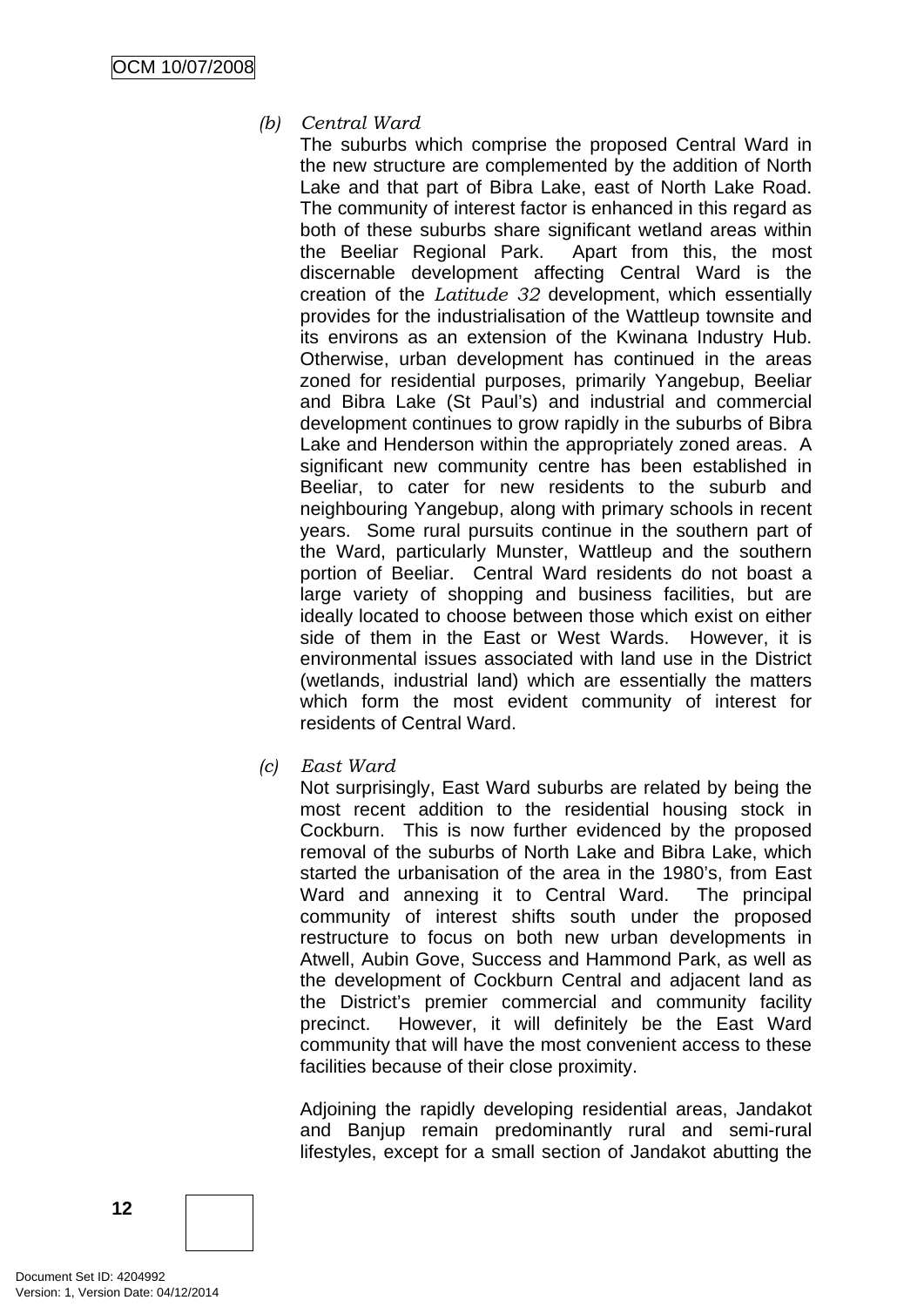Kwinana Freeway which has been developed as a quality *golf course* estate known as *Glen Iris Estate*.

Banjup and Jandakot also contain a number of properties which have been used as quarrying operations in the past, most of which are now either redundant, rehabilitated or are used, or proposed to be developed, for alternative purposes.

The busy Jandakot Domestic Airport is a relevant factor which impacts most on the East Ward community. Aircraft flight paths and take off/landing patterns are being constantly monitored and adjusted regularly in an effort to share the impact between the adjoining suburbs over time. An Action Group, comprising of concerned residents living near the Airport has been established to address any concerns, in conjunction with Airport management.

Despite the demand for land development in this Ward, the Jandakot Water Mound is a most significant environmental factor in this area.

As the major underground water supply for the South Metropolitan Region of Perth, strict conditions are applied to any approvals involving development over the mound, which spans most of the East Ward and its component suburbs.

East Ward contains all the services and facilities, both public and private, required of its population.

A regional centre has been established at Cockburn Central which will provide a *City Centre* for the residents of East Ward, in particular. The recently completed southern rail link has its busiest transit station located here and will have the adjacent land developed for major mixed purpose uses, including retail, civic and residential purposes. Opposite the site, a major shopping centre has grown at a rate commensurate to the population and provides the full range of conveniences for the surrounding residents to access.

Many community facilities exist in the Ward, most notably the City's premier leisure centre in South Lake. Soon to be completed facilities also include a Youth Centre and Regional Sporting facilities in Success, as well as new community halls in Aubin Grove and Hammond Park.

Major new commercial areas designed for commercial bulk warehouse and showroom development will soon be established in Jandakot.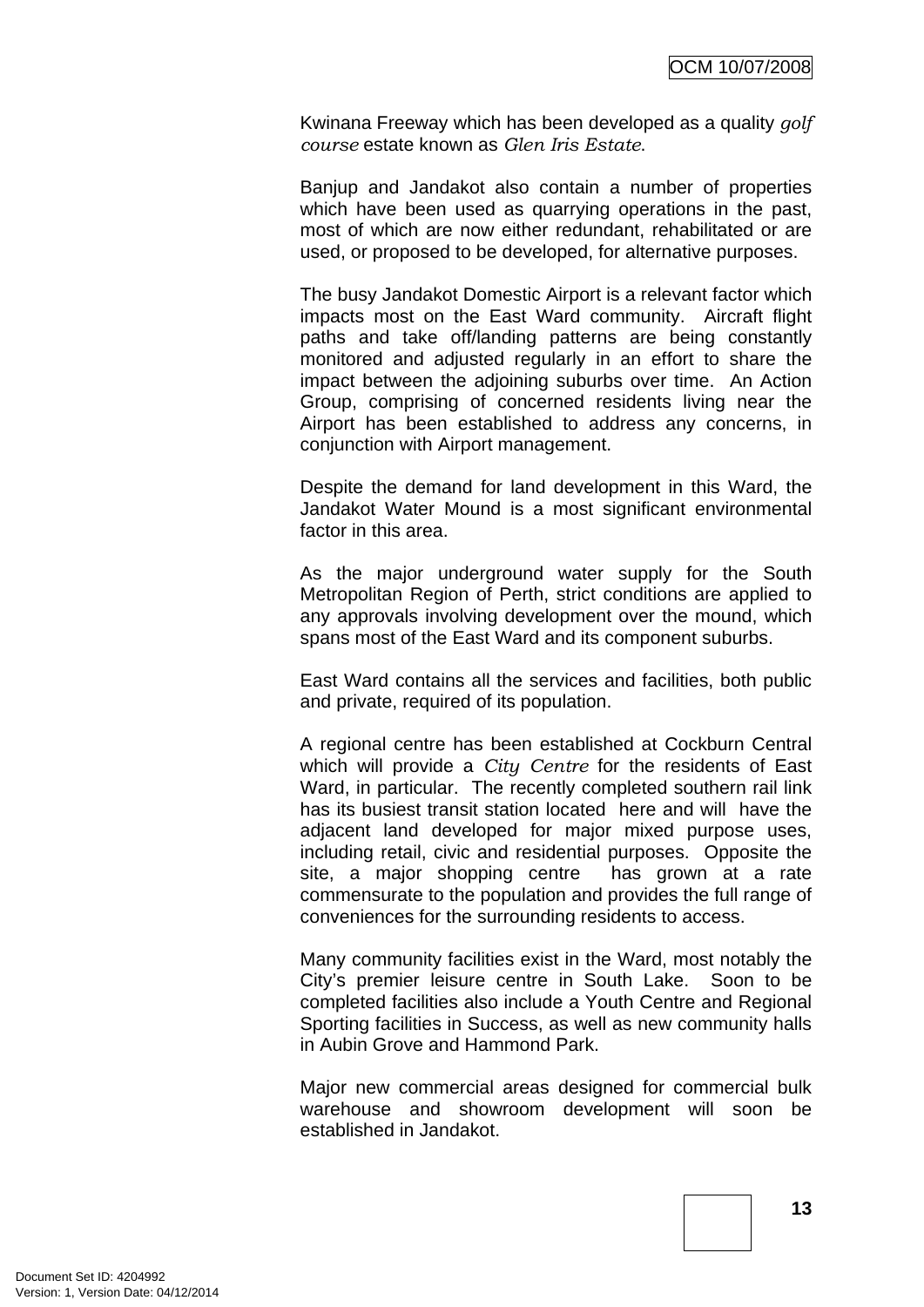A new high school has recently been opened in Atwell to cater for the catchment area, which primarily comprises East Ward residents.

On balance, it is considered the proposed structure can be justified when measured against the criterion of Community of Interest which have been identified in each of the three proposed Wards.

### 2. Physical and Topographical Features

The major physical feature of the proposed Ward boundaries is that they are aligned with suburb boundaries. This has been consciously done in response to past surveys which identified electors' preference for their entire suburb to be included in an identifiable Ward and not divided between one or more Wards.

The major road links in the District, being the Kwinana Freeway (north-south) and Beeliar/Armadale Roads (east-west) are aligned with the boundaries of the suburbs through which they traverse

In addition, it is noted that the wetlands chain within the Beeliar Regional Park is now situated entirely in the Central Ward under this proposal.

#### 3. Demographic Trends

The demographics of Cockburn are reasonable easy to identify at this stage. The more established suburbs of Spearwood, Hamilton Hill, Coogee and Coolbellup are typically occupied by mature couples with adult off-spring. The next apparent demographic level is that comprising middle-aged couples who have bought/built in the area in suburbs such as North Lake, Bibra Lake, South Lake, Leeming, Yangebup and Munster in the 1980's. Typically, this population have grown up children who are generally self-sufficient, but may still live with their parents.

The next noticeable demographic trend appears in the more recently developed residential areas where young couples and families are choosing to reside. The suburbs of Atwell, Beeliar and Success are the best examples of this with young couples more recently acquiring property in the new suburbs of Aubin Grove and Hammond Park.

The final demographic trend likely to develop in the District over the next decade will be people interested in the top end of the property market. These people are likely to acquire and reside in high class residential developments being established in North Coogee and Cockburn Central which will accommodate up to 15,000 extra residents over time. It is likely that as the District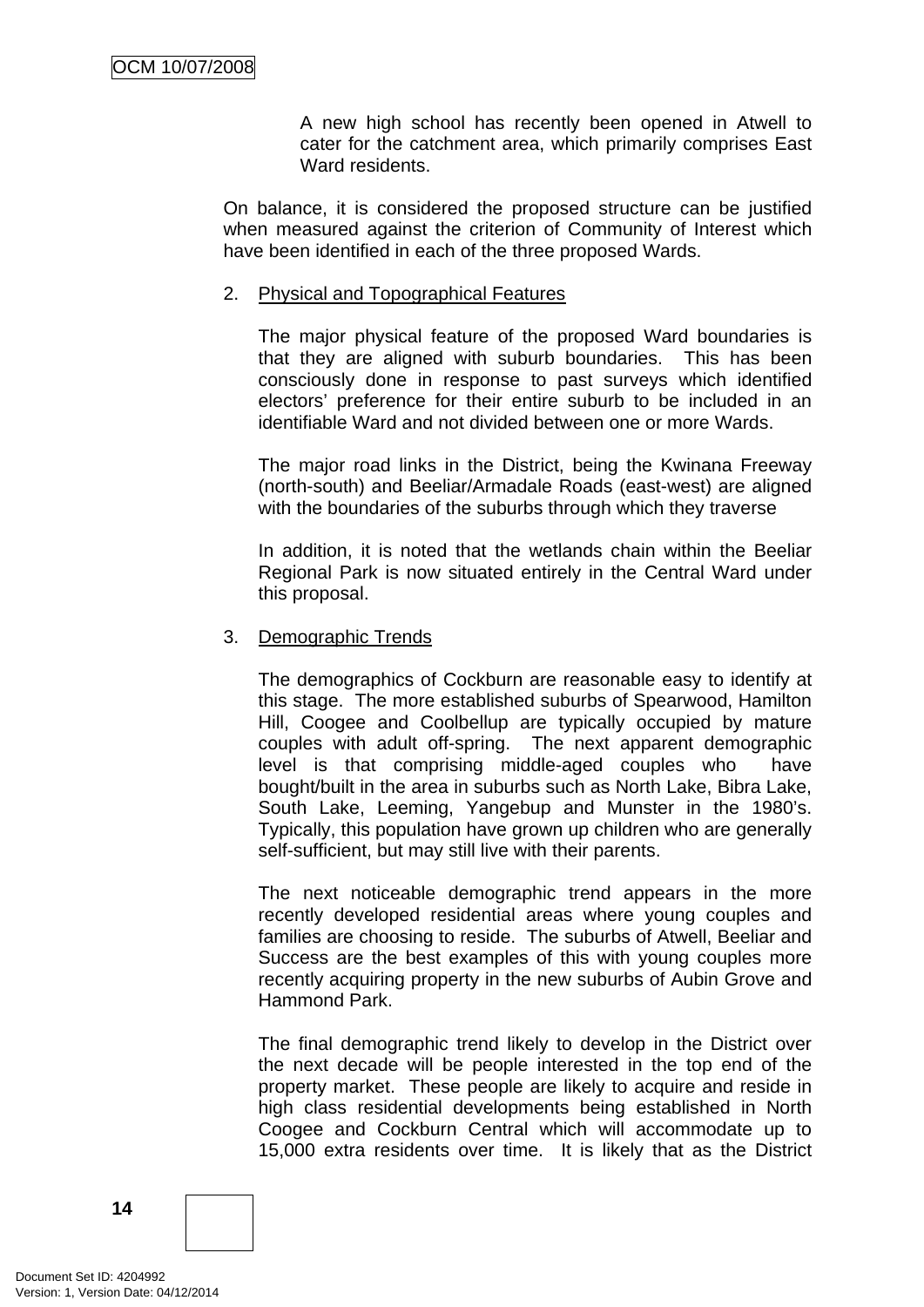continues its urban development trend, more younger people will tend to inhabit the District.

Consequently, this is likely to see a corresponding ageing of the population in the established areas as this development occurs. The primary significance of this tendency is that the elector base is likely to develop a noticeable trend to the East and West Wards as a result of children maturing to adulthood and seeking their own housing opportunities, in addition to a 'new breed' of residents choosing to invest in Cockburn for lifestyle reasons.

The proposed three Ward structure properly accommodates these occurrences and is reflected by the need to make only minor amendments to the current structure which has served the City for the past 8 years.

#### 4. Economic Factors

There has been a significant shift in the distribution of the rate base during the development of the District over the past 8 years. This is demonstrated by the following tables:

|                                               | West |            | Central |      | East |      |
|-----------------------------------------------|------|------------|---------|------|------|------|
|                                               | 2000 | 2008       | 2000    | 2008 | 2000 | 2008 |
|                                               |      |            |         |      |      |      |
| % of rate revenue collected                   | 33%  | 25%        | 31%     | 39%  | 36%  | 36%  |
| No. of rateable properties                    | 35%  | <b>29%</b> | 32%     | 35%  | 33%  | 36%  |
| % of assessment per land<br>use - residential | 36%  | 31%        | 31%     | 34%  | 33%  | 35%  |
| Commercial/Industrial                         | 26%  | 15%        | 59%     | 58%  | 15%  | 27%  |
| <b>Rural Resource</b>                         | Nil  | Nil        | 48%     | 33%  | 52%  | 67%  |

What these figures tend to most readily identify is the significant shift in rate reliance from the traditional suburbs (West Ward) to the newly developing areas of the City.

This trend has also been identified in the demographics of the district, when comparisons between Wards is made. However, with development levels over the next 5-10 years expected to be mainly in North Coogee (West Ward) and Aubin Grove and Hammond Park (East Ward) these figures will tend to equalise over the period prior to the next review. This will be particularly noticeable in the current differential between West and Central Wards. However, it is proposed to monitor these trends on a biennial basis to ensure that any inequities can be managed in line with the electoral timeframes, if necessary.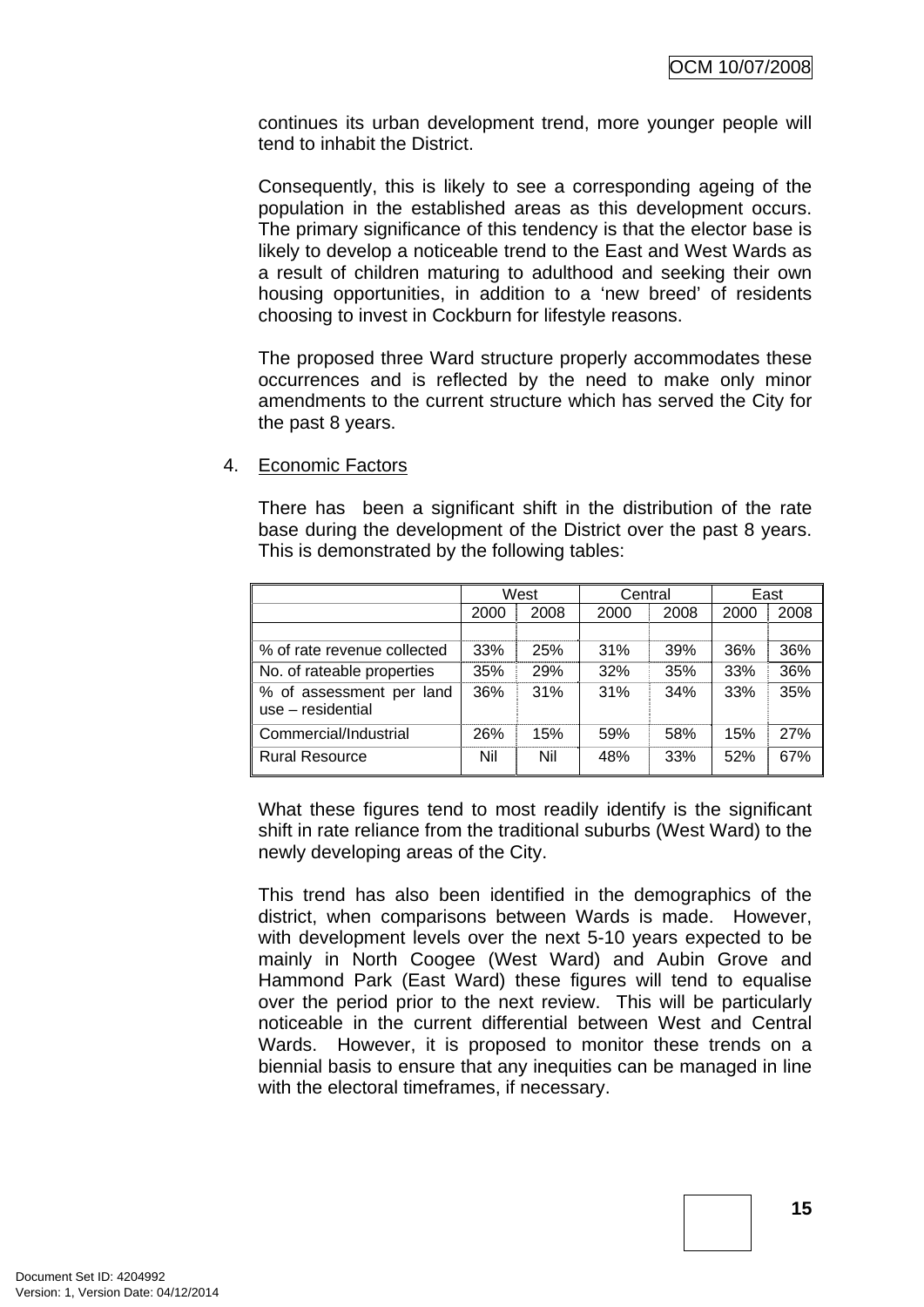# 5. Ratio of Councillors to Electors

A comparison of the current Councillor/Elector ratio illustrates an inequity in number as a result of greater than expected growth rates in the East Ward over recent years.

Accordingly, it is suggested that Council recommends a modification to its current structure which equalises the ratio.

This can been effected by simply relocating the suburb of North Lake and that part of Bibra Lake (east of North Lake Road) from East Ward to Central Ward. This will provide the Central Ward with the majority of the elector base, but not to the extent that it will unduly impact on the ratio criteria, which should be as equally distributed as possible between the three Wards. The proposal , as suggested, is illustrated as follows:

| Ward    | No. of Cirs | No. of<br><b>Electors</b> | <b>Ward Ratio</b><br>Average | % Ratio<br><b>Deviation</b> |
|---------|-------------|---------------------------|------------------------------|-----------------------------|
| Central |             | 18,278                    | 1:6.093                      | $-7.53$                     |
| East    |             | 16,520                    | 1:5.507                      | $+2.81$                     |
| West    |             | 16,196                    | 1:5.399                      | +4.72                       |
| Гоtal   |             | 50.994                    | 1:5.666                      |                             |

### **Strategic Plan/Policy Implications**

### **Governance Excellence**

• To conduct Council business in open public forums and to manage Council affairs by employing publicly accountable practices.

# **Budget/Financial Implications**

N/A

# **Legal Implications**

Schedule 2.2 and Section 2.2 (1) (c) of the Local Government Act, 1995 refer.

# **Community Consultation**

The review of the proposed boundary amendments was advertised by local public notice for a period closing 6 June 2008. No submissions were received.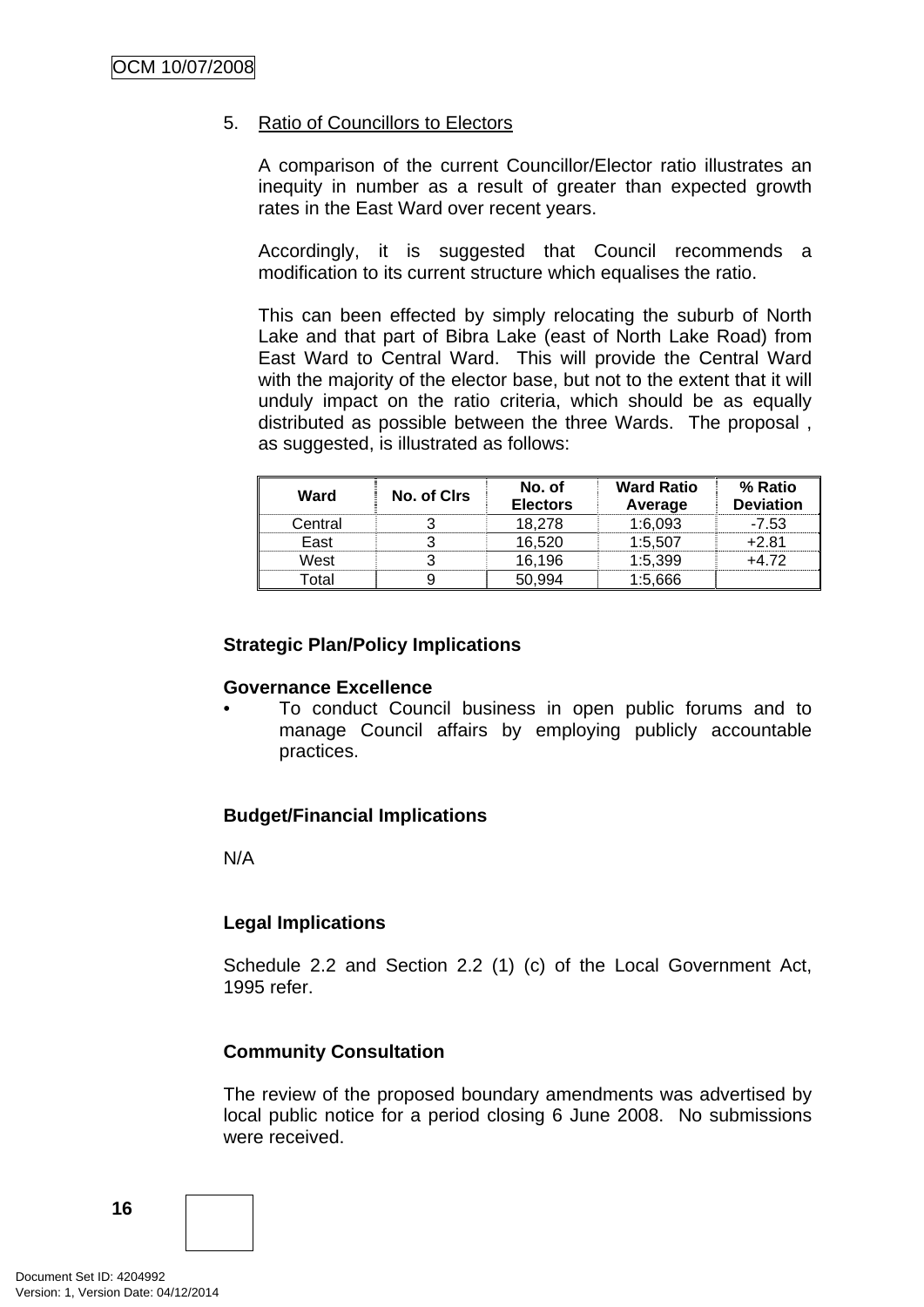# <span id="page-20-0"></span>**Attachment(s)**

- 1. Map depicting current Ward Boundaries.
- 2. Map depicting proposed Ward Boundaries.
- 3. Extract from Community Research on proposal.
- 4. Copy of local public notice of proposal.

# **Advice to Proponent(s)/Submissioners**

N/A

# **Implications of Section 3.18(3) Local Government Act, 1995**

Nil.

# **13.2 (MINUTE NO 3752) (OCM 10/7/2008) - DISCUSSION PAPER - COMPULSORY VOTING IN LOCAL GOVERNMENT ELECTIONS (1700) (D GREEN) (ATTACH)**

# **RECOMMENDATION**

That Council advises the Western Australian Local Government Association (WALGA) that:

- (1) it supports the principle of compulsory voting in Local Government Elections, subject to:
	- 1. The rationalisation of the number of local government authorities in the State, or the introduction of a more efficient service delivery model; and
	- 2. Increased remuneration for Elected Members to reflect the expectation of increased responsibility and accountability of their roles.

being inherent components of necessary considerations; and

(2) it does not support the introduction of optional preferential voting as an alternative to proportionate preferential voting.

# **COUNCIL DECISION**

MOVED Clr C Reeve-Fowkes SECONDED Clr J Baker that Council advises the Western Australian Local Government Association (WALGA) that:

(1) Council supports the principle of compulsory voting in the Local Government Elections subject to increased remuneration for Elected Members to reflect the expectation of increased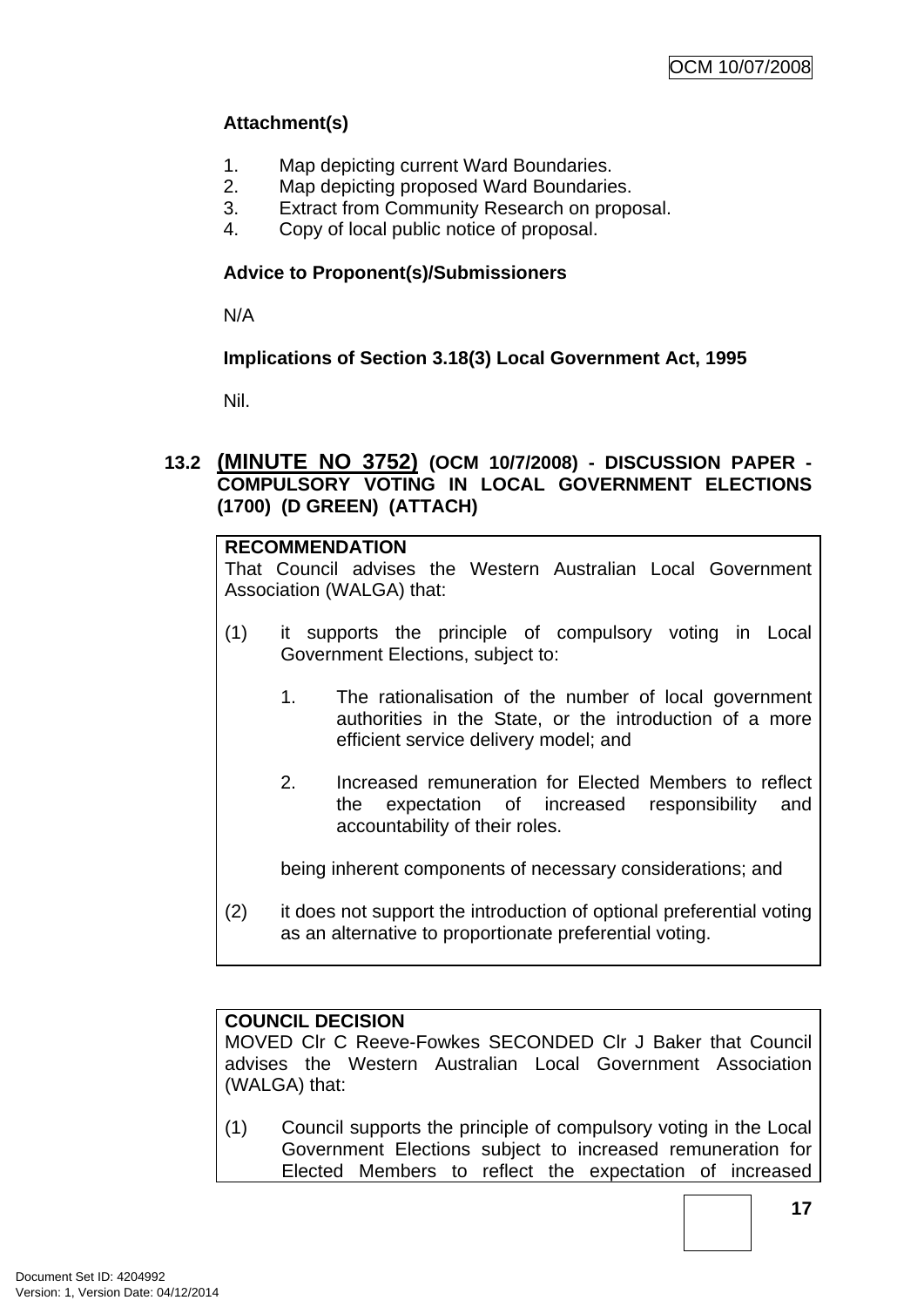responsibility, training and accountability required by their roles; and

(2) Council does not support the introduction of Optional Preferential Voting as an alternative to Proportionate Preferential Voting.

# **CARRIED 7/1**

# **Reason for Decision**

Rationalisation of the number of Local Government authorities and amalgamations in this State is far too big an issue to be contained within this recommendation alone and therefore should be dealt with separately and perhaps after a trial of the rationalisation of services, such as Council is endeavouring to do at the moment with the South West Group and the SMRC. Council is not satisfied is has enough specifics on rationalisation, the number of Local Government authorities and what it means to Cockburn, and until more information is available on which councils are possibly to be amalgamated a position on this issue is entirely premature.

# **Background**

The issue of compulsory voting in Local Government elections has come to the fore following recent changes to the electoral provisions of the Local Government Act 1995 and associated regulations introduced for the 2007 Local Government Elections. Significantly, the first-pastthe-post system of voting was changed to preferential voting and proportional preferential voting (PPV).

Prior to the change to PPV, WALGA'S position was to support the continuation of voluntary voting. During Local Government's campaign against the introduction of PPV, its position changed to support compulsory voting under the new system.

Now that PPV has been introduced to the Local Government electoral system WALGA has requested that the issue of compulsory voting be considered afresh.

To facilitate consideration of compulsory voting in Local Government elections, the attached discussion paper has been prepared, which examines the following themes:

• Current electoral arrangements and the situation in other States of Australia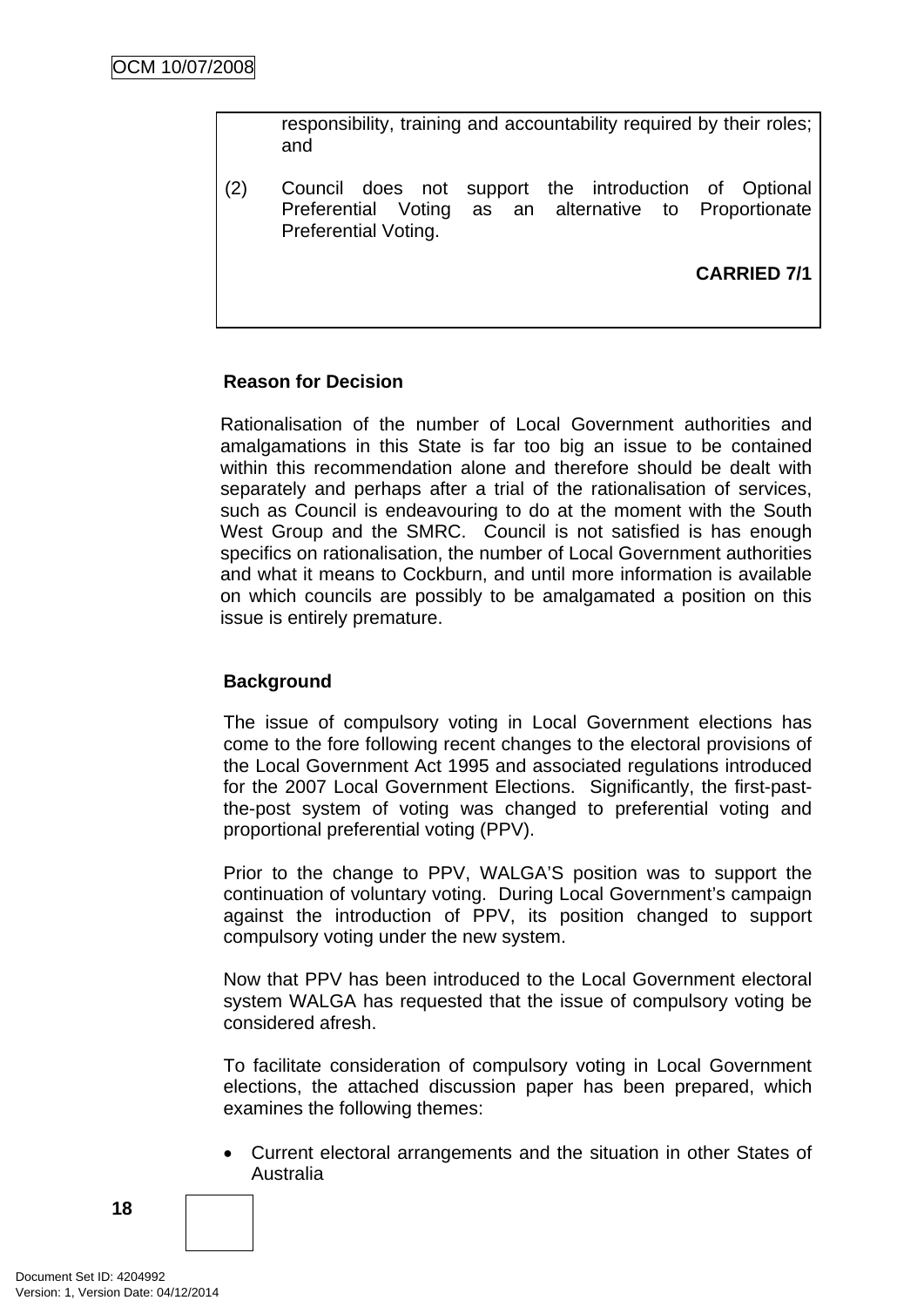- The possibility of Optional Preferential Voting being introduced
- Arguments in favour of compulsory voting
- Arguments against compulsory voting; and
- Practical considerations

WALGA is seeking responses from all Local Governments on this issue. Once responses have been received, an agenda item will be prepared for Zone consideration during September prior to a final position being reached at the October State Council meeting.

### **Submission**

N/A

### **Report**

The Discussion Paper produced by WALGA provides a balanced view point on the benefits and pitfalls of introducing compulsory voting as part of the electoral process for local government in this State. In this regard it is self-explanatory and this report does not subject the information provided to any scrutiny, as it is acknowledged that the contents of the document are well researched and presented.

However, the necessary discussion which needs to accompany such information should include matters of much greater significance when considering the future sustainability of local government overall.

It is submitted that, in this regard, the simple matter of whether Council elections should be compulsory or not is of lower priority than the sustainability of the sector in the short term.

#### Local Government Reform:

This presents the perfect opportunity for the more self reliant local governments to issue this message to the State Government in a manner which sensibly portrays the realities of dealing with the sustainability of delivering local government services into the future. As recently as last month, Council endorsed key WALGA initiatives relative to ensuring that reform in local government in this State is largely self regulated. One of the key components of these initiatives was for the State to contribute \$30M to assist the process to move forward with some degree of priority. However, the recent State budget for 2008/09 did not include any funding for this project, which can only be interpreted as a lack of commitment by the government in supporting this method of proposed reform. Without such commitment, it must be acknowledged that any significant progress on the preferred model of regional service delivery will be delayed. If this is the case, then it is likely that a *do nothing* approach will be adopted by most local governments – a situation that has long been standard for the industry and successive State Governments.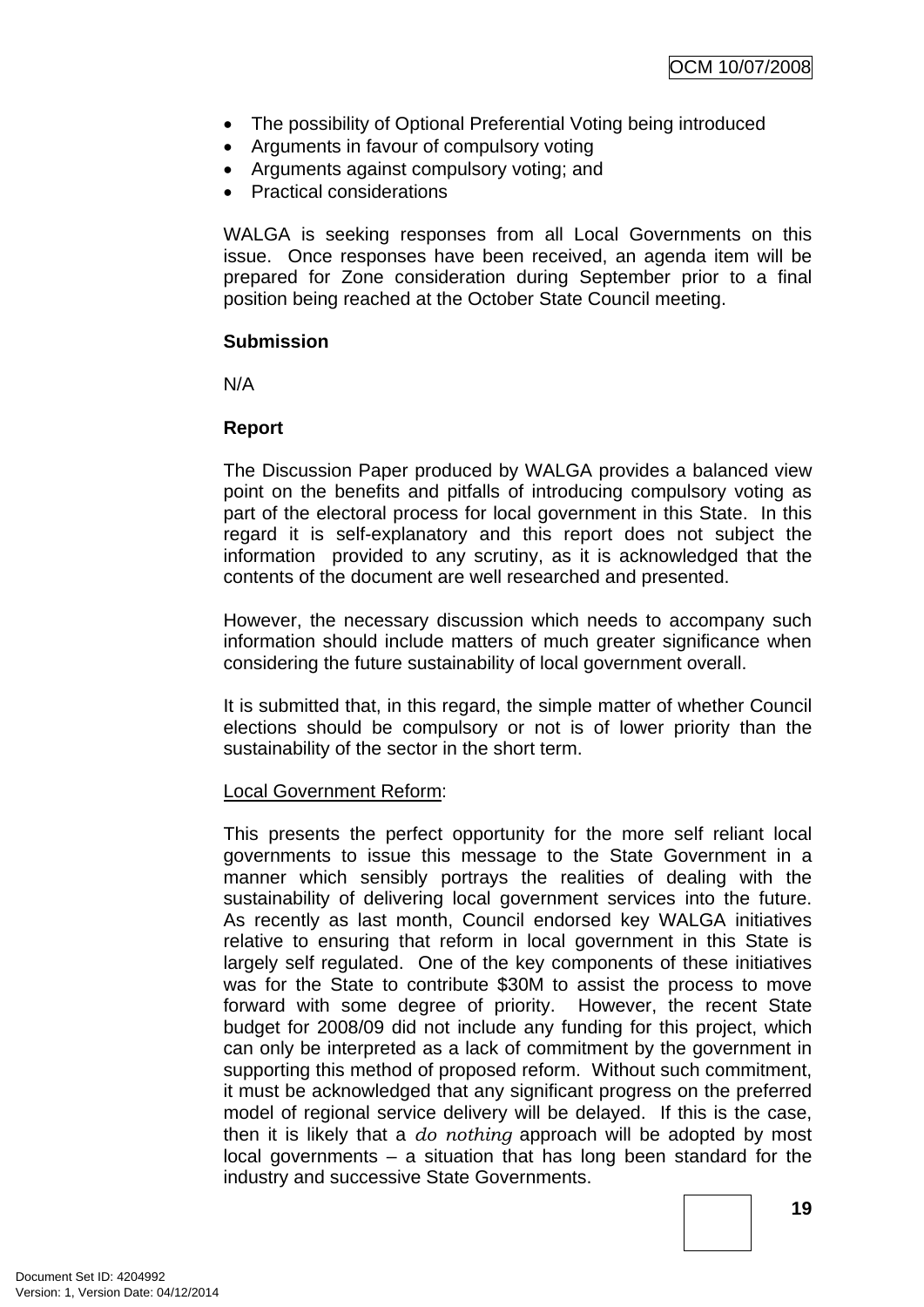Under these circumstances, it should also be realised that no reform of local government across Australia (of which Western Australia is the only State not to be affected so far) has taken place without the prompting of its State Government.

Therefore, it is suggested that, unless the State Government is committed to lead the process by either promoting amalgamation models which have been prepared in the past, or contribute sufficient resources to enable the *WALGA Journey* model to be commenced in a timely manner, there is little to be gained in promoting a new voting system for local government.

#### Remuneration of Elected Members:

The other significant factor in the debate on whether compulsory voting should be introduced for local government elections is the remuneration of elected Council officials. If it is considered a benefit that compulsory voting will attract greater public participation in the process by way of voter turnout, it is also more likely to attract a greater number of candidates to seek election to their Council. A further inducement in this regard would be the recompense afforded to Elected Members of local government. The current *allowance* provisions are totally inadequate, given the role and responsibilities of today's Elected Members and the accountability expected of them from both the public and statutory perspective. Therefore, any support for compulsory voting being introduced into local government should be conditional on the remuneration reflecting that which is available to Elected Members in other States which have this form of election.

This outcome could be supported if there was an obvious reduction in the overheads required to sustain local government in this State, whether by a reduced number of local governments or the introduction of a more efficient service delivery model in the short term.

#### Alternative Voting Methods:

The matter of introducing an *optional preferential voting* model for local government should not be supported, on the basis that it would simply introduce another factor into the process which could cause confusion amongst voters.

Contrary to concerns that the Proportional Preferential Voting (PPV) System introduced for the first time to WA Local Government Elections in 2007 would result in increased ineligible votes being cast, there was, in fact, no noticeable increase in these figures from previous elections. This would suggest that people wishing to participate in local government elections, generally value their vote and follow the instructions carefully.

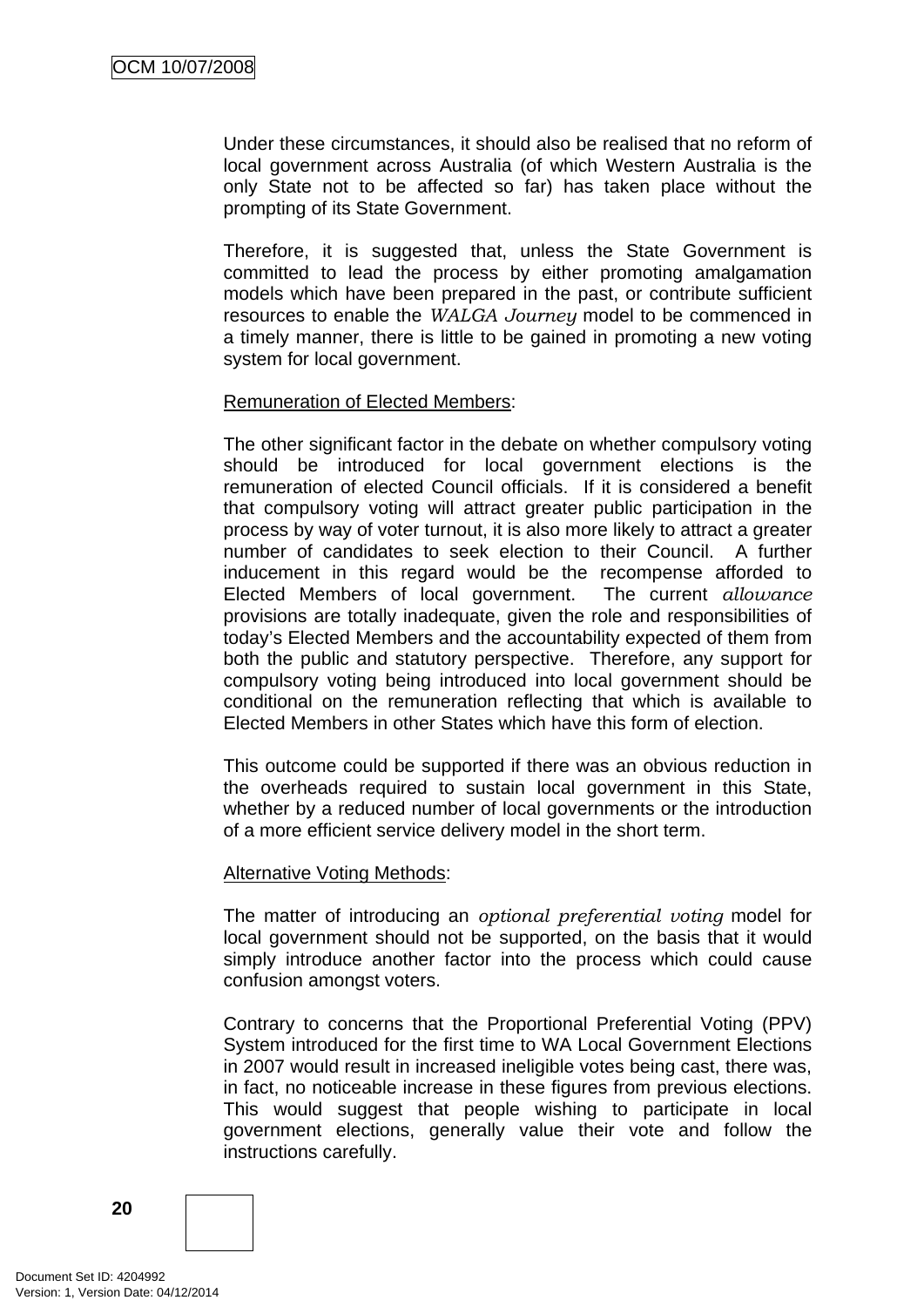It is likely that this will be the case no matter which system of voting is introduced, but it would seem more logical and efficient to maintain a system that is consistent and would not involve a more complex counting requirement than which is currently the case, which it seems the *optional* method would introduce.

In addition, the potential for disputes involving the validity/non-validity of votes would increase under the *optional* model, which is another reason for concern.

Overall, it is not considered that the PPV model introduced at the 2007 Elections posed sufficient problems or caused sufficient concerns for it to be replaced by the proposed *optional* model.

### **Strategic Plan/Policy Implications**

#### **Governance Excellence**

• To conduct Council business in open public forums and to manage Council affairs by employing publicly accountable practices.

#### **Budget/Financial Implications**

N/A

### **Legal Implications**

Part 4 of the Local Government Act, 1995, and associated Regulations refer.

#### **Community Consultation**

N/A

### **Attachment(s)**

WALGA Discussion Paper.

### **Advice to Proponent(s)/Submissioners**

N/A

### **Implications of Section 3.18(3) Local Government Act, 1995**

Nil.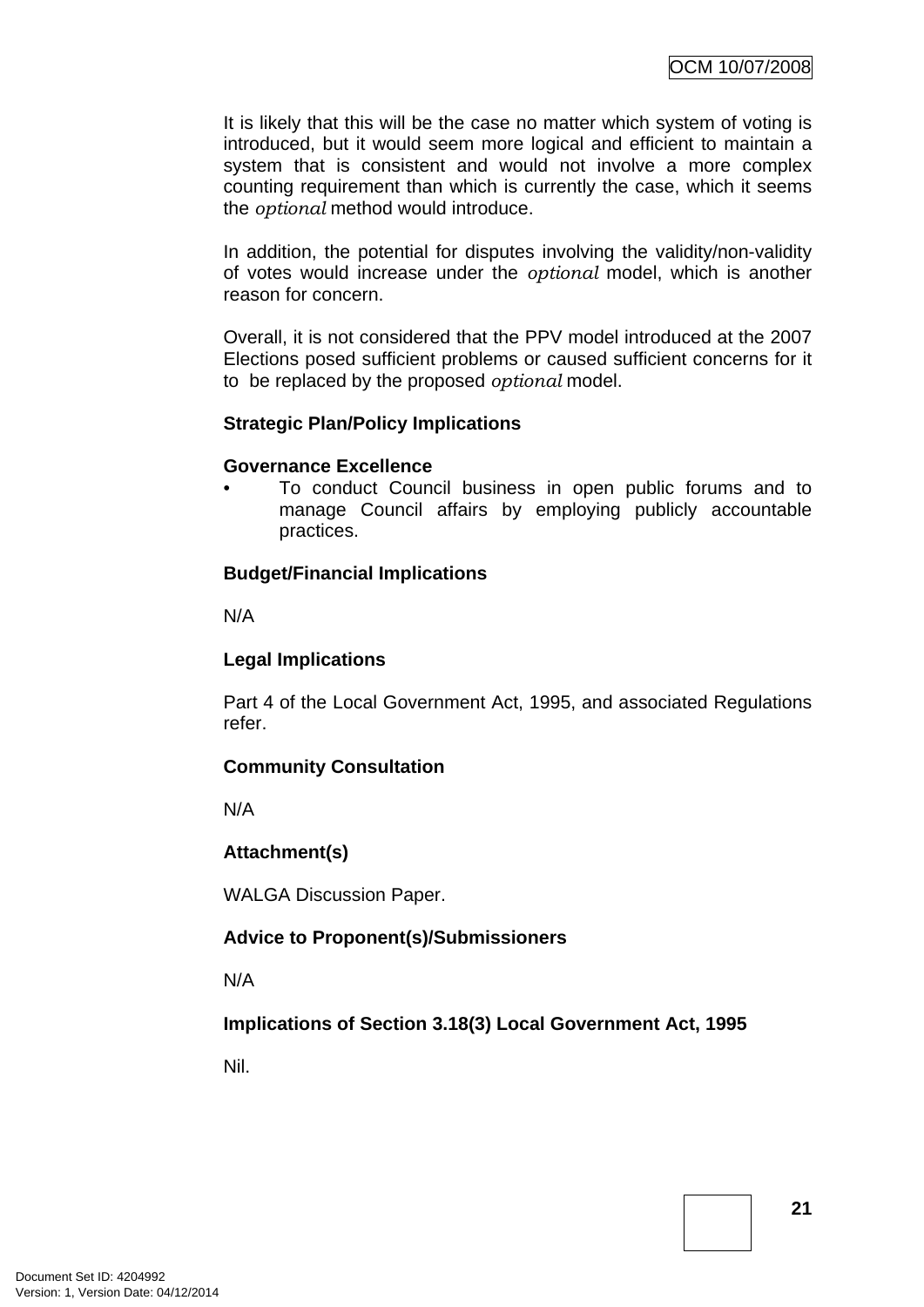# <span id="page-25-0"></span>**14. PLANNING AND DEVELOPMENT DIVISION ISSUES**

# **14.1 (MINUTE NO 3753) (OCM 10/7/2008) - USE NOT LISTED (ART STUDIO) AND BUILDING EXTENSIONS - LOCATION: LOT 800 ( NO. 27) SUSSEX STREET, SPEARWOOD - OWNER: G S HAYNES AND E J MARTIN - APPLICANT: SAM MARTIN DESIGN (2200865) (T WATSON) (ATTACH)**

### **RECOMMENDATION**

That Council:

- (1) grant its approval for a Use Not Listed (Art Studio) and building works at Lot 800 (No. 27) Sussex Street, Spearwood, in accordance with the approved plans subject to the following conditions:
	- 1. The art studio can only be undertaken in accordance with the details of the application as approved herein and any approved plans.
	- 2. No residential use (accommodation) taking place in the building used in association with the art studio.
	- 3. Nothing in this approval or these conditions shall excuse compliance with all other relevant laws (if applicable) in the commencement and carrying out of the art studio.
	- 4. The development complying with the Home Business Provisions and Definition as set out in the Town Planning Scheme (with the exception of the greater area (m2)).
	- 5. All materials and/or equipment used in relation to the art studio shall be stored within the existing residence on-site and the rear building.
	- 6. No exhibitions taking place on-site in association with the art studio.
	- 7. The stair landing leading to the upper level deck being screened to a height of 1.6 metres, the details in respect of which are to be provided to the City's satisfaction at Building Licence stage.
	- 8. The proposed toilet and shower facility connecting to the existing onsite effluent disposal system. In this regard, the additions are not permitted to encroach into the legislated setbacks required for the 'Onsite Effluent Disposal System'.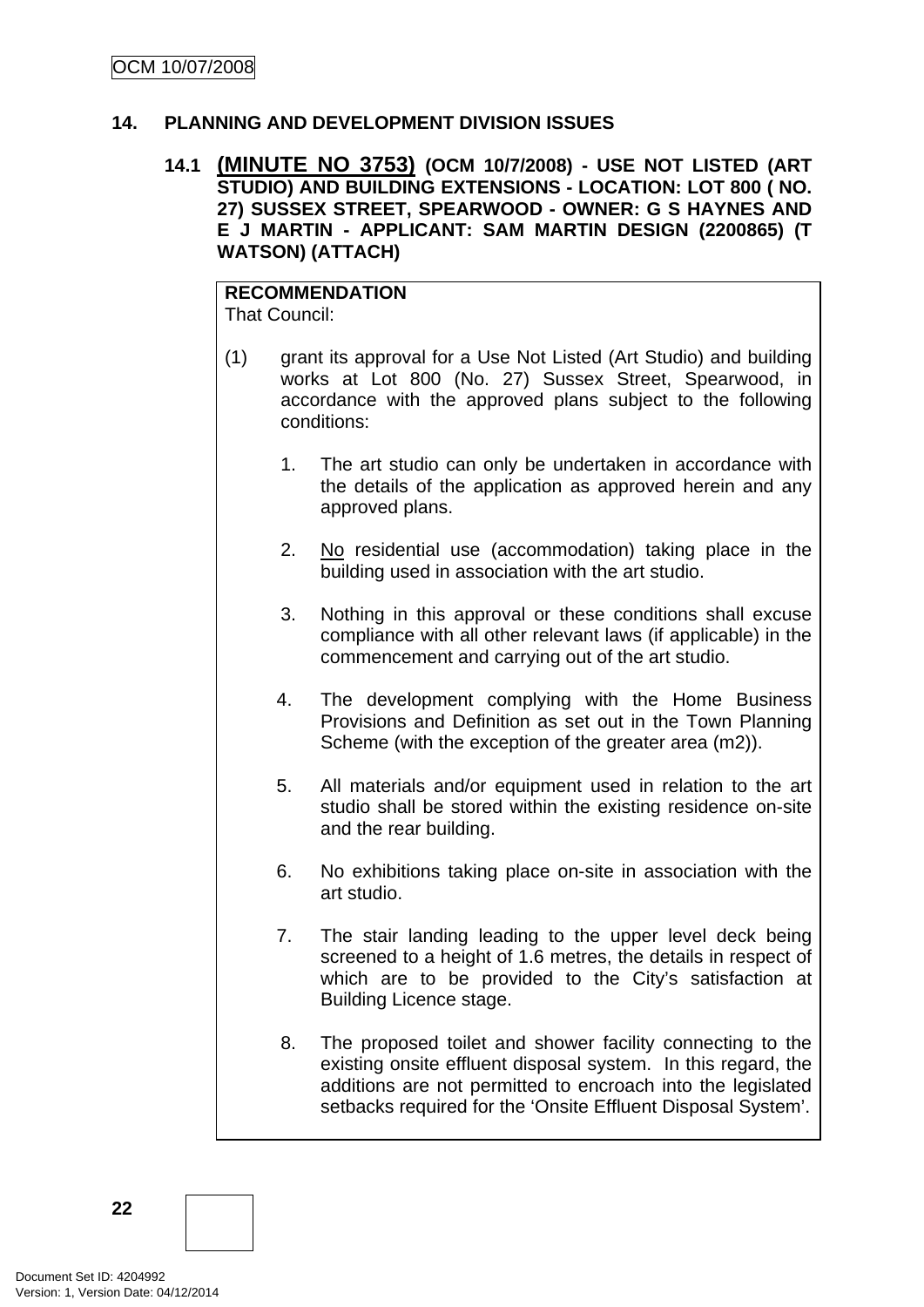### FOOTNOTE

- 1. With respect to condition 2, any intention to use the rear studio building for residential purposes requires development approval under the City's Town Planning Scheme No. 3. In this regard, application will need to be made to the City for determination.
- 2. In considering any application for future use of the rear studio building for residential purposes, the City will take particular interest in the form of development proposed as it is likely to be for the development of two (2) dwellings onsite. Two (2) dwellings on-site should comply with the requirements of the City's Town Planning Scheme and the R-Codes. This would necessitate amongst matters, the provision of a minimum of four (4) parking bays on-site, two (2) for each dwelling.
- 3. Any variations to the use of land the subject of this approval may require further development approval. The City should be consulted in this regard prior to the lodgement of an application.
- 4. All works should comply with the requirements of the Building Code of Australia (BCA), whilst a Building Licence should be obtained for the works.
- 5. A home business is defined in Town Planning Scheme No. 3 as:

*"a business, service or profession carried out in a dwelling or on land around a dwelling by an occupier of the dwelling which –* 

- *(a) does not employ more than 2 people not members of the occupier's household;*
- *(b will not cause injury to or adversely affect the amenity of the neighbourhood;*
- *(c) does not occupy an area greater than 50 square metres;*
- *(d) does not involve the retail sale, display or hire of goods of any nature;*
- *(e) in relation to vehicles and parking, does not result in traffic difficulties as a result of the inadequacy of parking or an increase in traffic volumes in the neighbourhood, and does not involve the presence, use or calling of a vehicle more than 3.5 tonnes tare weight; and*
- *(f) does not involve the use of an essential service of greater capacity than normally required in the zone.*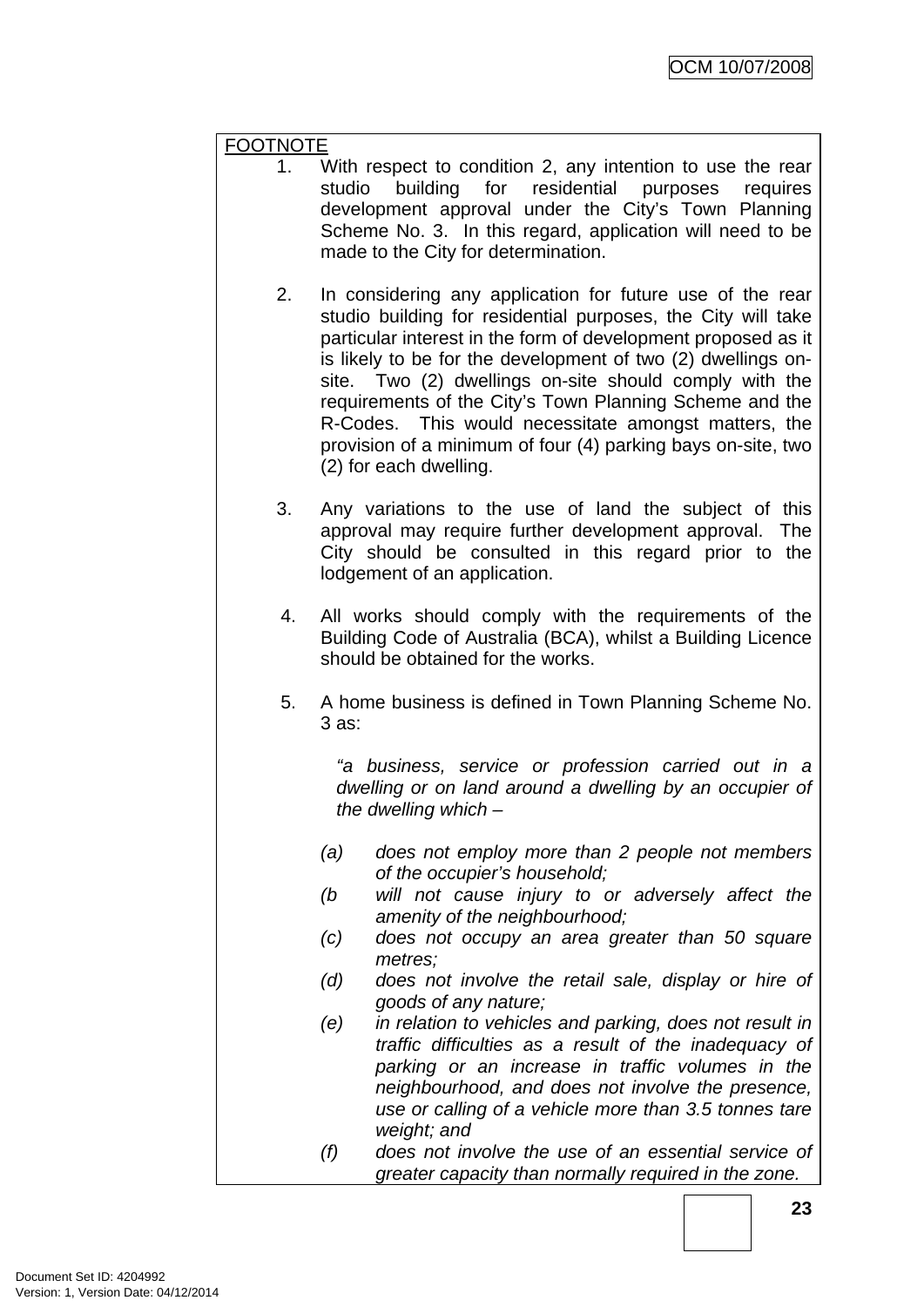**COUNCIL DECISION**  MOVED Clr S Limbert SECONDED Clr V Oliver that the recommendation be adopted. **CARRIED 8/0**

# **Background**

The subject land is currently occupied by a single residence and a large building in the rear yard. As advised by the applicant, the owners (who are both artists) purchased 27 Sussex Street five (5) years ago. Given their careers, one of the attractions of the property was the building in the rear yard. The building was originally used as a potato packing shed, but seen as ideal for an artist/s studio.

Subsequent to purchasing the site, the owners have used the rear building for the purposes of an art studio. Based on the support of adjoining property owners for the subject proposal, it is apparent the use of the building has occurred without impact on the amenity of the locality. Similar support, however, was not sufficient in the owners bid to use the site for exhibition purposes (in addition to the studio use).

In November 2003, an application to use the site once a year for exhibition purposes was refused by the City. The proposal involved a one-off annual exhibition, attracting approximately 100 persons to the site across a three (3) day period (Friday to Sunday). Despite the support of adjoining property owners, the application was refused on grounds relating traffic, parking and potential for impact on the locality.

### **Submission**

Application has been made to:

- Use the existing rear building on-site for the purposes of a art studio (Use Not Listed); and
- To extend the existing rear building to provide for additional studio space, art storage and a toilet.

The additional floor area amounts to approximately 67 square metres. The plans also detail an upper level deck, to be constructed at the rear of the existing dwelling on-site.

As stated by the applicant in respect of the additional floor space (and on-going use for the purposes of an art studio):

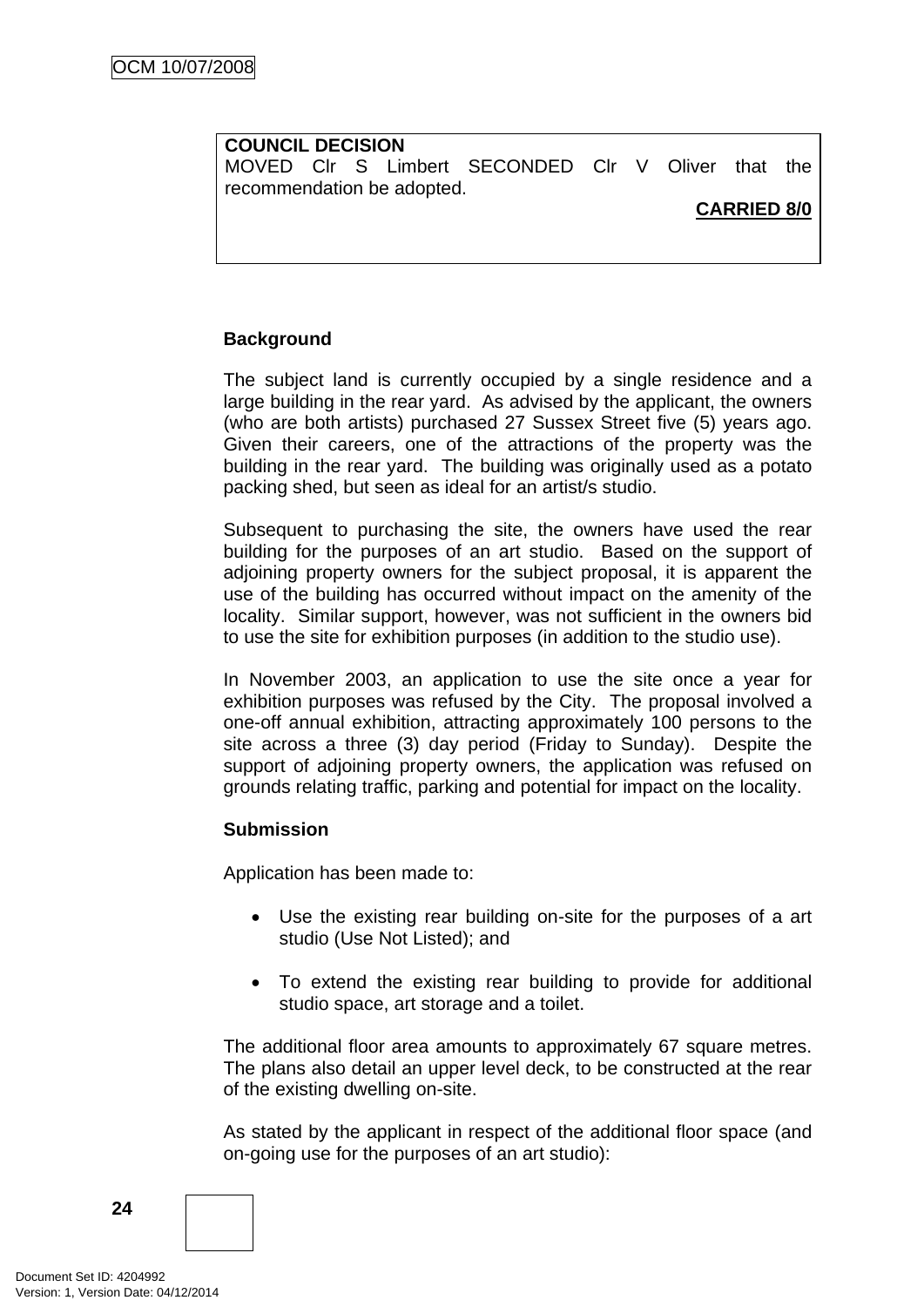- *"George Haynes and Jane Martin have been painting pictures full-time at 27 Sussex Street, Spearwood since they moved there roughly 5 years ago.*
- *The work they do has absolutely no adverse impact on surrounding property as it is silent, produces no noise, dust … etc.*
- *There are no regular deliveries to the house as they go to purchase … necessary materials, canvas, paint etc at the relevant shop.*
- *They have been using the shed for a studio since they moved in 5 years ago; it originally was a potato packing shed, which would account for why it is roughly 160sq.m in floor area. Although it is quite a large shed, Jane requires an extension to her work space as it is a bit small to stand back and view … paintings properly. They also have a shortage of storage space and require a toilet".*

# **Report**

The use of the rear building for the purposes of an art studio (Use Not Listed), including the additional floor space proposed by this application, essentially validates what is currently taking place on-site.

Concerned the extensions may be for alternative purposes, namely residential accommodation, an inspection of the premises was undertaken. The inspection revealed the use of the site for art studio purposes only, and confirmed the need for additional floor area.

As proposed, the art studio is supported for the following reasons:

- 1. The painting of art on-site for sale elsewhere is considered an unobtrusive activity.
- 2. The use occupies an existing (larger) building on-site, formerly used in association with intensive agricultural purposes. The design of the building is ideally suited to studio purposes.
- 3. With the exception of the area used, the use complies with the scheme requirements for a home based business activity (Home Occupation and/or Home Business).
- 4. The use and additions are supported by adjoining property owners.

With respect to the final point above, the applicant has provided written support for the application by all adjoining property owners. The owners (four (4) in total) all have property immediately adjacent to the rear building on 27 Sussex Street. Bearing this in mind, and based on the Scheme provision 9.4.2, separate consultation is not seen as necessary (and has not taken place). It should be noted that a Use Not Listed typically requires consultation to take place (provision 9.4.2 making this discretionary).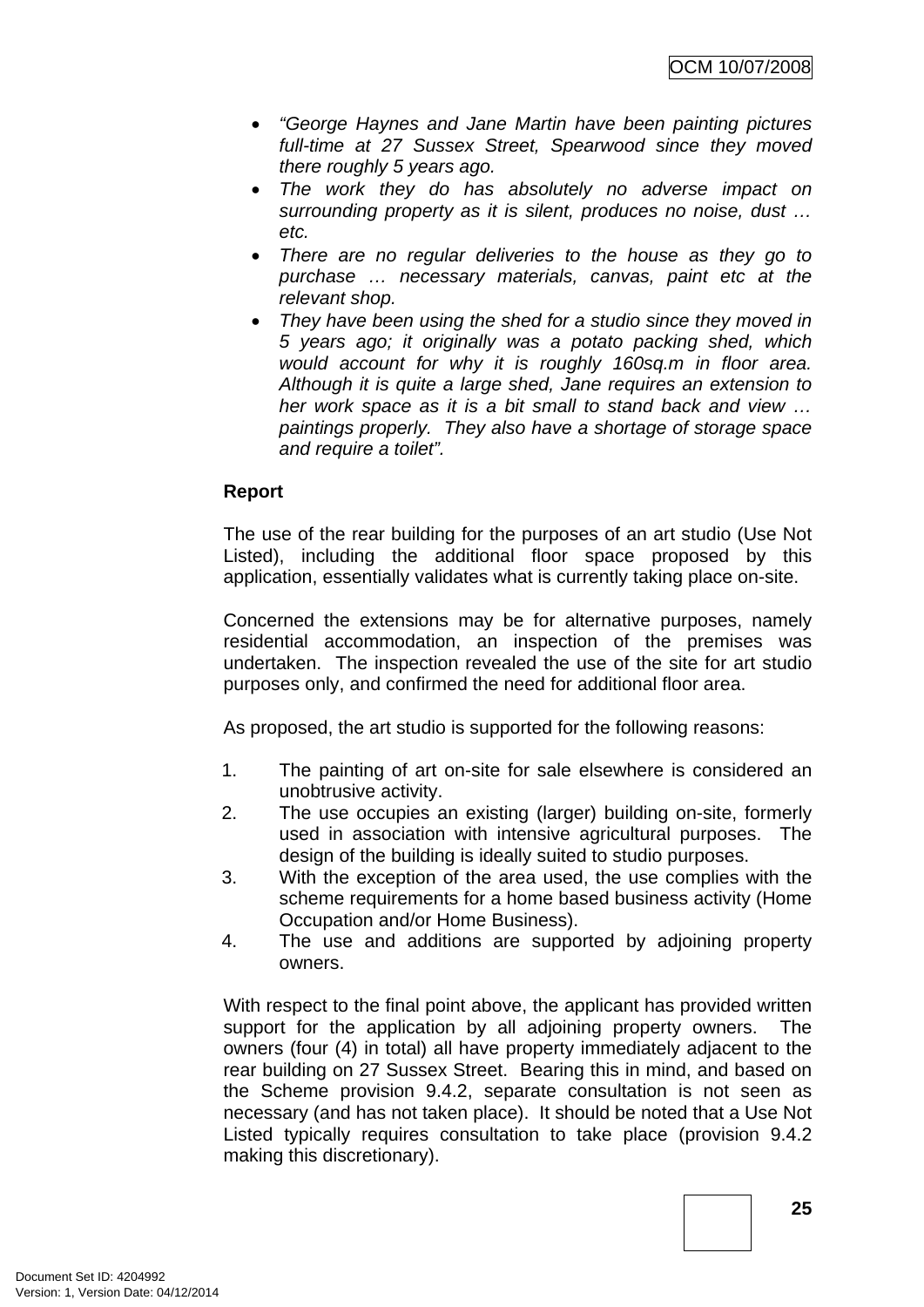Subject to several conditions, therefore, it is recommended that Council approve the application as presented. This includes the rear deck to the existing dwelling (subject to the stair landing serving the deck being suitably screened).

# **Strategic Plan/Policy Implications**

### **Demographic Planning**

- To ensure the planning of the City is based on an approach that has the potential to achieve high levels of convenience and prosperity for its citizens.
- To ensure development will enhance the levels of amenity currently enjoyed by the community.

# **Budget/Financial Implications**

In the event that an application for review to the State Administrative Tribunal arises in respect of any of the conditions proposed to be imposed on the approval, there may be a cost borne by the City.

# **Legal Implications**

Town Planning Scheme No. 3 Planning and Development Act 2005

# **Community Consultation**

Adjoining owners with property immediately adjacent to the rear building have provided their written support for the proposal.

# **Attachment(s)**

- (1) Location Plan;
- (2) Development Plans and Elevations;
- (3) Applicant submission.

### **Advice to Proponent(s)/Submissioners**

The Proponent(s) has been advised that this matter is to be considered at its 10 July 2008 meeting

# **Implications of Section 3.18(3) Local Government Act, 1995**

Nil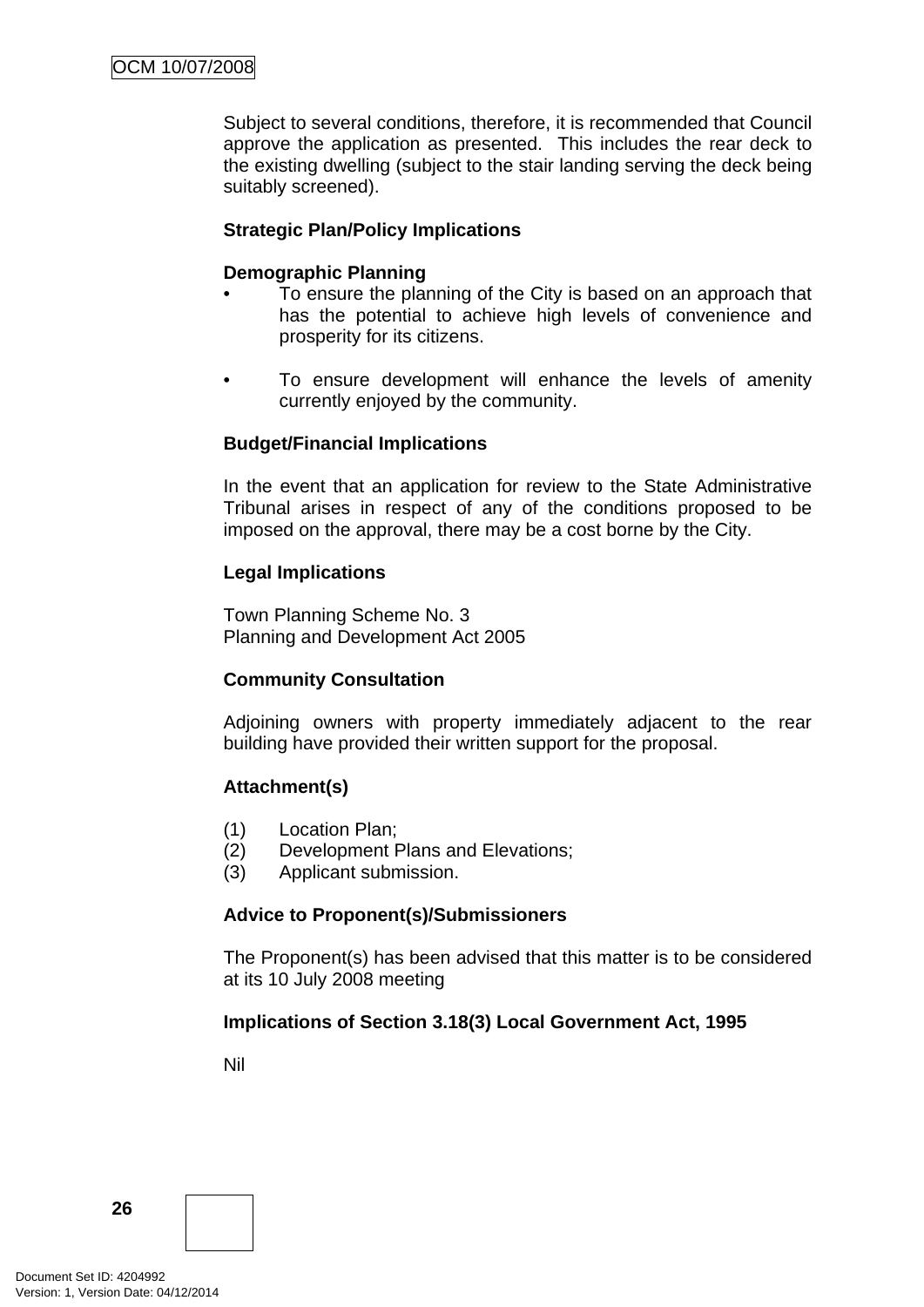# <span id="page-30-0"></span>**14.2 (MINUTE NO 3754) (OCM 10/7/2008) - PUBLIC OPEN SPACE REQUIREMENTS - LOCATION: LOT 41 FRANKLAND AVENUE AND GAEBLER ROAD HAMMOND PARK OWNER: APPLICANT: SPM PROJECT MANAGEMENT (A BLOOD) (9682) (ATTACH)**

# **RECOMMENDATION**

That Council:-

- (1) advise SPM Project Marketing as follows;
	- 1. Public open space in respect to Lot 41 Frankland Avenue should be calculated in accordance with Element 4 of the latest version of the Western Australian Planning Commissions Liveable Neighbourhoods.
	- 2. The designation of Lot 41 as Conservation Zone is supported as it satisfies Councils requirements for the protection and management of the wetland whilst enabling the owners to retain the land
	- 3. The public open space proposals as outlined in Amendment No. 28 remains acceptable and the City would assist the owners of the subject land to negotiate a satisfactory outcome of the amendment with the Western Australian Planning Commission.
	- 4. The City raises no objection to the owners of Lot 41 pursing the proposal for private POS arrangement with the Western Australian Planning Commission that involves excess public open space credits from Lot 41 being used to satisfy the normal 10% POS requirements of other land within the Southern Suburbs District Structure Plan Stage 3 area subject to;
		- (a) The POS for lot 41 and any land to which the excess POS credit is applied being calculated in accordance with the requirements of Element 4 of the Western Australian Planning Commissions Liveable Neighbourhoods.
		- (b) The City has no financial responsibility or interest in respect to the arrangement including any short fall in the application of excess credits from Lot 41 to any other parcel of land or any residual unused credit.
		- (c) This being a private arrangement which does not involve the City in any negotiations with or between other owners.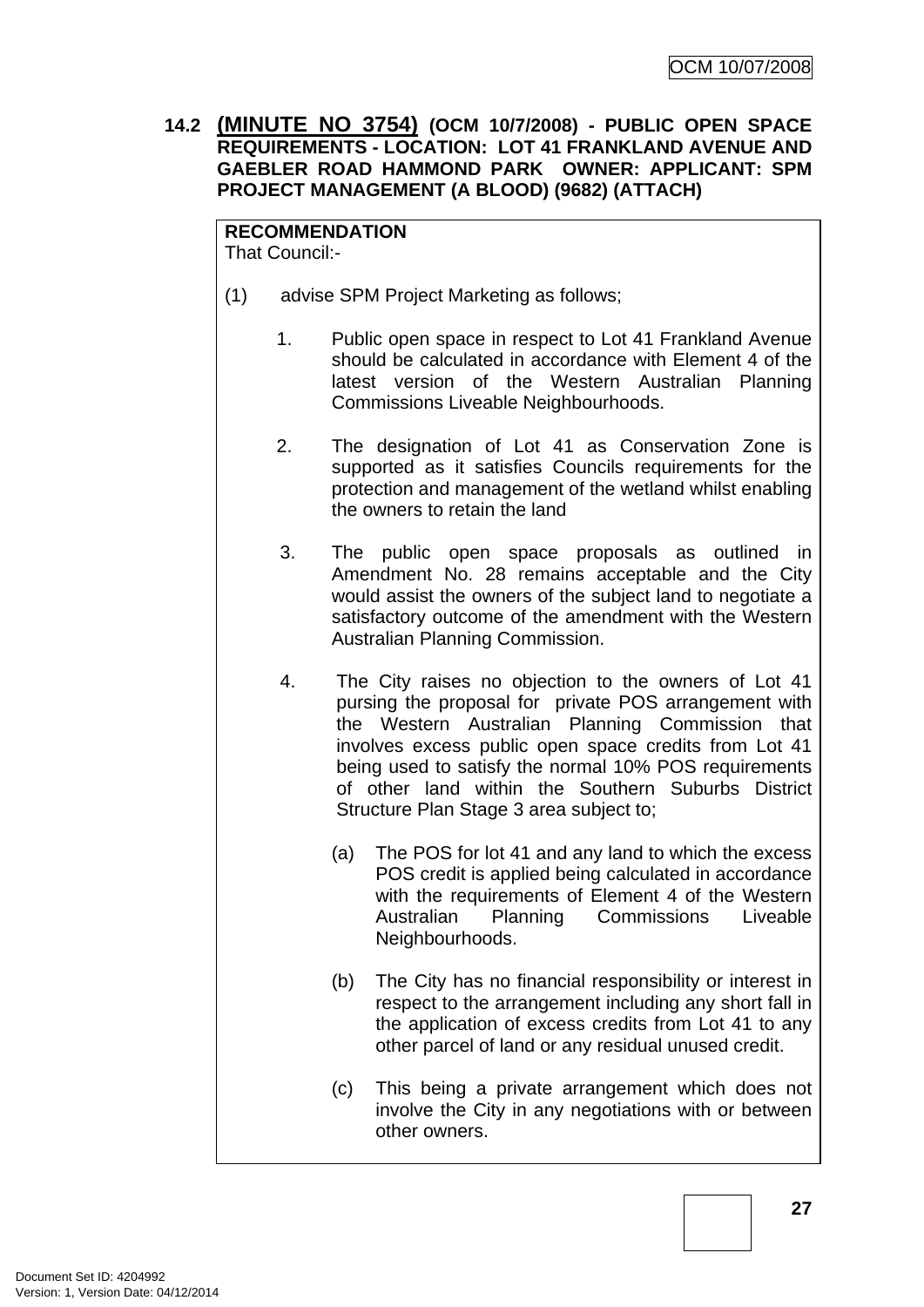(2) require Strategic Planning Services to review Policies APD 4 Public Open Space and APD 28 Public Open Space Credit Calculations and align them with Element 4 contained in the Western Australian Planning Commissions Liveable Neighbourhoods.

# **COUNCIL DECISION**

MOVED Clr S Limbert SECONDED Clr V Oliver that the recommendation be adopted.

**CARRIED 8/0**

# **Background**

Council at its meeting held on 11 August 2005 resolved to adopt the Southern Suburbs District Structure Plan Stage 3 Hammond Park/Wattleup which included the subject land.

The land is the subject of Amendment No. 28 to TPS No. 3 which was adopted by Council at its meeting held on 11 August 2005.

Council, at its meeting held on 8 November 2007, adopted a Structure Plan for the adjoining land owned by QUBE (Minute No. 3599).

### **Submission**

On 10 March 2007 the City received a submission from SPM Project Marketing on behalf of the owners of Lot 41 Frankland Avenue Hammond Park which provides details in respect to the conservation category wetland located on portion of the land, sets out a proposal for the assessment of the public open space and relevant credits and how they could be applied to a larger area.

#### **Report**

The subject land (Lot 41) contains a conservation category wetland which occupies some 1.9697 ha and a 30m buffer of 0.4697 ha. The wetland and buffer comprise 59.8% of Lot 41. The submission includes an environmental assessment of the wetland and buffer prepared by Env Australia Pty Ltd. The report describes the area as a damp land that has vegetation that is in very good condition although there are disturbances at the site and particularly at the edges. The spring survey undertaken by Env confirmed that the site does not support any Declared Rare Flora Taxa.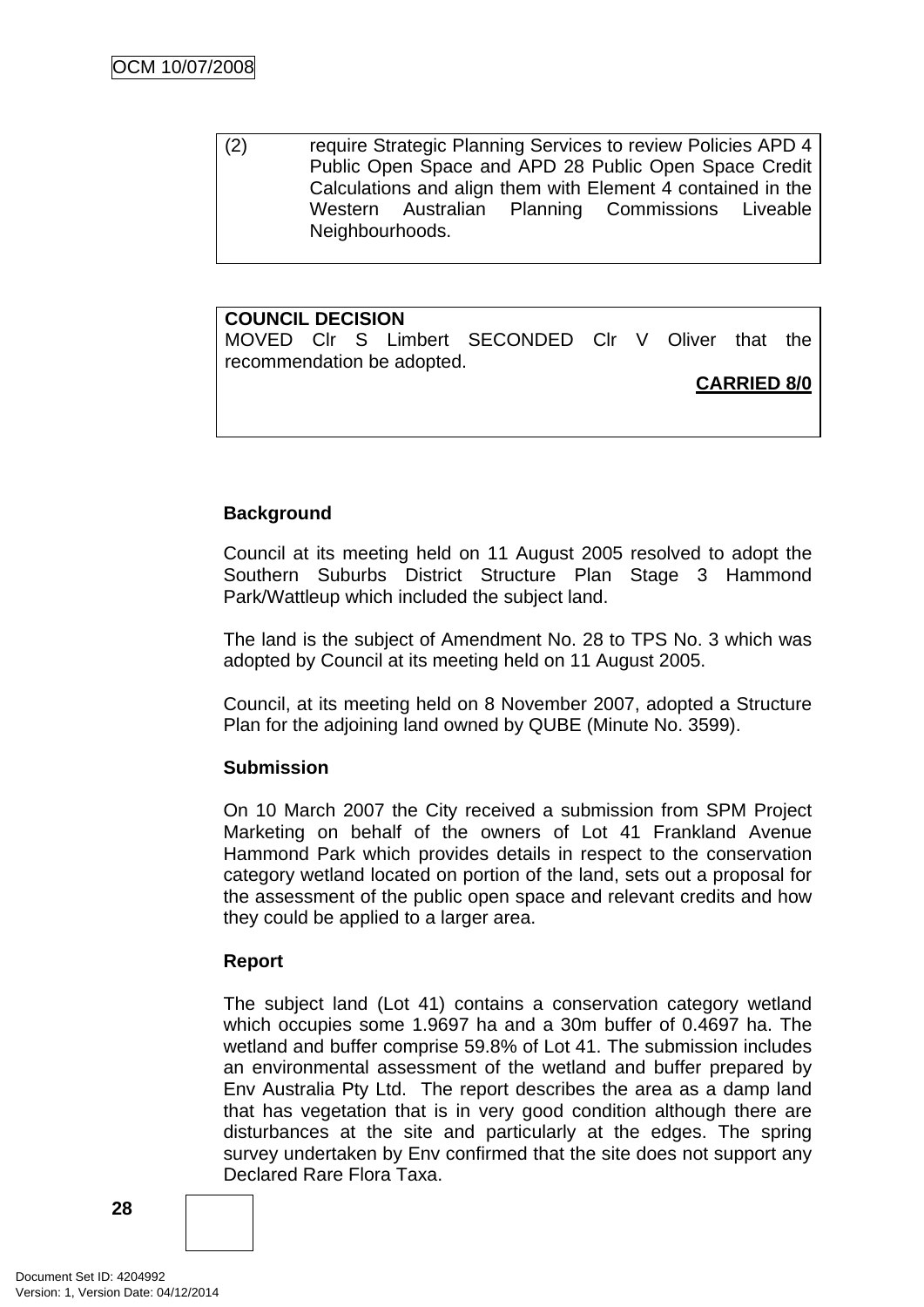The environmental values of the site were recognised during the preparation of the Southern Suburbs District Structure Plan Stage 3 Hammond Park/Wattleup. The draft and adopted Structure Plan showed the wetland area on Lot 41 and adjoining Lot 42 to the south as a conservation area as distinct to public open space (see Attachment 1).

Scheme Amendment No. 28 was proposed to assist the implementation of the Southern Suburbs District Structure Plan by proposing a development contribution scheme for the area (DCA 9 & 10). In addition to the normal contributions to Hammond Road and Rowley Roads (Regional Roads), it also proposed owners in the structure plan area provide 9% public open space (POS) and 1% cash in lieu of public open space being levied by the DCA which was to be used to acquire POS where that exceeded the normal 10% requirement.

In respect to the subject land it was assumed that the Planning Commission would agree to a portion of the buffer and the wetland as of public open space and as that exceeded the 10% for the land that the area over and above the agreed credit be purchased from the DCA funds. At this time Amendment No. 28 has not been finalised but Department of Planning and Infrastructure officers have advised that they are unable to find a way to support the cash in lieu proposal as currently outlined in the amendment.

As an alternative to Amendment No. 28, SPM are promoting a private arrangement where by any excess POS credits attributable to lot 41 that are over and above those used to satisfy the 10% POS requirement for lot 41 are able to be applied to other parcels of land and that there be an arrangement that the other owners would reimburse the owners of lot 41 for the credits used. The report by SPM contends that the POS credits should be in respect to both the wetland core and the buffer as set out in Councils Policy APD 28.

Policy APD 28 – Public Open Space Credit Calculations (the Policy) was first adopted by Council in May 2001 and reviewed in September 2002. The Policy reflected the City's strong support of the Western Australian Planning Commissions Liveable Neighbourhoods (LN) and makes reference to relevant elements and requirements of the Liveable Neighbourhood document that applied at that time. The Policy notes that at the time of preparation there was a lack of guidance from the responsible state agencies on the application of the criteria set out in LN, particularly in respect to the different types of wetlands.

Since that time there have subsequent versions of LN with the latest being adopted by the Commission in October 2007. In regards to Public Open Space and particularly credits there have been a number of changes with the extent of POS credits for various types of wetlands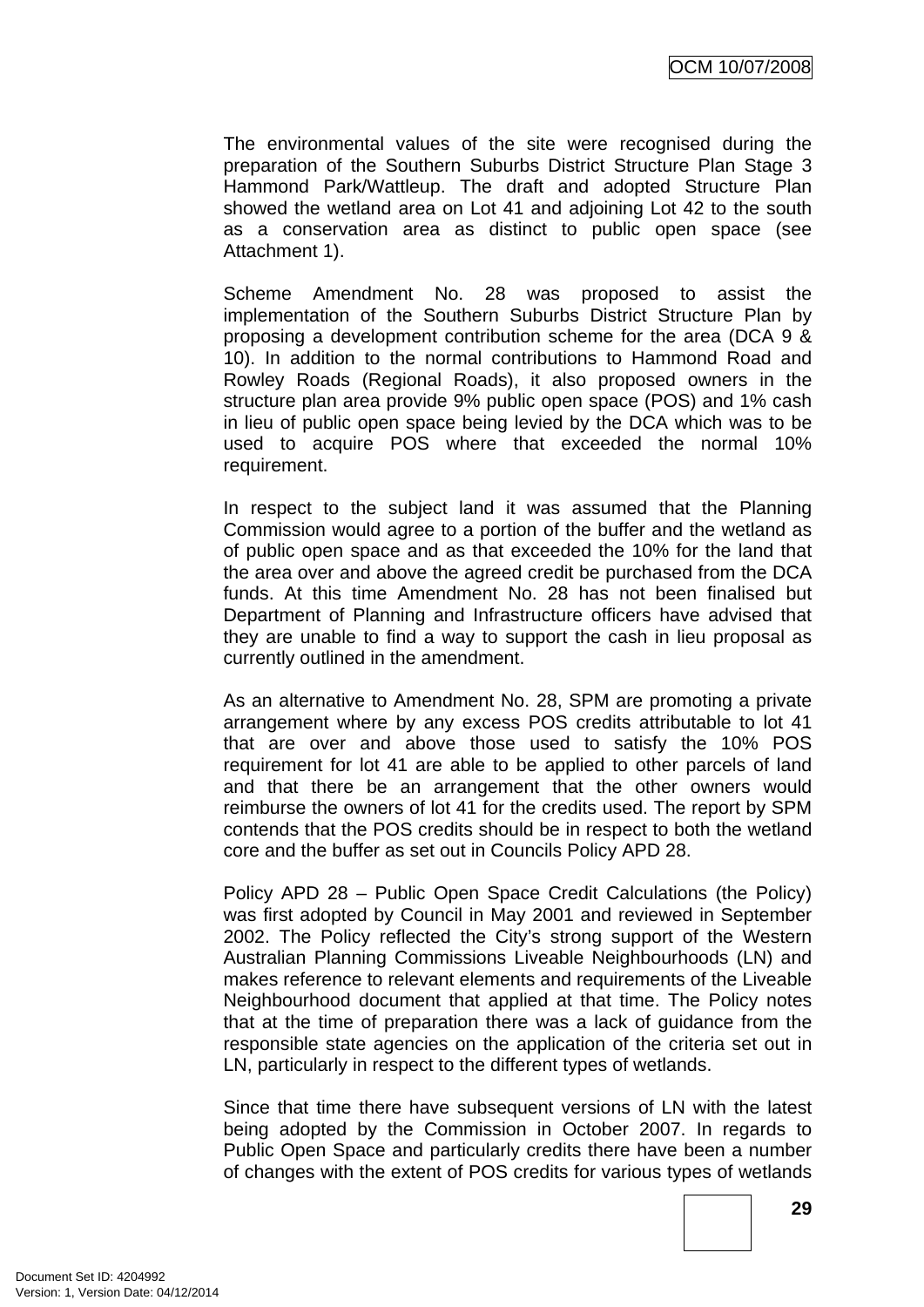and their buffers now being clearly defined. Consequently Policy APD 28 is no longer aligned with LN and needs to be reviewed. It is proposed that this be presented to a future DAPPS meeting and that the policy be aligned with LN.

Given that the Policy was based on LN, that Southern Suburbs District Structure Plan No. 3 Stage 3 Hammond Park/Wattleup was based on LN and that it is the Planning Commission that is ultimately responsible for approving open space arrangements including credits for wetlands and buffers, it is considered that in determining this matter that the requirements of Liveable Neighbourhoods should be applied rather than Policy APD 28.

The report by Env confirms that the wetland on lot 41 is a conservation category damp land. Element 4 Liveable Neighbourhoods deals with public parkland and specifically deals with conservation category wetlands. The significant requirements (R) of LN Element 4 relevant to lot 41 POS credits are as follows;

- R4 Minimum 10% POS is to be provided with 8% active/passive and 2% restricted.
- R11 Conservation category wetlands shall be ceded to the crown free of cost without payment of compensation by the crown in addition to the 10% POS contribution. The area of the wetland is not included in the gross subdividable area.
- R 30 Full allowance will normally apply to restricted use POS but the WAPC will accept no more than 2% of the 10% contribution being made up of restricted use POS.
- R 33 WAPC may allow the following to be included in restricted use POS, buffers to conservation category wetlands and urban water management measures including swales and detention areas.

The essential differences between LN 3 and the Policy are as follows;

- 1. Policy APD 28 differentiated between the various types of wetlands but did not deal with the question of its status i.e. conservation category as does LN.
- 2. Policy APD 28 provided for a 50% credit up to a maximum of 20% of the total POS for both the wetland and the buffer where as LN provides no credit for the wetland and full credit for the buffer so long as it does not exceed 2% of the 10% POS requirement.

The impact of the differences is that LN will result in a slightly less POS credit to the owners of lot 41 for the combined wetland and buffer area. For the City both LN and the Policy will adequately protect the wetland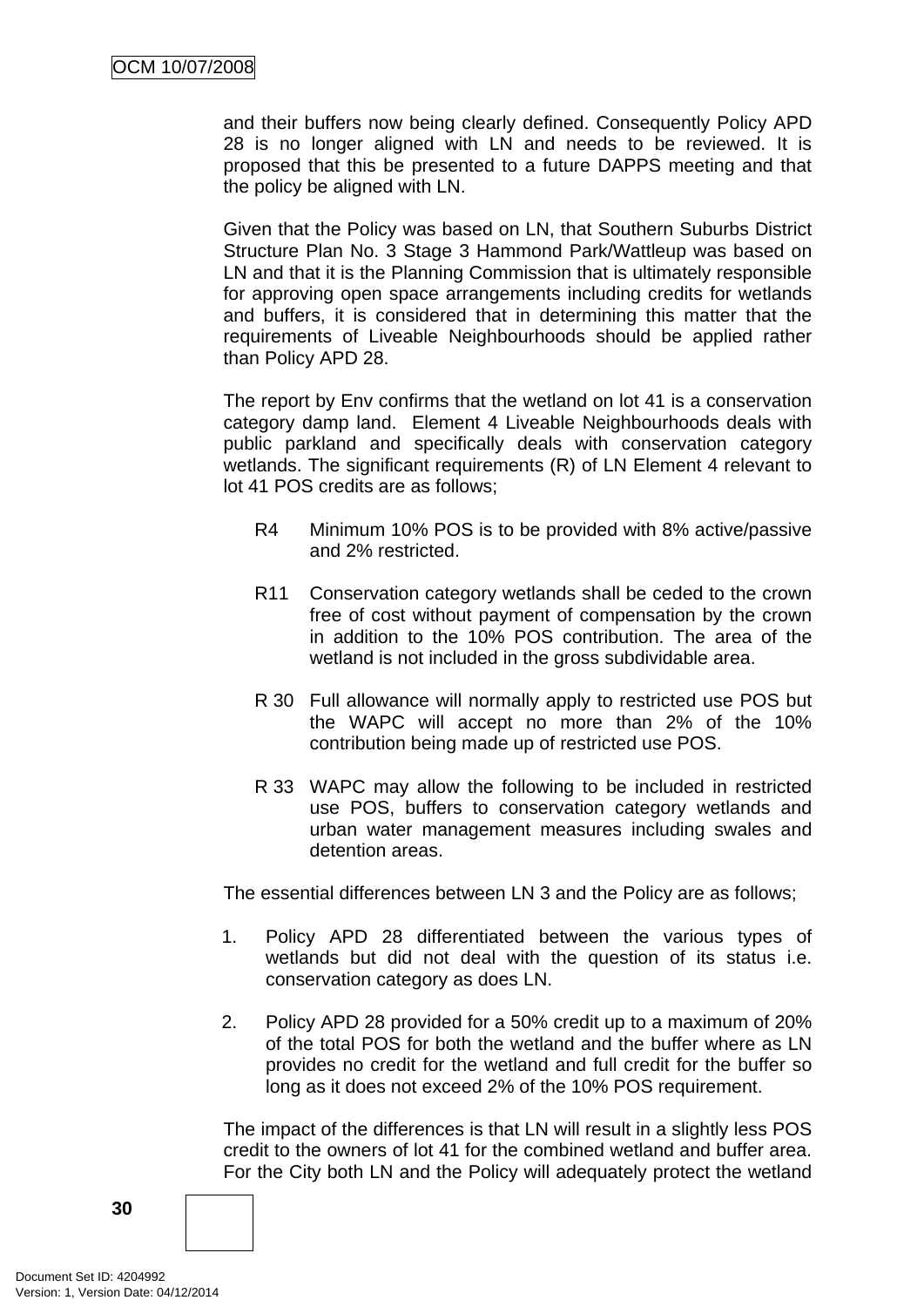and its buffer. However, for the reasons previously detailed, it is recommended that Council support the application of the POS credit requirements set out in the LN recently adopted by the WAPC to the subject land as opposed to APD 28.

The second issue relating to the subject land relates to the method of applying any excess POS credits for the subject land agreed to by the WAPC. As previously detailed, Amendment No. 28 proposed to levy 1% of the 10% POS requirement as cash in lieu payment under the DCA requirements and use this to purchase any POS in excess of the 10% requirement. This would have included the owners of the subject land.

Since the preparation of the Stage 3 District Structure Plan and Amendment No. 28, the City has initiated Amendment No. 58 to TPS No. 3 which provides the opportunity for wetlands and bush land to be designated Conservation Zone allowing such areas to remain in private ownership but with strict land use and management controls. It is considered that the designation of the subject land as Conservation Zone is entirely appropriate and would satisfy Councils requirements for the protection and management of the wetland whilst enabling the owners to retain the land.

In addition to the Conservation Zone option the following courses of action can be pursued:

- 1. The owners of the subject land negotiating an acceptable outcome to include appropriate POS provisions in Amendment No. 28 based on the application of LN Requirements.
- 2. The owners reaching an agreement with the WAPC on the extent and application of POS credits for the subject land, and how they could be applied to a larger area. As suggested in their submission, this would need to be a private arrangement that would need to be supported by the City and the WAPC. This option provides a less certain outcome for the owners as it depends on the willingness of adjoining owners to consider such arrangement and for there to be a mutually satisfactory agreement.

It is understood that QUBE Property Group which owns adjoining land, has advised SPM Project Management that it may be amenable to such arrangement by reducing one of the parks proposed in their development by up to 5000m<sup>2</sup>. The Structure Plan (Attachments 2 and 3) over the QUBE land contains a number of parks and accordingly it would be acceptable to reduce the overall POS area as proposed subject to the amount of wetland buffer credit used from lot 41 not exceeding the allowable restricted 2% POS of the QUBE land.

In summary it is recommended that Council advise the owners of lot 41 Frankland Road Hammond Park that public open space for the subject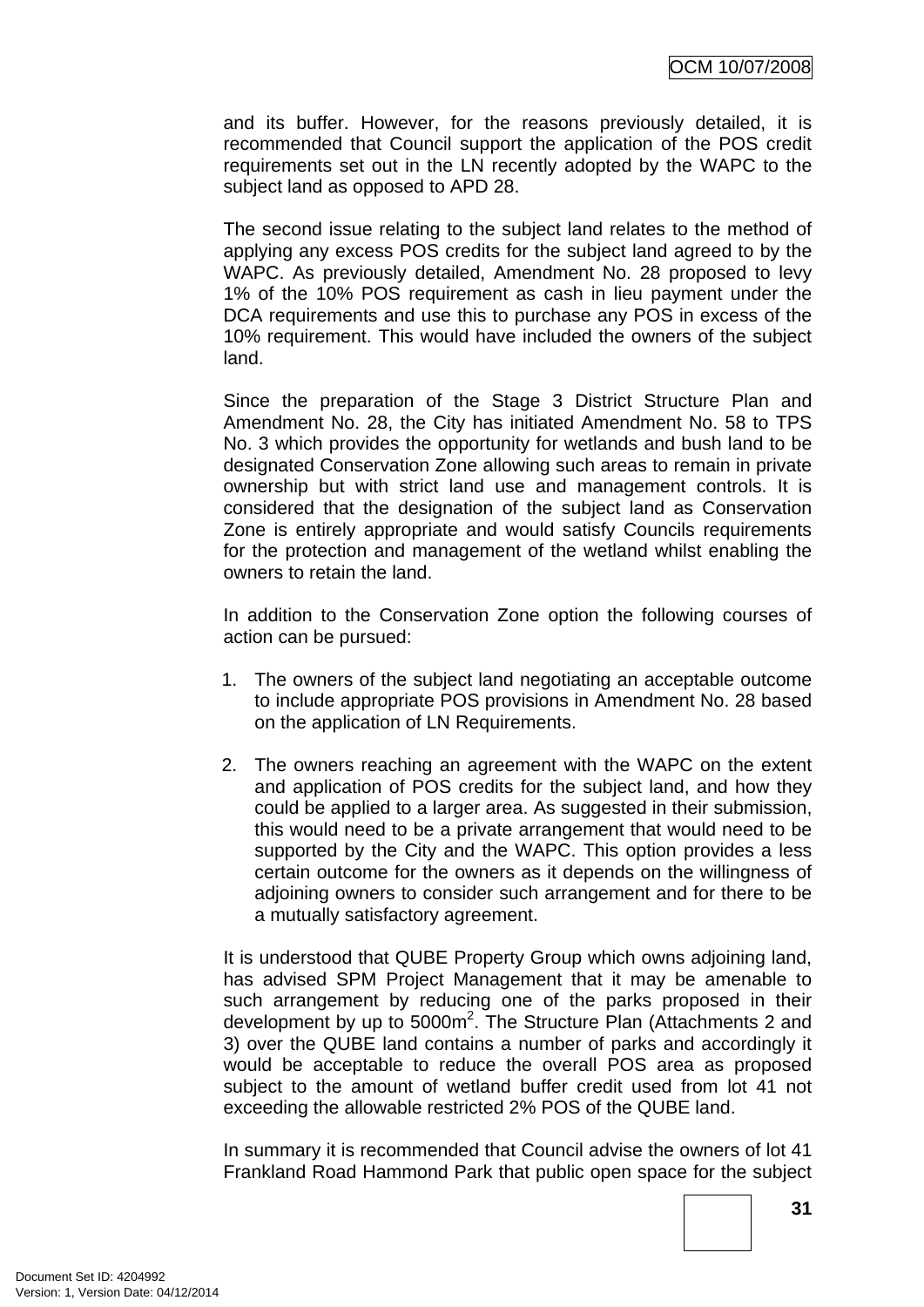land should be calculated in accordance with Element 4 of the recently adopted version of Liveable Neighbourhoods and to outline the options for resolving the POS issues relating to the land outlined in this report. It is also recommended that Council request Strategic Planning Services to review Policies APD 4 Public Open Space and APD 28 Public Open Space Credit Calculations and align them with Element 4 contained in the Western Australian Planning Commissions Liveable Neighbourhoods.

# **Strategic Plan/Policy Implications**

#### **Infrastructure Development**

- To construct and maintain community facilities that meet community needs.
- To provide an appropriate range of recreation areas that meets the needs of all age groups within the community.

### **Budget/Financial Implications**

N/A

### **Legal Implications**

N/A

### **Community Consultation**

N/A

### **Attachment(s)**

- 1. Southern Suburbs District Structure Plan Stage 3 Hammond Park/Wattleup.
- 2. Hammond Park Local Structure Plan.
- 3. Hammond Park Local Structure Plan (Photographic).

### **Advice to Proponent(s)/Submissioners**

The Proponent(s) have been advised that this matter is to be considered at 10 July 2008 Council Meeting

# **Implications of Section 3.18(3) Local Government Act, 1995**

Nil.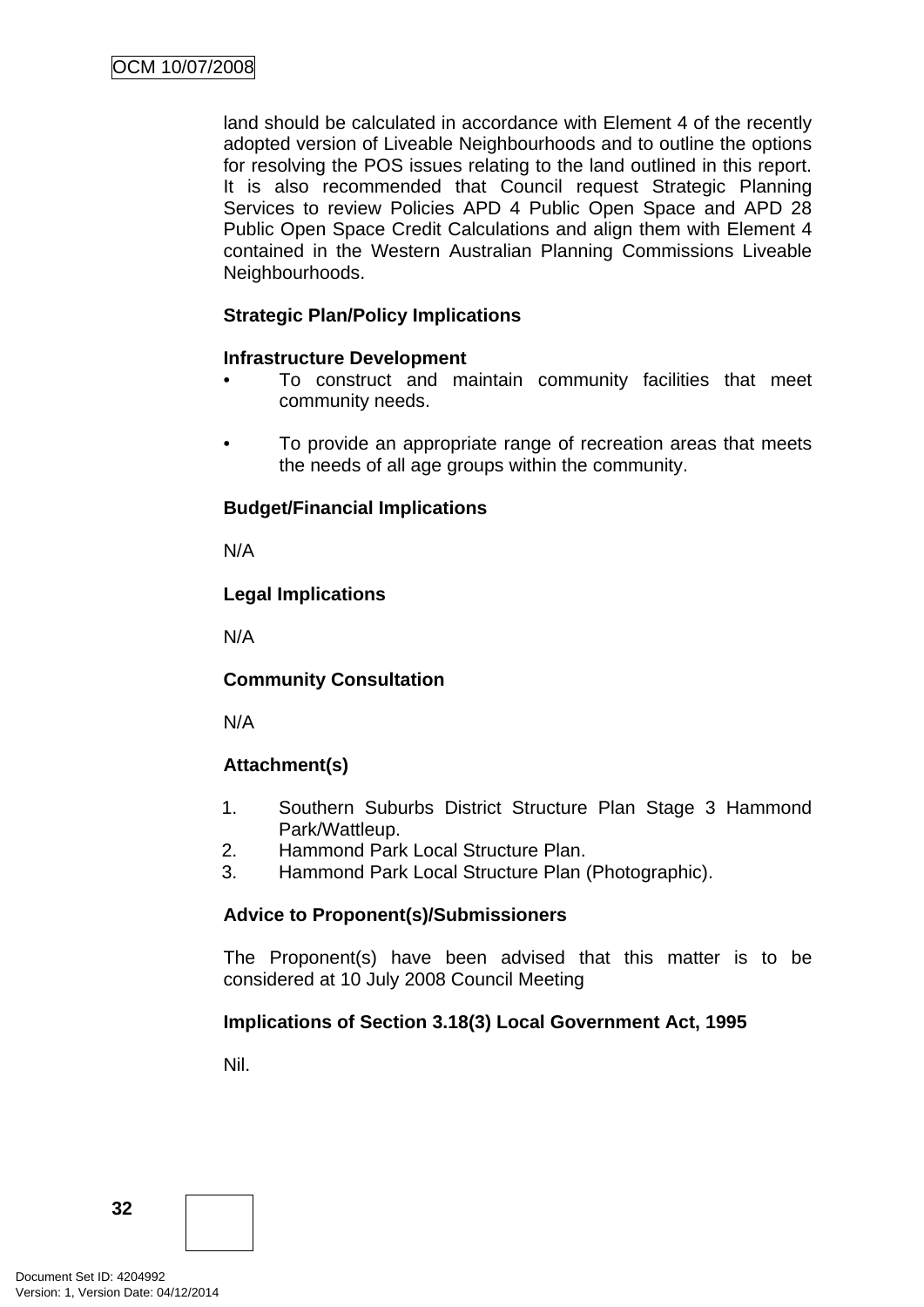# **DECLARATION OF INTEREST**

The Presiding Member advised the meeting that he had received a Declaration of Interest as follows:

# **MR STEPHEN CAIN**

Declared a Conflict of Interest in Item 14.3 "Detailed Site Investigation – Location: Lots 95 & 101 Howson Way, Bibra Lake", pursuant to Local Government (Administration) Regulation 34C. The nature of his interest is that his sister-in-law is an International partner in the ERM Group, a consultant company which is the subject of the recommendation.

AS MR CAIN HAS NO DEBATING RIGHTS OR VOTING POWER, THERE WAS NO REQUIREMENT FOR HIM TO LEAVE THE MEETING.

**14.3 (MINUTE NO 3755) (OCM 10/7/2008) - DETAILED SITE INVESTIGATION - LOCATION: LOTS 95 & 101 HOWSON WAY, BIBRA LAKE - OWNER/APPLICANT: CITY OF COCKBURN (4114403) (K SIM) (ATTACH)** 

#### **RECOMMENDATION** That Council:-

- (1) appoint ERM (Environmental Resources Management Australia) to undertake a Detailed Site Investigation over former Landfill site being portion of Lots 95 & 101 Howson Way, Bibra Lake for a fee of \$83,485 plus GST;
- (2) allocate \$100,000 from the Land Development Reserve Fund 2008/09 for costs associated with (1) above and amend the 2008/09 Budget accordingly; and
- (3) refer the results of the Detailed Site Investigation to a future Council Meeting.

# **TO BE CARRIED BY AN ABSOLUTE MAJORITY OF COUNCIL**

## **COUNCIL DECISION**

MOVED Clr H Attrill SECONDED Clr C Reeve-Fowkes that the recommendation be adopted.

# **CARRIED BY ABSOLUTE MAJORITY OF COUNCIL 8/0**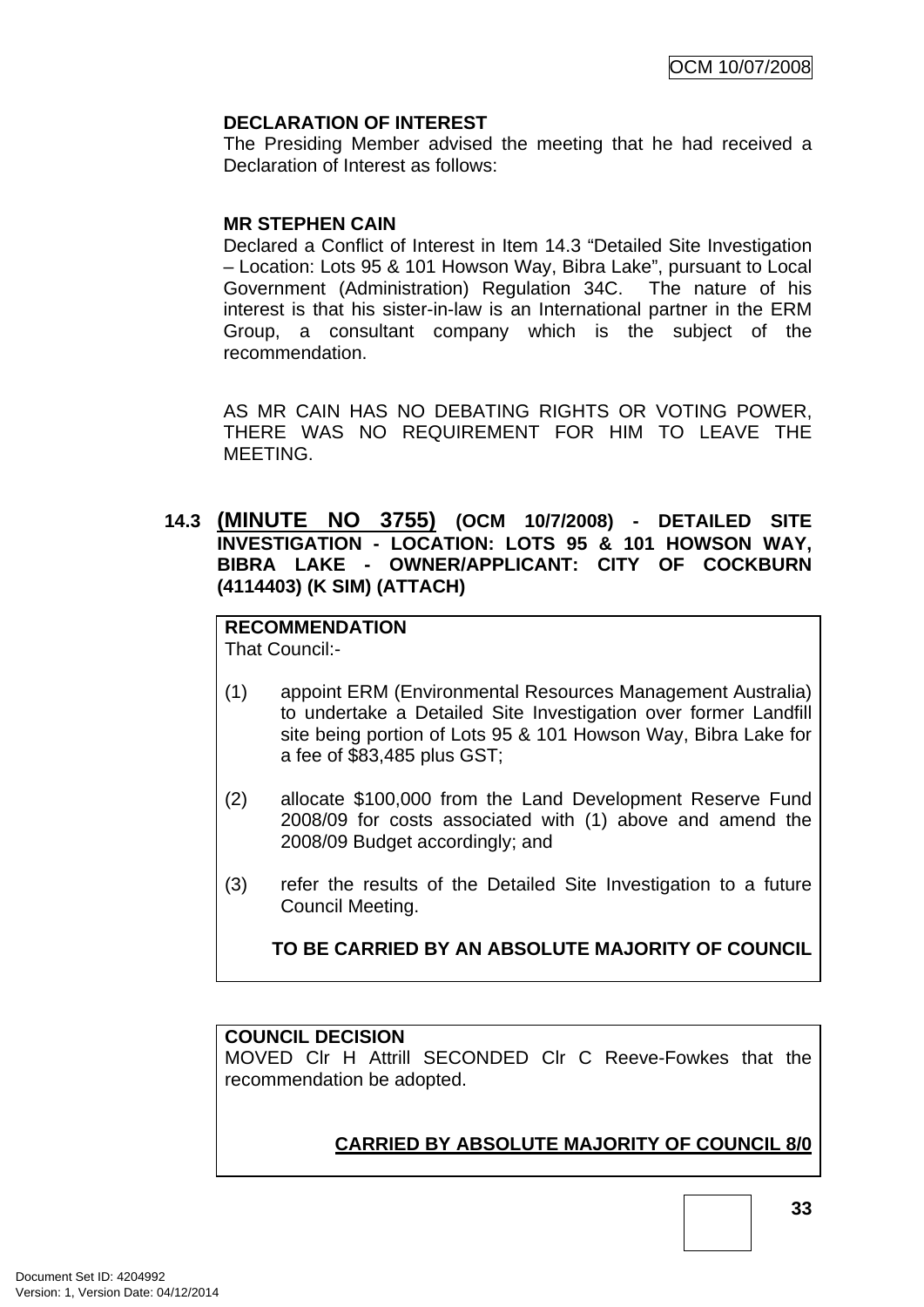# **Background**

At its meeting held on 22 March 2007 the Strategic Finance and Investment Committee recommended as follows;

- (1) not to accept an offer from PIHA of \$3,100,000 for the purchase of lots 95 and 101 Howson Way and Certificate of Title 1306/642;
- (2) appoint a suitably qualified consultant to provide a Phase 1 assessment of the site to determine consideration of obligations pursuant to the Contamination Sites Act 2003; and
- (3) allocate \$10,000 from the land Development Reserve Fund 2006/07 for costs associated with (2) above.

Council adopted this recommendation at its meeting held on 10 May 2007.

### **Submission**

ERM has submitted a written proposal to undertake the Detailed Site Investigation (DSI).

#### **Report**

Following Council's decision of 10 May 2007 OTEK Environmental Engineering undertook a Preliminary Site Investigation (PSI) of the site. The PSI identified a variety of potential contaminants that required further investigation.

The former land fill site occupies approximately 1.9 ha of the total land area of lots 95 and 101 and former railway land which totals 4.9803ha.

One option for the future use of the land is to subdivide the land into 8 industrial lots.

Such a proposal would require application to the Western Australian Planning Commission. A DSI will need to be prepared in accordance with Department of Environment and Conservation Contaminated Sites Managed Series Guidelines.

The ERM proposal includes a Sampling and Analysis Plan to be implemented in the DSI which is expected to satisfy any future review from a site auditor.

The DSI report will establish a detailed understanding of the nature and extent of the impact at the site, assess the risk to human health and /

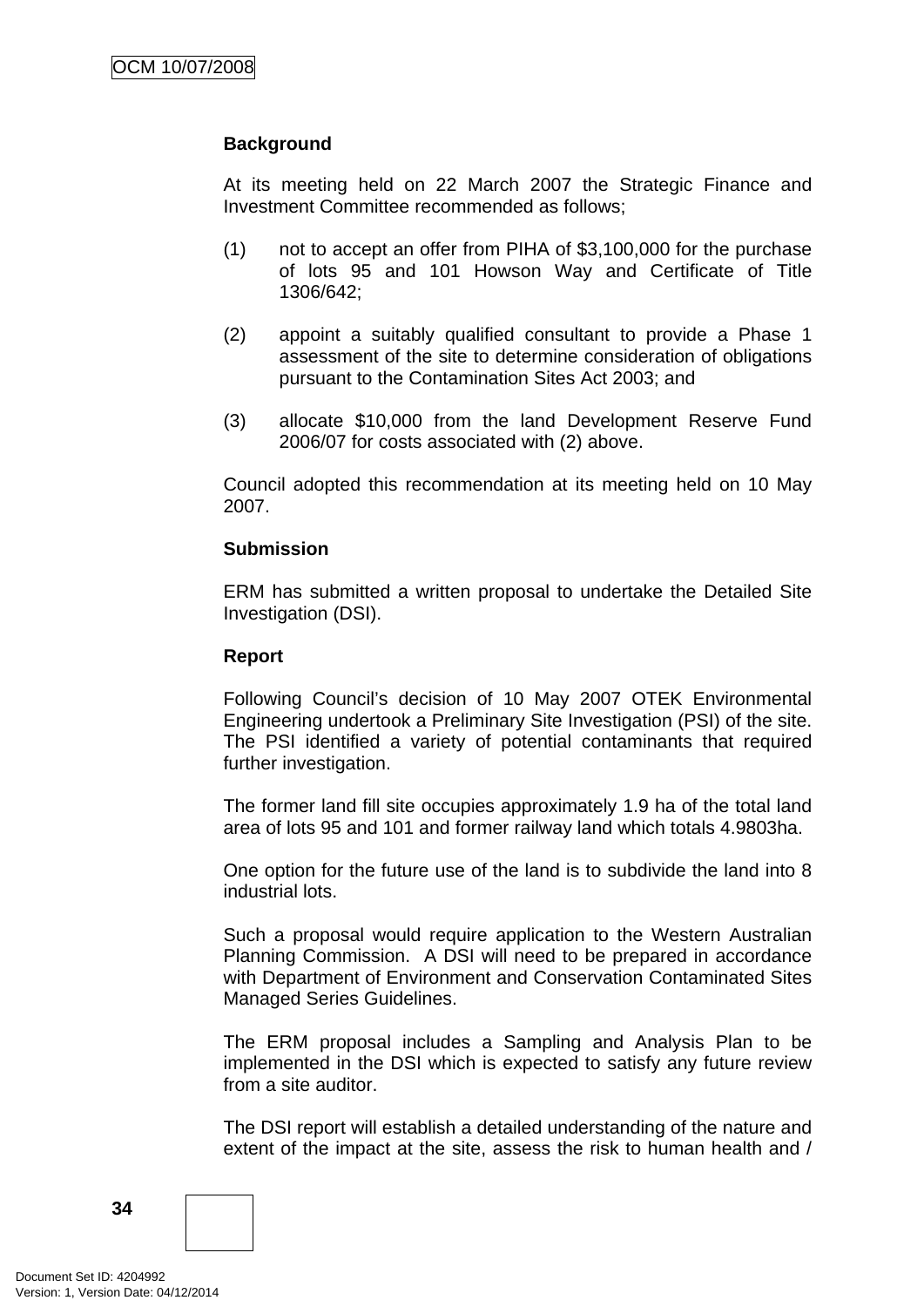or the environment and provide the City with indicative costs and detail relating the Sites potential redevelopment.

ERM will sink a number of bore holes and also excavate a number of test pits.

Samples tested from these bores and pits will provide the City with assessments on the presence of landfill gas, volatile compounds asbestos, possible groundwater contamination and an accurate depth of the land fill material.

If the contamination status of the site is considered to be a potential risk to human health or the environment, an estimate of cost and indicative details of future investigation, auditor services and/or remedial works relating to the site's potential redevelopment will be outlined.

Following receipt of the PSI report undertaken by OTEK Environmental Engineering, requests for quotes to undertake the DSI were sent to qualified consultants. Although several consultants requested further details only ERM submitted a fee proposal.

It is recommended that Council appoint ERM to undertake the DSI in accordance with their proposal. ERM undertake to have the report finished within 4 months from receipt of written commission.

## **Strategic Plan/Policy Implications**

#### **Governance Excellence**

• To conduct Council business in open public forums and to manage Council affairs by employing publicly accountable practices.

## **Budget/Financial Implications**

The detailed site investigation will cost \$83,485 plus GST. Funds for the project should be allocated from the Land Development Reserve Fund.

## **Legal Implications**

Contaminated Site Act 2003.

## **Community Consultation**

N/A

## **Attachment(s)**

Location Plan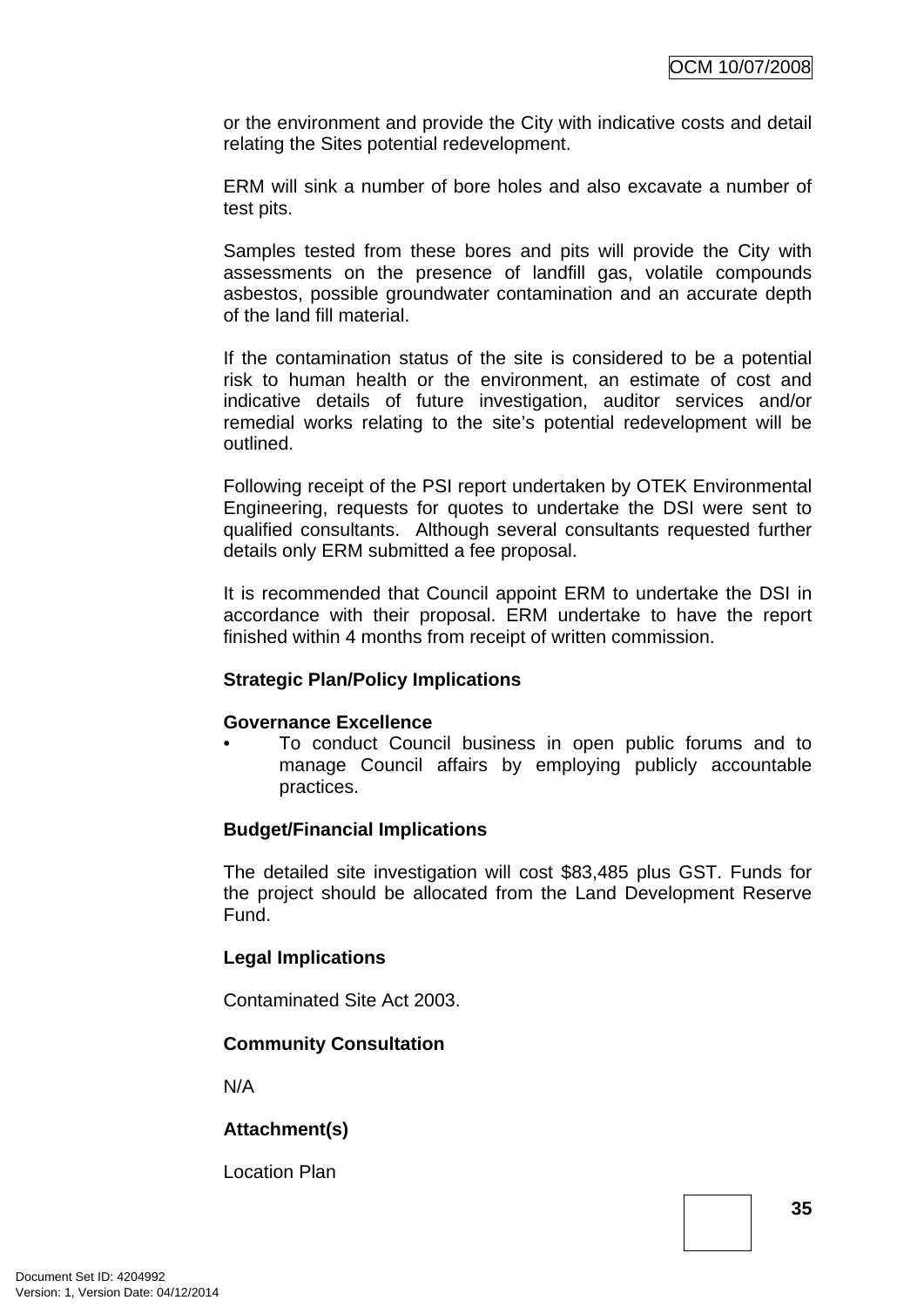# **Advice to Proponent(s)/Submissioners**

N/A

**Implications of Section 3.18(3) Local Government Act, 1995**

Nil.

# **14.4 (MINUTE NO 3756) (OCM 10/7/2008) - PROPOSED GARAGE/SHED - LOCATION: 59 HYBRID COURT BANJUP - OWNER: TERRANCE DOWN - APPLICANT: COASTLINE SHEDS (5514347) (B HOGARTH-ANGUS) (ATTACH)**

# **RECOMMENDATION**

That Council:-

- (1) refuse to grant its approval for the proposed outbuilding on 59 Hybrid Court for the following reasons:-
	- 1. The proposal is non compliant with Council Policy APD 18 (Outbuildings), which states a maximum aggregate floor area of 300m² per rural/resource property.
	- 2. The City believes it will set an undesirable precedent for future applications in the locality.
	- 3. The proposal will have a negative impact on the rural amenity and character of the area.
	- 4. The proposal is contrary to the orderly and proper planning of the rural zone.
- (2) issue a Schedule 9 Notice of Determination on Application for Planning Approval – Refusal and an MRS Form 2 Notice of Refusal.

# **COUNCIL DECISION**

MOVED Clr S Limbert SECONDED Clr V Oliver that the recommendation be adopted.

**CARRIED 8/0**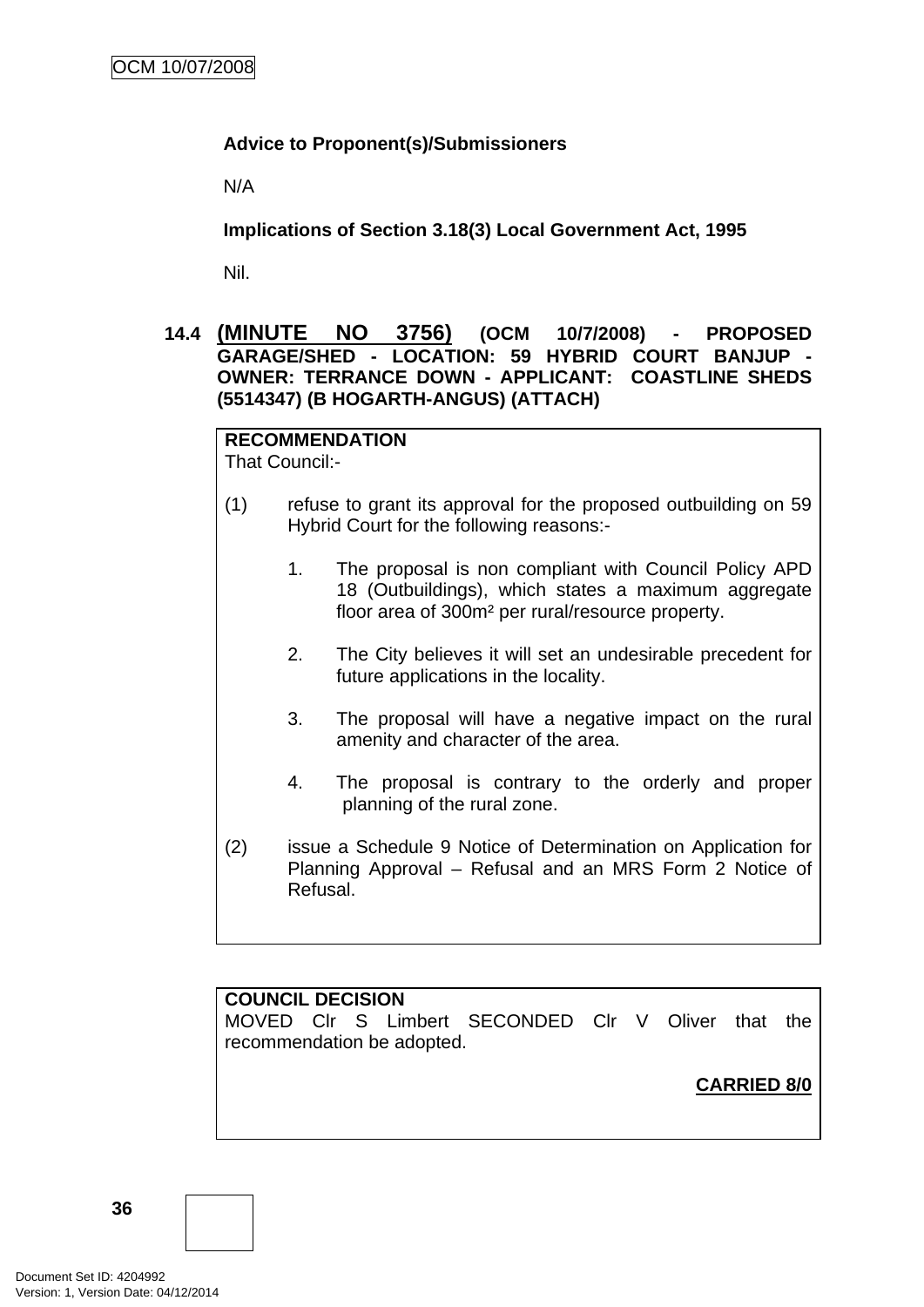# **Background**

| Zoning:    | MRS:     | <b>Rural- Water Protection</b> |
|------------|----------|--------------------------------|
|            | TPS3     | Resource Zone                  |
| Land Use:  |          |                                |
| Lot Size:  | 2.031 Ha |                                |
| Use Class: | "D"      |                                |

## **Submission**

The owner has provided the following justification in support of the proposal which has been summarised accordingly:-

- 1. A proposed shed which is 190.8m² in dimension (21.2m long x 9m wide).
- 2. The shed is located at the rear of the property, 32.5m from the northern boundary and 12m from the eastern boundary.
- 3. The shed is made of zincalume and is 3.050m in height.
- 4. The main justifications of this proposal are:-
	- The owner requires more storage space. Mr Down has an existing shed also 190.8m² in dimension which is at full capacity.
	- The owner collects vintage cars and wishes to provide additional cars and other machinery/goods with adequate shelter and security.
	- The proposed shed will help clean up the property by storing these objects in an enclosed environment.

The owners existing shed cannot store any more cars or goods. The owner therefore proposes an additional shed of the same size so he can keep other cars under shelter and locked up.

## **Report**

The subject land is zoned Resource under the City of Cockburn Town Planning Scheme No. 3. Council has the discretion to either approve (with or without conditions) or to refuse the application.

The proposed development complies with the standards and provisions of the City's Town Planning Scheme No. 3 and Council Policy APD 18 with the exception of the following:-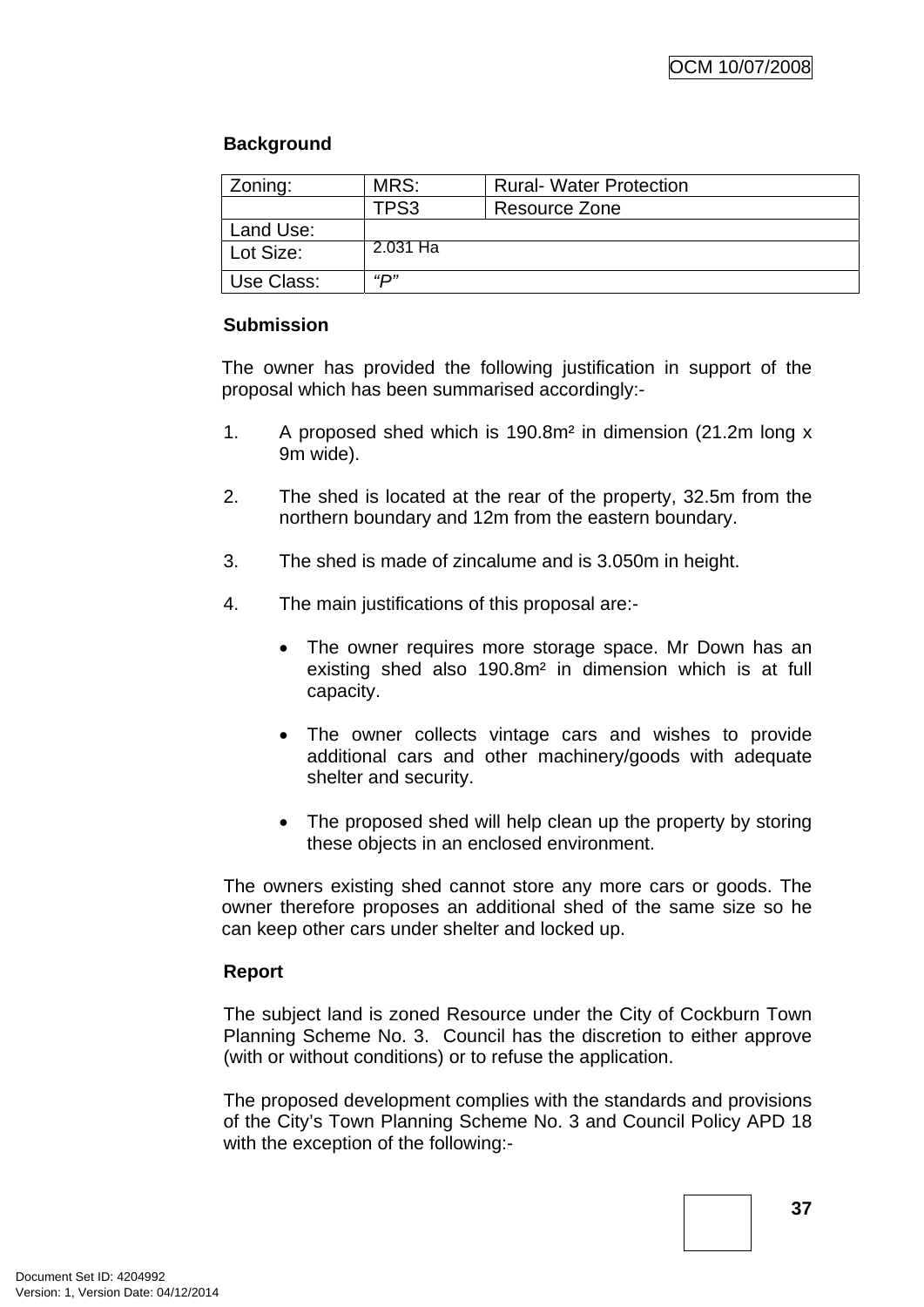• Council Policy APD 18 - "Outbuildings in a Resource Zone are to have an aggregate maximum floor area of 300m² ".

The owner seeks a variation to this requirement by proposing a shed 189m². Combined with the existing 198m² shed, the aggregate floor area of outbuildings on the property would be 378m² if this shed was approved.

The intention of APD 18 is to provide a clear set of guidelines allowing a consistent approach to development in the Resource zone. It is believed that any proposals contrary to the policy requirements are detrimental to the rural amenity and lifestyle which the City wishes to preserve in this locale.

The City is also mindful of any precedent that this approval may set and therefore seeks to uphold the consistent objective of the outbuildings policy.

## Alternative Options

It was suggested to the owner that he reduce the proposed shed size down to 110m², which would make it comply with APD 18. Unfortunately, this does not seem an option as the shed company have already manufactured the shed to the initial size of 190.8m².

## Recommendation

It is recommended that Council refuse this application on the basis that it does not comply with APD 18 and will set an undesirable precedent for the Resource and Rural zones. Council has a responsibility to protect the rural amenity of the area and therefore should be limiting outbuilding development to the 300m² specified by this policy.

## **Strategic Plan/Policy Implications**

## **Demographic Planning**

To ensure development will enhance the levels of amenity currently enjoyed by the community.

#### **Natural Environmental Management**

To ensure development of the district is undertaken in such a way that the balance between the natural and human environment is maintained.

The Planning Policy which applies to this item is:- APD18 - Outbuildings

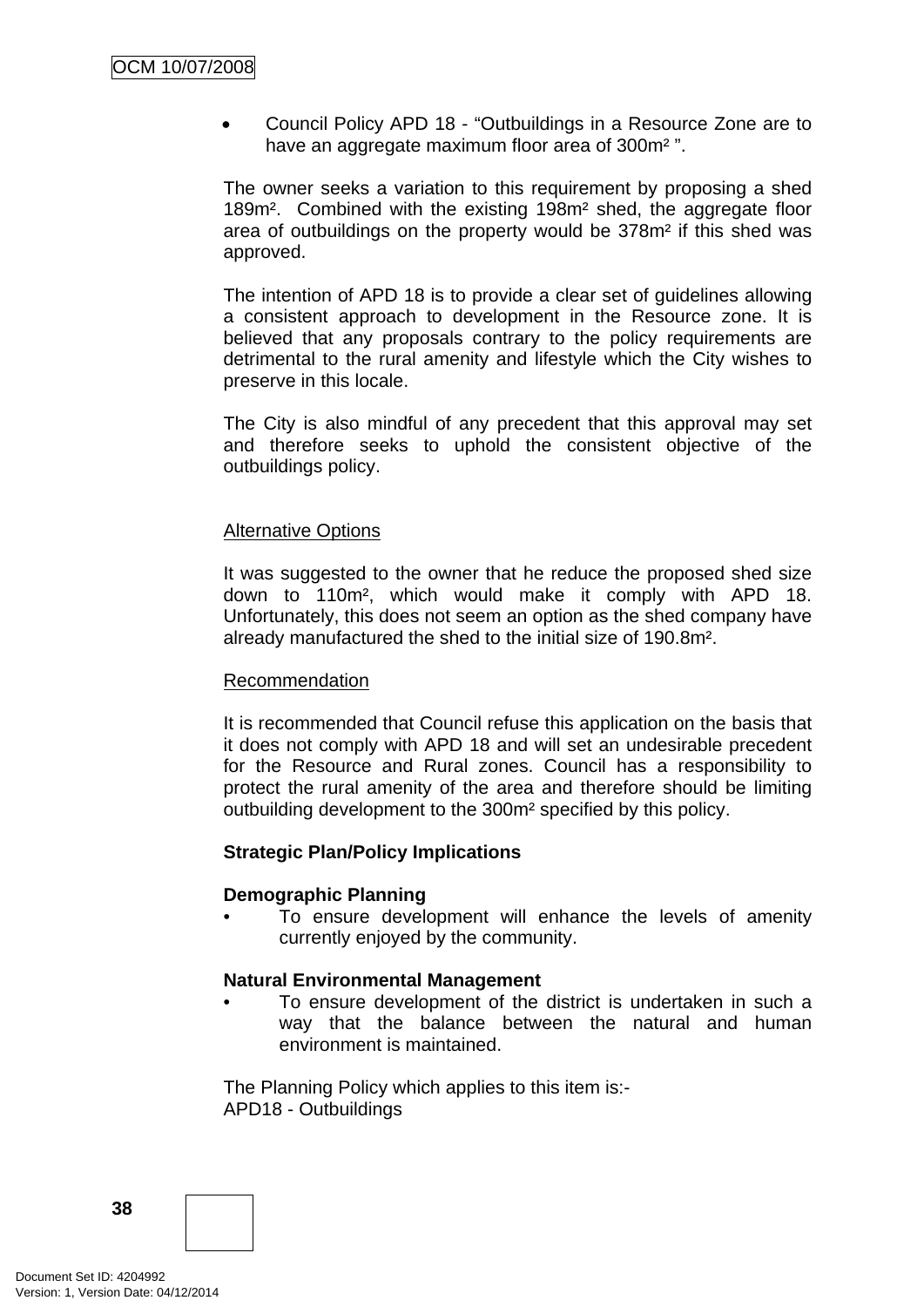# **Budget/Financial Implications**

Outline any implications to Council budget in prosecution, defending an application for Review to SAT etc.

# **Legal Implications**

Town Planning Scheme No. 3 Planning and Development Act 2005

# **Community Consultation**

In accordance with Clause 9.4 of the scheme, the application has been advertised for public comment.

One (1) landowner was advised of the development application and the City received an objection to this proposal. The main reasons for objection were:-

- The proposal is inappropriate for the resource zone when the applicant already has a large existing shed.
- The proposed shed would impact of the rural amenity of the area.

# **Attachment(s)**

Site Plan and Elevations

## **Advice to Proponent(s)/Submissioners**

The proponent and submissioners(s) have been advised that this matter is to be considered at the 10 July 2008 Council Meeting.

## **Implications of Section 3.18(3) Local Government Act, 1995**

Nil.

# **14.5 (MINUTE NO 3757) (OCM 10/7/2008) - RURAL SHED OVER 399M2 - LOCATION: 459 RUSSELL ROAD EAST MUNSTER - APPLICANT: LESTER FRANCIS & MARIAN HELEN BULL (4411247) (B HOGARTH-ANGUS) (ATTACH)**

# **RECOMMENDATION**

That Council:-

- (1) refuse to grant its approval for the proposed outbuilding on 459 Russell Road for the following reasons:-
	- 1. The proposal is non compliant with Council Policy APD 18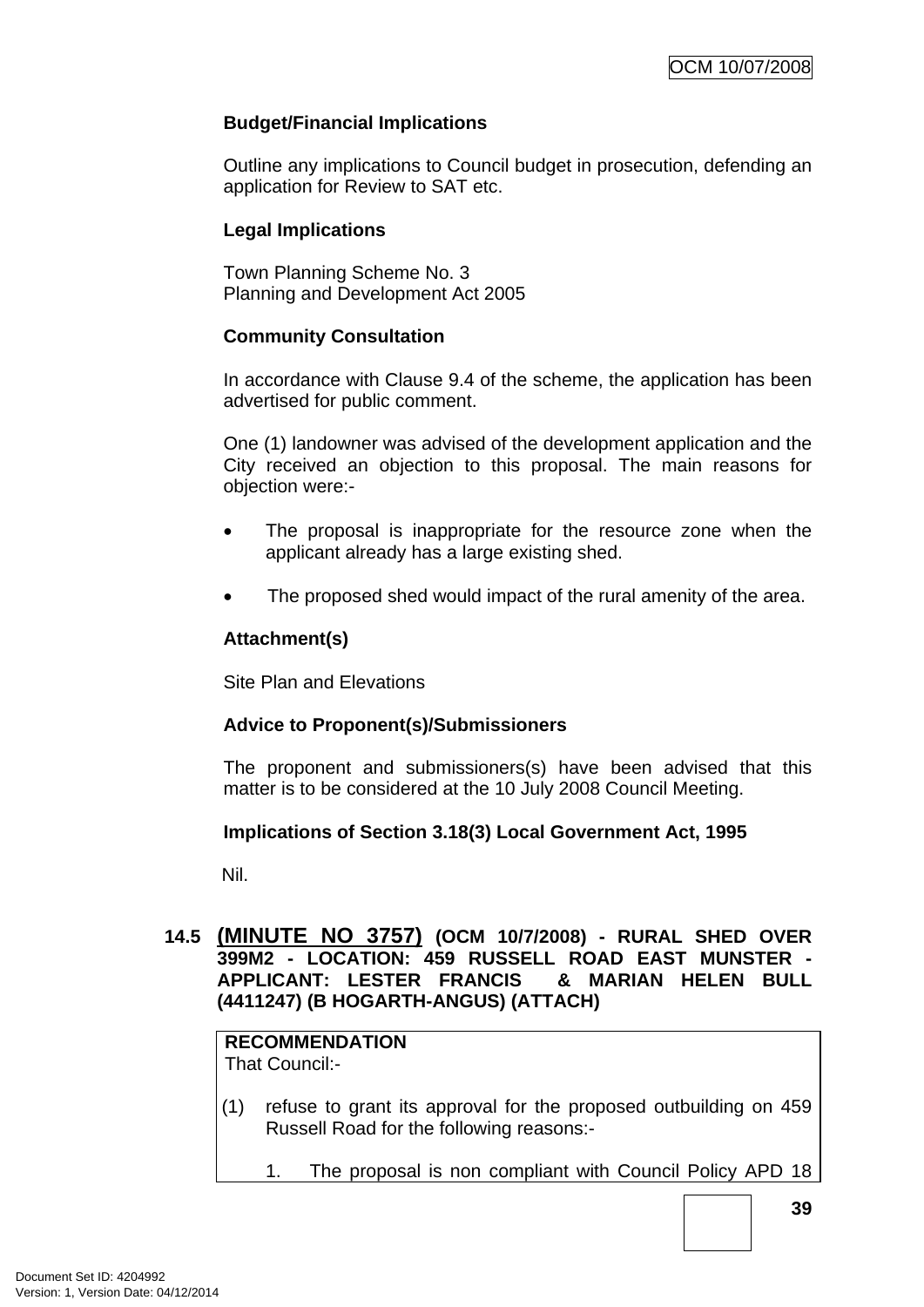(Outbuildings), which states a maximum aggregate floor area of 300m² per rural property.

- 2. The City believes it will set an undesirable precedent for future applications in the locality.
- 3. The proposal will have a negative impact on the rural amenity and character of the area.
- 4. The proposal is contrary to the orderly and proper planning of the rural zone.
- (2) issue a Schedule 9 Notice of Determination on Application for Planning Approval – Refusal and an MRS Form 2 Notice of Refusal.

# **COUNCIL DECISION**

MOVED Clr S Limbert SECONDED Clr V Oliver that Council:

- (1) grant its approval for the proposed outbuilding on Lot 11 (No. 459) Russell Road, Munster in accordance with the approved plans subject to the following conditions:
	- 1. The shed is to be setback a minimum of 10 metres from each side boundary.
	- 2. Development may be carried out only in accordance with the application as approved herein and any approved plan.
	- 3. The shed is to be used for hobby/domestic purposes only and not for business purposes or human habitation.
	- 4. No activities causing noise and/or inconvenience to neighbours being carried out after 7.00pm or before 7.00am, Monday to Saturday and not at all on Sunday or Public Holidays.
	- 5. All stormwater being contained and disposed of on site to the satisfaction of the City.
	- 6. Nothing in the approval or these conditions shall excuse compliance with all other relevant written laws in the commencement and carrying out of the development.

## FOOTNOTES:

- (a) The development is to comply with the requirements of the Building Code of Australia.
- (2) advise the applicant accordingly.

# **CARRIED BY CASTING VOTE OF PRESIDING MEMBER VOTE TIED 4/4**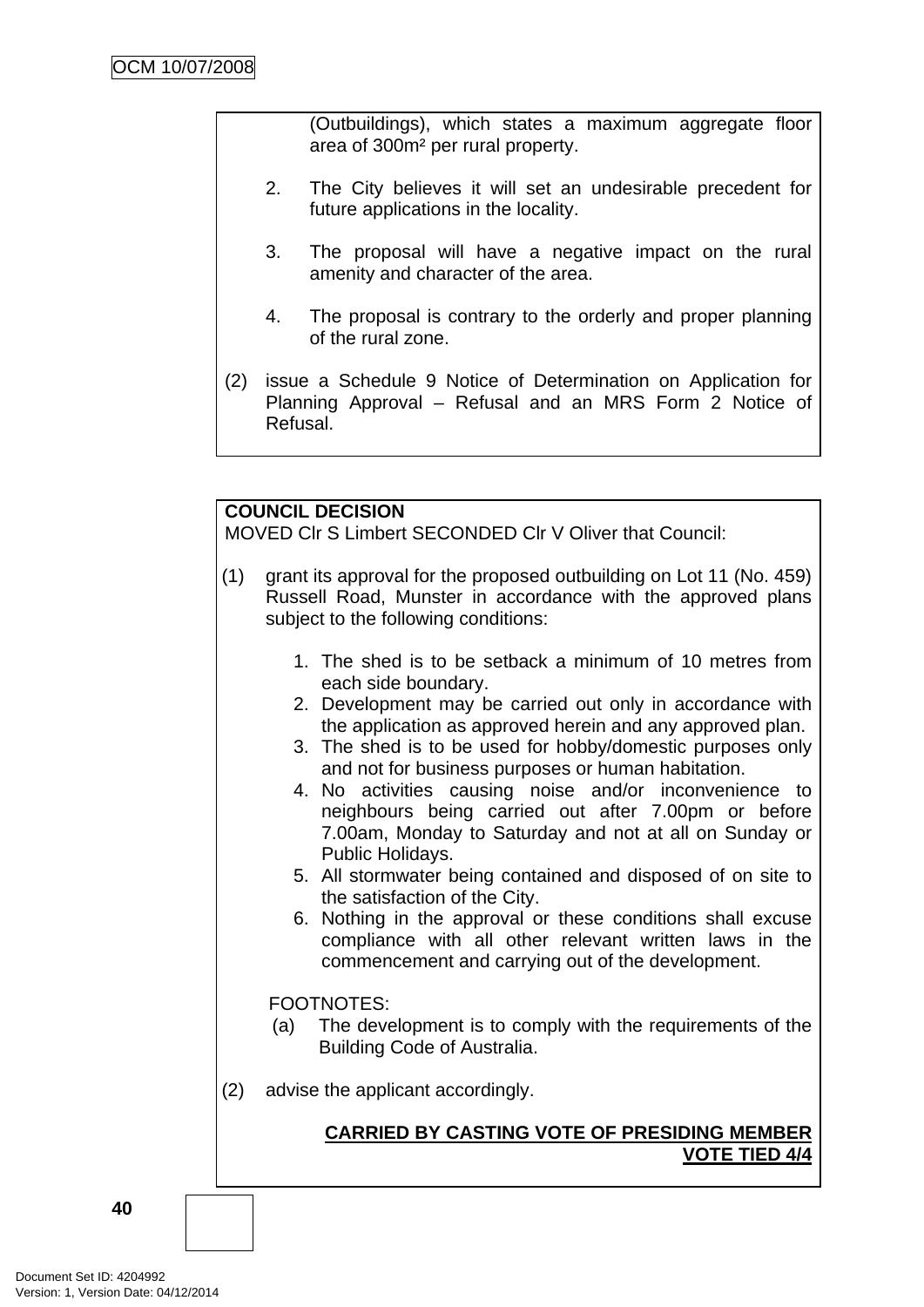# **Reason for Decision**

The land is zoned Rural under the City of Cockburn's Town Planning Scheme No.3. Council has the discretion to consider individual applications for variations to outbuildings. This ensures that decisions reflect the demands of the local community without compromising residential amenity. The applicant has lived on the property for approximately 18 years. The existing shed has been on the property for 30 years. The location of the shed is important to the applicant for practical and economic viability. The proposed shed will not detract from the streetscape or the visual amenity of residents or neighbouring properties. The shed is to be used for the safe storage of an extensive collection of vintage cars, tractors and a caravan. The applicant has consulted the neighbouring properties, one of which is a large commercial greenhouse venture and has received and provided Council with two written letters of support for the approval of the proposed shed.

# **Background**

| Zoning:    | MRS: Rural   |       |
|------------|--------------|-------|
|            | TPS3         | Rural |
| Land Use:  |              |       |
| Lot Size:  | 1.1356 Ha    |       |
| Use Class: | <i>יים</i> " |       |

## **Submission**

The applicant has provided the following justification in support of the proposal which has been summarised accordingly:-

- 1. A proposed shed which is 24m x 9m, or 216m² in dimension.
- 2. The shed is located at the rear of the property, 14.9m from the northern boundary and 6.7m from the western boundary.
- 3. The shed is 4m high (wall height) and 4.8m high (roof pitch)

The main justification for the proposal is:-

- 1. Additional storage space for collection of vintage tractors, cars and a caravan.
- 2. Property is not on scheme water so a new shed will provide improved water catchment.
- 3. Provide security for belongings.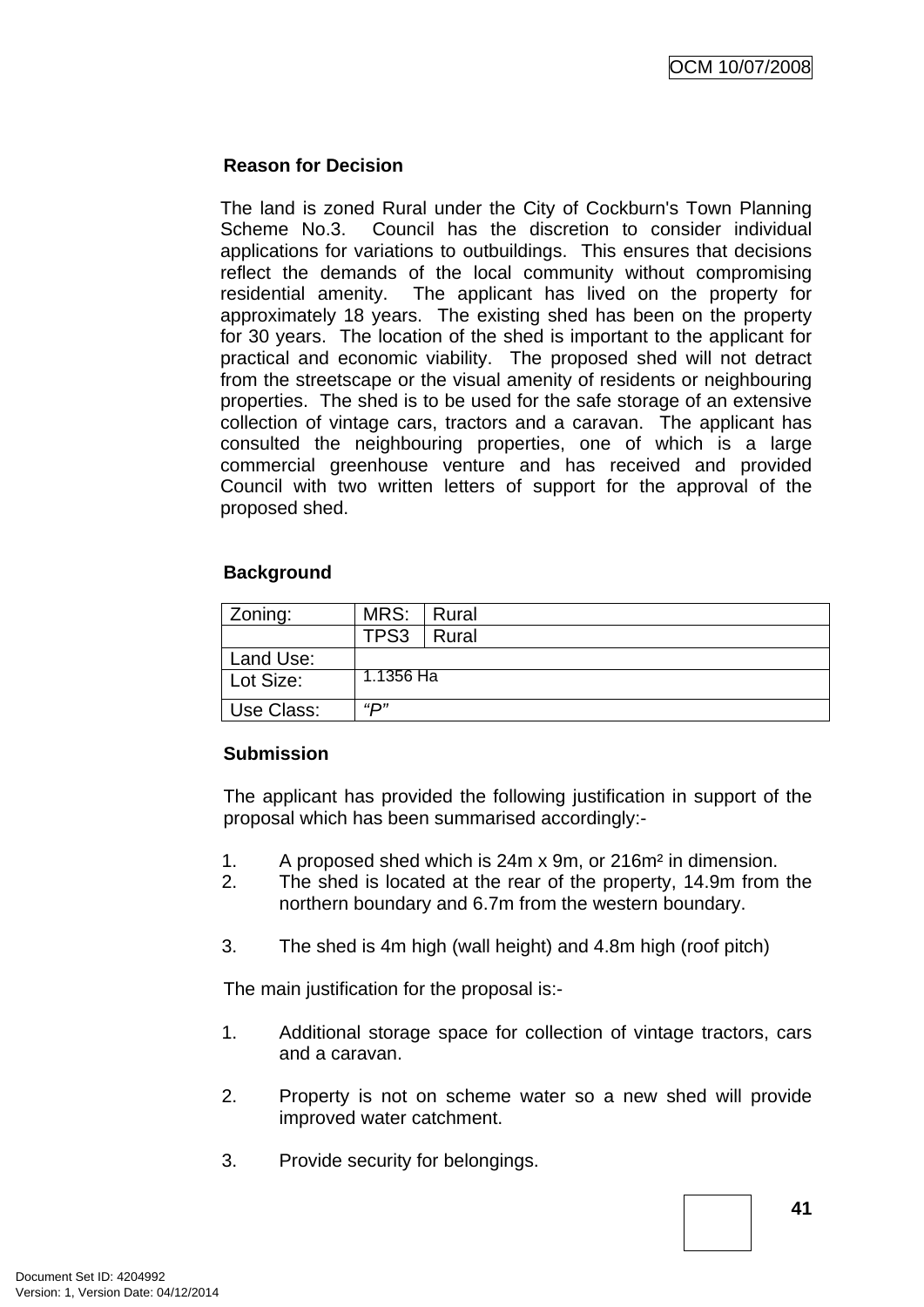A copy of the applicant's full submission should be read in conjunction with this report and is contained in the agenda attachments.

# **Report**

The subject land is zoned Rural under the City of Cockburn Town Planning Scheme No. 3. Council has the discretion to either approve (with or without conditions) or to refuse the application.

The proposed development complies with the standards and provisions of the City's Town Planning Scheme No 3 with the exception of the following:-

• Council Policy APD 18- "Outbuildings in a Resource Zone are to have an aggregate maximum floor area of 300m² ".

The applicant seeks a variation to this policy as the proposed shed will bring the aggregate floor area of outbuildings on this property up to 700m². The two existing sheds are 119m² and 365m² respectively. Council's records indicate that there has been no approval granted for the two existing sheds.

The intention of APD 18 is to provide a clear set of guidelines allowing a consistent approach to development in the Resource zone. It is believed that any proposals contrary to the policy requirements are detrimental to the rural amenity and lifestyle which the City wishes to preserve in this locale.

The City is also mindful of any precedent that this approval may set and therefore seeks to uphold the consistent objective of the outbuildings policy.

Additionally, the side setback for any outbuilding in the rural zone is 10m. The current proposal is for a 6.7m setback. The owner was made aware of this and agreed to comply with the 10m setback if approval is granted.

## Alternative Options

Two alternative solutions were suggested to the Owner.

- (1) The first option involved relocating the proposed 216m² shed to the adjoining property in the same ownership, which currently does not have any outbuildings on it and therefore would comply with APD 18. The owner was reluctant to do so as they would not receive the same water catchment benefits and shed access and security was a concern.
- (2) The second option was to demolish the existing 365m² shed, build the new 216m² and retain the 119m² shed. This would

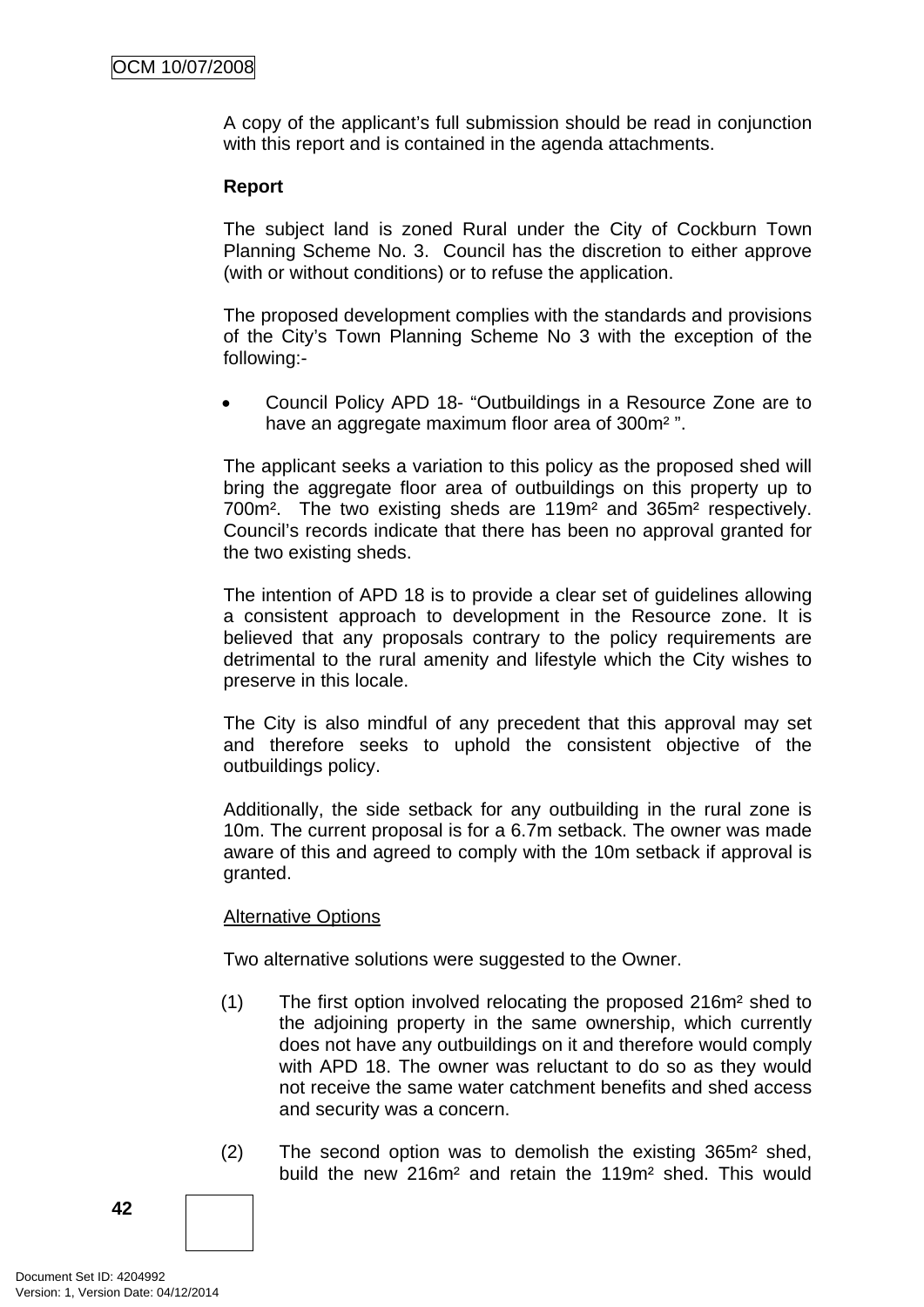result in an aggregate outbuilding floor area of 335m², which whilst still a variation to APD 18, would be more in keeping with the rural character. The owner didn't wish to demolish this shed as it is already a significant storage area and contributes to the water catchment.

### Recommendation

It is recommended that Council refuse this application on the basis that it does not comply with APD 18 and will set an undesirable precedent for the Resource and Rural zones. Council has a responsibility to protect the rural amenity of the area and therefore should be limiting outbuilding development to the 300m² specified by this policy.

### **Strategic Plan/Policy Implications**

#### **Demographic Planning**

- To ensure the planning of the City is based on an approach that has the potential to achieve high levels of convenience and prosperity for its citizens.
- To ensure development will enhance the levels of amenity currently enjoyed by the community.

### **Natural Environmental Management**

- To conserve, preserve and where required remediate the quality, extent and uniqueness of the natural environment that exists within the district.
- To ensure development of the district is undertaken in such a way that the balance between the natural and human environment is maintained.

The Planning Policy which applies to this item is:- APD18 - Outbuildings

## **Budget/Financial Implications**

N/A

## **Legal Implications**

Town Planning Scheme No. 3 Planning and Development Act 2005 State Administrative Tribunal Regulations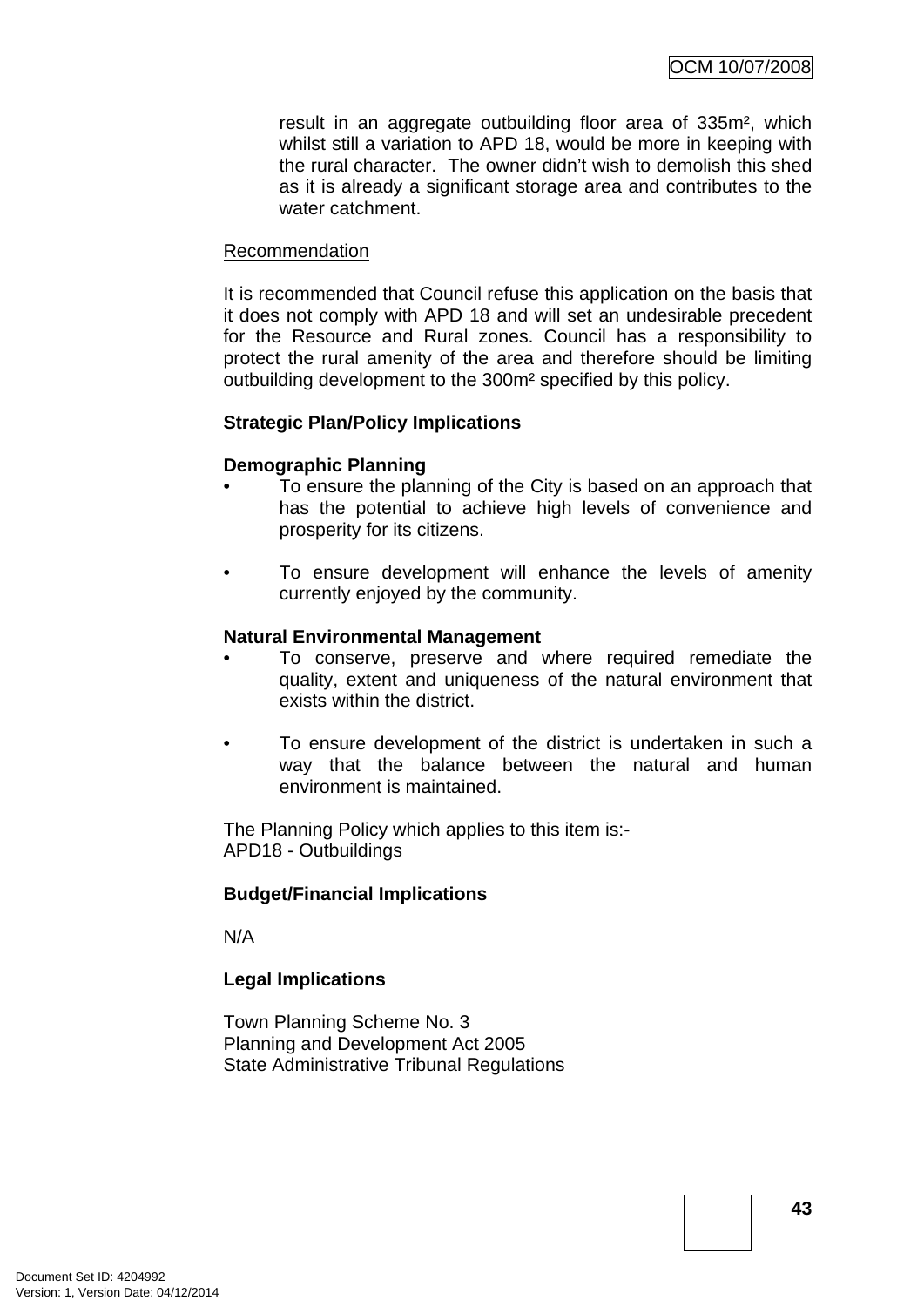# **Community Consultation**

This application was not advertised for public comment as there are no other affected landowners who could have been reasonably consulted, and the adjoining property is in the same ownership as the subject lot.

# **Attachment(s)**

- (1) Site Plan and Elevations
- (2) Applicant's justification

# **Advice to Proponent(s)/Submissioners**

The proponent and submissioners(s) have been advised that this matter is to be considered at the 10 July 2008 Council Meeting.

## **Implications of Section 3.18(3) Local Government Act, 1995**

Nil.

# **14.6 (MINUTE NO 3758) (OCM 10/7/2008) - PROPOSED MODIFICATION TO CELL 9 YANGEBUP STRUCTURE PLAN - VISKO PARK - LOCATION: RESERVE NO. 47278 BAYVIEW TERRACE YANGEBUP - OWNER: STATE OF WESTERN AUSTRALIA - (R DONG) (9620) (ATTACH)**

# **RECOMMENDATION**

That Council:-

- (1) pursuant to Clause 6.2.14.1 (b) of Town Planning Scheme No.3, adopt the amended version of the Proposed Modified Structure Plan Cell 9, Yangebup – Visko Park as per Attachment 4;
- (2) adopt the Schedule of Submissions contained in the agenda attachment;
- (3) forward the amended version of the structure plan, copies of the submissions and the Schedule of Submissions to the Western Australian Planning Commission for its endorsement pursuant to Clause 6.2.10 of Town Planning Scheme No. 3; and
- (4) advise those persons who made a submission of Council's decision accordingly.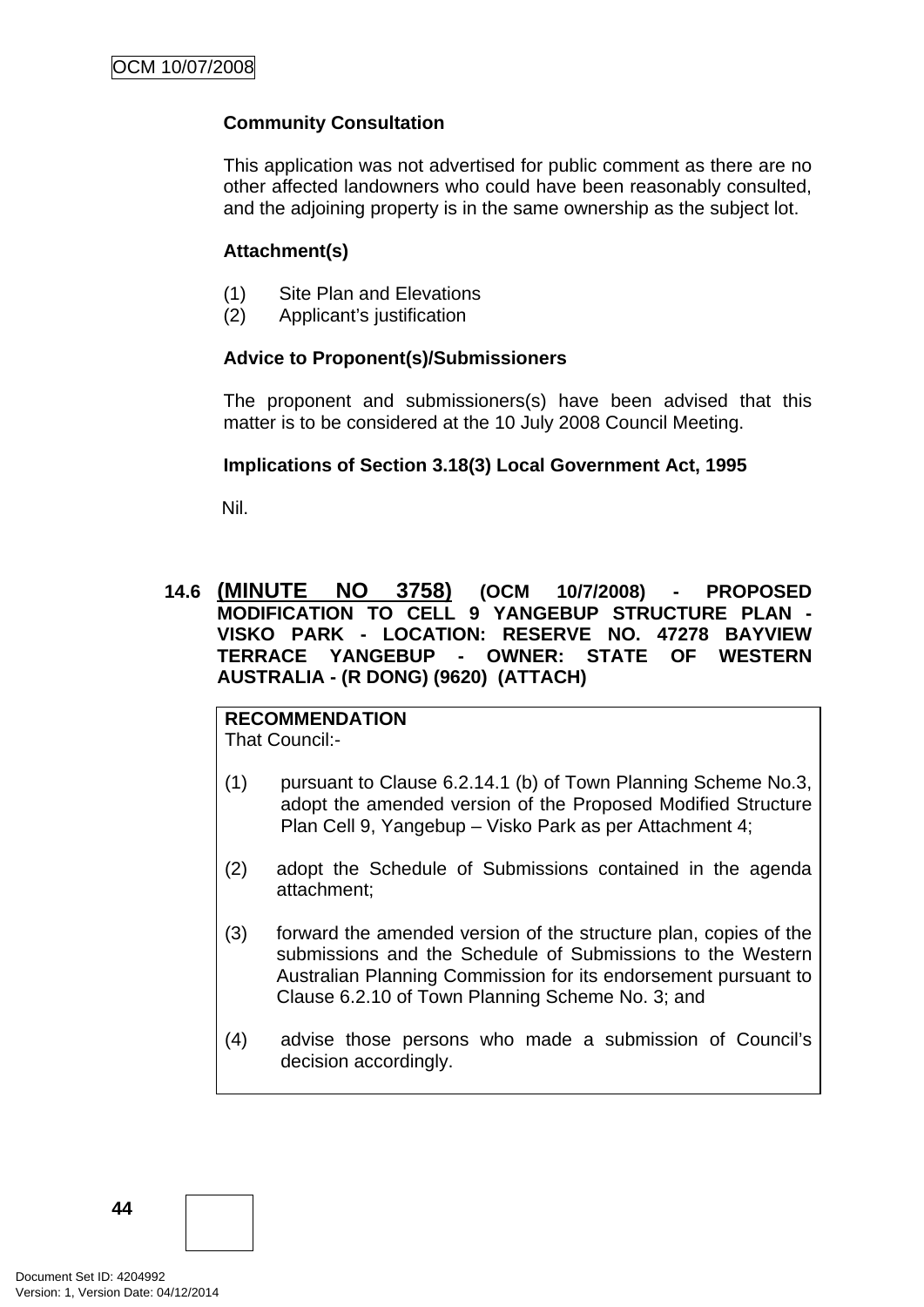**COUNCIL DECISION**  MOVED Clr S Limbert SECONDED Clr V Oliver that the recommendation be adopted.

**CARRIED 8/0**

# **Background**

Visko Park comprises two lots with a total combined area of approximately 3.9711 hectares and is located on the corner of Beeliar Drive and Birchley Road (Attachment 1 refers). The park falls within the area of the Structure Plan for Cell 9, Yangebup which was adopted by the Council on 19 June 2001, and subsequently endorsed by the Western Australian Planning Commission (WAPC) on 29 October 2004.

In May 2006 the Department of Planning and Infrastructure (DPI) State Land Service refused approval for Council to utilise part of the Visko Park for the new site of the redeveloped Cockburn Bowling Club (the reasons for relocating the Bowling Club to the site are provided in the report, *Proposed Relocation of Cockburn Bowling and Recreation Club to Visko Park Yangebup May 2007,* Attachment 2 refers). However, the DPI agreed to reconsider the request if the following issues were addressed:

- 1. Demonstrate that the proposal has overwhelming community support.
- 2. Obtain support from the DPI Statutory Planning Department to the proposal.
- 3. Provide supporting evidence that the area has sufficient Public Open Space (POS) and that the public would not be adversely affected by the proposal.
- 4. Explore why the Cockburn Bowling Club needs to relocate, what options have been considered, why Visko Park is the preferred option, development concepts, club operational characteristics, public accessibility, proposals for the use and development of the residual area of the park.

Accordingly, in March 2007 Council advertised the proposed amendment to the structure plan. This included surveying 626 property owners in the area surrounding Visko Park to ascertain whether or not there was support for the relocation of the bowling cub. There was a very high response rate of 35.6%, 223 of 626 possible responses with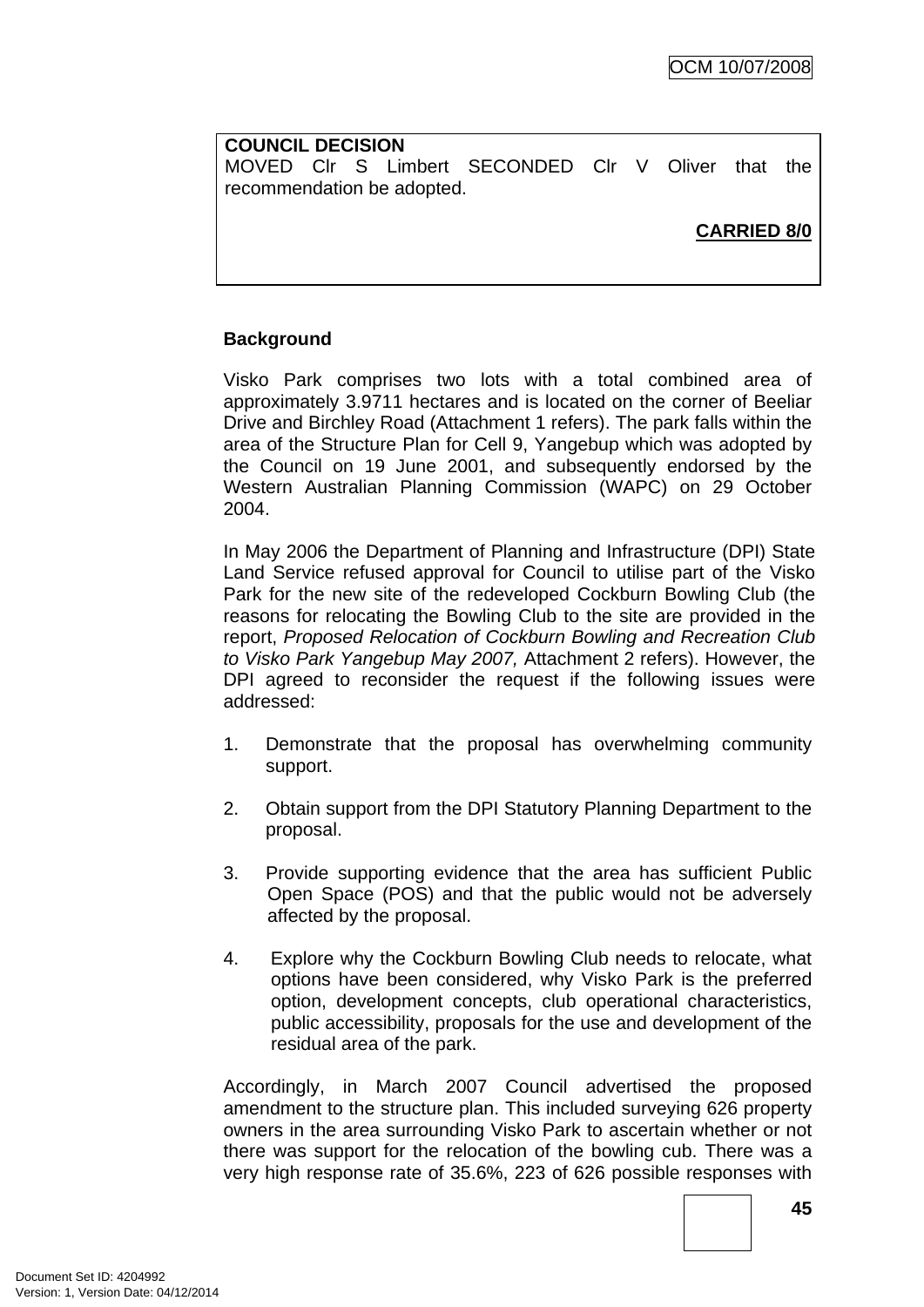75% of owners were in favour of the development. Furthermore, the City engaged Creating Community Australia Pty Ltd to prepare a report namely Proposed Relocation of Cockburn Bowling and Recreation Club to Visko Park Yangebup May 2007 (Attachment 2 refers) in order to justify the proposed relocation of the Bowling Club in terms of economic viability and other aspects. The report concludes that the proposal provides a "win-win" solution for all stakeholders including the bowling club, the City of Cockburn, local residents and the broader community.

In September 2007 the City resubmitted the proposal to DPI to address the issues raised previously by the DPI. Notwithstanding the previous survey and consultation, DPI officers required that a formal amendment to the existing 'Cell 9 structure plan – Yangebup' be undertaken and hence a further survey was required as a part of the formal community consultation in accordance with the Town Planning Scheme No. 3 (TPS 3).

Accordingly, the City conducted the formal community consultation process from 9 April 2008 to 12 May 2008, including advertisements in Cockburn Gazette for public comment, survey letters to local households, letters to government agencies for comment, information made available at Council's Administration Office and on Council's website.

## **Submission**

N/A

## **Report**

## Results of Consultation and Formal Advertising

At the close of the consultation and advertising, 196 submissions were received including 146 of no objection (agree with the proposal), 27 of objection (disagree with the proposal) and 23 undecided. All the submission comments and officer's recommendations are included in the Schedule of Submission (Attachment 5 refers).

The 146 submissions of "support" (including 86 "strongly support" and 60 "support") represent 74.5% of the total submissions, which suggests that the vast majority of the local community supports the proposal. The 27 submissions of objection represent 13.8% of the total submissions, which indicates that there is only a small portion of the local community object to the proposal. Finally, the 23 submissions of "undecided" only represent 11.7% of the total number of submissions.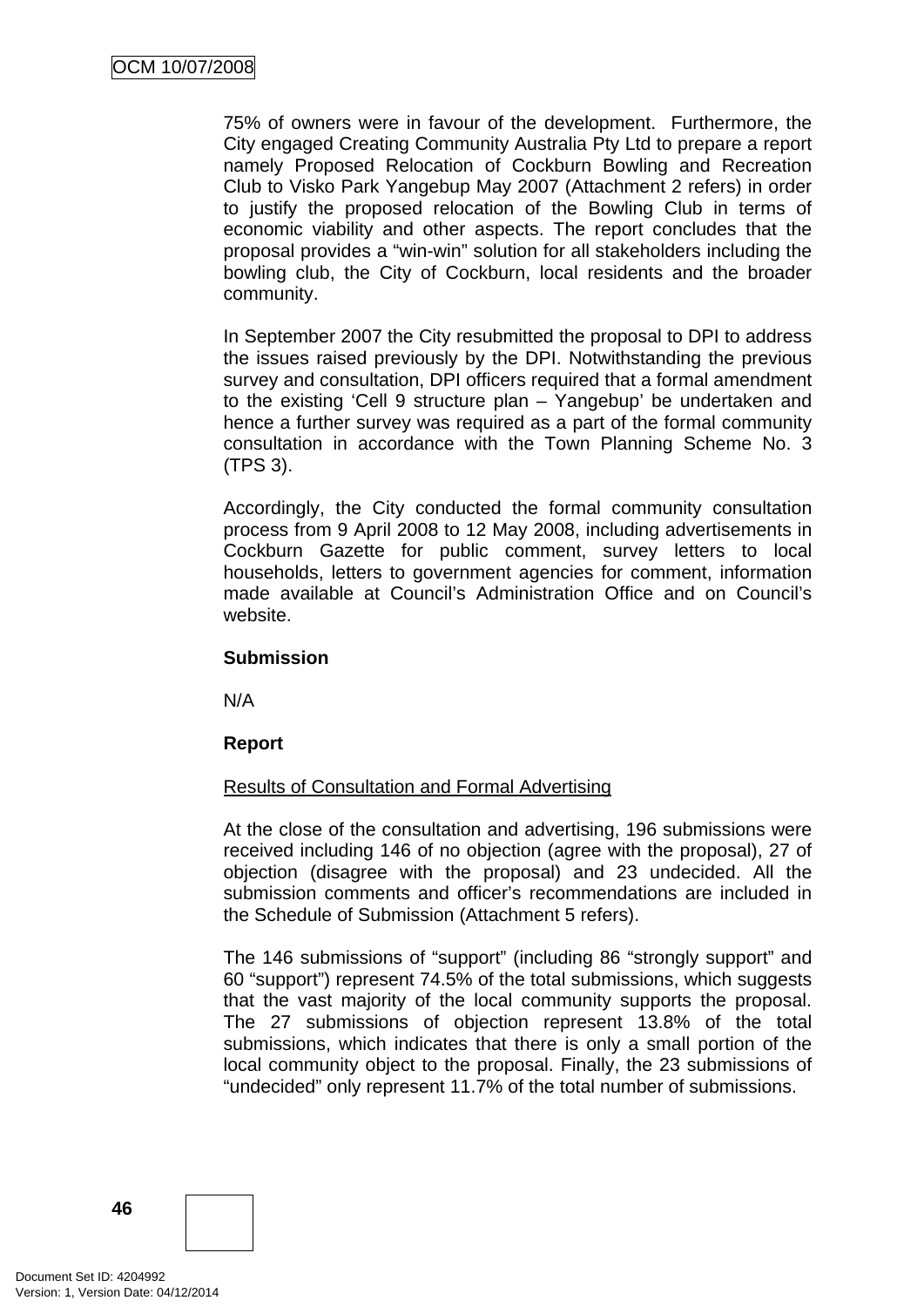# Views of Submissions of Objection and "Undecided"

In general, the submissions of objection and "undecided" were due to the following issues:

- 1. The proposal would significantly increase traffic in the area, particularly, in streets adjacent to the park. The proposed car park off Bayview Terrace would significantly increase traffic in Bayview Terrace and cause visual and noise impact on the amenity of houses along Bayview Terrace.
- 2. There is insufficient public open space in the area.
- 3. A football field was proposed for the park in the original Structure Plan. However, the proposed modifications to the Structure Plan would prevent people from playing football in this park.
- 4. The TAB and liquor licence associated with the bowling club would devalue properties in the area.
- 5. The proposed relocation of the bowling club would lead to "drunken drivers and pedestrians" in the adjacent streets.

## *Discussion:*

1. Traffic increase to local streets is inevitable for any community facilities being added to a local park including a club house or change rooms for sports facilities on the park. However, this can be alleviated by careful design of vehicle access and car park locations to minimise the local traffic. With regard to the traffic and visual impact, the City's Strategic Planning department carried out extensive consultation with the engineering department after reviewing the submissions.

It is considered that the best option is to relocate the car park and the bowling clubroom to the area near the corner of Beeliar Drive and Birchley Road. The vehicle access is to be in the same alignment with Mandu Way with a round-about placed at the intersection of Birchley Road and Mandu Way. This would eliminate the traffic going through Bayview Terrace and minimise the traffic on the northern portion of Birchley Road. Furthermore, it would significantly reduce the visual and noise impact on both Bayview Terrace and Birchley Drive.

For the above reasons, it is therefore recommended that the proposed Modified Structure Plan Cell 9, Yangebup – Visko Park be amended as shown in Attachment 4, in order to address the traffic, visual and noise impacts. It should be noted that the plan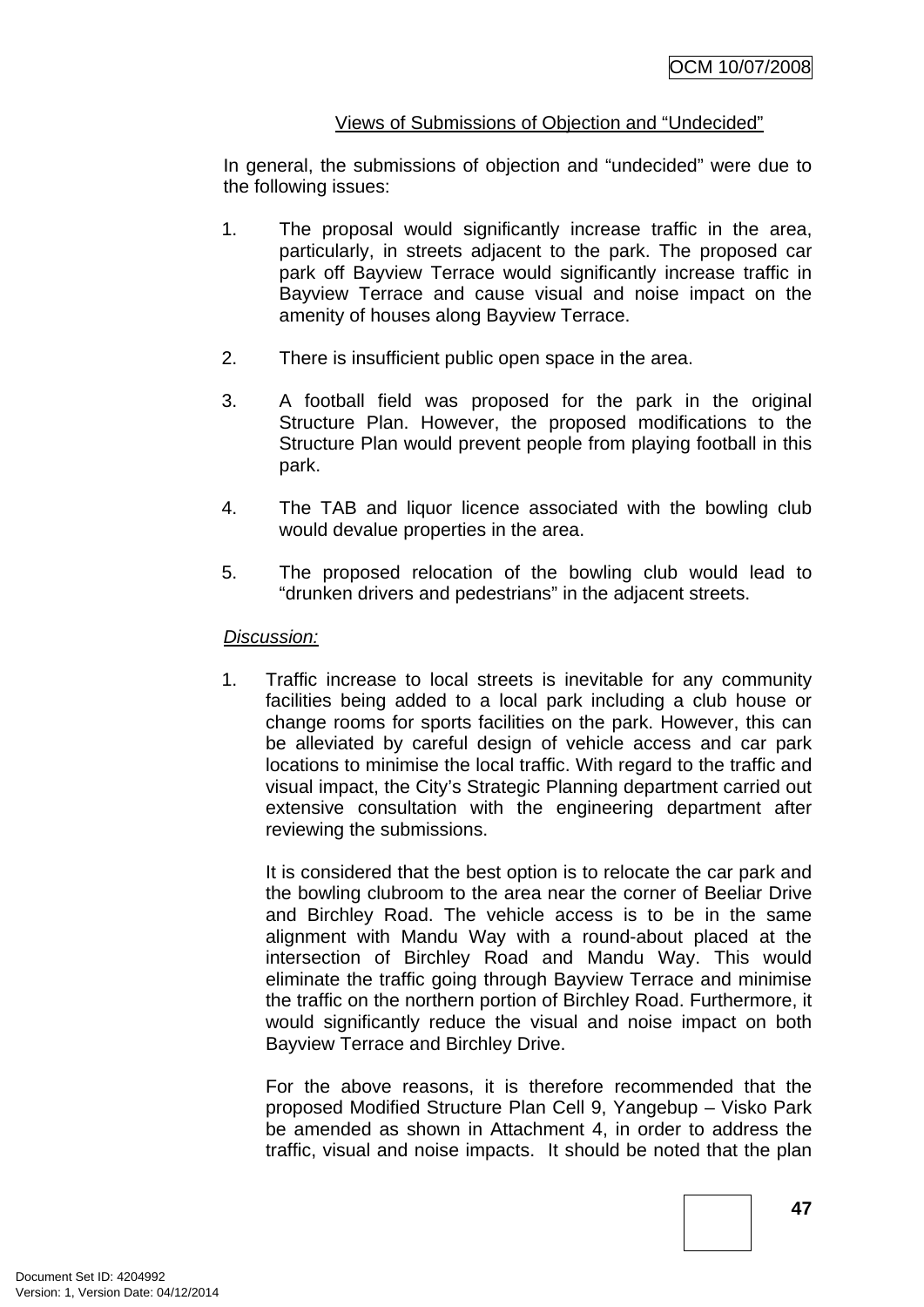in attachment 4 is for conceptual purposes. A detailed plan will be presented to Council at the Development Approval stage.

- 2. With regard to the amount of Public Open Space (POS) in the area, the City recently undertook a detailed POS calculation for Cell 9 and 10 Structure Plan areas (Attachment 6 refers). The required amount of POS for the area is 11.1828ha. This would be allocated as follows, 0.91ha (0.8%) community purpose site for the bowling club, 9.59ha (8.6%) public open space and 0.68ha (0.6%) cash in lieu. This cash in lieu fund has been used for undertaking the development of Visko Park (to the degree of current status). In respect to the above it should be noted that Requirements R 27 – R30 of Element 4 of Liveable Neighbourhoods provides for a portion of open space to be designated as a community purpose site and included as part of the 10% POS requirement. Thus the proposal conforms to Liveable Neighbourhood requirements.
- 3. Although the existing Structure Plan shows the park as a multifunctional oval including football, the park has never been constructed or used as formal football field and as such people have only played football in a "casual kicking" manner. The proposed changes to the park can still serve this "casual kicking" purpose as the proposal includes a reasonable space in the northern portion of the park which is considered adequate for football "casual kicking".
- 4. The TAB and licensed bar are the existing entertainment components of the bowling club, which are unlikely to be detached from the club. Most of the club members are senior citizens, and therefore are less likely to cause anti-social behaviour in the TAB and the bar, which is evident from its history of operation. Notwithstanding this, with regard to property devaluing, this is a matter of conjecture because, with the increasing trend of an aging population, it could be argued that the bowling club with its existing setting may add value to the Visko Park residential area given that it provides a recreation and entertainment place closer to the local community. Accordingly the City is unable to definitively comment on this issue.
- 5. With regard to the issue of "drunken drivers and pedestrians", the majority club members are senior citizens and would likely to be more responsible after drinking. Furthermore, drinking and driving is more of a police issue.

## Views of Submissions of "Support"

Overall, the submissions of "support" show the following common views: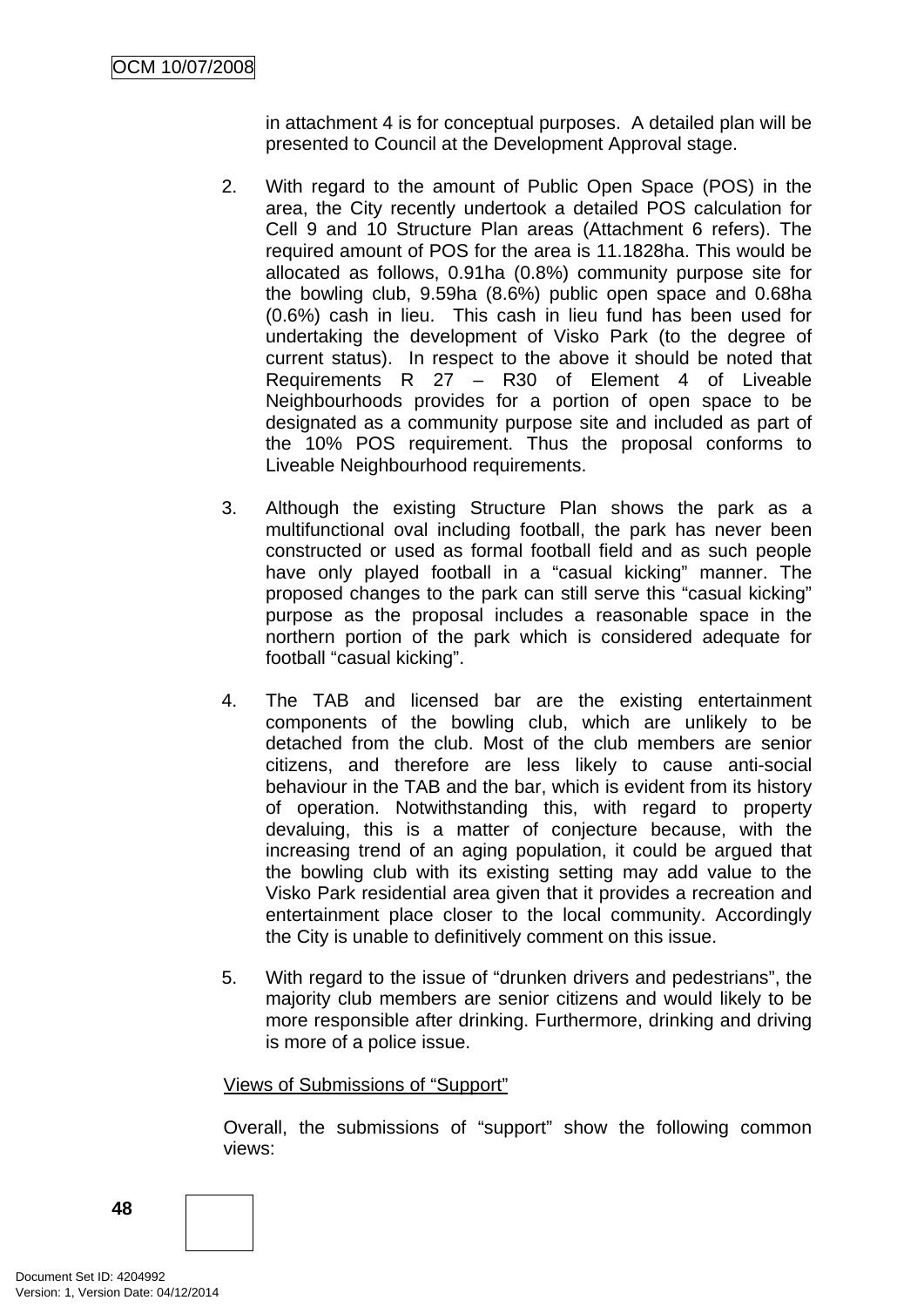- 1. The proposed facilities are much needed for Visko Park as the park is currently under utilised due to a lack of facilities.
- 2. The area currently has a lack of recreational sites; the proposed facilities are desirable for providing sports and recreational needs for the community.
- 3. The proposal would make a better use of the park and create a better place for families and people to meet and socialise.
- 4. Majority of people indicated that they would use the facilities and a significant number of people (even a young family in its submission) claim that they would like to join the bowling club if it is so close to home.
- 4. The proposed facilities would improve the security of the area as a result of higher level of passive surveillance due to more activities in the park.
- 5. Prevent wasting water on grass in Visko Park at the moment while it is underutilised (which is not environmentally sustainable).

# *Discussion:*

On the whole, the survey shows that there is overwhelming support from the local community for the proposal due to the abovementioned reasons. While the park is currently underutilised, the proposal for the park would be beneficial to the local community. It is anticipated that the proposed facilities would encourage more people to use the park for sports and recreational activities and the proposed landscaping would make the park a nice place for community gathering and socialising. This would enhance the animation of the park and therefore foster a stronger sense of community, which is a crucial element of social sustainability. Animation of Public Open Space (POS) has been one of the essential aspects of local cultural planning in many local municipalities for promoting a sense of community spirit and local identity.

Furthermore, the proposal is considered to be more environmentally sustainable as it would reduce the amount of irrigation water required for the park area.

## **Conclusion**

It can be concluded that the proposal not only addresses the economic viability of the key stakeholders (i.e. the Cockburn Bowling Club and the City of Cockburn), but also promotes social and environmental sustainability as discussed in the above. It received overwhelming support from the local community as indicated in both the initial and most recent surveys. Furthermore, it satisfactorily addressed all the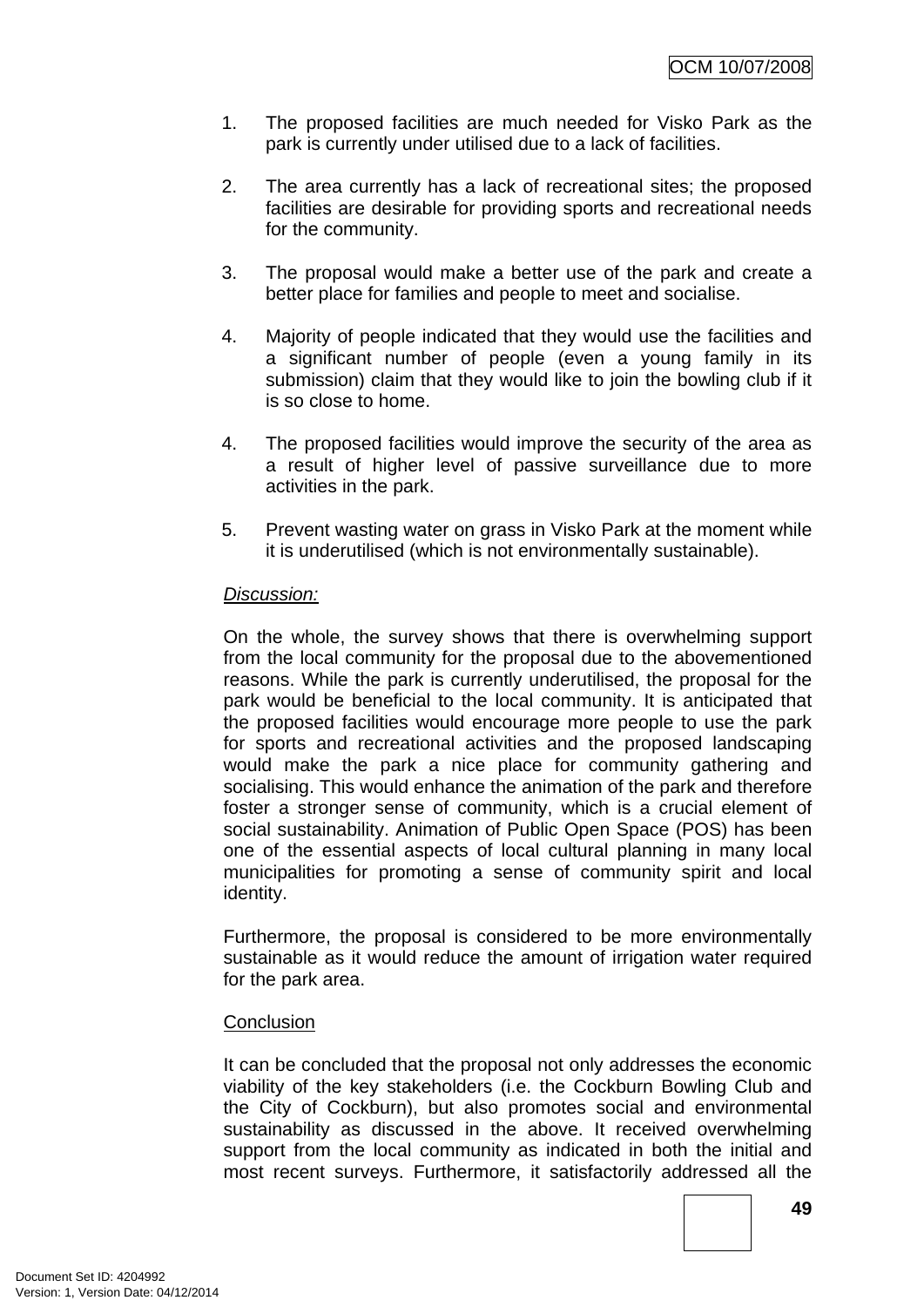issues raised by the DPI in May 2006 as mentioned in the "Background" section of this report. For these reasons, it is recommended that the Council adopt the amended version of proposed Modified Structure Plan Cell 9, Yangebup – Visko Park (as per Attachment 4).

# **Strategic Plan/Policy Implications**

# **Infrastructure Development**

- To construct and maintain community facilities that meet community needs.
- To construct and maintain parks and bushland reserves that is convenient and safe for public use, and do not compromise environmental management.
- To provide an appropriate range of recreation areas that meets the needs of all age groups within the community.

## **Lifestyle and Aspiration Achievement**

- To foster a sense of community spirit within the district generally and neighbourhoods in particular.
- To facilitate and provide an optimum range of community services and events.
- To identify community needs, aspirations, expectations and priorities for services that is required to meet the changing demographics of the district.

## **Budget/Financial Implications**

A preliminary cost estimate of developing the proposed facilities was obtained in March 2005. This was approximately \$4.5 million; however, price escalations over the past three years may see the cost increase to beyond \$5 million. Should the DPI approve the proposal a more updated report will be presented to Council that identifies the funding options available for the project to proceed.

## **Legal Implications**

N/A

# **Community Consultation**

The City commenced the formal community consultation and advertising process from 9 April 2008 to 12 May 2008, including advertisements in Cockburn Gazette for public comment, survey letters to local households, letters to the government agencies for comment,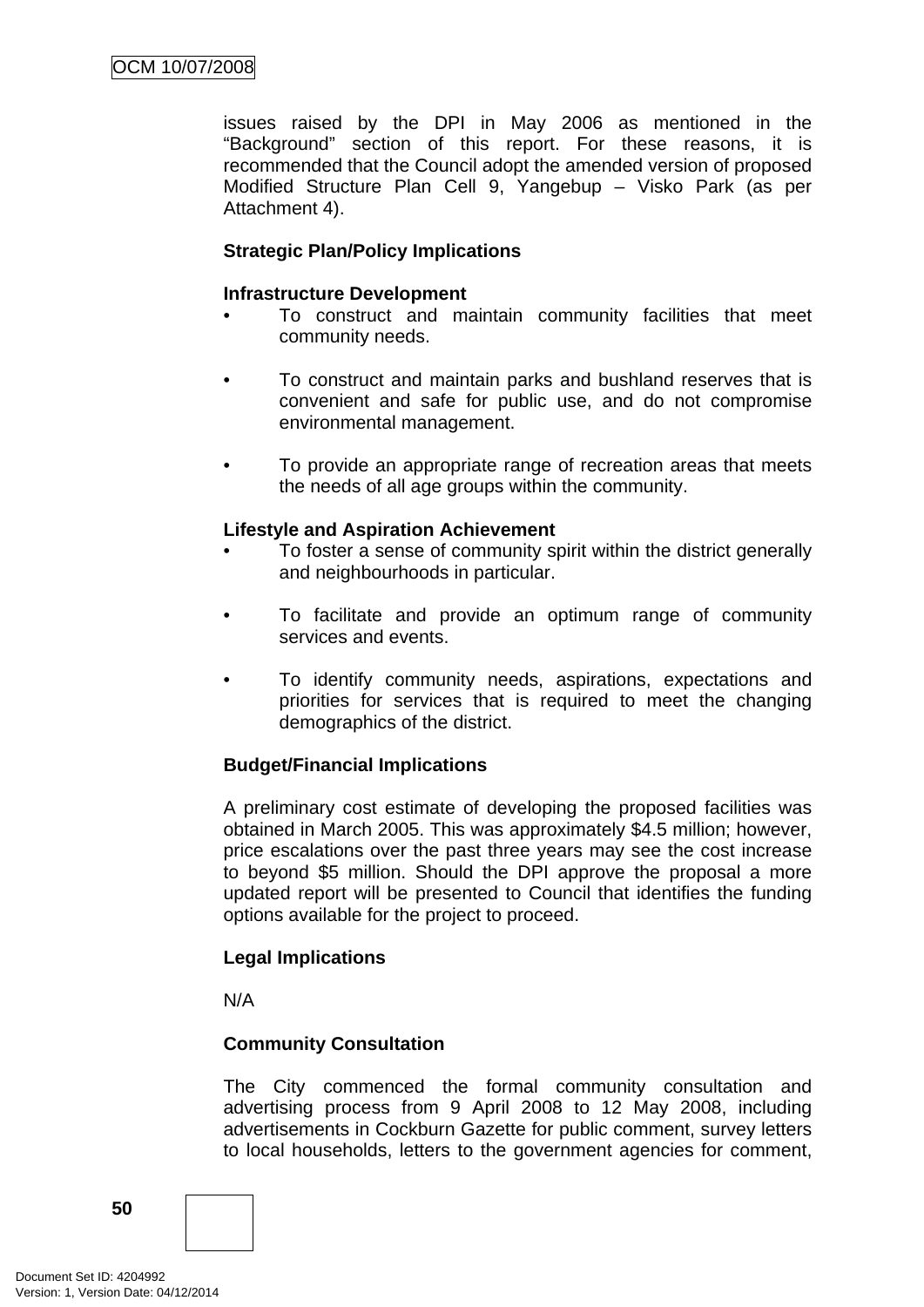and information made available at Council's Administration Office and on Council's website.

# **Attachment(s)**

- 1. Location Plan
- 2. Report by Creating Community Proposed Relocation of Cockburn Bowling and Recreation Club to Visko Park Yangebup
- 3. Proposed Modified Structure Plan for Advertising
- 4. Amended Version of Modified Structure Plan
- 5. Schedule of Submissions
- 6. POS calculation Cell 9 and 10

# **Advice to Proponent(s)/Submissioners**

Those who lodged a submission on the proposal have been advised that this matter is to be considered at the 10 July 2008 Council Meeting.

## **Implications of Section 3.18(3) Local Government Act, 1995**

Nil.

MAYOR LEE, CLR GRAHAM AND CLR OLIVER LEFT THE MEETING AT THIS POINT, THE TIME BEING 7.42PM.

## **DECLARATION OF INTEREST**

The Chief Executive Officer advised the meeting that he had received declarations of interest as follows:

## **MAYOR STEPHEN LEE**

Declared a Financial Interest pursuant to Section 5.62(1)(ea) of the Local Government Act, 1995, in Item 14.7 "Jetty Design Guidelines for Stage 4A Port Coogee, North Coogee". The nature of his interest is that as it appears that he was the recipient of a notifiable gift from the developer (Australand) in relation to the 2005 election at which he was elected, he is therefore deemed to be a closely associated person.

#### **CLR RICHARD GRAHAM**

Declared a Conflict of Interest, pursuant to Part 21 of Council's Standing Orders, in Item 14.7 "Jetty Design Guidelines for Stage 4A Port Coogee, North Coogee". The nature of the interest is that he has given evidence at the Corruption and Crime Commission ("CCC") which, by implication, was critical of Australand Limited's conduct in relation to the Port Coogee development. He believes his participation in decision-making in relation to the Port Coogee development gives rise to a perception of a conflict of interest until the CCC makes findings in relation to the matters that were the subject of his evidence.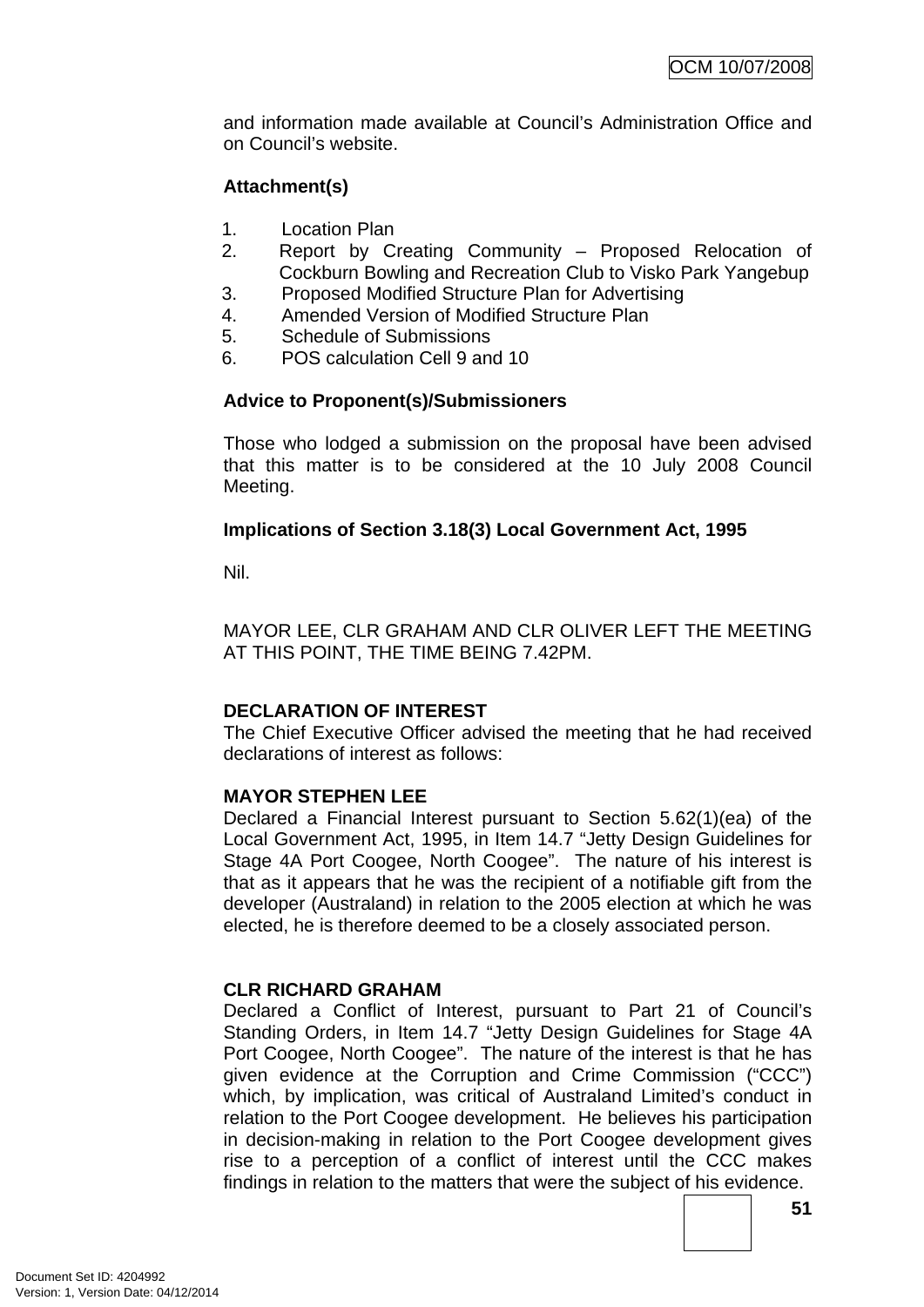#### **CLR VAL OLIVER**

Declared a Financial Interest pursuant to Section 5.61 of the Local Government Act, 1995, in Item 14.7 "Jetty Design Guidelines for Stage 4A Port Coogee, North Coogee". The nature of the interest is that she received a notifiable gift, relative to the 2005 election at which she was elected, from Mayor Lee, who is deemed to be closely associated with a person in relation to this matter.

THE CHIEF EXECUTIVE OFFICER ADVISED THE MEETING THAT AS DEPUTY MAYOR ALLEN WAS ATTENDING THE MEETING VIA REMOTE TELEPHONE LINK, HE WAS UNABLE TO VISUALLY WITNESS PROCEEDINGS AND THEREFORE COULD NOT ASSUME THE ROLE OF PRESIDING MEMBER AT THIS TIME.

# **(MINUTE NO 3759) (OCM 10/7/2008) - APPOINTMENT OF PRESIDING MEMBER**

#### **COUNCIL DECISION**

MOVED Clr S Limbert SECONDED Clr C Reeve-Fowkes that Clr Attrill be appointed Presiding Member for this item.

**CARRIED 5/0**

**14.7 (MINUTE NO 3760) (OCM 10/7/2008) - JETTY DESIGN GUIDELINES FOR STAGE 4A PORT COOGEE, NORTH COOGEE - PREPARED BY: TAYLOR BURRELL BARNETT - PROPONENT: AUSTRALAND (125410) (D ARNDT) (ATTACH)** 

**RECOMMENDATION** That Council:

- (1) approve the Jetty Design Guidelines presented for Stage 4A Port Coogee, North Coogee, prepared by Taylor Burrell Barnett for Australand, pursuant to the provisions contained under Clause 6.2.15 of the City of Cockburn Town Planning Scheme No. 3; and
- (2) advise the applicant accordingly.

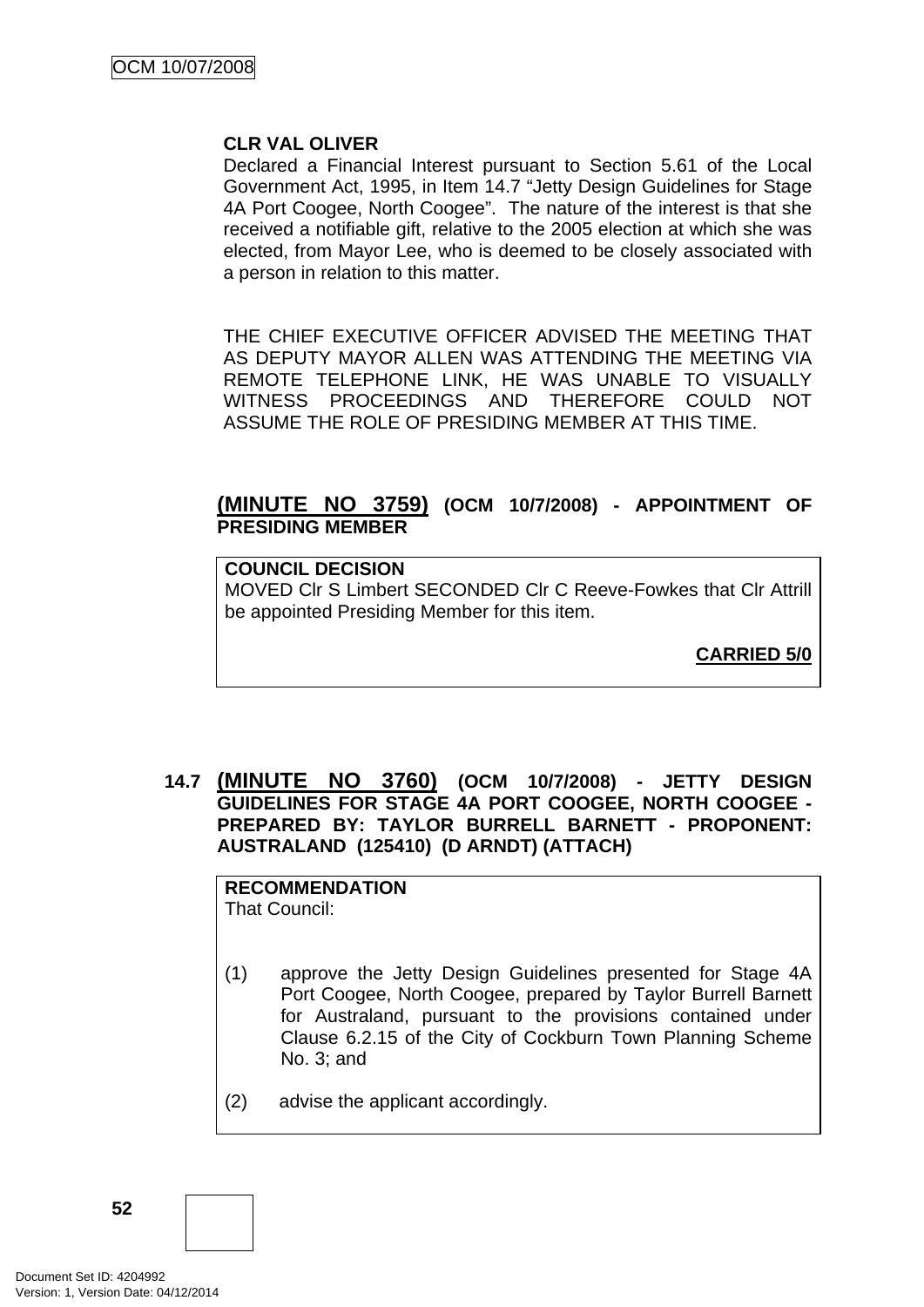**COUNCIL DECISION**  MOVED Clr S Limbert SECONDED Clr C Reeve-Fowkes that the recommendation be adopted.

# **CARRIED 5/0**

# **Background**

At it's meeting on 12 June 2008 Council resolved to approve Detailed Area Plan (DAP) and Design Guidelines for Stage 4A of the Port Coogee development area. The land is identified for low density residential development (R25) and forms one of the 'Water Based Residential' precincts within the subdivision. The DAP and Guidelines provide builtform development for 36 single residential lots within the stage, including 18 waterside lots on the southern side of the subdivision and 18 lots forming the northern edge of the subdivision abut foreshore public open space.

The report on the DAP also referred to Jetty and Mooring Design indicating that these were currently in draft form and would be the subject of a further item to Council.

## **Submission**

The Jetty Design Guidelines (attached) deal with the control and development of jetties in the mooring envelopes of the waterside lots.

## **Report**

Presentation of the Jetty Design Guidelines to the City was by the planning consultant for Port Coogee. Subsequent to the submission of the guidelines, considerable review and negotiation has taken place by Council Officers with the consultant and developer. In this regard, the Planning Services was particularly keen to ensure that all aspects of future development within the waterside portion of the lots were satisfactorily covered in the document.

The Jetty Design Guidelines will govern:

- The location and dimensions of the jetty and mooring envelopes for the waterway lots.
- The design parameters for any proposed jetties.
- The construction standards for any proposed jetties, pontoons or mooring piles.

Essentially the Jetty Design Guidelines will require an individual to submit a planning application to the City for any pontoon or jetty within the designated jetty envelope for that lot, with any pontoons or jetty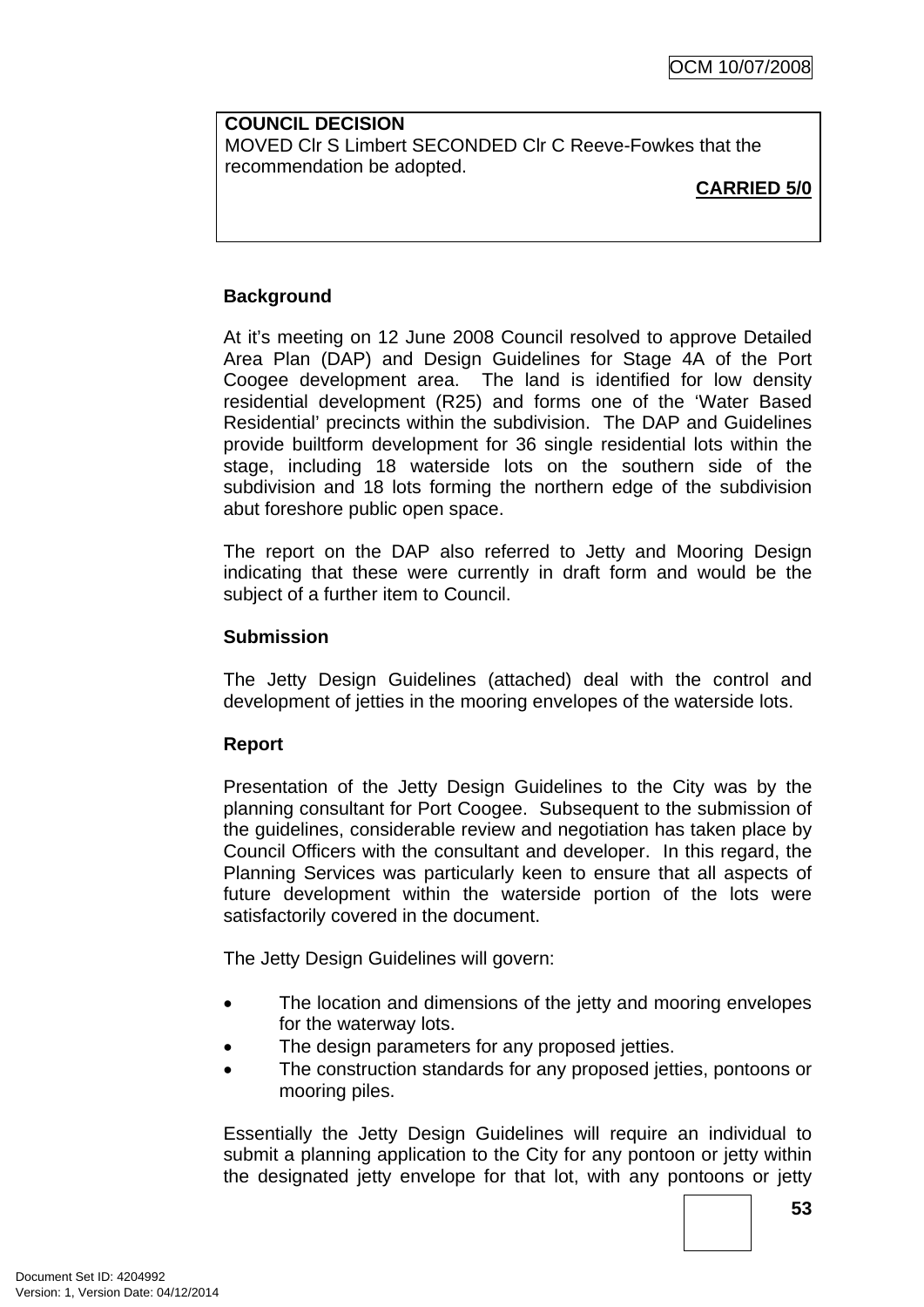being required to be constructed in accordance with the specified design guidelines and requirements. Upon receipt of Council's planning approval the applicant is then required to submit building licence application which is to be supported by certified structural engineering details for the proposed construction.

The Guidelines specify the type (either a piled floating pontoon or nonpiled floating pontoon) and the maximum length of any jetty or pontoon (based on the size of the respective mooring envelope).

The Jetty Design Guidelines are considered comprehensive and complete in terms of content, and it is recommended that Council adopt the document.

### **Conclusion**

The Jetty Design Guidelines provide detailed controls and direction for development on the subject lots. As mentioned, Council's Planning and Engineering Services have worked closely with the planning consultant and developer to ensure the documents contain sufficient, well considered requirements to ensure future development takes place in an orderly and proper manner. It is, therefore, recommended that the Jetty Design Guidelines be adopted by Council.

The approval of the Design Guidelines is in accordance with the provisions of 6.2.15 of the Scheme. The provisions identify planning considerations to be included in a DAP (and Guidelines) and the process for adopting such. Where a DAP/Guidelines may affect landowners other than the owner/s of the subject land, the City may undertake consultation. As Stage 4A essentially represents an island with no immediate neighbours, no consultation has taken place.

Clause 6.2.15.8 provides scope for a DAP/Guidelines to be amended.

## **Strategic Plan/Policy Implications**

APD 31 – Detailed Area Plans

## **Demographic Planning**

- To ensure the planning of the City is based on an approach that has the potential to achieve high levels of convenience and prosperity for its citizens.
- To ensure development will enhance the levels of amenity currently enjoyed by the community.

## **Lifestyle and Aspiration Achievement**

• To foster a sense of community spirit within the district generally and neighbourhoods in particular.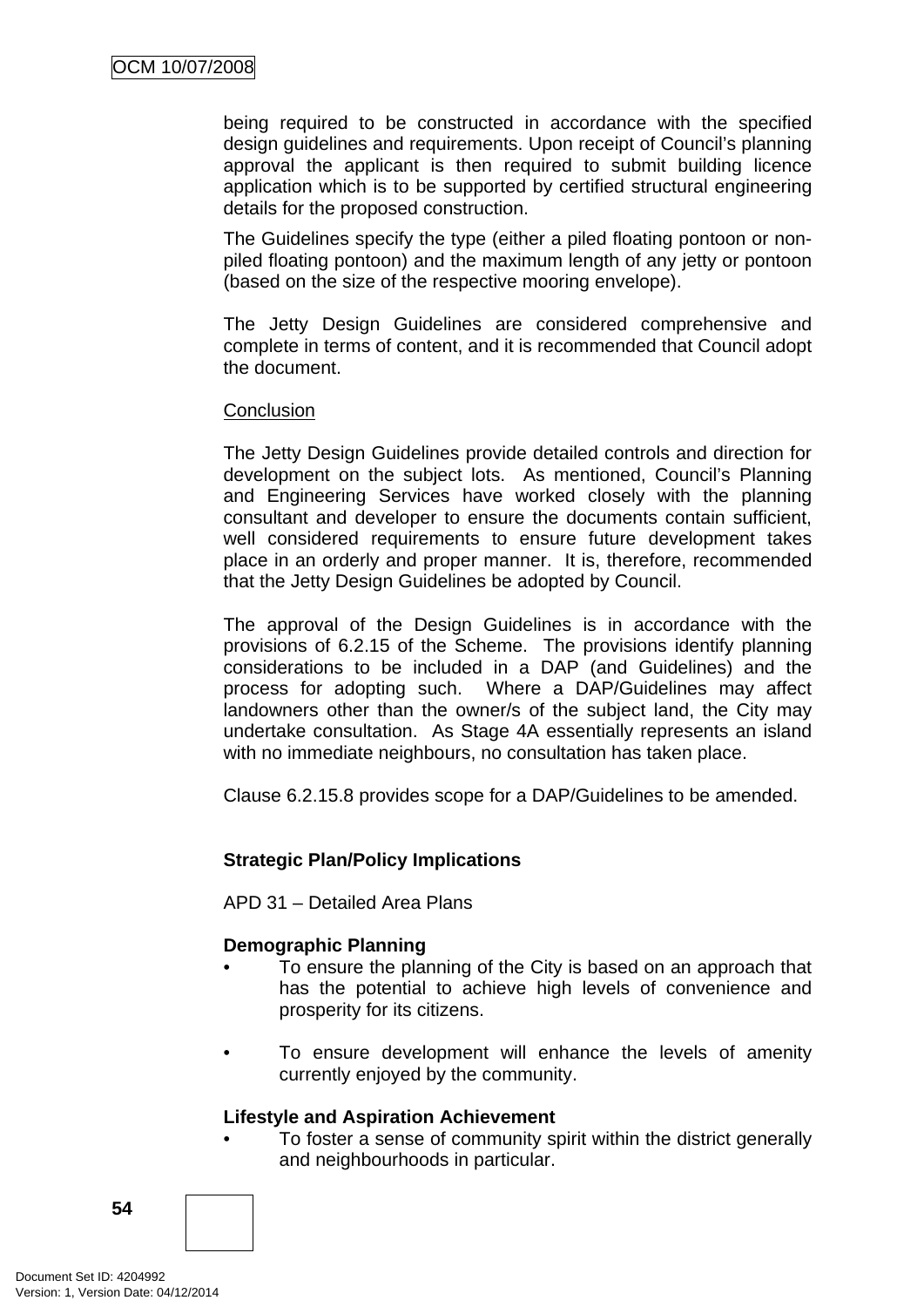# **Budget/Financial Implications**

N/A

# **Legal Implications**

Town Planning Scheme No. 3 Planning & Development Act 2005

# **Community Consultation**

The Jetty Design Guidelines have not been the subject of consultation. The Guidelines sit within the framework of the Port Coogee Structure Plan which has been through a comprehensive public consultation program, including workshops. Additionally, Stage 4A sits in isolation to other development precincts within Port Coogee.

# **Attachment(s)**

- (1) Location/Structure Plan
- (2) Jetty Design Guidelines

# **Advice to Proponent(s)/Submissioners**

The Proponent has been advised that this matter is to be considered at 10 July 2008 Council Meeting.

## **Implications of Section 3.18(3) Local Government Act, 1995**

Nil.

MAYOR LEE, CLRS GRAHAM AND OLIVER RETURNED TO THE MEETING THE TIME BEING 7.45 PM.

THE PRESIDING MEMBER ADVISED MAYOR LEE, CLRS GRAHAM AND OLIVER OF THE DECISION OF COUNCIL WHILE THEY WERE ABSENT FROM THE MEETING.

MAYOR LEE RESUMED THE ROLE OF PRESIDING MEMBER.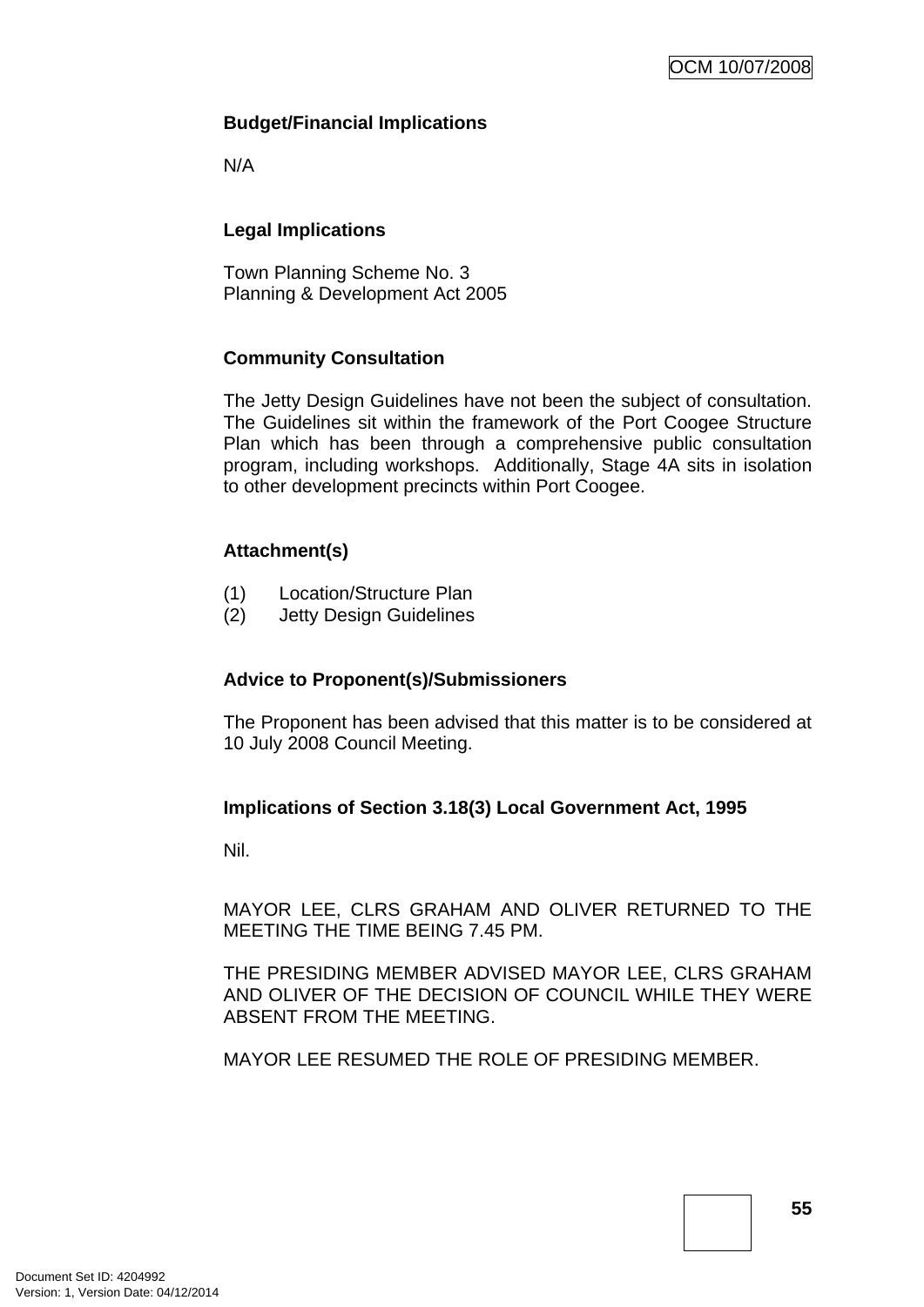# **14.8 (MINUTE NO 3761) (OCM 10/7/2008) - SOUTH COAST TOURIST DRIVE - APPLICANT: SOUTH WEST GROUP (1328) (D ARNDT) (ATTACH)**

### **RECOMMENDATION**

That Council support the development of a dedicated Tourist Drive being established between Fremantle and Mandurah.

## **COUNCIL DECISION**

MOVED Clr S Limbert SECONDED Clr V Oliver that the recommendation be adopted.

**CARRIED 8/0**

## **Background**

In September 2007 the South West Group hosted a Tourism Forum at Rockingham. One of the key recommendations from this forum was the development of a dedicated Tourist Drive between Fremantle and Mandurah, following as closely as practical to the coast.

#### **Submission**

The South West Group intends to progress a submission to the Western Australian State Government for this Tourist Drive to be established. However, before this occurs, the South West Group requires the support of the various local governments along the proposed route to be demonstrated.

#### **Report**

Since the 2007 forum a concept tourist drive has been identified and is provided as an attachment, together with a description of the proposed tourist drive, identifying both the roads involved in the drive as well as the various attractions that exist along the proposed tourist drive.

In respect to Cockburn, the proposed drive enters at the intersection of Cockburn Road and Rockingham Road. The route then travels south along Cockburn Road past Port Coogee, Woodman Point, the Australian Marine Complex and the Beeliar Regional Park through to the boundary with the Town of Kwinana at the Cockburn Road/Rockingham Road intersection.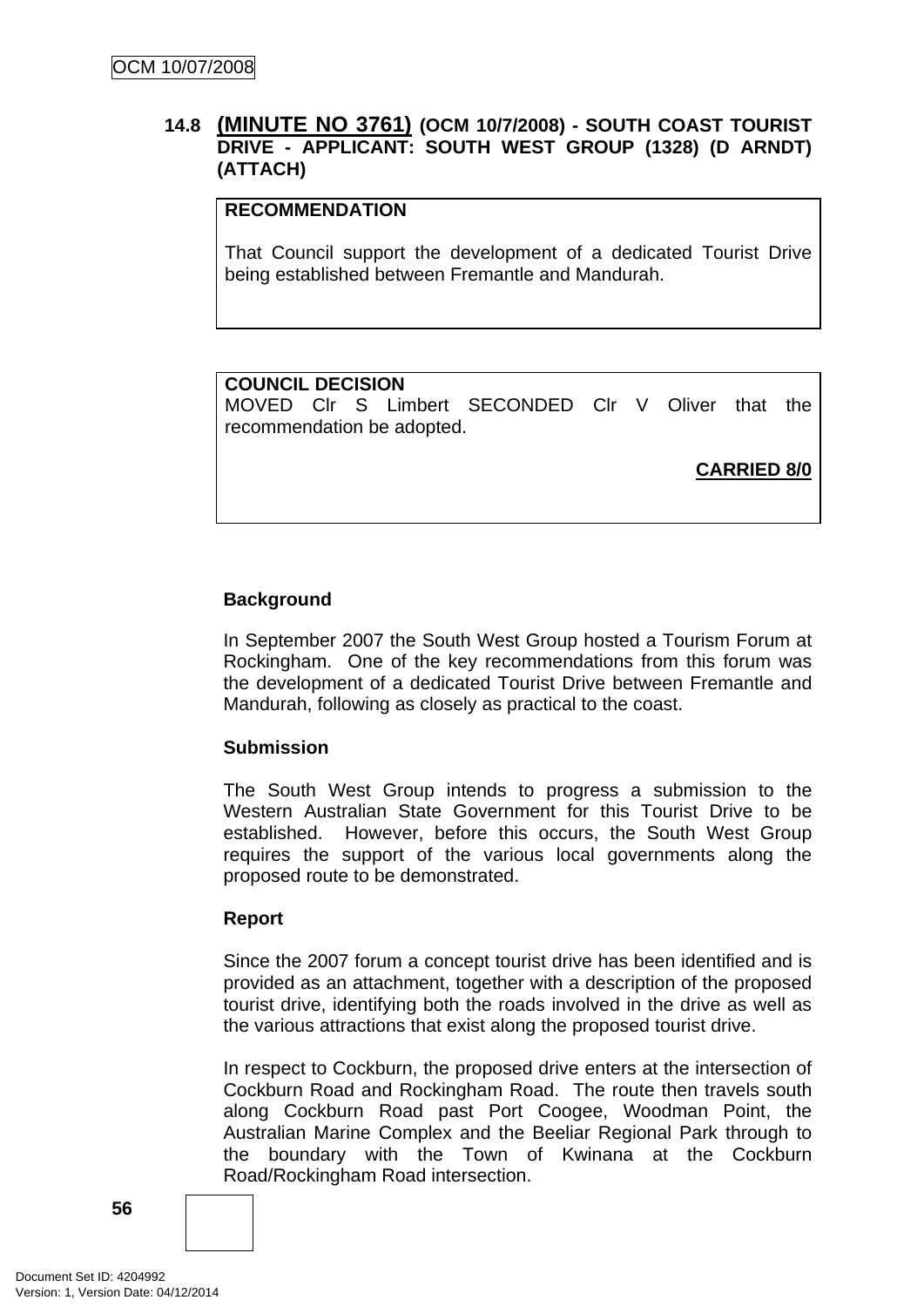The proposed tourist drive will give access to over 15 beaches and is the closest practicable route to the coast south of Fremantle. The travel time is comparable with other inland routes and has the potential to draw new visitors to the region.

Once approved as a tourism drive, the South West Group intends to seek funding from the Federal Government to assist in the erection of signage, interpretative measures and promotion of the route.

As part of this process, the South West Group has also been consulting with the Department of Industry and Resources in respect to societal risk factors (in relation to the Kwinana Industrial Area, including Latitude 32, the Australian Marine Complex and the proposed Outer Harbour) and will be seeking input from this Department's risk consultant in respect to these matters.

It is considered that this is a good initiative and should be supported. Fremantle, Kwinana and Rockingham have all given their formal endorsement to the proposal.

## **Strategic Plan/Policy Implications**

#### **Lifestyle and Aspiration Achievement**

• To conserve the character and historic value of the human and built environment.

#### **Employment and Economic Development**

• To plan and promote economic development that encourages business opportunities within the City.

#### **Budget/Financial Implications**

It is anticipated that the project will be fully grant funded, however a small contribution (approximately \$2,500) towards promotion of the proposed Tourist Drive may be required.

#### **Legal Implications**

N/A

#### **Community Consultation**

N/A

#### **Attachment(s)**

- 1. Proposed South Corridor Coastal Drive.
- 2. Comment on Section of Drive within City of Cockburn.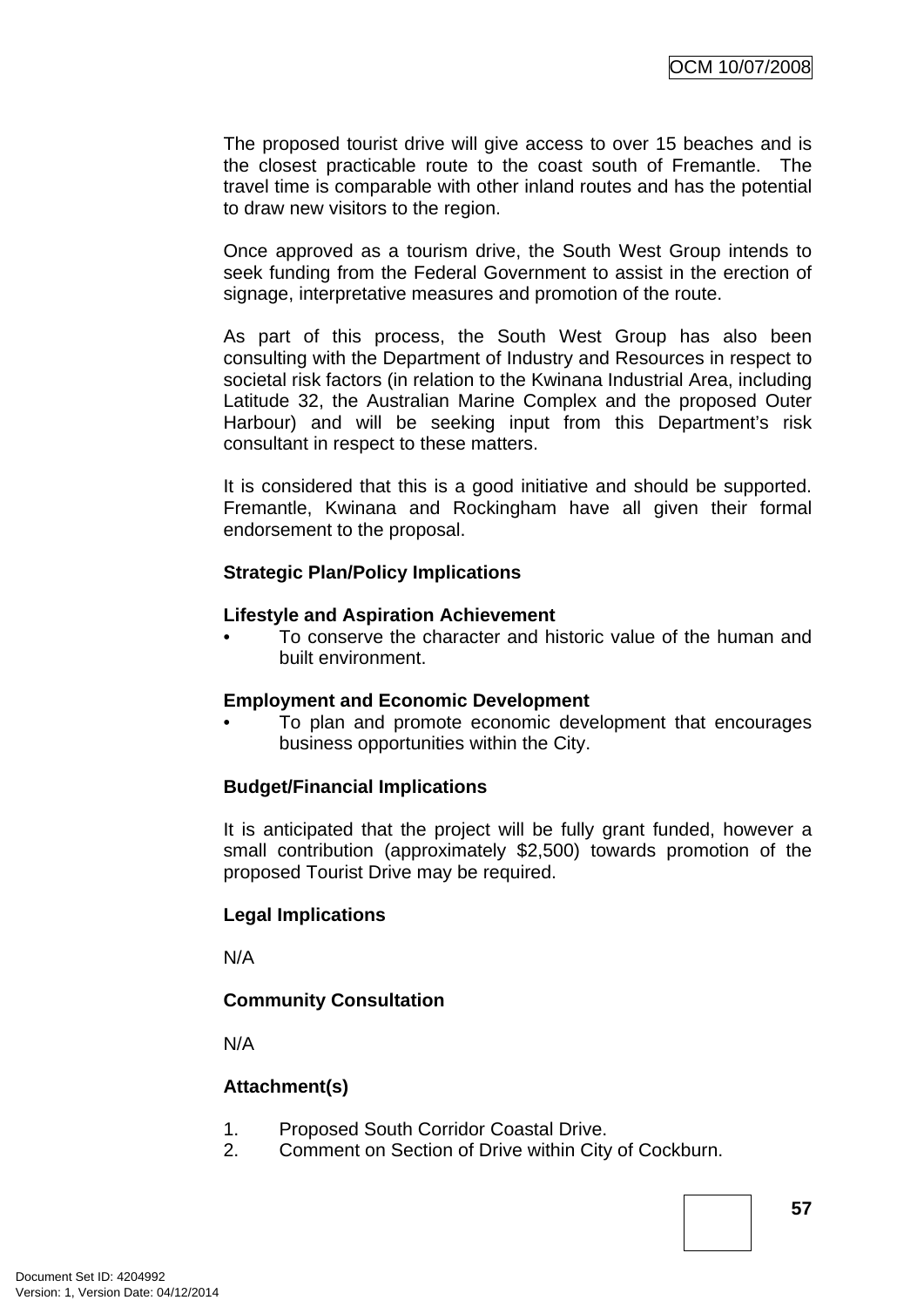# **Advice to Proponent(s)/Submissioners**

N/A

**Implications of Section 3.18(3) Local Government Act, 1995**

Nil.

**14.9 (MINUTE NO 3762) (OCM 10/7/2008) - HERITAGE NOMINATION - SOUTH FREMANTLE POWER STATION - LOCATION: LOT 2167 ROBB ROAD, NORTH COOGEE - OWNER: VERVE ENERGY - APPLICANT: CITY OF COCKBURN (1048) (D ARNDT) (ATTACH)** 

**RECOMMENDATION** That Council:-

- (1) jointly with the City of Fremantle, nominate the South Fremantle Power Station for state heritage listing through the Heritage Council of Western Australia's statutory process for adding significant places on the Register of Heritage Places;
- (2) request that the Minister for Heritage apply a conservation order, in accordance with Section 59 of the Heritage of Western Australia Act, 1990 over the South Fremantle Power Station.

## **COUNCIL DECISION**

MOVED Clr S Limbert SECONDED Clr V Oliver that the recommendation be adopted.

**CARRIED 8/0**

# **Background**

The Heritage Council of Western Australia's (HCWA) Register of Heritage Places provides official recognition of a place's cultural heritage significance to Western Australia, and assists the Heritage Council to identify, and provide advice for the conservation of heritage under the requirements of the Heritage of Western Australia Act 1990 (as amended).

Nomination of a place for the State Register is open to anyone.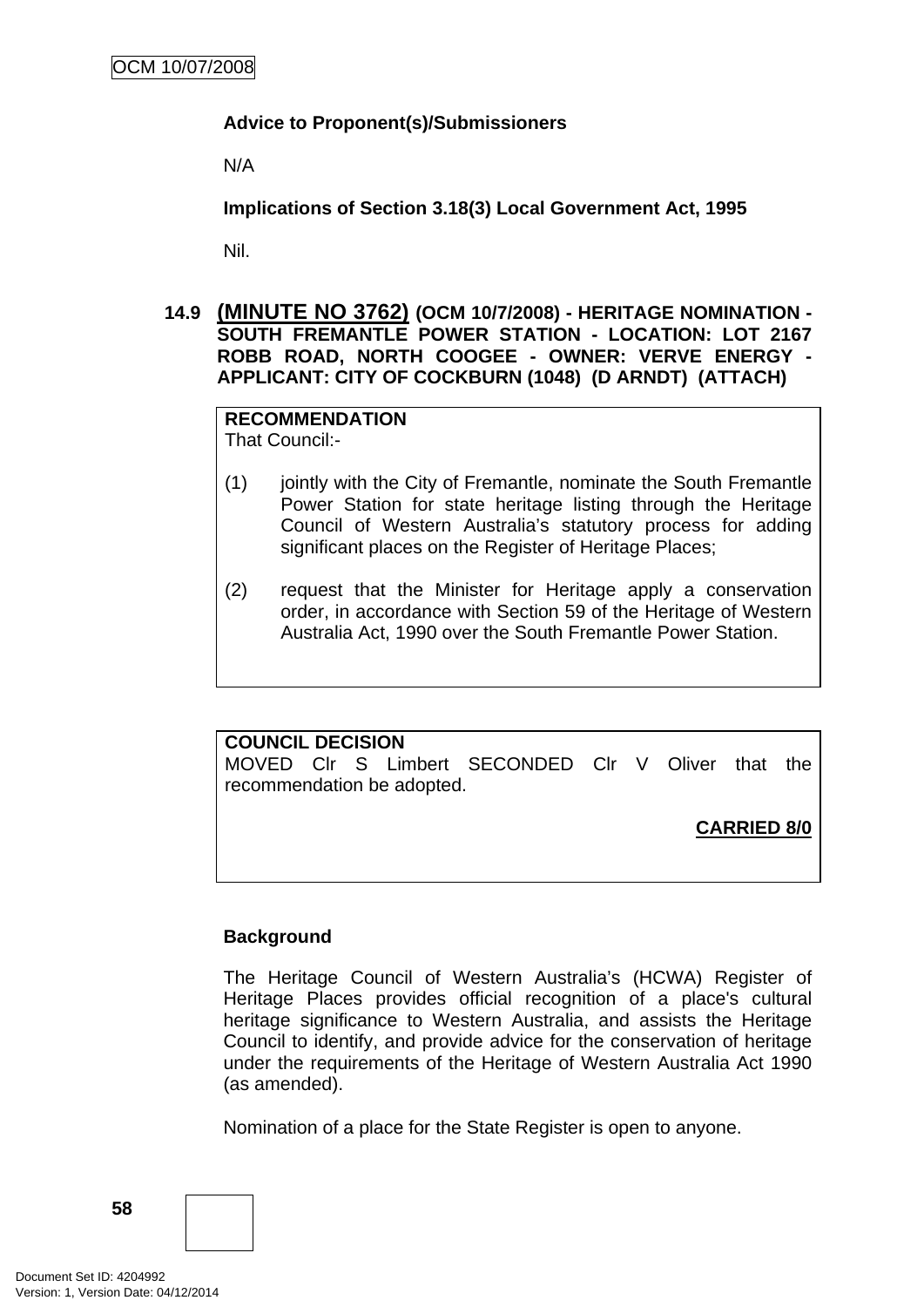The South Fremantle Power Station was assessed by the Heritage Council of WA for its heritage significance and the evaluation report concluded that its significance meets the state registration's criteria. It was therefore nominated for inclusion on the State Register of Heritage Places and included on the state register on an interim basis on 28 October 1997.

In April 2004 Council included the buildings onto its Municipal Heritage Inventory and classified them as category 'A'. Category "A' recommends that the highest level of protection apply and that the place be recommended for entry into the State Register of Heritage Places.

At it's meeting on the 3 March 2005 Council considered advice from the HCWA that the Power Station was being considered for permanent listing on the State Register. Council resolving to:

- *(1) advise the Heritage Council that Cockburn Council objects to the placing of the South Fremantle Power Station on the permanent Registry of Heritage Places; and*
- *(2) request Western Power and the State Government continue to investigate redevelopment options for the South Fremantle Power Station as a priority, in an endeavour to restore public access to the coast and to revitalise this large derelict landmark building.*

The nomination for the site to be permanently registered however never progressed, by a decision of the Minister.

The site, following the break-up of Western Power, was transferred to Verve Energy, a result the ownership moved from state government to private ownership. Due to the Heritage Council being unaware of the change of ownership and the twelve month assessment period expiring the interim registration lapsed.

The place is also included on the Aboriginal Sites Register which is maintained at the Department of Indigenous Affairs (DIA) under the protection and management of the Aboriginal Heritage Act 1972.

# **Submission**

The City of Fremantle are seeking a joint initiative between the City of Cockburn and City of Fremantle to nominate the South Fremantle Power Station for inclusion on the State Register of Heritage Places.

## **Report**

The South Fremantle Power Station has been recognised as being of cultural heritage significance to Western Australia as evidenced by its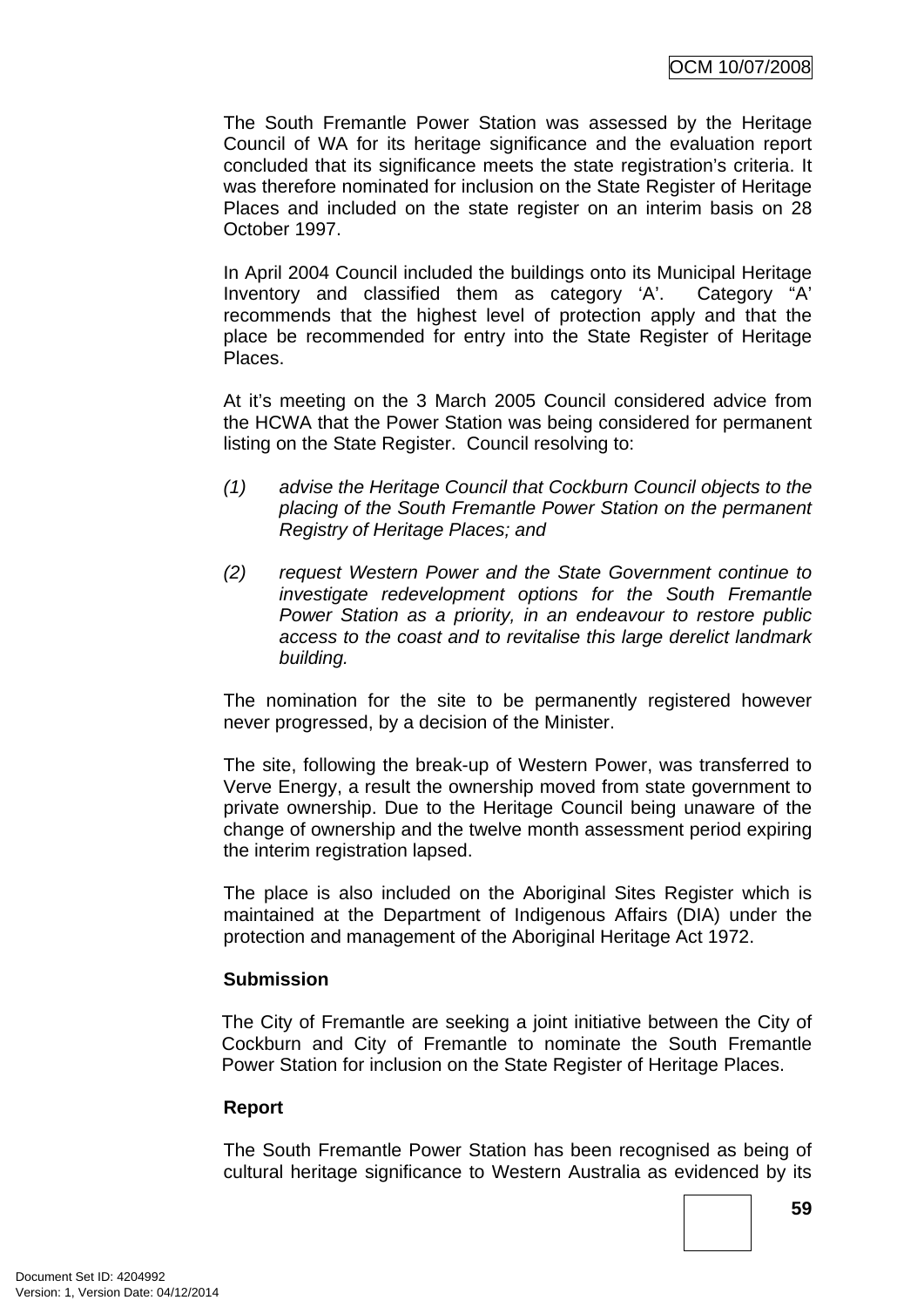previous inclusion on the State's Register and the statement of significance (Attachment 1 & 2).

Recently the Western Australian Planning Commission has advertised the draft Cockburn Coast District Structure Plan for public comment. It is intended that this coastal plan provide the framework for redevelopment of the industrial coastal area in Cockburn. The plan recognises the potential for the power station to be incorporated as a central focus of the development and states that it is to remain as a landmark. Information on this project can be found at the front page of the City's website: www.cockburn.wa.gov.au.

At the City of Fremantle's meeting on June 25, 2008 the City of Fremantle sought support from the City of Cockburn to ensure that the heritage values of the power station are retained and the place is conserved and sympathetically incorporated into new development.

The heritage significance of the power station and its relevance to Cockburn's heritage has previously been recognised by the HCWA's investigation and assessment of its values. As noted in the HCWA documentation the place has historical values to both Fremantle and Cockburn.

Inclusion on the state register requires that all development proposals regarding a registered place be referred to the Heritage Council for advice. Listing the power station would enable the draft Cockburn Coast Structure Plan or any proposed development to be referred to the Heritage Council for advice thereby ensuring protection of the station's heritage values. The inclusion of the site on the State Register does not preclude the site being redeveloped for the purposes outlined in the draft Cockburn Coast District Structure Plan.

It is recommended that the Council support the City of Fremantle's request to seek joint nomination of the station, for its inclusion on the State Heritage Register. The nomination is warranted to ensure due recognition of its heritage significance, conservation and sympathetic incorporation in the planned redevelopment of the Cockburn coastal area.

In addition it is recommended that the Minister apply a conservation order, under section 49 of the Heritage of Western Australia Act, 1990, in order to ensure that the building is protected in the interim, whilst any nomination is being assessed by the HCWA.

## **Strategic Plan/Policy Implications**

## *Lifestyle and Aspiration Achievement*

*• To conserve the character and historic value of the human and built environment.* 

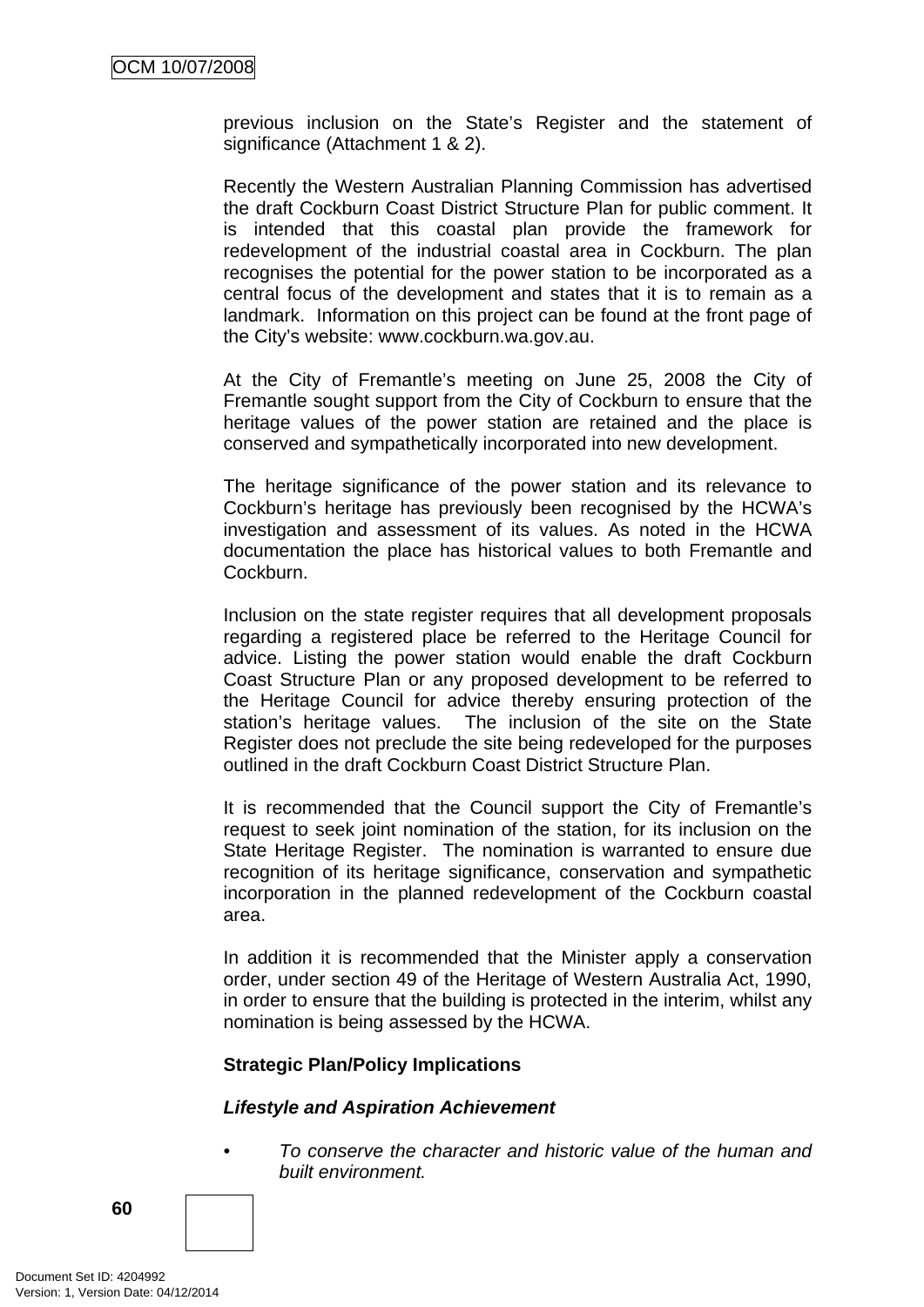# **Budget/Financial Implications**

Nil.

# **Legal Implications**

Heritage of Western Australia Act, 1990 (as amended)

# **Community Consultation**

Consultation has occurred between Council Officers and officers from the City of Fremantle and the Heritage Council of Western Australia.

# **Attachment(s)**

- (1) HCWA assessment documentation
- (2) HCWA interim entry documentation

# **Advice to Proponent(s)/Submissioners**

N/A

## **Implications of Section 3.18(3) Local Government Act, 1995**

Nil

CLR REEVE-FOWKES LEFT THE MEETING AT THIS POINT, THE TIME BEING 7.46PM.

## **DECLARATION OF INTEREST**

The Presiding Member advised the meeting that he had received a Declaration of Interest as follows:

## **CLR CAROL REEVE-FOWKES**

Declared a Financial Interest in Item 15.1 "List of Creditors Paid – May 2008", pursuant to Section 5.62(1)(b) of the Local Government Act, 1995. The nature of the interest is that she is an employee of the Yangebup Family Centre which is a recipient of funds paid by Council during this period.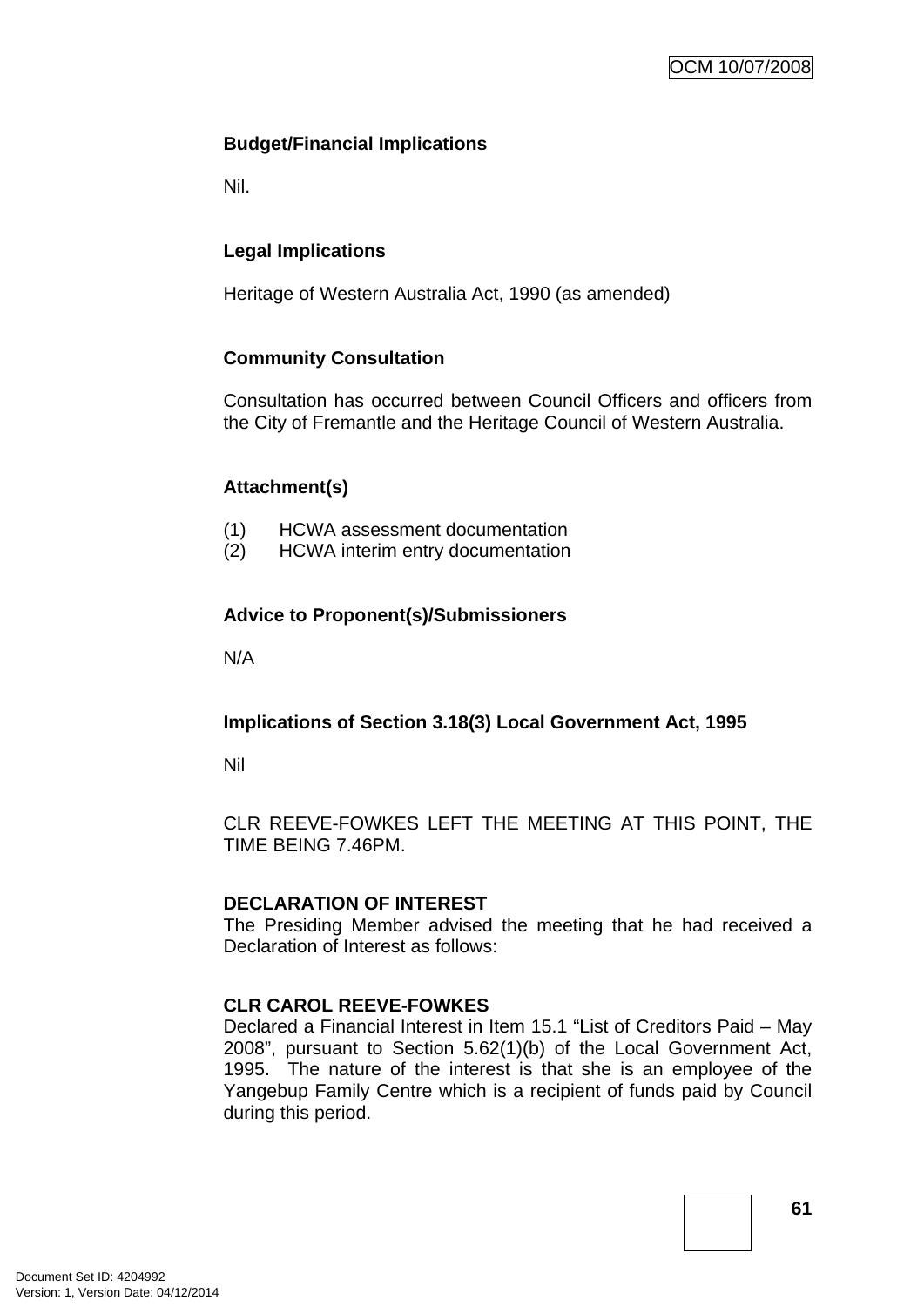### **15. FINANCE AND CORPORATE SERVICES DIVISION ISSUES**

## **15.1 (MINUTE NO 3763) (OCM 10/7/2008) - LIST OF CREDITORS PAID - MAY 2008 (5605) (K LAPHAM) (ATTACH)**

#### **RECOMMENDATION**

That Council receive the List of Creditors Paid for May 2008, as attached to the Agenda.

### **COUNCIL DECISION**

MOVED Clr S Limbert SECONDED Clr V Oliver that the recommendation be adopted.

**CARRIED 7/0**

### **Background**

It is a requirement of the Local Government (Financial Management) Regulations 1996, that a List of Creditors be compiled each month and provided to Council.

#### **Submission**

N/A

#### **Report**

The list of accounts for May 2008 is attached to the Agenda for consideration. The list contains details of payments made by the City in relation to goods and services received by the City.

#### **Strategic Plan/Policy Implications**

#### **Governance Excellence**

• To conduct Council business in open public forums and to manage Council affairs by employing publicly accountable practices.

#### **Budget/Financial Implications**

N/A

## **Legal Implications**

N/A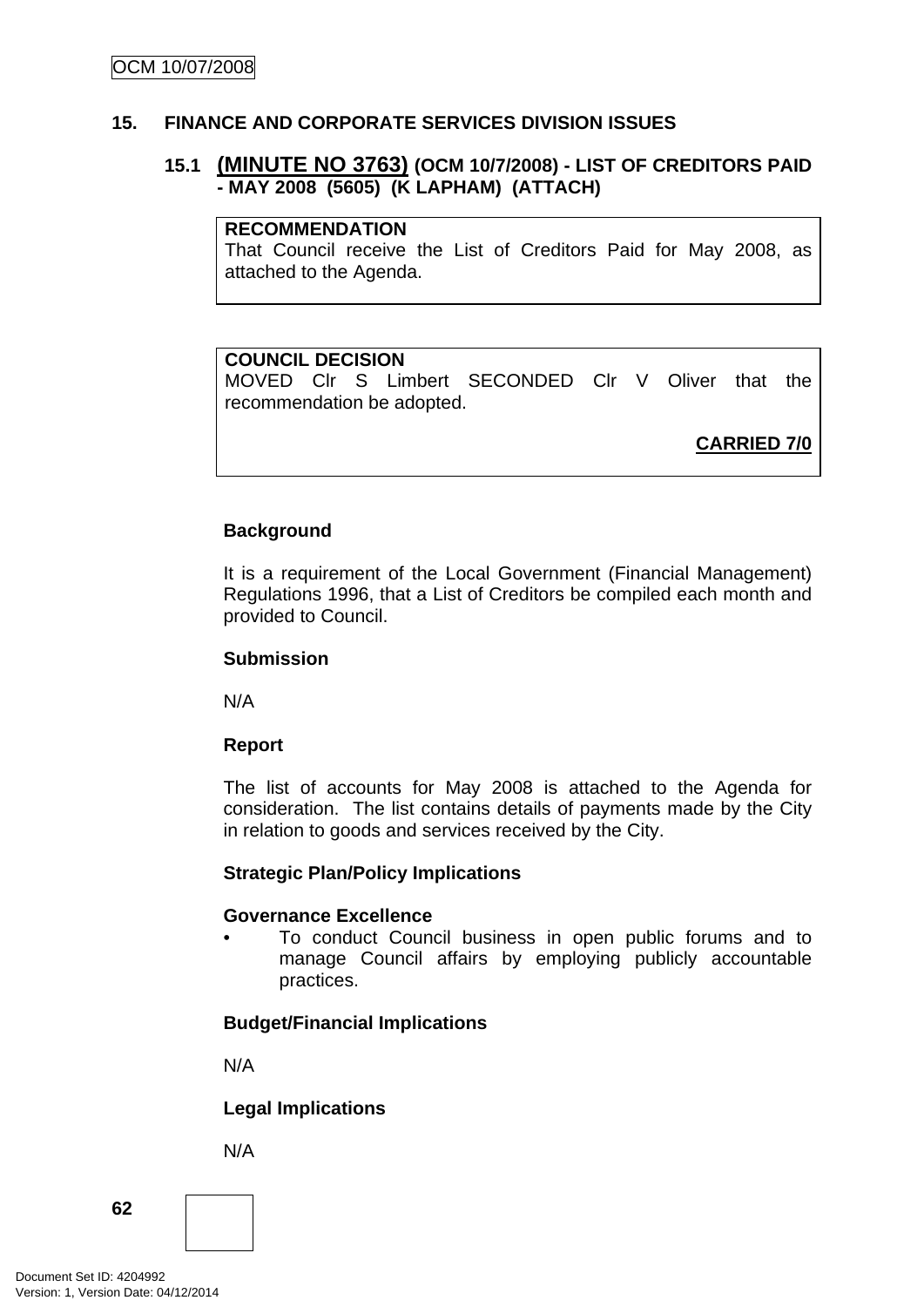# **Community Consultation**

N/A

# **Attachment(s)**

List of Creditors Paid – May 2008.

# **Advice to Proponent(s)/Submissioners**

N/A

# **Implications of Section 3.18(3) Local Government Act, 1995**

Nil.

CLR REEVE-FOWKES RETURNED TO THE MEETING THE TIME BEING 7.48PM.

THE PRESIDING MEMBER ADVISED CLR REEVE-FOWKES OF THE DECISION OF COUNCIL WHILE SHE WAS ABSENT FROM THE MEETING.

# **15.2 (MINUTE NO 3764) (OCM 10/7/2008) - STATEMENT OF FINANCIAL ACTIVITY - MAY 2008 (5505) (N MAURICIO) (ATTACH)**

## **RECOMMENDATION**

That Council receive the Statement of Financial Activity and associated reports for May 2008, as attached to the Agenda.

# **COUNCIL DECISION**

MOVED Clr S Limbert SECONDED Clr V Oliver that the recommendation be adopted.

**CARRIED 8/0**

# **Background**

Regulation 34(1) of the Local Government (Financial Management) Regulations 1996 prescribes that a local government is to prepare each month a Statement of Financial Activity.

Regulation 34(2) requires the Statement of Financial Activity to be accompanied by documents containing:–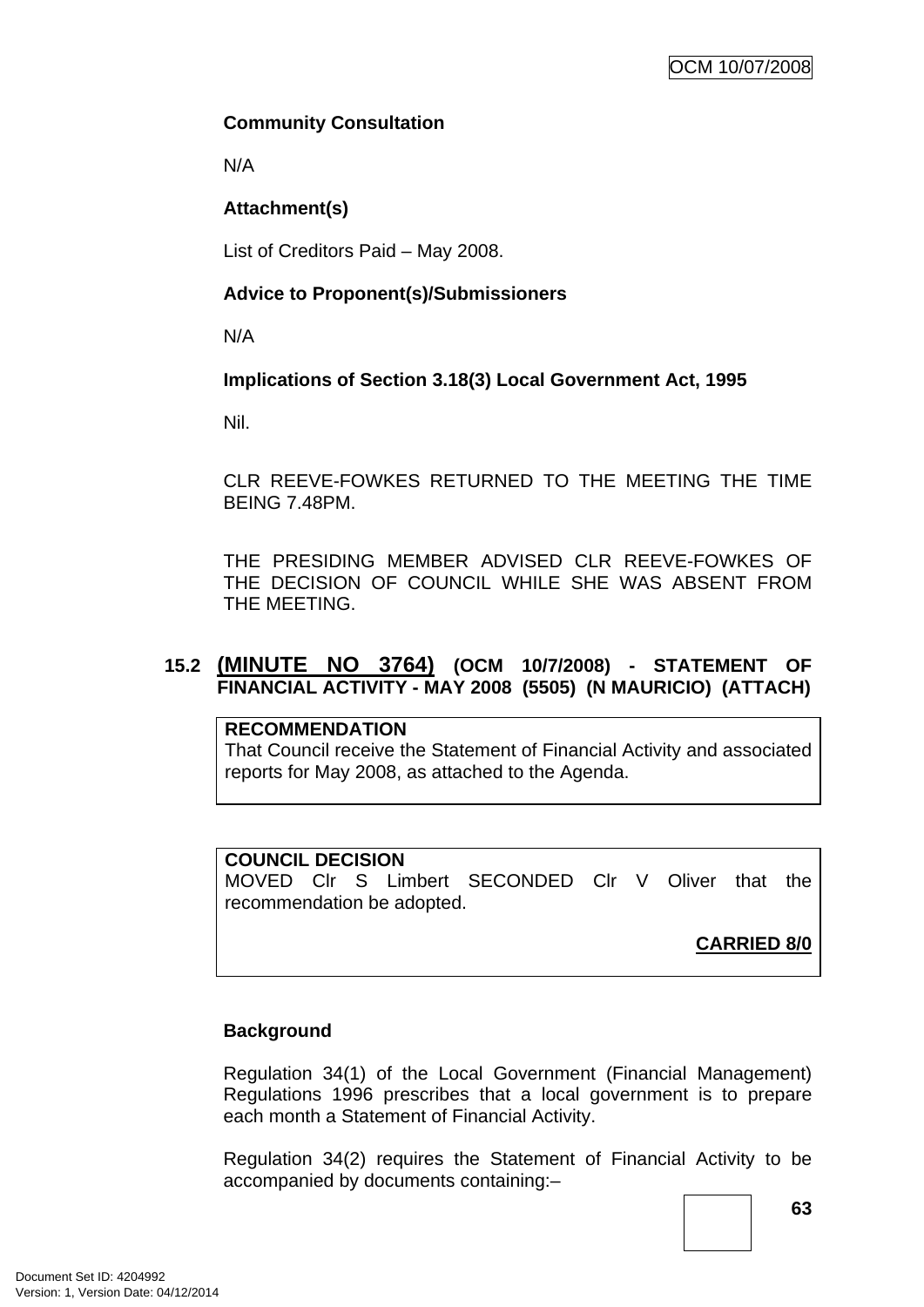- (a) details of the composition of the closing net current assets (less restricted and committed assets),
- (b) explanations for each material variance identified between YTD budgets and actuals; and
- (c) any other supporting information considered relevant by the local government.

Regulation 34(4)(a) prescribes that the Statement of Financial Activity and accompanying documents are to be presented to the Council.

### **Submission**

N/A

## **Report**

Attached to the Agenda is the Statement of Financial Activity for May 2008.

Note 1 shows how much capital grants and contributions are contained within the reported operating revenue.

Note 2 provides a reconciliation of Council's net current assets (adjusted for restricted assets and cash backed leave provisions). This provides a financial measure of Council's working capital and an indication of its liquid financial health.

Also provided are Reserve Fund and Restricted Funds Analysis Statements. These assist to substantiate the calculation of Council's net current assets position.

The Reserve Fund Statement reports the budget and actual balances for Council's cash backed reserves, whilst the Restricted Funds Analysis summarises bonds, deposits and infrastructure contributions

held by Council. The funds reported in these statements are deemed restricted in accordance with Australian Accounting Standard AAS27.

## Material Variance Threshold

For the purpose of identifying material variances in Statements of Financial Activity, Financial Management Regulation 34(5) requires Council to adopt each financial year, a percentage or value calculated in accordance with Australian Accounting Standard AAS5 - Materiality. This standard defines materiality in financial reporting and states that materiality is a matter for professional judgement. Information is material where its exclusion may impair the usefulness of the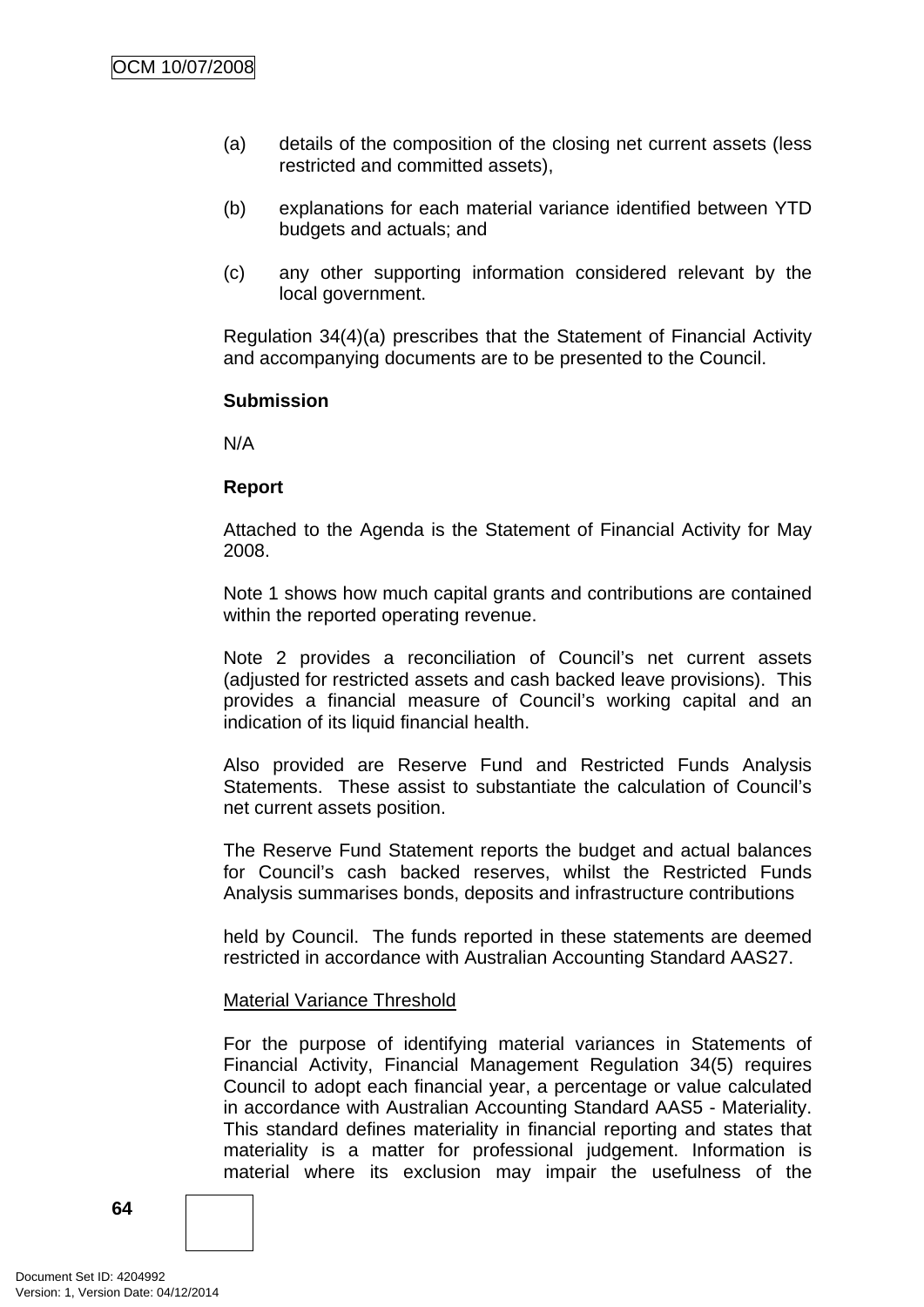information provided. AAS5 does offer some guidance in this regard by stating that an amount that is equal to or greater than 10% of the appropriate base amount may be presumed to be material.

The materiality threshold set by Council for the 2007/08 financial year \$50,000 or 10% (whichever is the greater). This was increased from \$10,000 from previous years to better focus reporting and management's attention to variances considered more material in view of Council's budget size.

# **Strategic Plan/Policy Implications**

## **Governance Excellence**

• To conduct Council business in open public forums and to manage Council affairs by employing publicly accountable practices.

# **Budget/Financial Implications**

Where variances reported are of a permanent nature, they will impact upon Council's end of year surplus/deficit position.

# **Legal Implications**

Section 6.4 of the Local Government Act, 1995 and Regulation 34 of the Local Government (Financial Management) Regulations 1996, refer.

# **Community Consultation**

N/A

# **Attachment(s)**

Statement of Financial Activity and associated reports – May 2008.

# **Advice to Proponent(s)/Submissioners**

N/A

# **Implications of Section 3.18(3) Local Government Act, 1995**

Nil.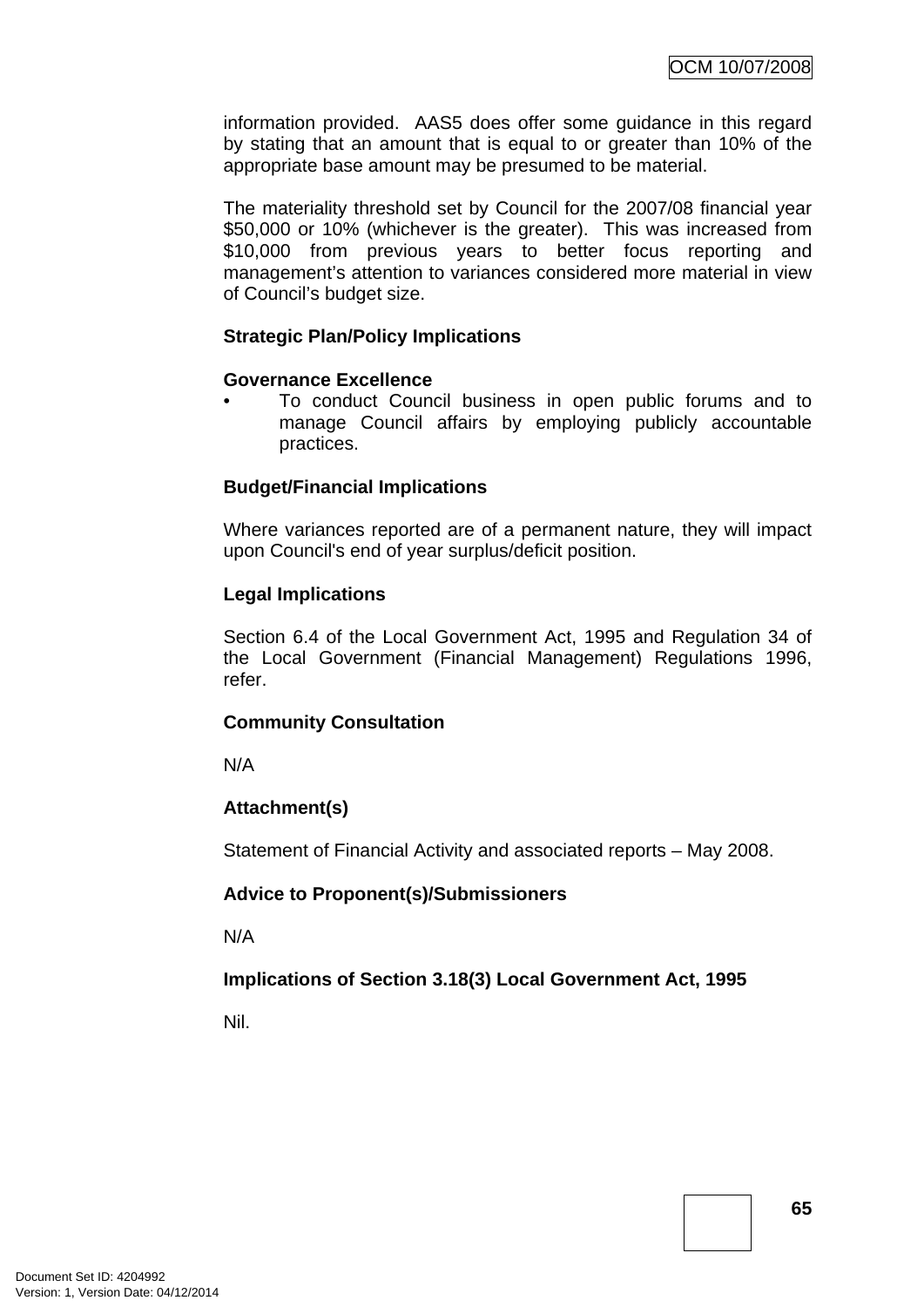# **15.3 (MINUTE NO 3765) (OCM 10/7/2008) - VARIOUS DEBTS - WRITE OFF (5651) (K LAPHAM) (ATTACH)**

# **RECOMMENDATION**

That Council write off the following debts:

- (1) Skyride Holdings \$575.00;
- (2) various fines enforcement debts \$18,438.50; and
- (3) the 2007/08 Budget be amended so as to put into effect recommendations (1) and (2) above by increasing the bad debts expense by \$19,013.50.

**TO BE CARRIED BY AN ABSOLUTE MAJORITY OF COUNCIL**

# **COUNCIL DECISION**

MOVED Clr V Oliver SECONDED Clr S Limbert that the recommendation be adopted.

# **CARRIED BY ABSOLUTE MAJORITY OF COUNCIL 8/0**

# **Background**

Council's Auditor has in the past suggested that where all avenues for the recovery of outstanding charges have been fully examined and exhausted that these debts be removed from the Debtors Ledger.

## **Submission**

To obtain approval to write off debts.

## **Report**

The following is a summary of debts that have been outstanding for some time, due to attempts in trying to recover debts.

Skyride Holdings (Debtor No.83250)

Skyride Holdings incurred costs of \$575.00, for the reinstatement of a concrete footpath at the intersection of Russell and Coogee Roads. Since the works were undertaken the Company went into liquidation. The debt was referred to Dun and Bradstreet for recovery.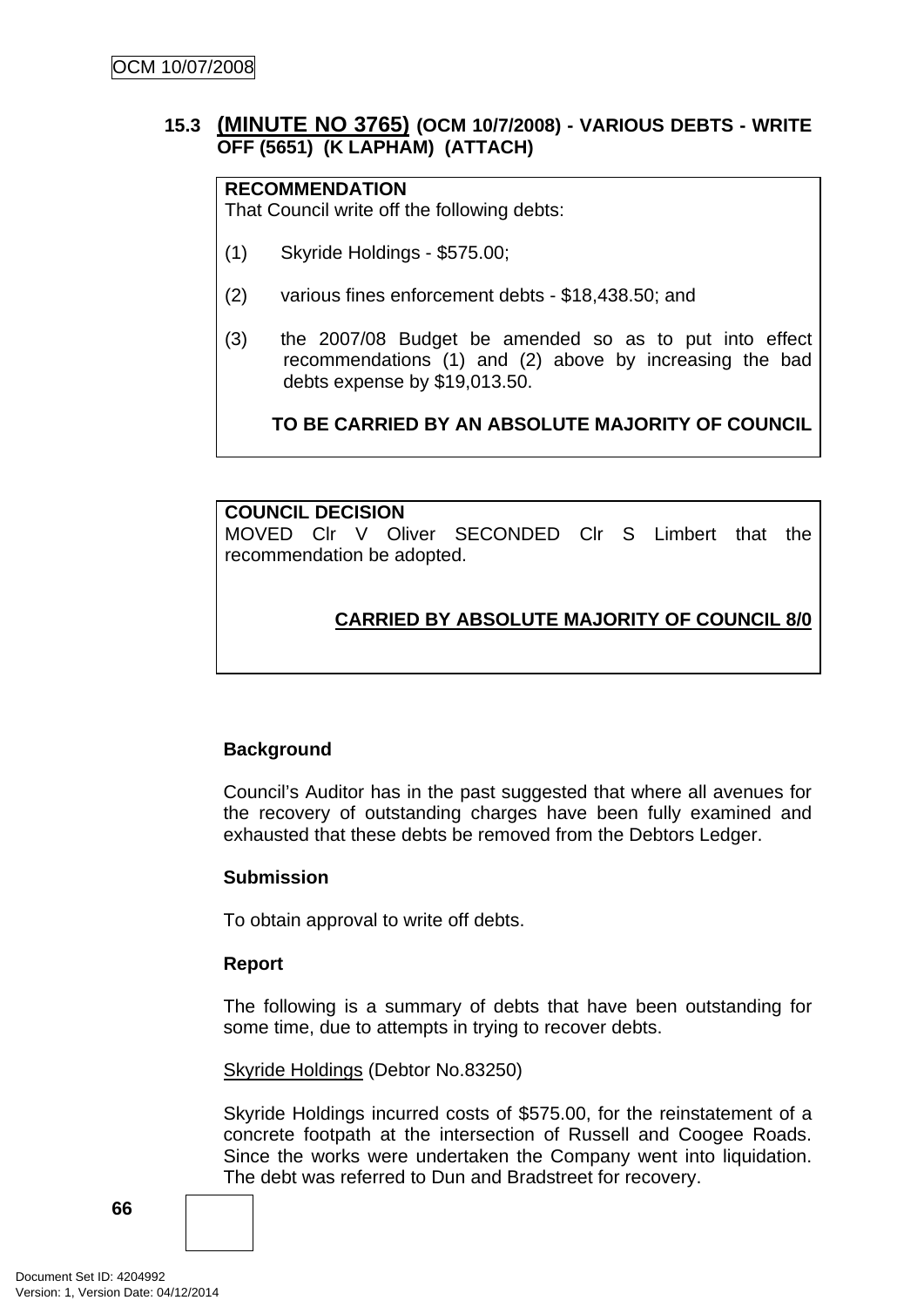Correspondence back from Dun and Bradstreet advised that all attempts to recover the debt were unsuccessful, and that the debt should be written off.

## Various outstanding Infringements – Various Debtors

A number of fines have been referred back to Council from the Fines Enforcement Registry, advising that the debts are not collectable and need to be removed from the infringements system. These debts are irrecoverable as either the offender cannot be located, or sufficient details provided on the infringement are insufficient to allow a debt recovery. A listing of fines requested to be written off by the Fines Enforcement Agency is attached to the Agenda.

## **Strategic Plan/Policy Implications**

# **Governance Excellence**

• To conduct Council business in open public forums and to manage Council affairs by employing publicly accountable practices.

# **Budget/Financial Implications**

Outstanding debts totalling \$19,013.50.

# **Legal Implications**

Debts which are irrecoverable require Council authorisation under the provisions of the Local Government Act, Section 6.12 (1) (c).

# **Community Consultation**

N/A

## **Attachment(s)**

A listing of fines requested to be written off by the Fines Enforcement Agency.

# **Advice to Proponent(s)/Submissioners**

N/A

# **Implications of Section 3.18(3) Local Government Act, 1995**

Nil.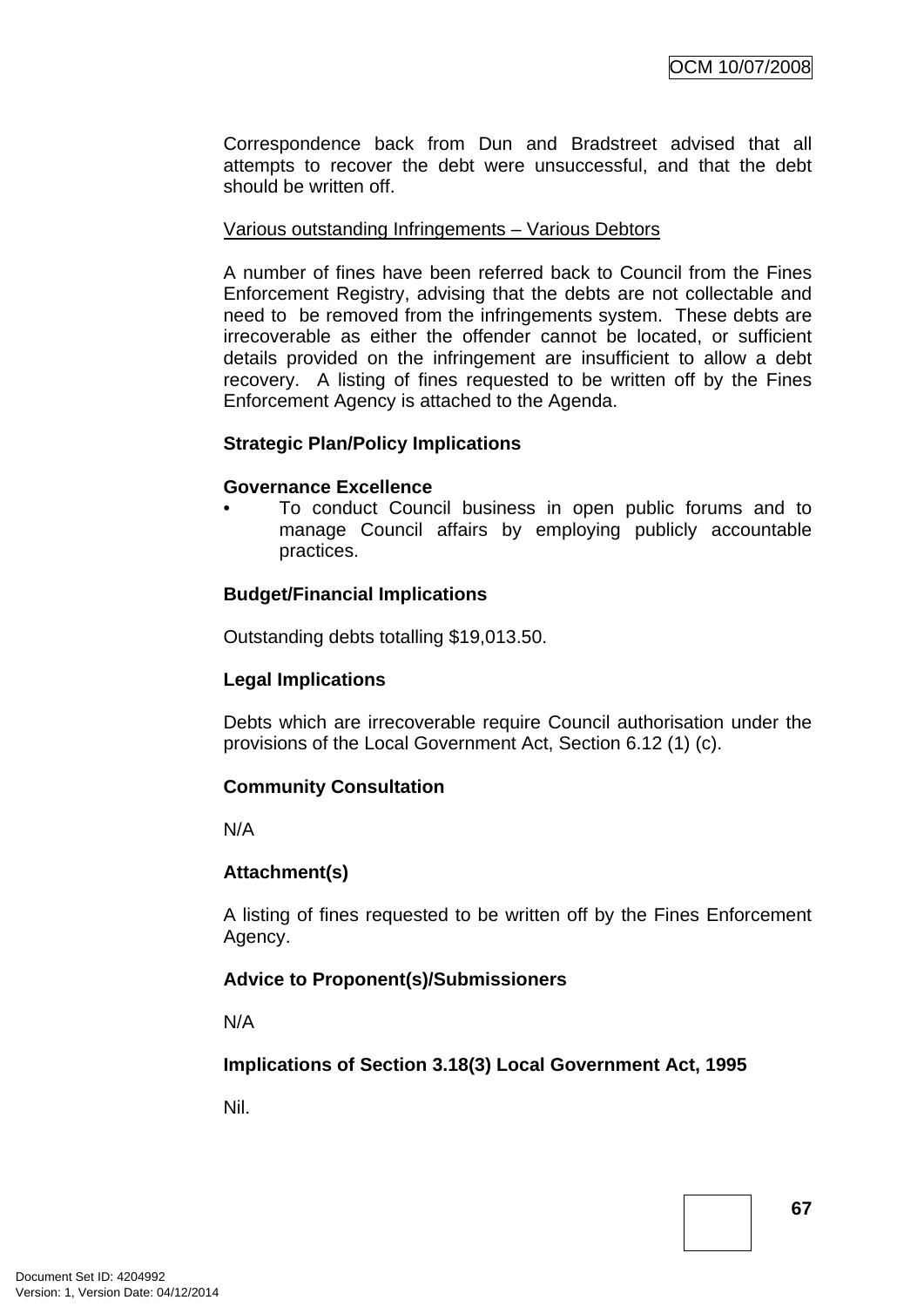## **16. ENGINEERING AND WORKS DIVISION ISSUES**

## **16.1 (MINUTE NO 3766) (OCM 10/7/2008) - REMOVAL OF COUNCIL TREES ADJACENT TO PROPERTY - LOCATION: 47 GERALD STREET SPEARWOOD - OWNER: GARY STACK (2206443; 450037) (A CONROY) (ATTACH)**

# **RECOMMENDATION**

That Council does not agree to the removal of trees growing on Gerald Street Reserve, adjacent to the side boundary of number 47 Gerald Street.

## **COUNCIL DECISION**

MOVED Clr S Limbert SECONDED Clr V Oliver that the recommendation be adopted.

**CARRIED 8/0**

## **Background**

From 2 February 2001, Mr Gary Stack has regularly requested that the City of Cockburn remove trees growing on Gerald Street Reserve, adjacent to the side boundary of his residence located at number 47 Gerald Street, Spearwood, as leaves falling from the trees block his roof gutters causing them to overflow during rain events, allowing water to enter the roof space and damage his house. On each occasion the City has advised Mr Stack that the trees will not be removed because they do not meet the criteria for removal, as detailed in the Council's Position Statement PSEW15 – Removal and Pruning of Trees.

Mr Stack has not been accepting of the City's decision not to remove the trees and has appealed to various agencies to intervene on his behalf. Persons canvassed by Mr Stack have been:

1. February 2002

Member of the Legislative Assembly Mr Francis Logan, the member for Cockburn.

2. May 2003

Member of the Legislative Assembly Mr Francis Logan, the member for Cockburn.

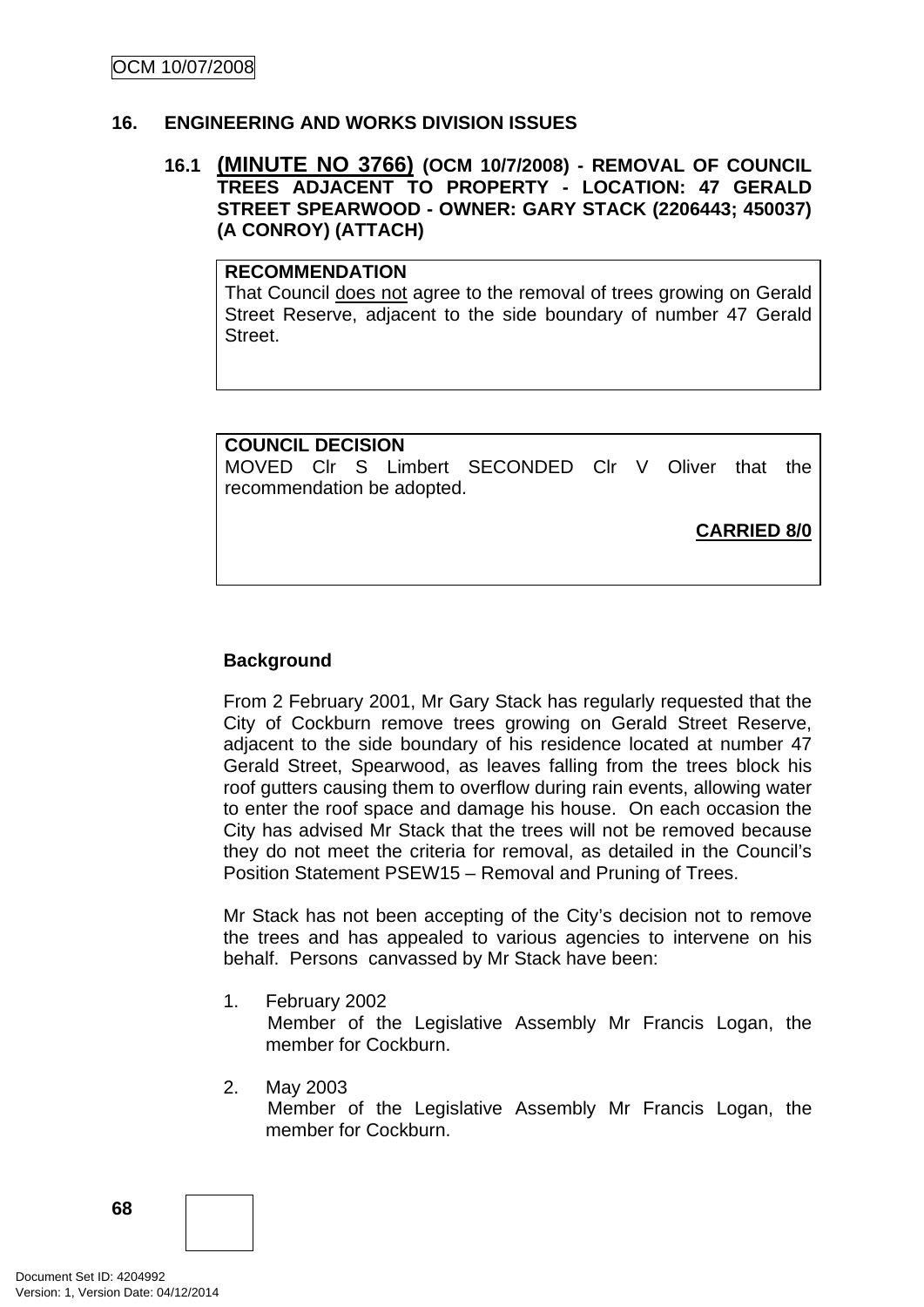3. July 2003

Ombudsmen Western Australia

Following investigation of Mr Stack's complaint, the Ombudsmen's Investigating Officer concluded in her final report that:

*"It is my view that the decision of the City of Cockburn to not remove the trees was reasonably open to it to make in the circumstances*".

The Ombudsmen advised Mayor Lee by letter on the 3 November 2003, that Mr Stack's complaint had not been upheld and that the file would be closed.

4. July 2007

Member of the Legislative Council the Honourable Sheila Mills, the member for South Metropolitan

Throughout the course of Mr Stack's complaints regarding damage to his house, he has consistently claimed that he is unable to clear the gutters himself because of a medical condition and that he doesn't have a family/friends support group that can assist him or the financial means to arrange for others to clear the gutters for him.

The City has not been unsympathetic to Mr Stack's claim and at the time of his request arranged clearing of his gutters and installation of gutter guard, at no cost to him. In a letter from Mayor Lee, dated 9 June 2003, Mr Stack was further advised*:* 

*In normal practice, in order for Council to provide home and community care assistance (HACC), an assessment of an applicant's financial situation and level of disability needs to be determined. This involves an interview process to establish whether, in fact, you are eligible under our policy to have HACC assistance.*

*…I think it important to clarify that the previous assistance you have received was above and beyond normal Council practice.* 

The offer to Mr Stack was to have his roof gutters cleaned every twelve weeks subject to a ten-dollar charge per service and conditional on him agreeing to an assessment to determine if he was eligible to receive the service. Mr Stack declined to accept the offer of an assessment and therefore it lapsed. The City's Community Services no longer offer this service to the community.

# **Submission**

N/A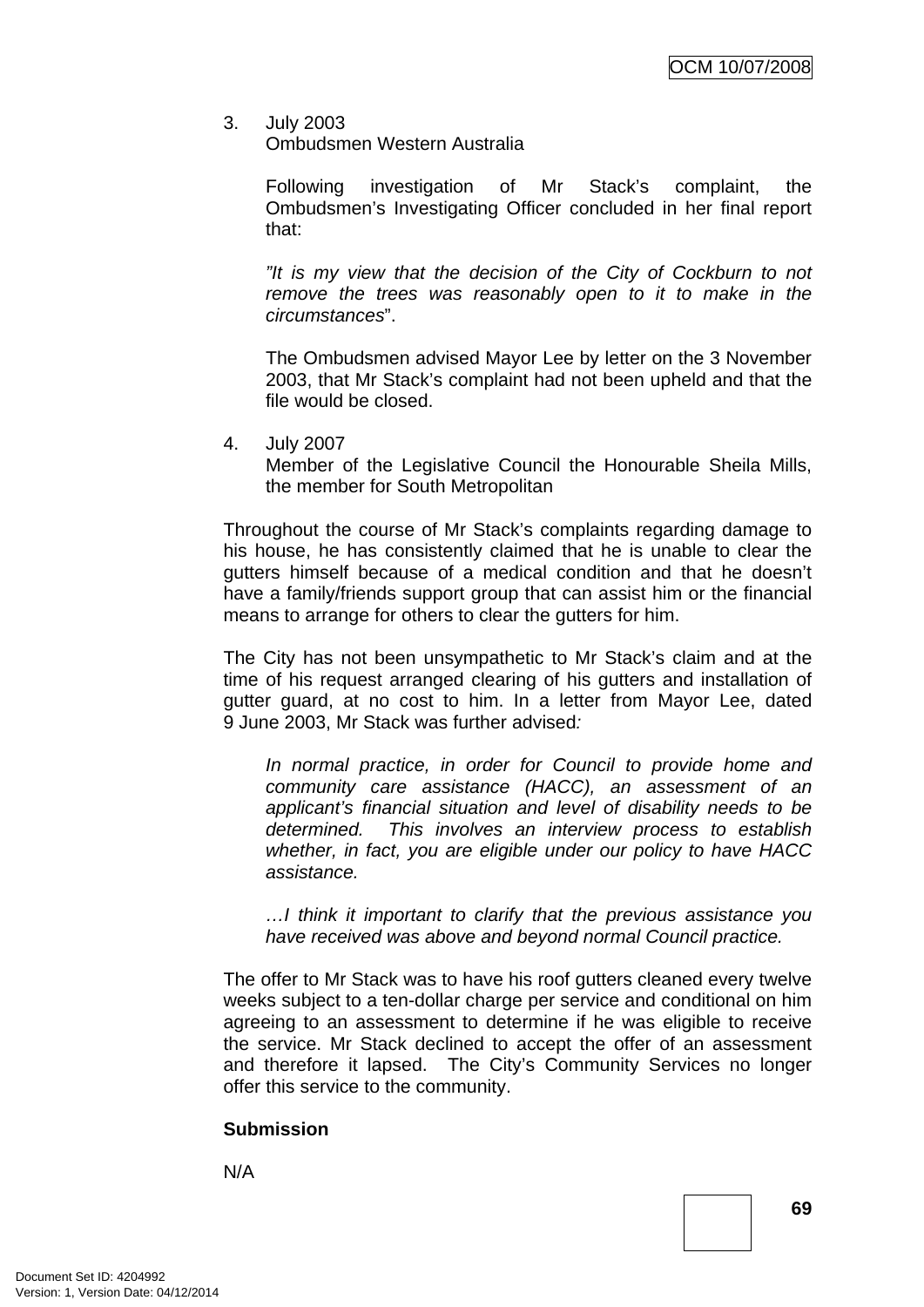## **Report**

On 8 October 2007, the City received a letter from Mr Stack requesting that trees growing on Gerald Street Reserve, adjacent to the side boundary of number 47 Gerald Street, Spearwood, be removed on the grounds that (in summary):

- 1 Leaves falling from the tree block the roof gutters, causing water to overflow during wet weather and enter the roof space, damaging ceilings, walls and floor coverings.
- 2 Every winter it has been necessary for him to clean out the gutters and the roof valley and remove all leaves, twigs and sometimes branches of approximately 1 metre in length, on almost a daily basis.
- 3 By not having removed the trees, the City has caused him a lot of worry and stress and cost him a lot of time and effort and physical pain and put him at significant risk, because of his condition of health.

Officers have evaluated Mr Stack's request and recommended that the trees are not removed and that they are allowed to develop their natural habit as they do not meet the requirements of Council Position Statement PSEW15 for removal or pruning of trees.

Council's Position Statement PSEW15 states, in part, that -

*Trees shall not be removed unless they are:* 

- *1 dead;*
- *2 in a state of decline to the point that survival is unlikely;*
- *3 structurally unsound, to the point of constituting imminent danger to persons or property;*
- *4 damaging or likely to damage property, where alternatives to prevent damage are not possible;*
- *5 part of a tree replacement program; or*
- *6 obstructing a Council approved works program, such as road and drainage works.*

*and that;* 

*Trees growing on land under the direct care, control and management of the City, that are considered to be unduly interfering with the amenity available to adjacent residents in the use of their land, may be removed at the discretion of the Council.*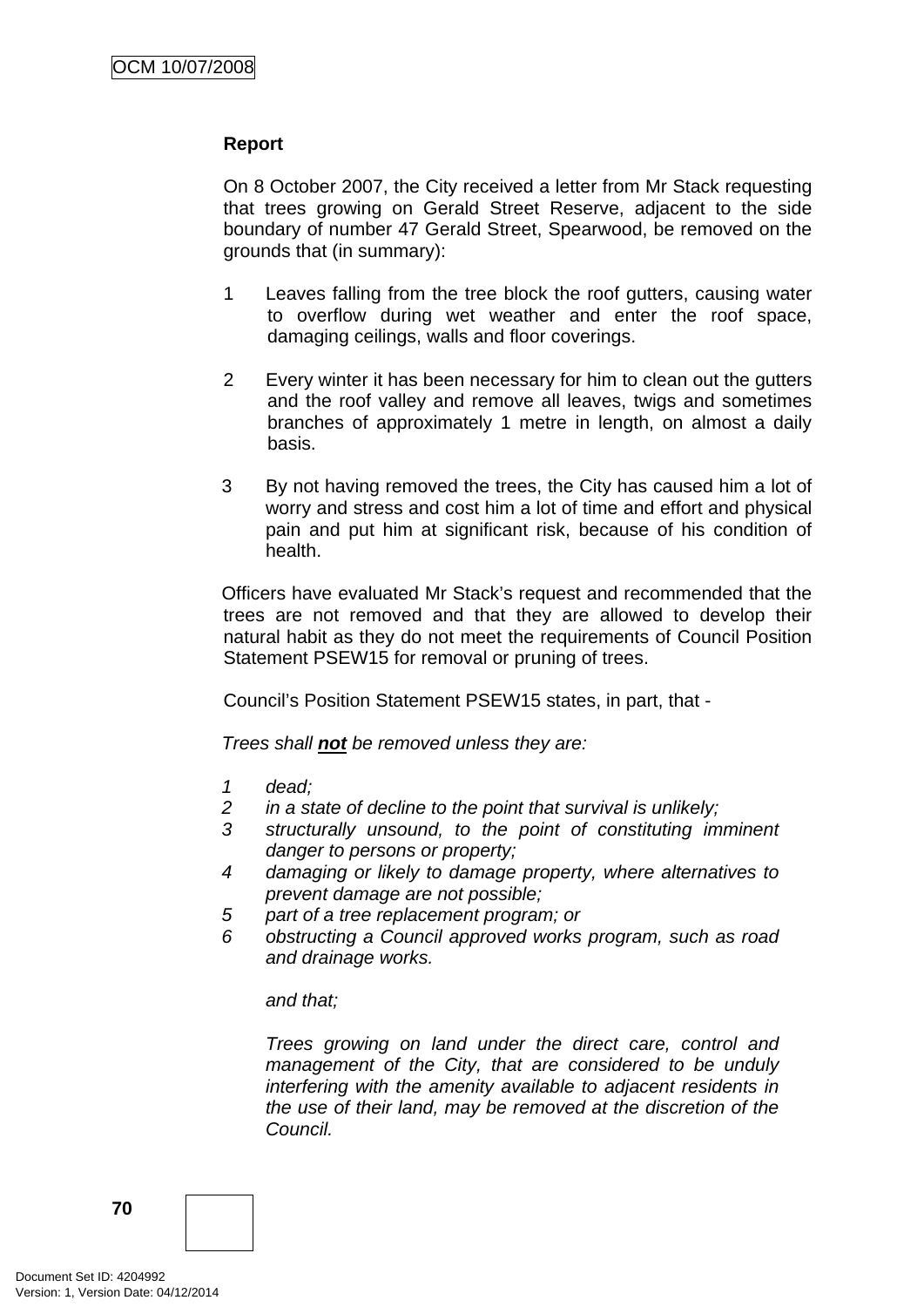An inspection of the trees undertaken by an officer from the City indicates that they are Eucalyptus species of approximately ten metres in height with a combined crown spread of ten metres north south and twenty metres east west. No parts of the trees extend across the property boundary line of number 47 Gerald Street, Spearwood. They are healthy, vigorous, structurally sound and not damaging or likely to damage property - where alternatives to prevent damage are not possible. The trees are not part of a tree replacement program or obstructing a Council approved works program, such as road and drainage works.

A key component of Mr Stack's request to have the trees removed is that he claims they are causing damage to his house, in that leaves falling from them block the roof gutters, causing water to overflow during wet weather and enter the roof space, damaging ceilings, walls and floor coverings. The City's position regarding this claim is that the cause of damage is a direct consequence of not cleaning out the roof gutters before the onset of wet weather and not as damage caused by the trees.

For the purpose of determining if a tree(s) should be removed or pruned, "damaging or likely to damage property" is defined by the City as any damage to property caused by or likely to be caused by any part of a tree that is currently attached to the tree. For example, if the roots of a tree are lifting the foundations of a dividing wall causing the wall to crack, then it would be judged that the tree was causing damage to the wall. Similarly, if the branches of a tree are growing up and through overhead power lines, then it would be judged that the tree was likely to cause damage, particularly in stormy weather.

Uncertainties in how to categorise the effect of tree parts that become detached but do not cause immediate damage often exist. A particular example is the case in question, where tree debris such as leaves, twigs, floral parts and bark falling from trees block roof gutters, but the action of the tree debris falling and impacting with the roof or roof gutters has not caused damage to them or any other thing. When it rains, if the gutters have not been cleared, overflowing water enters the house causing damage to ceilings, walls and floor coverings. For the purpose of determining whether a tree(s) should be pruned or removed, officers from the City would determine that the tree(s) did not cause the damage. It would be judged that the damage was caused by water overflowing from blocked gutters.

The basis for categorising water damage to buildings because of gutters being blocked with leaves, twigs, floral parts and bark, as not having been directly caused by trees, is threefold. In the first instance it would be reasonable to presume that most people know that roof gutters blocked with foliage debris from trees may overflow during rainy weather and cause damage to their residence. In the second it would be reasonable to presume that most people are aware that nearby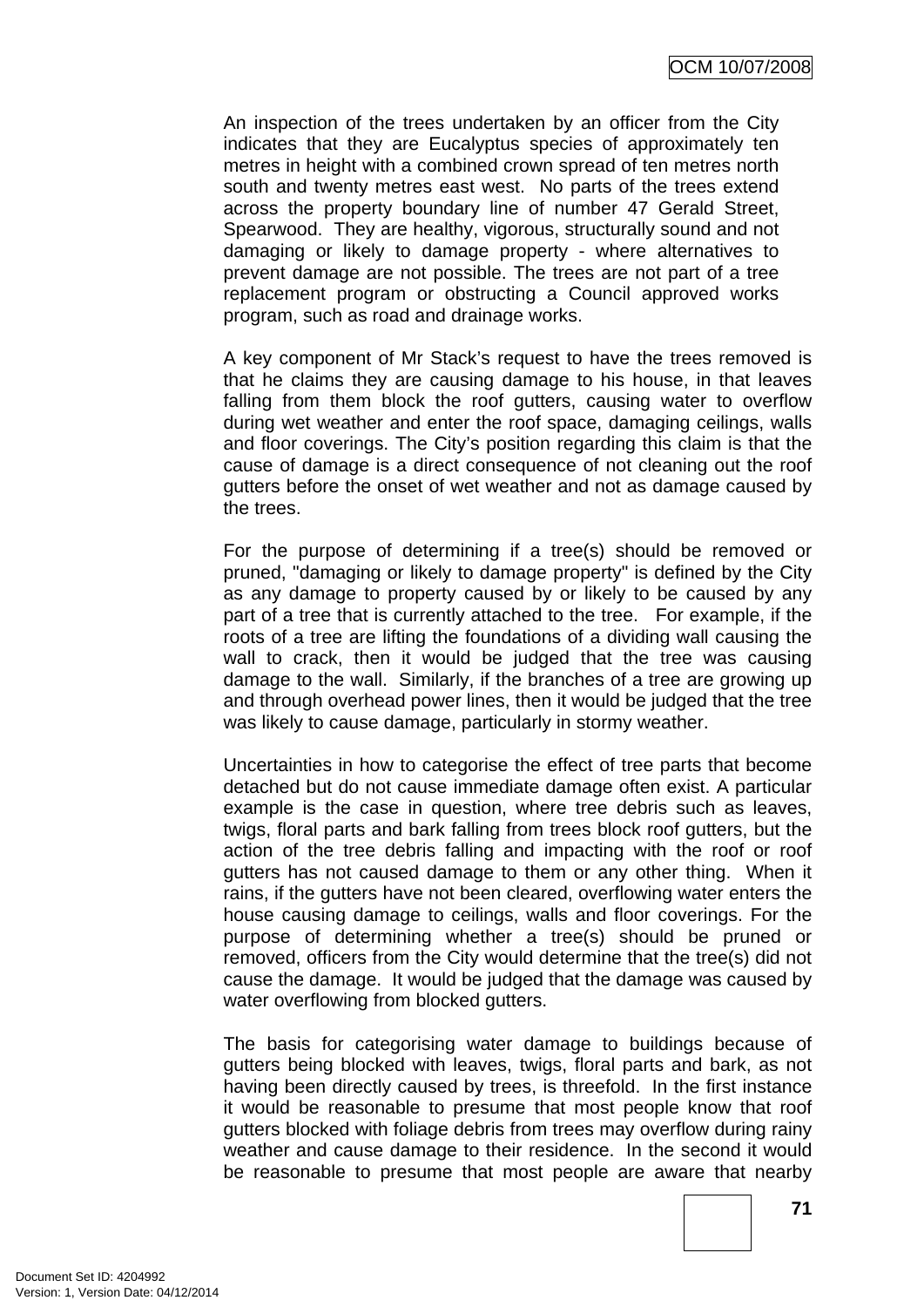trees are likely to drop foliage debris into their gutters. And, thirdly, it would be reasonable to presume that most people are aware that if they clean out their gutters before rainy weather they can avoid water damage from overflowing gutters. In summary, it can be reasonably presumed that residents would:

- 1. Be aware of the risk (of water damage from blocked gutters).
- 2. Know the source of the risk (overflowing water from gutters blocked with foliage debris from nearby trees).
- 3. Know how to avoid the risk (by arranging to have the gutters cleaned out before the onset of wet weather).

Should the argument not be accepted that Mr Stack's house is not being damaged by the trees through the action of shedding leaf, bark and twig debris, but by the action of not clearing blocked gutters before rain events, then, it is rational to remove the trees in accordance with Position Statement PSEW15. However, Position Statement PSEW15 also requires officers to demonstrate that alternatives are not possible to prevent damage. In this instance, it is contended that clearing the gutters will prevent damage.

Should the argument be accepted that Mr Stack's house is not being damaged by the trees and/or the alternative of clearing the gutters is available to prevent damage, then, it follows that the issue to be resolved is a determination of whether the trees are considered to be unduly interfering with the amenity available to Mr Stack in the use of his land. It is proposed by officers that the trees are not unduly interfering with Mr Stack's ability to enjoy the amenity of his land because:

- 1. His situation is not significantly different from others in similar circumstances in the community.
- 2. Trees are a highly desirable part of the landscape and, wherever possible, a certain amount of any inconvenience associated with them should be tolerated (Legal Aid Western Australia 2000).
- 3. The level of inconvenience to be borne by him is reasonable when compared with benefits to be retained by the rest of the community, in not removing the trees.

In his request to have the trees removed, Mr Stack put forward that every winter it has been necessary for him to clean out the gutters and the roof valley and remove all leaves, twigs and sometimes branches of approximately 1 metre in length, on almost a daily basis, as a reason for removal. It is accepted that clearing of the roof gutters is required, although the need to do this on a daily basis in winter is debatable. This situation is not different from thousands of other residents and ratepayers across the City of Cockburn who is affected by leaf debris falling from trees under the care and control of the Council, their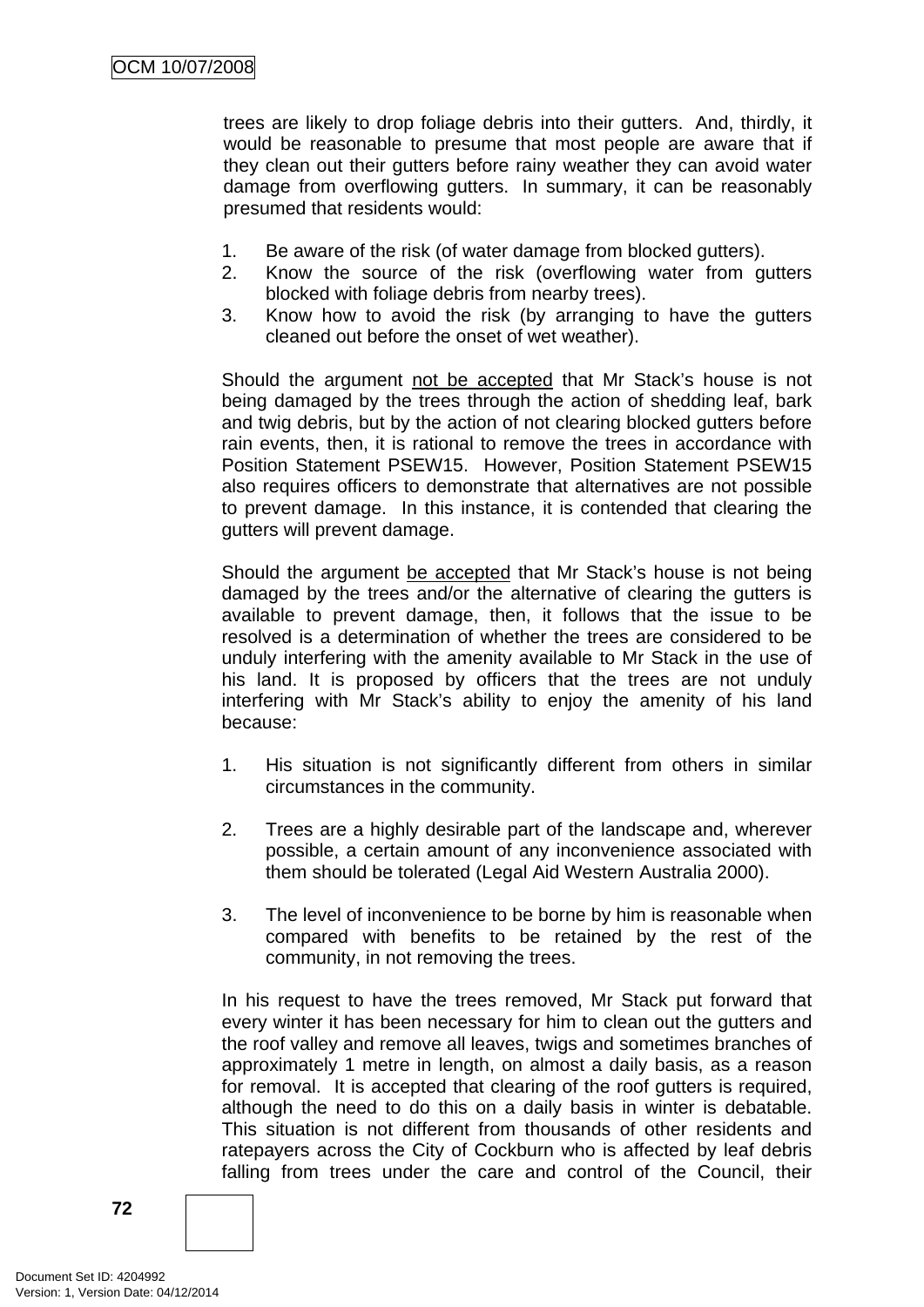neighbour's trees and their own trees. In most circumstances, although annoyed by the fact, many are prepared to tolerate the inconvenience because they regard trees as being highly desirable and integral to the urban landscape, providing a range of social, environmental and economic advantages. As such, they consider them to be an integral part of the total public landscape amenity affecting and benefiting all residents within the locality, individually and collectively.

Mr Stack also claims that by not having removed the trees, the City has caused him a lot of worry and stress and cost him a lot of time and effort and physical pain and put him at significant risk, because of his condition of health.

Substantiation of this claim would potentially give grounds for intervention by the Council in relieving him of the burdens he has detailed. Unfortunately, an offer by the City during 2003 to asses his financial situation and level of disability, to determine if his situation was significantly different from others in similar circumstances, was declined by Mr Stack. Accordingly, officers could only conclude that he either has the financial means to pay others to clear the gutters for him but chooses not to, because he believes the community should bear the cost via the Council; or his level of disability is not sufficient to prevent him from clearing the gutters. Either way, officers are left to determine if the inconvenience caused to Mr Stack in not removing the trees is reasonable, when compared with the benefits to be lost to the community if the trees were removed.

In summary, officers have not removed the trees because they believe:

- 1. The trees are not causing direct damage to Mr Stack's house.
- 2. Damage is being caused to Mr Stack's house by water overflowing from roof gutters that have not been cleared of debris.
- 3. The inconvenience caused to Mr Stack in having to clear roof gutters of tree foliage debris is reasonable, when compared with the benefits provided by trees to the community.
- 4. Mr Stack has not demonstrated that his circumstances are significantly different from any other member of the community in a similar situation, to warrant intervention by the Council.

Mr. Stack was accordingly advised of the officer's decision and reasons for the decision at a meeting held 10:00 a.m. Friday 26 October 2007, with the Council's Chief Executive Officer and Manager Parks and Environment.

On the 18 April 2008, the City received a letter from Chris Stokes & Associates - Barristers and Solicitors, advising they act for Mr. Gary Stack in respect to a claim for nuisance against the City of Cockburn.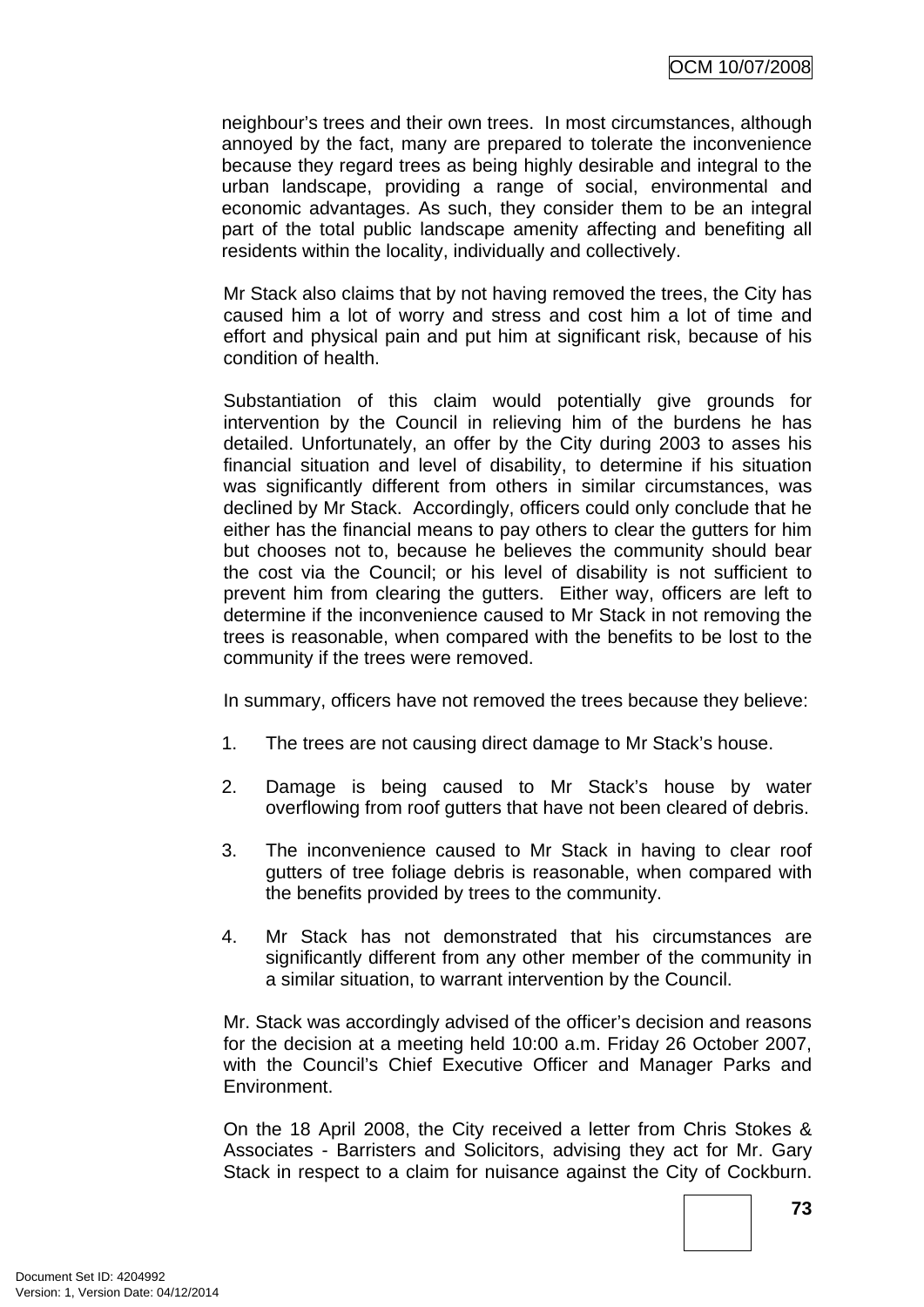The claim for nuisance is predicated on an allegation that the City of Cockburn:

- 1. planted the two trees in question;
- 2. is the owner of the land on which the trees were planted;
- 3. has actual knowledge the trees are shedding debris in the form of leaves, branches and twigs that are a nuisance and danger to Mr. Stack and are causing danger to him; and
- 4. has failed to respond to repeated requests by Mr. Stack over a number of years to stop the nuisance continuing to occur.

The letter from Chris Stokes and associates also advised that Mr. Stack is resolved on taking whatever legal measures are necessary to have the nuisance removed.

In response to the letter from Chris Stokes & Associates, advising they act for Mr. Gary Stack, officers sought legal advice from the Council's solicitor, McLeods, as to whether the trees constitute a nuisance at law and whether there is any legal basis for Mr. Stack's foreshadowed legal claim against the City. In summary, McLeods advised that, in their opinion, after reviewing similar cases, the leaves and/or small branches falling from the two trees would not constitute a nuisance sufficient to entitle Mr. Stack to either an award of damages or an injunction requiring removal of the trees.

# **Strategic Plan/Policy Implications**

# **Demographic Planning**

Key Result Area: Managing Your City

Council's Position Statement PSEW15 states, in part:

Where the Council has resolved to authorise removal of a tree at the request of an adjacent property owner:

- 1 Removal shall be at full cost to the property owner who made the request for removal.
- 2 The tree shall be dismantled to the ground, removed from the site and the stump shall be ground out.
- 3 The tree shall be removed by a suitable contractor engaged by the City for the purpose.
- 4 The tree shall not be removed until the City has received payment for the full cost of removal.
- 5 The City at the Council's cost shall plant a replacement tree suitable for the location, within six months of removing the original tree.

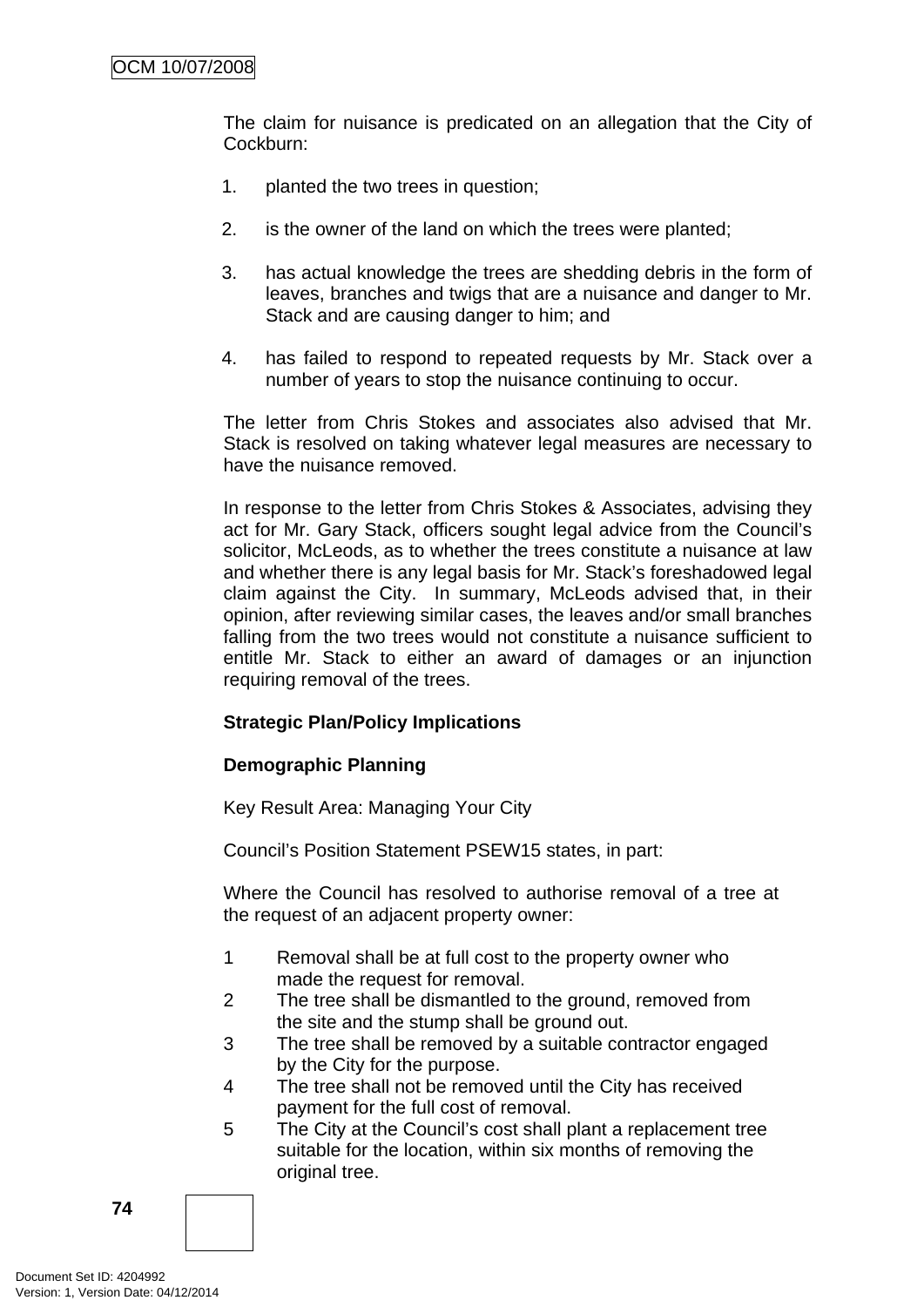- To ensure the planning of the City is based on an approach that has the potential to achieve high levels of convenience and prosperity for its citizens.
- To ensure development will enhance the levels of amenity currently enjoyed by the community.

# **Budget/Financial Implications**

N/A

## **Legal Implications**

N/A

## **Community Consultation**

N/A

# **Attachment(s)**

Legal advice received from McLeods – *Confidential Attachment*.

# **Advice to Proponent(s)/Submissioners**

The Proponents have been advised that this matter is to be considered at the 10 July 2008 Council Meeting.

## **Implications of Section 3.18(3) Local Government Act, 1995**

Nil.

## **16.2 (MINUTE NO 3767) (OCM 10/7/2008) - MANAGEMENT OF LOT 800 LYON ROAD, AUBIN GROVE - OWNER: WAPC - APPLICANT: CITY OF COCKBURN (6003792) (C BEATON) ATTACH)**

**RECOMMENDATION** That Council:

- 1. advise the Western Australian Planning Commission that the City would be prepared to accept care, control and management of Lot 800 Lyon Road Aubin Grove on the basis that it is amalgamated into Crown Reserve 48078;
- 2. accept the WAPC financial package of \$60,000 over three years to assist with the management of Lot 800 Lyon Road;
- 3. adjust the 2008/2009 financial year budget to incorporate the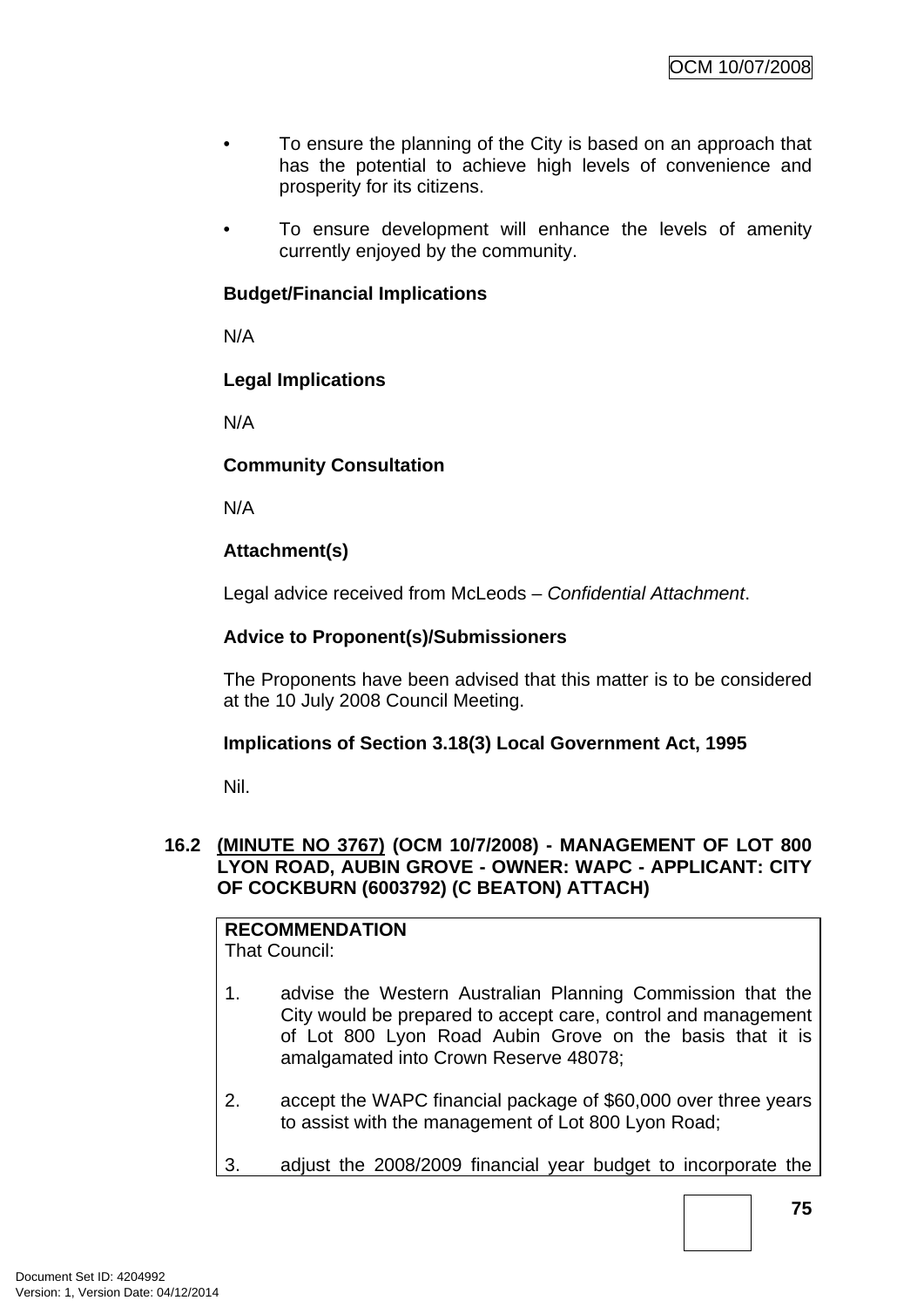\$30,000 income provided by WAPC with a correlating expenditure of \$30,000 for the maintenance of Lot 800 Lyon Road; and

4. incorporate the ongoing maintenance costs into future budgets.

# **TO BE CARRIED BY AN ABSOLUTE MAJORITY OF COUNCIL**

#### **COUNCIL DECISION**

MOVED Clr C Reeve-Fowkes SECONDED Clr S Limbert that the recommendation be adopted.

# **CARRIED BY ABSOLUTE MAJORITY OF COUNCIL 8/0**

## **Background**

The conservation of local bushland is an issue of a growing concern to the local community. Ongoing development within the district is creating considerable conflict in terms of the conservation and protection of valuable local bushland and wetlands. With our municipality developing at such a rate it is important that Council continues to protect and enhance our bushland and wetland areas. Natural areas are important for the conservation of biodiversity and the sustainable future of **Cockburn** 

The City of Cockburn is fortunate in that it has been able to retain some fine examples of natural areas. Council's commitment to conservation and protection of our natural areas is evident in a number of internal policies including the Sustainability Policy, Wetland Conservation Policy and the Bushland Conservation Policy.

Lot 800 Lyon Road, Aubin Grove is a natural area, approximately 27 hectares in size, which is owned by the Western Australian Planning Commission (WAPC). An inspection by staff from the Environmental Services section has revealed that a large portion of this lot can be considered good quality bushland. More than half the lot encompasses a conservation category sump land. To the south is Crown Reserve 48078 (The Sanctuary Bushland), which is 11 hectares of very good quality bushland that contains a conservation category wetland. This lot will soon become the management responsibility of Cockburn. To the east is the resource zone which currently contains two large rural lots each of which also contain very good quality bushland and conservation category wetlands. To the west is Lyon Road and land which is currently being developed for residential purposes. To the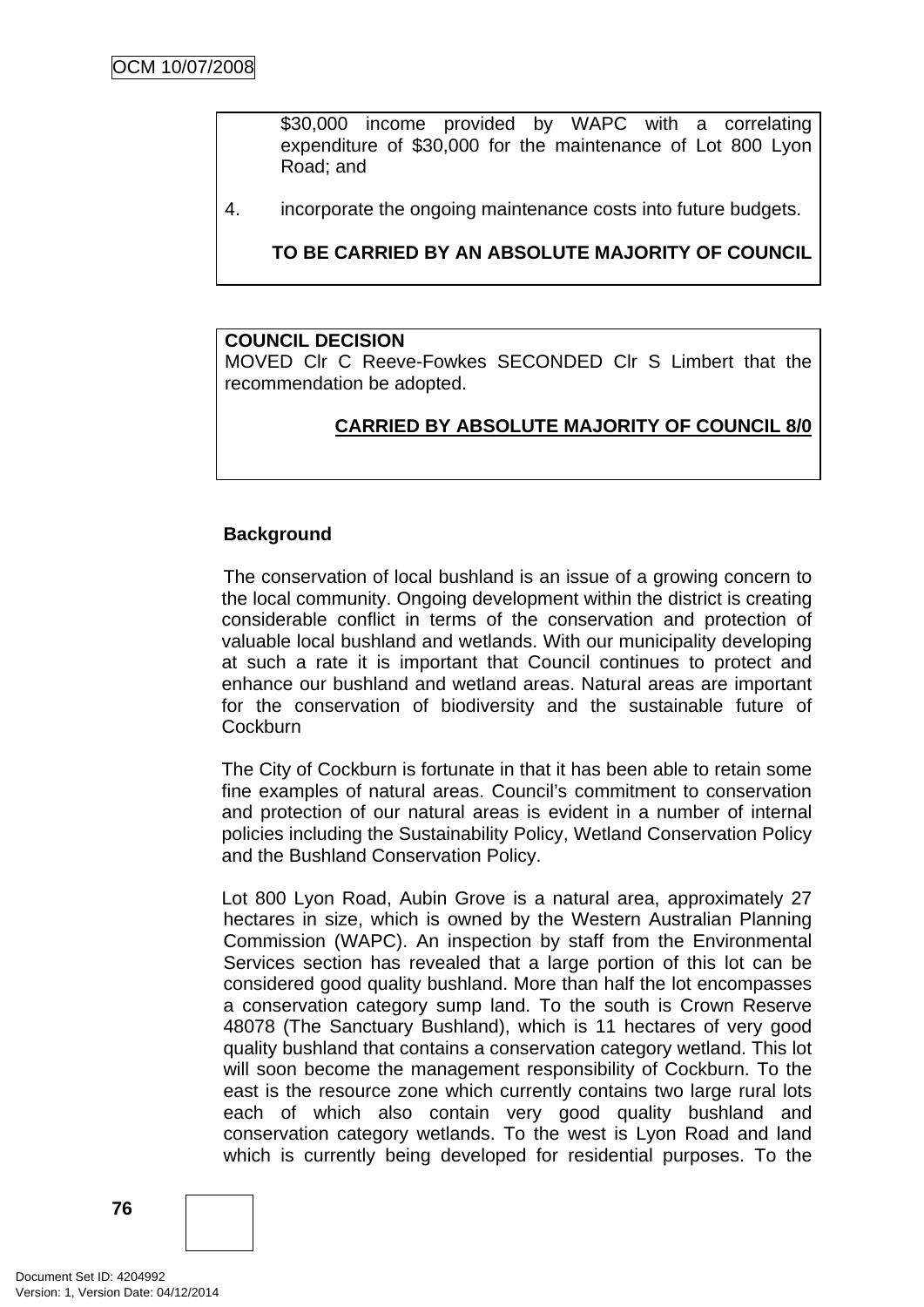north is lot 9028 Gibbs Road which is also destined to be developed. Lot 800 has new fencing around the entire perimeter.

## **Submission**

Council consider accepting Lot 800 Lyon Road, Aubin Grove.

# **Report**

The City received a letter dated 25 March 2008 from the Western Australian Planning Commission asking Council if we would be prepared to accept management responsibility for Lot 800 Lyon Road, Aubin Grove.

Council had previously expressed a desire to retain the balance of original Lot 204 Lyon Road, as shown on the attachment, for its conservation value. Whilst Council has not been successful in obtaining that portion of land, there is now an opportunity to secure this 27 hectare parcel of good to very good natural bushland enabling the City to consolidate its bush reserves in this area. It is unlikely that WAPC would allocate enough funds to adequately maintain the area. The lack of maintenance not only impacts on the quality of the bushland on this site but litter, weed and other infestations would eventually encroach into Reserve 48078. Should Council accept management responsibility for the lot the WAPC would arrange to have the lot amalgamated with Crown Reserve 48078 to create one large reserve for the purposes of conservation and public recreation. The WAPC would then recommend having the reserve transferred to the State of Western Australia free of charge, with a Management Order in favour of the City of Cockburn.

After the inspection staff estimated the costs associated with managing Lot 800. It was estimated that it would cost approximately \$40,000 per annum to manage the site. A letter was sent to the WAPC conveying this information and inquiring whether there was financial assistance available to assist Council to manage the area in the short term as it was would be unfair to place such a large financial burden on ratepayers to undertake initial works in this area given that the site has not previously been the responsibility of Cockburn. After negotiations the WAPC responded in the affirmative and is prepared to offer \$60,000 over a period of three years to assist with management of the site.

It is the recommendation of staff that Council accept management responsibility for Lot 800 Lyon Road, Aubin Grove for the following reasons:

1. It is a Bush Forever site and has good to very good natural vegetation on the site, which is worthy of preserving.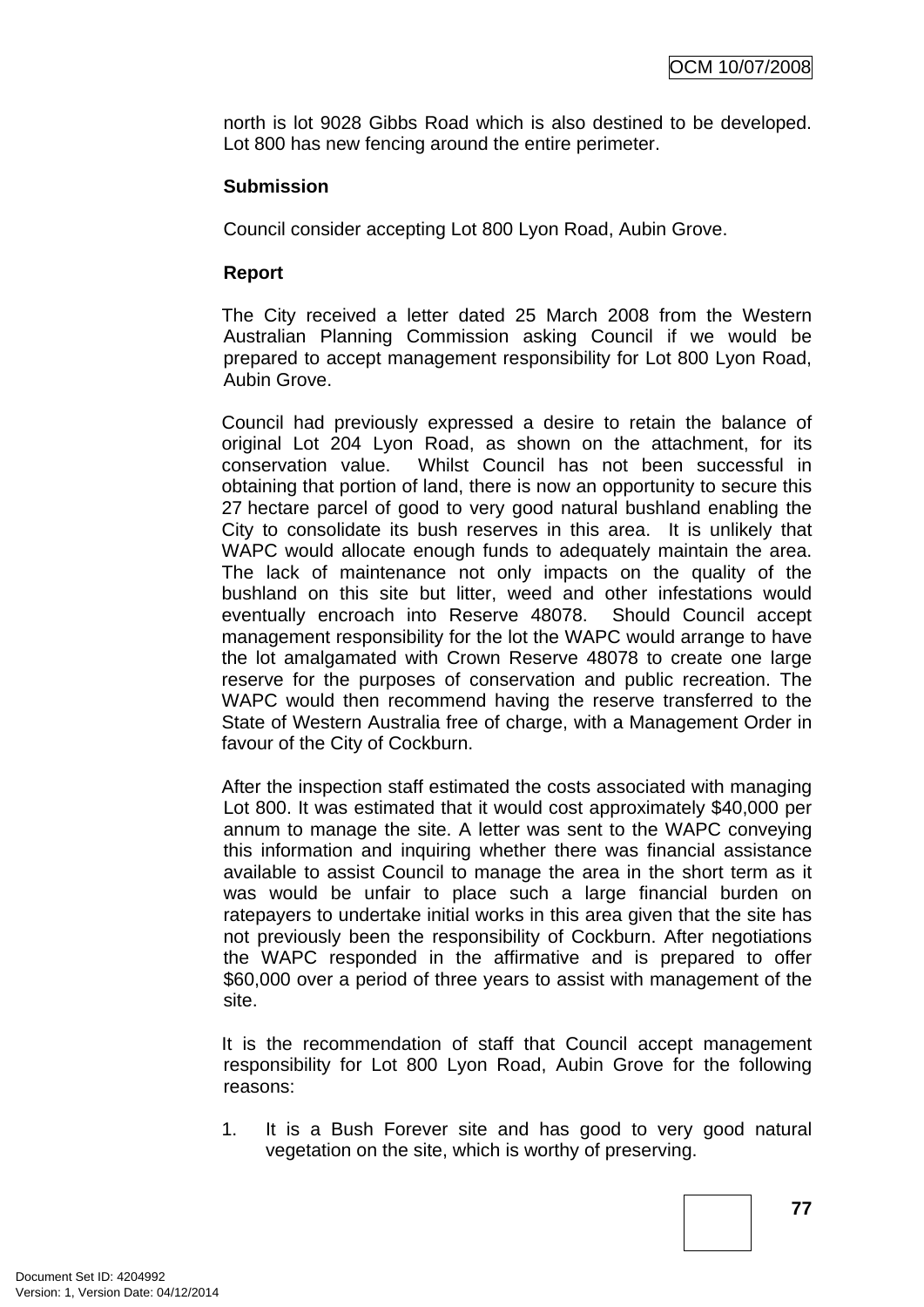- 2. The value of seeking a management order and amalgamation with Reserve 48078 is that it becomes more economical and practical to effectively maintain the site.
- 3. One of the strategies listed in Council's Bushland Conservation Policy indicates that Council should set aside funds to purchase local bushland. This is being offered to Council to manage free of charge with an initial payment of \$60,000.
- 4. Accepting management responsibility complies with the objectives of the Sustainability Policy, the Wetland Conservation Policy and the Bushland Conservation Policy
- 5. If the area is not appropriately managed it will continue to degrade and become weed infested and ultimately become a liability to Council due to its proximity to other bushland areas.
- 6. This area, when combined with Crown Reserve 48078 (The Sanctuary Bushland), creates a large 33 hectare lot of good quality bushland that is reserved for the purposes of conservation and public recreation.
- 7. The area will allow bushland linkages to be maintained to neighbouring bushland and wetland areas and assist to conserve biodiversity and genetic variability.
- 8. The financial assistance offered by the WAPC is unlikely to be increased and will offset some of the initial financial costs associated with maintaining the site.
- 9. The large 33 hectare lot could be listed for inclusion within the Jandakot Regional Park.

# **Conclusion**

Assuming management responsibility of Lot 800 Lyon Road, Aubin Grove will benefit the community, local fauna and flora and enhance the perception within the community that Council is committed to sustainability and the conservation and protection of our natural assets.

# **Strategic Plan/Policy Implications**

## **Natural Environmental Management**

- To conserve, preserve and where required remediate the quality, extent and uniqueness of the natural environment that exists within the district.
- To ensure development of the district is undertaken in such a way that the balance between the natural and human environment is maintained.

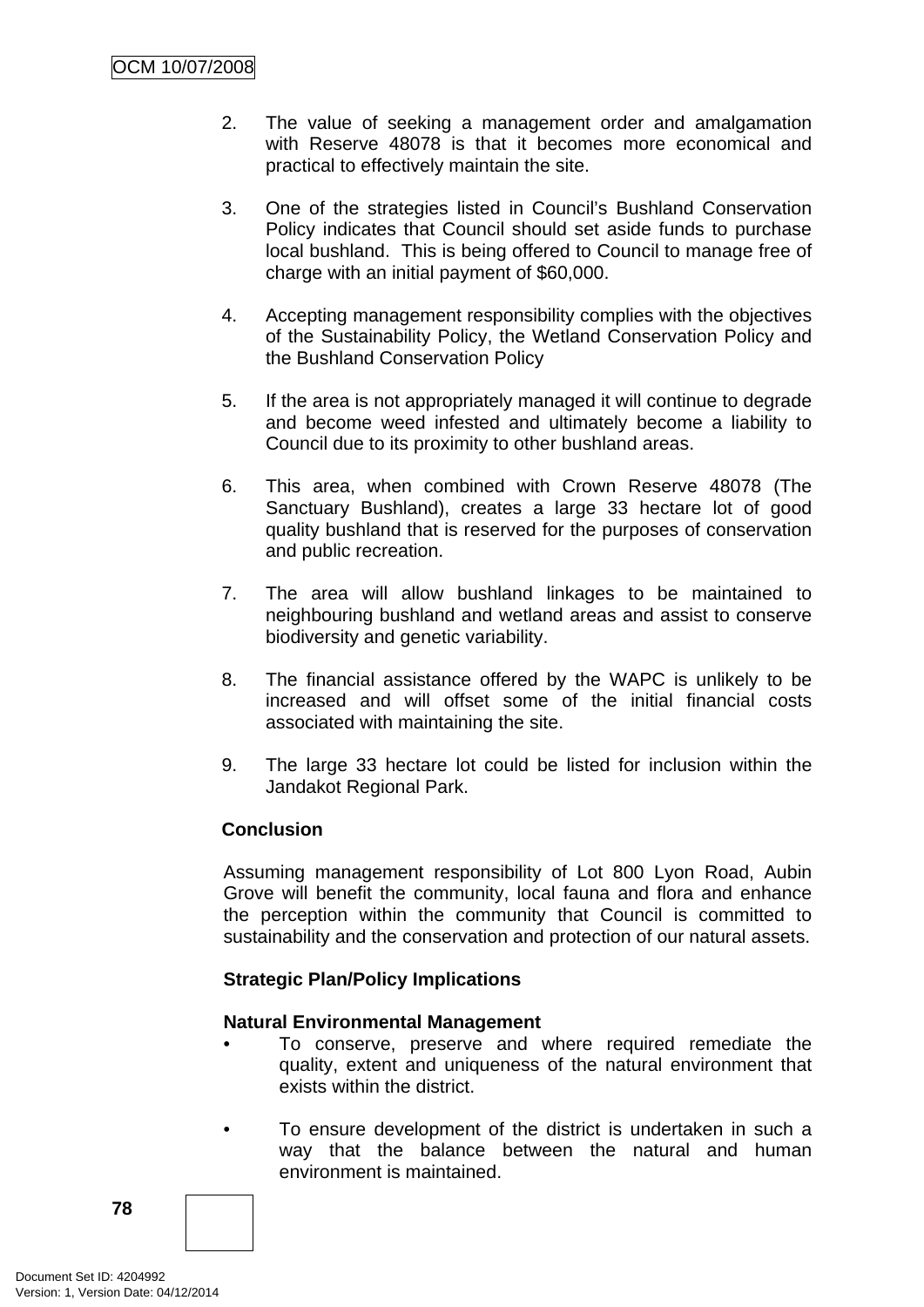• To manage the City's waste stream to achieve sustainable resource management, in an environmentally acceptable manner.

# **Budget/Financial Implications**

It is estimated that the cost to maintain Lot 800 Lyon Road, Aubin Grove will be \$40,000 per annum. The costs would be requested to be included in future budgets. There may be additional costs associated with infrastructure but it is expected that this will not be required in the short term.

The WAPC have agreed to provide \$60,000 to assist the City with maintenance over the next 3 years. Funding will be provided on the following basis:

- 2008/09 \$30,000
- 2009/10 \$15,000
- 20010/11 \$15,000

The \$30,000 will offset direct costs in the 08/09 financial year with the ongoing maintenance being budgeted in future years.

# **Legal Implications**

N/A

# **Community Consultation**

N/A

# **Attachment(s)**

- 1. A copy of a letter from Western Australian Planning Commission with a map showing the location of Lot 800 Lyon Road Aubin Grove.
- 2. Location Plan Photographic Overhead.

# **Advice to Proponent(s)/Submissioners**

N/A

# **Implications of Section 3.18(3) Local Government Act, 1995**

Nil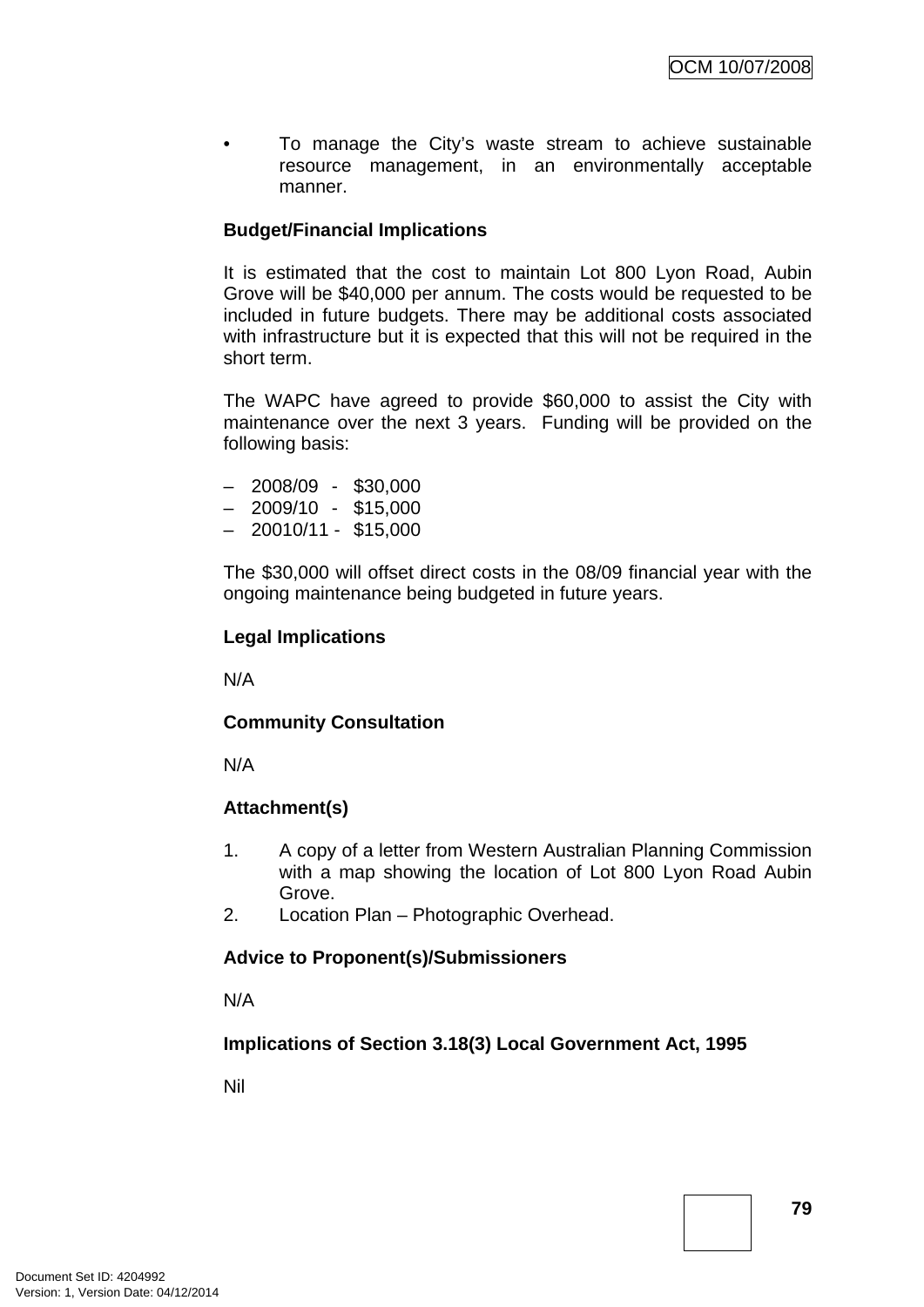## **17. COMMUNITY SERVICES DIVISION ISSUES**

## **17.1 (MINUTE NO 3768) (OCM 10/7/2008) - TENDER RFT12/2008 - CONSTRUCTION SERVICES - CIVIL WORKS HAMMOND ROAD SPORTS COMPLEX, SUCCESS (RFT12/2008) (S HARRIS) (ATTACH)**

#### **RECOMMENDATION**

That Council accept the tender submitted by Wormall Pty Ltd, for Tender No: RFT12/2008 – Construction Services - Civil Works Hammond Road Sports Complex Success, for the lump sum price of \$2,453,979 (GST inclusive).

## **COUNCIL DECISION**

MOVED Clr S Limbert SECONDED Clr V Oliver that the recommendation be adopted.

**CARRIED 8/0**

# **Background**

The project comprises the development of the undeveloped Reserve 7756 Hammond Road, Success into a regional multi-purpose sport and recreation facility for the residents of the City of Cockburn.

Council at its Ordinary meeting of 8 May 2008 resolved to proceed to tender for the Civil Works for the development of the Success Recreational and Community Facilities.

Based on the adopted option for progressing the project, Civil Works for the project were estimated to be \$3,520,000 inclusive of GST. While this contract represents the majority of Civil Works, some Civil Work items will be completed in subsequent contracts.

#### **Submission**

Tenders closed at 2.00 p.m. (AWST) on Thursday, 19 June 2008 and tender submissions were received from:

- 1. Griffin Civil
- 2. Canning Vale Earthmoving Pty Ltd
- 3. CECK Pty Ltd
- 4. Curnow Pty Ltd
- 5. Riverlea Corporation
- 6. Musgrave Contracting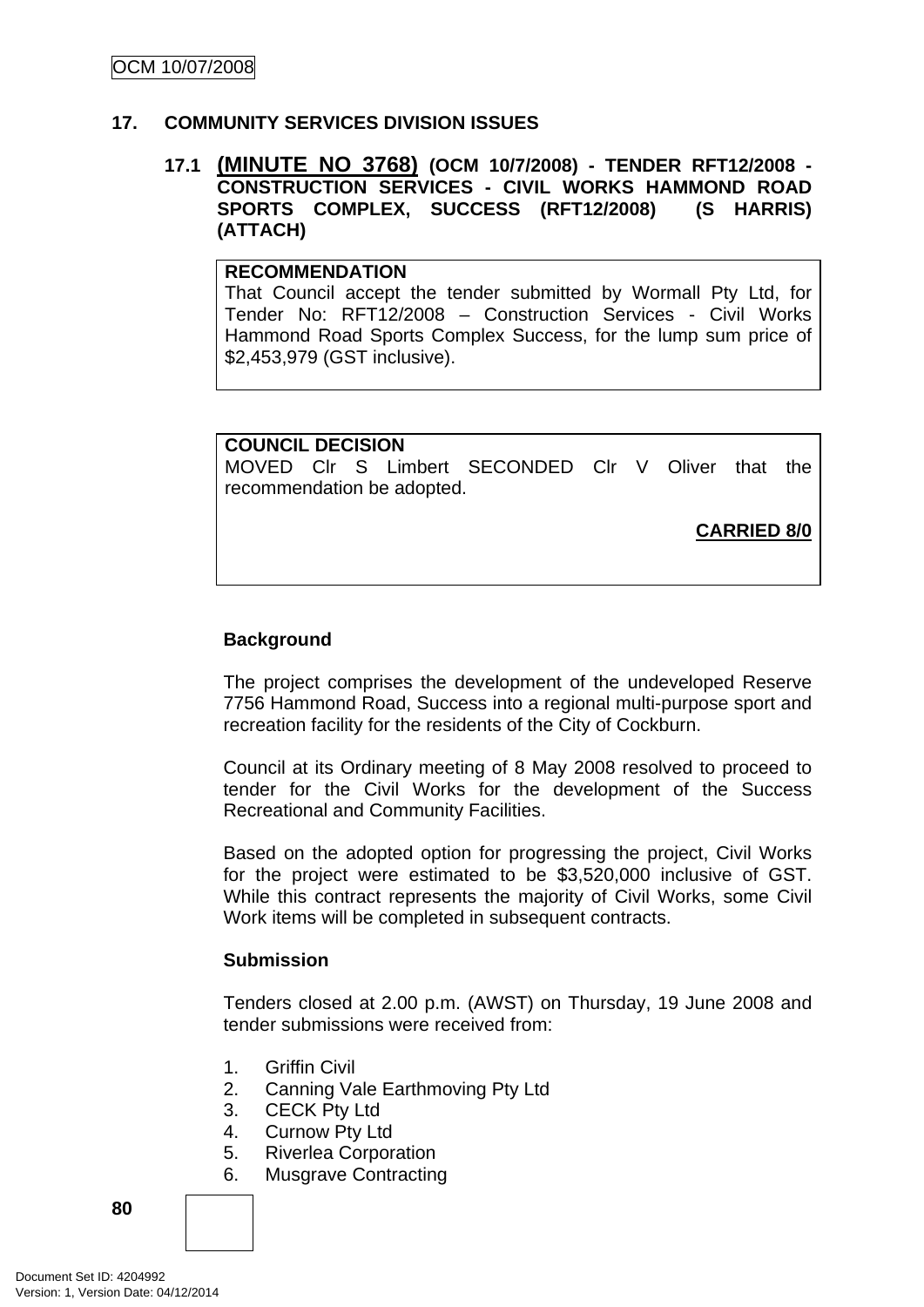- 7. Tasman Civil Pty Ltd
- 8. Georgiou Group Pty Ltd
- 9. Wormall Pty Ltd
- 10. Yarnell Pty Ltd
- 11. Croker Construction (WA) Pty Ltd
- 12. Industrial Roadpavers (WA) Pty Ltd
- 13. Downer EDI Works Pty Ltd
- 14. Brierty Ltd

## **Report**

## Compliant Tenderers

There were fifteen (15) tenders submitted and eight (8) were deemed non-compliant with the conditions of the tendering and compliance criteria.

- 1. VDM Earthmoving Contractors Pty Ltd T/As Malavoca, Riverlea Corporation and Industrial Roadpavers (WA) Pty Ltd failed to comply with the conditions of tendering.
- 2. Musgrave Contracting failed to complete the price schedule.
- 3. Tasman Civil Pty Ltd, Georgiou Group Pty Ltd and Croker Construction (WA) Pty Ltd failed to comply with the specification and failed to offer a fixed price.
- 4. Downer EDI Works Pty Ltd failed to offer a fixed price.

Consequently, only Griffin Civil, Canning Vale Earthmoving Pty Ltd, CECK Pty Ltd, Curnow Pty Ltd, Wormall Pty Ltd, Yarnell Pty Ltd and Brierty Ltd were further assessed.

## Elevation Criteria

| <b>Evaluation Criteria</b>        | Weighted<br>Percentage |  |
|-----------------------------------|------------------------|--|
| <b>Relevant Experience</b>        | 15%                    |  |
| <b>Financial Position</b>         | 10%                    |  |
| Key Personnel Skills & Experience | 10%                    |  |
| <b>Tenderer's Resources</b>       | 5%                     |  |
| <b>Tendered Price</b>             | ናበ%                    |  |
| ็กtal                             | 1በበ%                   |  |

#### Tender Intent/Requirements

The City of Cockburn is seeking the services of a suitably qualified and experienced Civil Contractor for the construction of a regional Sports Complex on Reserve 7756, Hammond Road, Success WA.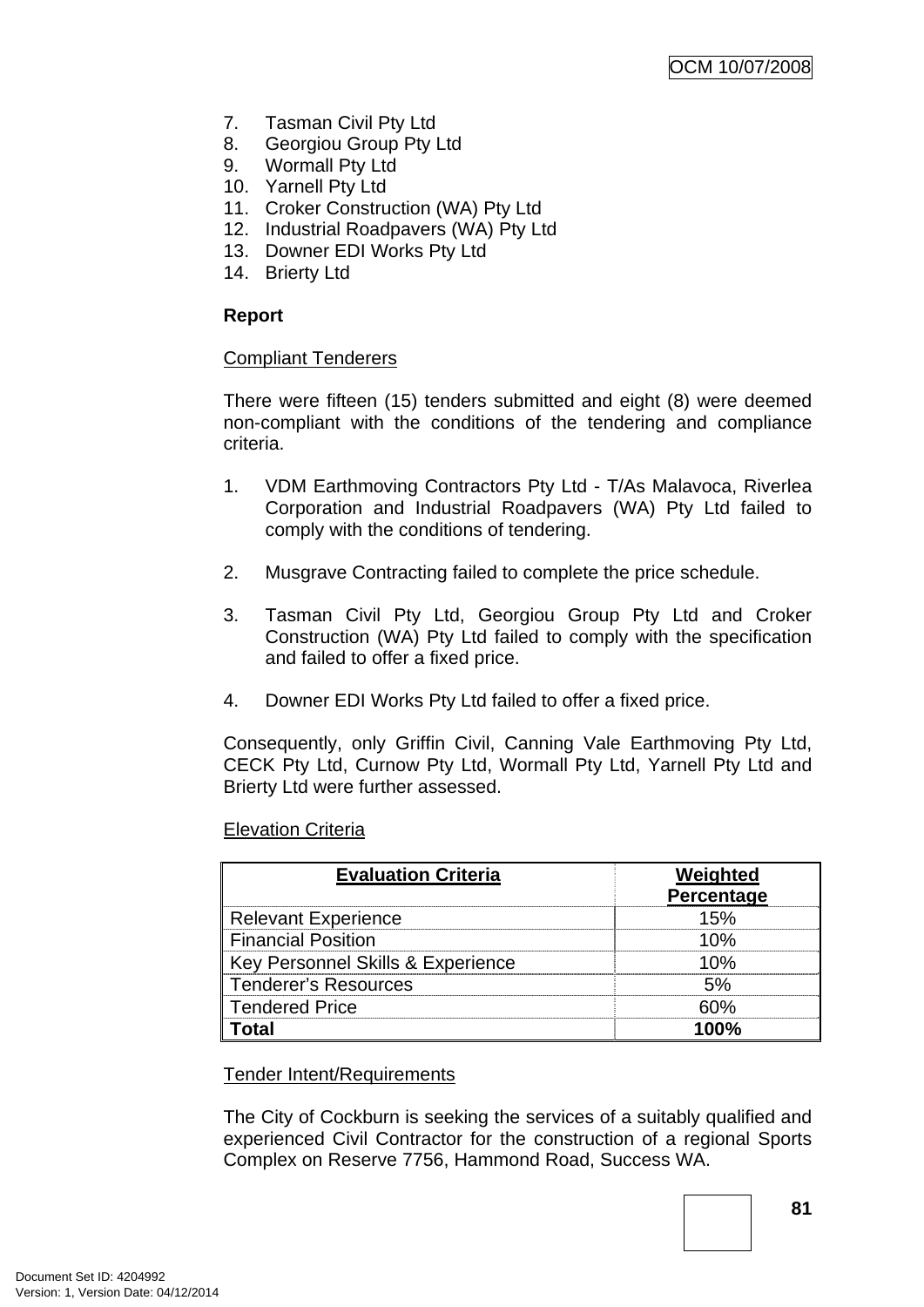There is a conservation category wetland area located in the southwest corner of the site.

The scope of works includes:

- Clearing and excavation of the site.
- Fill placement and compaction.
- Construction of roads, car parks, footpaths and stormwater drainage systems.
- Road signage and pavement markings.
- Chainmesh security fencing.
- Electrical services power, communications and street, site and field lighting.
- Any other works as detailed in the Specification or on the Drawings

The Principal's expectation is that the works will be completed within twenty-eight (28) weeks from the date of possession of the site.

The tender submissions were evaluated by:

John Radaich – Manager, Engineering Shane Harris – Recreation and Cultural Services Manager Richard Archer – Donald Cant Watt Corke Project Management Thai Truong – Connell Wagner Pty Ltd

| <b>Tenderer's Name</b>                     | <b>Non-Cost</b><br><b>Evaluation</b><br>Score 40% | <b>Cost Criteria</b><br><b>Evaluation</b><br>Score 60% | <b>Total</b><br><b>Score</b><br>100% |
|--------------------------------------------|---------------------------------------------------|--------------------------------------------------------|--------------------------------------|
| <b>Griffin Civil</b>                       | 34.85                                             | 49.24                                                  | 84.1                                 |
| <b>Canning Vale Earthmoving</b><br>Pty Ltd | 27.71                                             | 39.03                                                  | 66.7                                 |
| <b>CECK Pty Ltd</b>                        | 34.44                                             | 39.58                                                  | 74.0                                 |
| <b>Curnow Pty Ltd</b>                      | 23.24                                             | 60.00                                                  | 83.22                                |
| <b>Wormall Pty Ltd</b>                     | 36.93                                             | 54.51                                                  | 91.4                                 |
| <b>Yarnell Pty Ltd</b>                     | 27.48                                             | 53.48                                                  | 81.0                                 |
| <b>Brierty</b><br>Ltd                      | 38.57                                             | 47.56                                                  | 86.1                                 |

## Scoring Table

#### Evaluation Criteria Assessment

Tenders were required to provide adequate information in their tender submissions to allow for the scoring of each evaluation criteria.

#### Summary

Evaluation was undertaken by two internal staff members independently and a third assessment was undertaken by the City's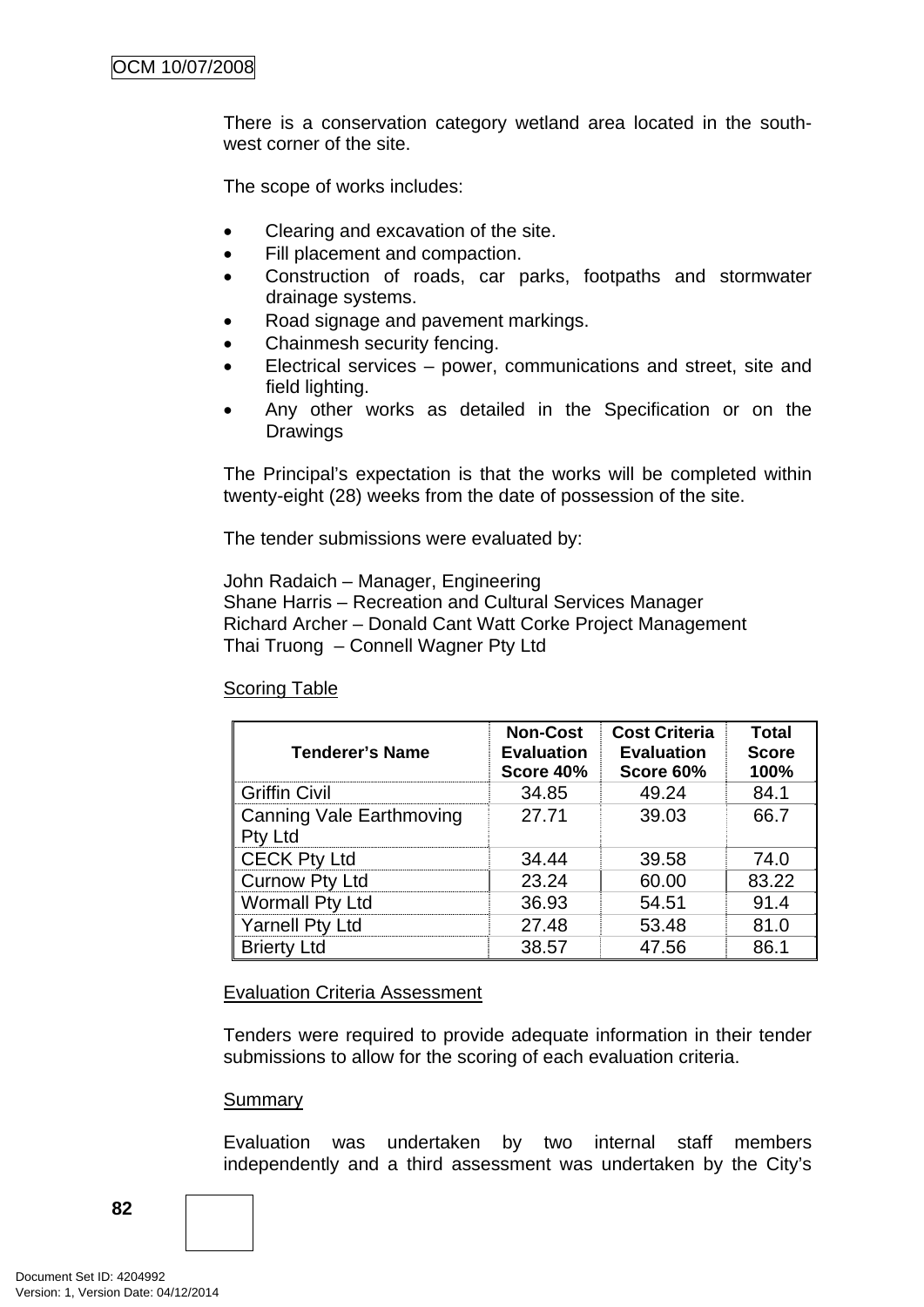engineering consultant, Connell Wagner. The combined assessment scores supports awarding the tender to Wormall Pty Ltd and consequently officers recommend that Council accept their tender submission for the lump sum price of \$2,453,979 (GST inclusive).

# **Strategic Plan/Policy Implications**

## **Infrastructure Development**

- To construct and maintain community facilities that meet community needs.
- To provide an appropriate range of recreation areas that meets the needs of all age groups within the community.

#### **Natural Environmental Management**

• To conserve, preserve and where required remediate the quality, extent and uniqueness of the natural environment that exists within the district.

## **Budget/Financial Implications**

Funds are available under account number CW4310 in the 20087/09 budget. \$5,000,000 has been budgeted for the project this financial year. The recommended tender is within the Quantity Surveyor estimate for the Civil Works.

## **Legal Implications**

Section 3.57 of the Local Government Act 1995 and part 4 of the Local Government (Functions and General) Regulations 1996 refers.

## **Community Consultation**

The advertisement inviting tenders was placed in the 'West Australian' newspaper on 24 May 2008 closing on 17 June 2008.

Extensive community consultation was undertaken through the needs assessment conducted by the YMCA and CARE.

## **Attachment(s)**

- 1. Tendered Prices –"Confidential"
- 2. Tender Evaluation Sheet "Confidential"
- 3. Compliance Criteria Checklist

#### **Advice to Proponent(s)/Submissioners**

Those companies who submitted a tender have been advised that this matter is to be considered at 10 July 2008 Council Meeting.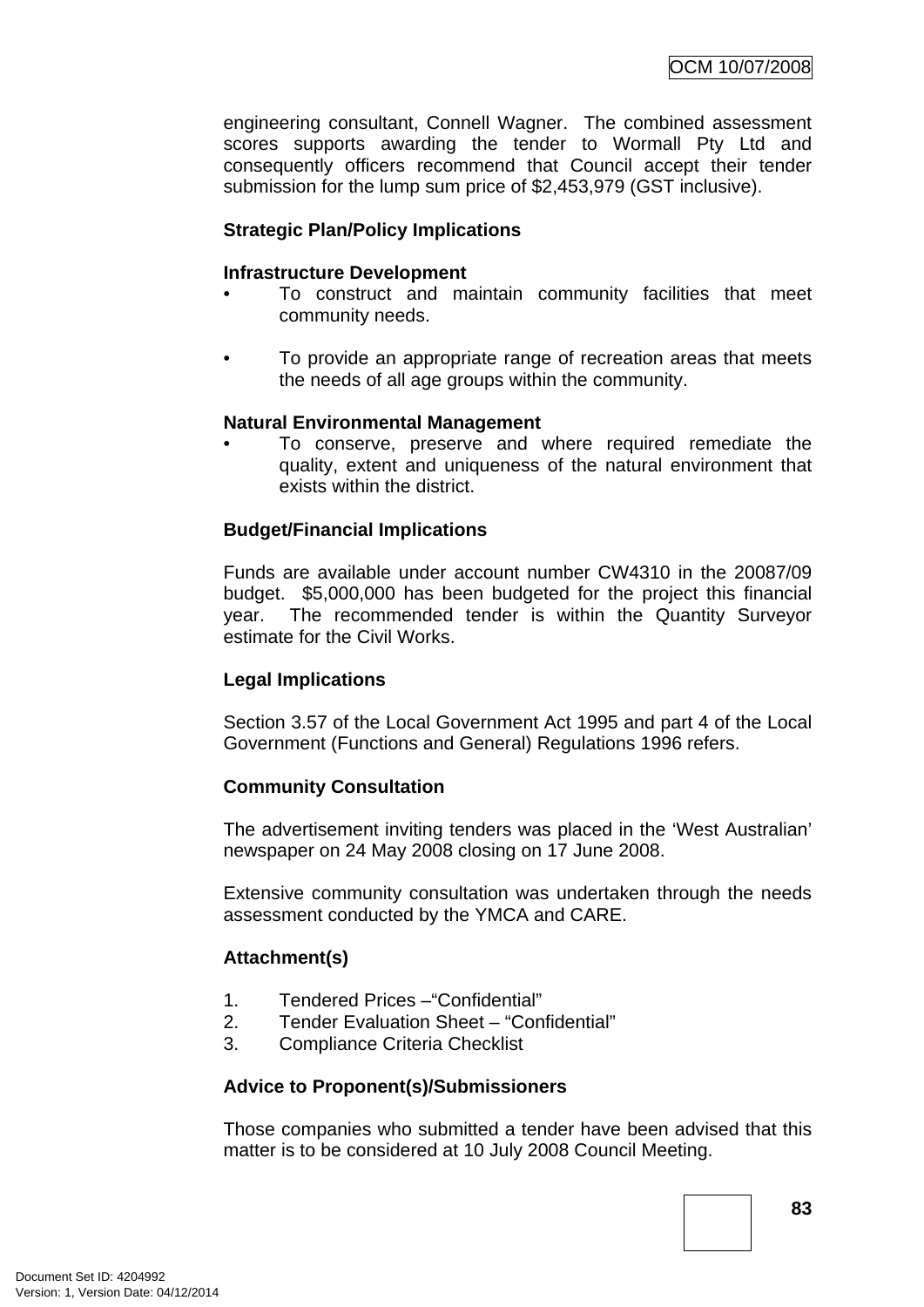# **Implications of Section 3.18(3) Local Government Act, 1995**

Nil.

# **17.2 (MINUTE NO 3769) (OCM 10/7/2008) - COOLBELLUP COMMUNITY HUB (8136B) (R AVARD) (ATTACH)**

#### **RECOMMENDATION**

That Council confirm its decision of 13 December 2007 that it proceed with the development of the Coolbellup Community Hub based on the Concept Plan – as shown in the attachment to the Agenda.

# **COUNCIL DECISION**

MOVED Clr S Limbert SECONDED Clr J Baker that Council:

- (1) not proceed with the development of the Coolbellup Community Hub based on the concept Plan as shown in the attachment to the Agenda;
- (2) proceed with a development plan for the Coolbellup Community Hub to accommodate the following facilities:
	- 1. retention of the existing Coolbellup Centenary Hall main floor area;
	- 2. retention of the existing Cockburn Vocation Centre, as shown in the attachment to the Agenda;
	- 3. expansion of the Coolbellup Library as shown in the attachment to the Agenda;
	- 4. the City of Cockburn Support Services, currently located in the adjacent community building;
	- 5. a newly established specialised children's activities area;
	- 6. expanded car parking facilities to the west of the current Hall and Library buildings; and
	- 7. suitable toilets and kitchen facilities.
- (3) retain the Family Day Care facilities at the current premises located on Winterfold Road, Coolbellup; and
- (4) the final design be returned to Council as soon as possible for a final decision.

# **MOTION LOST BY CASTING VOTE OF PRESIDING MEMBER VOTE TIED 4/4**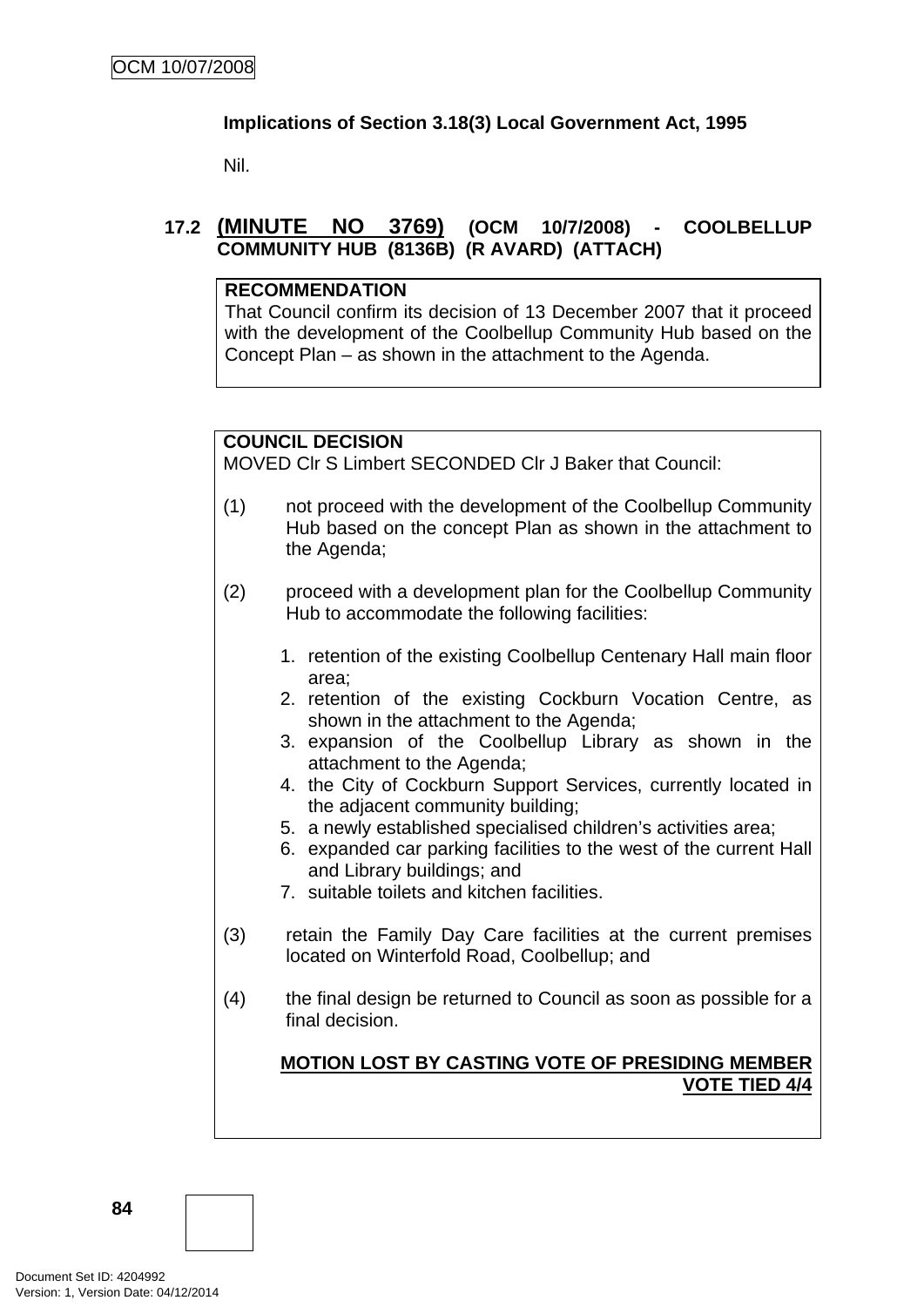**COUNCIL DECISION**  MOVED Clr R Graham SECONDED Clr H Attrill that the recommendation be adopted.

# **CARRIED BY CASTING VOTE OF PRESIDING MEMBER VOTE TIED 4/4**

# **Background**

Over the past few years the City of Cockburn in conjunction with the State Government and its development partners, the Fini Group, have progressively upgraded the suburb of Coolbellup. The State Government, with the cooperation of the City, developed a new primary school for the locality which was approximately a \$7,000,000 investment. A new club and change rooms where constructed by the City on Len Packham Reserve at a cost of \$1,526,000 and a further \$58,232 spent on upgrading the reserve. An allocation of \$297,000 was also made to improve facilities at Tempest Park. A skate park was completed in 2006 to meet the needs of teenagers in the area at a cost of \$122,474. The value of the Council contribution for landscaping and streetscaping, included within the New Living redevelopment of Coolbellup, was \$465,428 which was matched with a similar amount from the Department of Housing and Works. The total amount spent by the City on capital works alone in Coolbellup since 2000 is \$2,469,000.

The possible redevelopment of the Coolbellup Community Shopping Centre is subject to an independent community and owner process to be carried out by consultants.

To achieve the completion of the upgrade of Coolbellup two outstanding matters require addressing; the upgrade of the Coolbellup community facilities to create a Coolbellup Community Hub, and to seek to address the condition of the Coolbellup Shopping Centre.

Council at its meeting of 12 July 2007 resolved as follows:

*(1) seek community views on design Options 1, 2 and 3 as attached to the Agenda, in accordance with the consultation process detailed in the report on the Coolbellup Community Hub Development with the consultation process to advise on the level of funding currently allocated to the project;*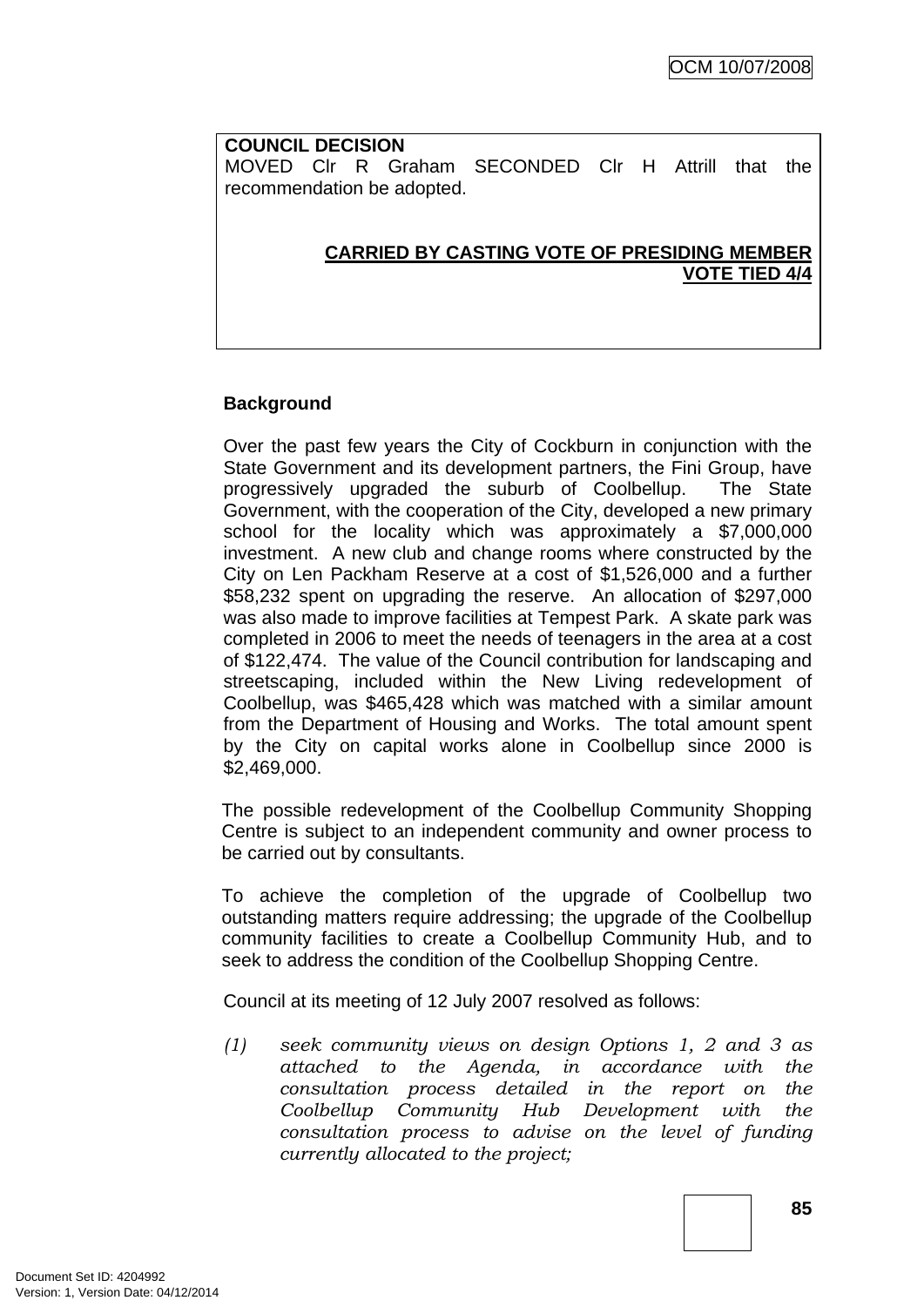- *(2) provide a briefing session to Councillors incorporating the views resulting from the community consultation process;*
- *(3) require a report to be presented to a future meeting of Council incorporating the views resulting from the consultation process; and*
- *(4) consider the budget allocation for the Coolbellup Community Hall project in the context of the review of the Plan for the Future of the District during 2007/08.*

In accordance with requirements of the Council decision of (2) above Elected Members were provided with a briefing on the outcome of the survey and consultation process on 5 November 2007.

Council at its meeting of 13 December 2007 resolved as follows:

- *(1) receive the report on the Coolbellup Community Hub Consultation; and*
- *(2) consider the allocation of funds for the redevelopment of the Coolbellup Community Hub in the context of the development of the Plan for the Future of the District in early 2008;*
- *(3) base the allocation of funds described in (2) above on Option 2 contained in the report on the understanding that areas available for various user groups will be subject to continued consultation as more detailed design is progressed.*

In accordance with the Council decision of 13 December 2007 an allocation of \$3,500,000 was placed on the Plan for the Future of the District and an allocation made in the 2008/09 budget for \$1,000,000 to allow works to begin with the balance of funds required to be provided in the 2009/10 budget.

As resolved by Council decision of December 2007 a number of consultative meetings have been held with stakeholders of the Coolbellup Community Hub Project on developed Option 2 plans. Whilst most of the comments on the plan can be readily addressed at the detailed planning stage, a matter that has been raised primarily by the Coolbellup Community Association is the alterations to be made to the current Centenary Hall to create office accommodation as part of this Option. Officers of the City attended a public meeting of the Coolbellup Community Association held on 9 June 2008. A total of eighteen (18) persons attended the meeting and a motion was carried by a show of hands with approximately 11, as follows: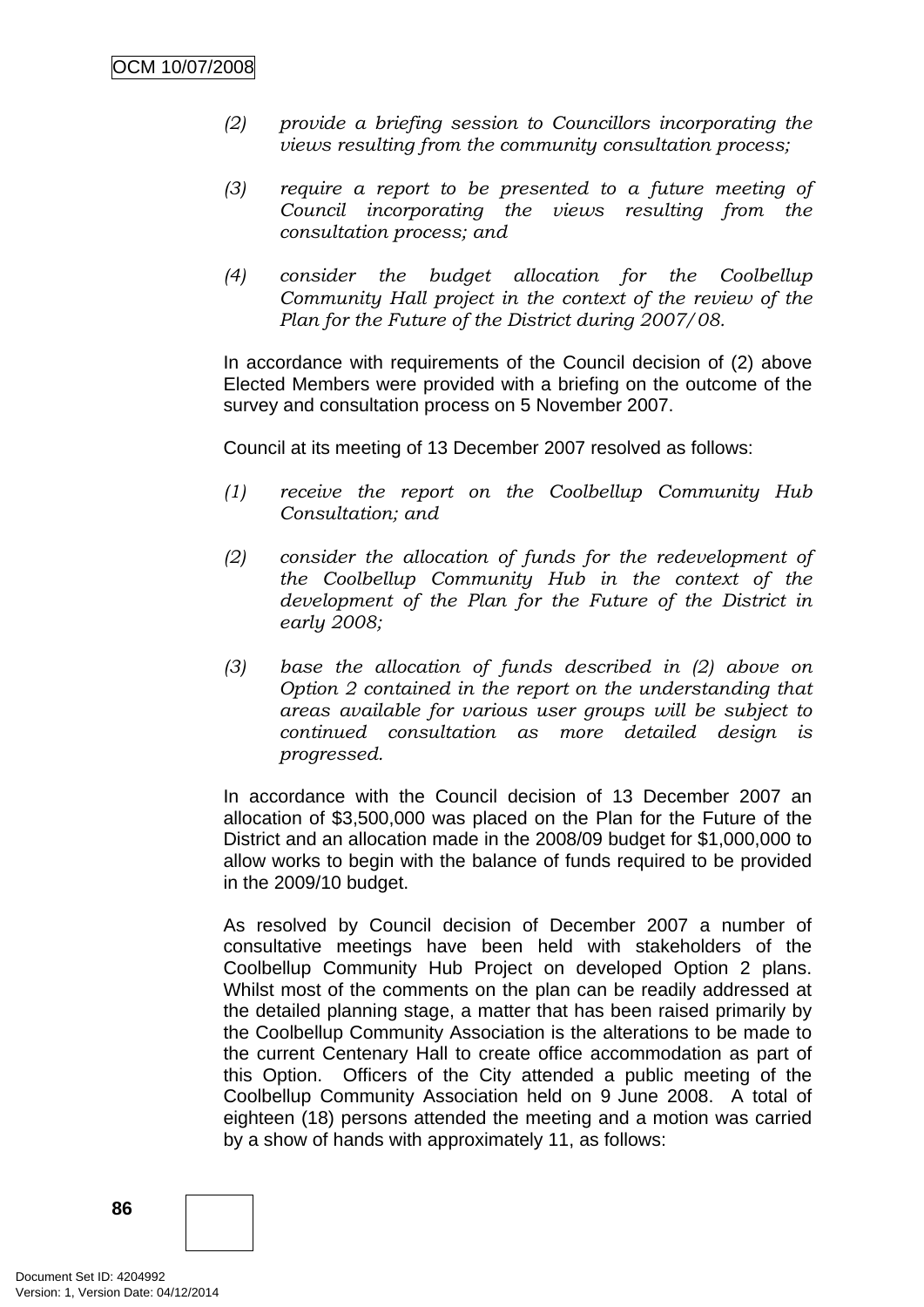*"This Plan is Not Accepted by the Community due to the Loss of Centenary Hall. The Community would not tolerate the removal of significant Community Asset's such as Libraries and Community Halls."* 

A copy of the Coolbellup Community Association submission is attached to the Agenda, along with a summary of other submissions received. A number of other matters raised by the Coolbellup Community Association, such as population growth and a wooden floor to be included in the Len Packham clubrooms have been addressed in the report.

## **Submission**

A total of 16 submissions have been made on the draft Option 2 plans for the Coolbellup Community Hub Project a summary of which is attached to the agenda.

# **Report**

In assessing this matter, particular note is made of the Australian Bureau of Statistics figures for Coolbellup for 2006 which show a total population of 4750 with a higher proportion of the population in the 21- 30 age bracket (9%) and another in the 61-65 age bracket (6%). This indicates the need for Council in the shorter term to provide services for seniors in the locality and for children as the percentage of the population in the key reproductive years 25- 40 increases.

The establishment of a children's activity area within the proposed development will provide scope for a playgroup and for after school and vacation care service to be provided which is currently not available.

Expansion of the Coolbellup library area will cater for any long term population growth in Coolbellup, particularly for seniors and children.

The Cockburn Library has been expanded in area in accordance with the requirements the City of Cockburn Strategic Plan for libraries. As previously documented the plan shows new greatly improved children's activity areas, improved office accommodation for staff, improved parking, and extended meeting space for the community and staff. Also provided for in the plans is office space for the relocation of the City's Children's Services (including Family Day Care).

Coolbellup is well served with active reserves for sports at Len Packham and Tempest Park, which both have extensive club and change room facilities. There are extensive and quality passive parks in the suburb, of particular note being Hargraves and Rinaldo Parks. These facilities will readily meet the needs of the future residents of Coolbellup.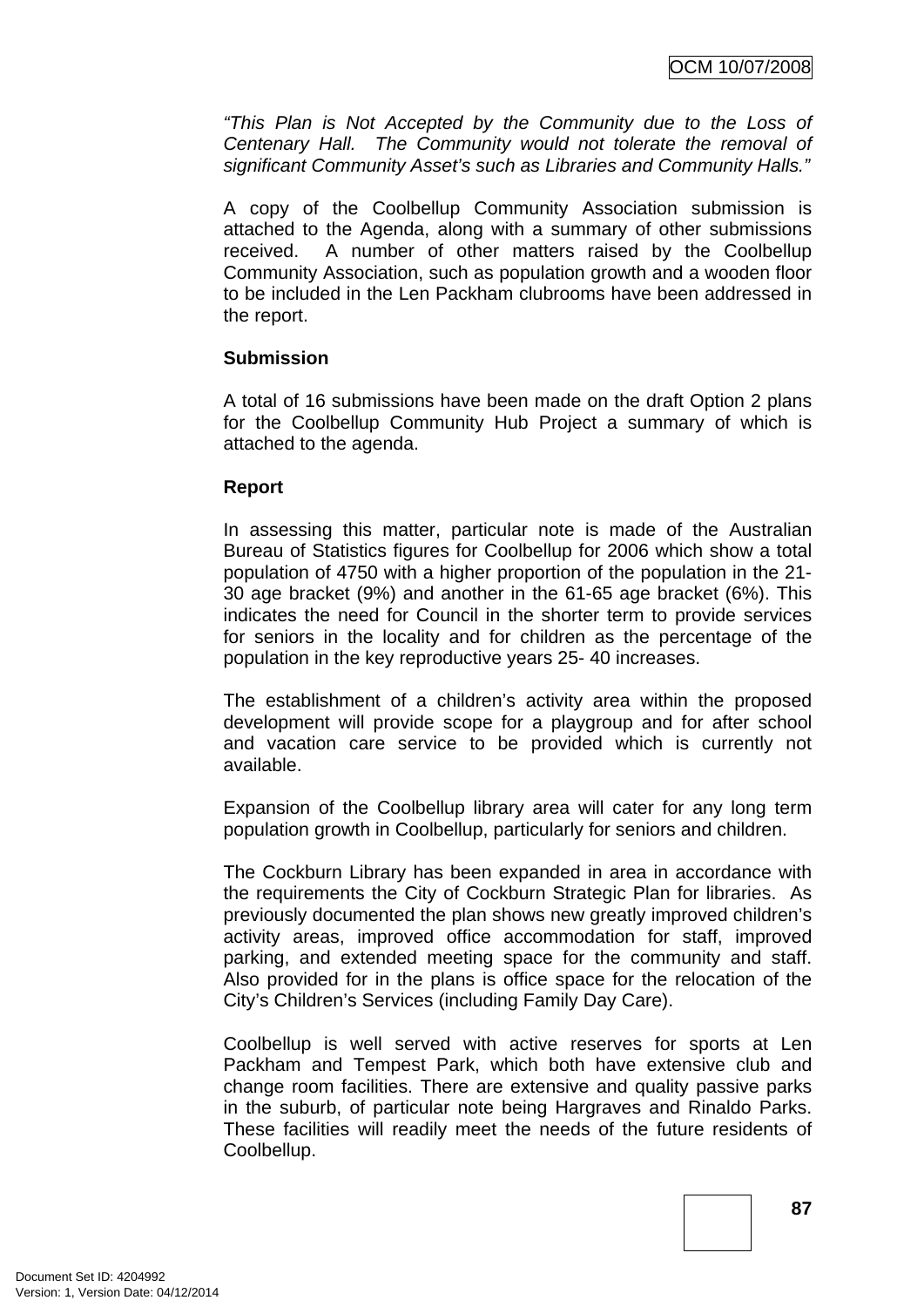Landcorp the development arm of the State Government currently has the primary school sites as residential development out for tender. The three sites will produce approximately 150 lots of an average size of 300m2 which over time would generate an increase in population of 300 to 350 individuals. Should there be an additional specific aged facility such as that provided at Hale House in Waverley Road there would be an additional population to that described above of about 90 individuals. It ought to be noted that it is usual for such complexes to have a range of facilities provided on site to meet the specific needs of their client group.

Notwithstanding this the proposed facilities and services in the Coolbellup Community Hub have the capacity to meet the needs of the relatively modest increase in population likely to occur in Coolbellup. It is also worth noting that the City is constructing a new specific purpose Seniors Centre on the City's Civic Centre site in Spearwood, which will be available to the seniors of Coolbellup.

A survey of current users of the Centenary Hall facilities and Len Packham Reserve club rooms was carried out. The results show that all groups can be accommodated readily within the proposed new facilities. This is reflected in the usage schedule for the Len Packham, new multi purpose room and the new meeting room attached to the agenda

A wooden sports floor is proposed for the Len Packham Reserve clubrooms to meet the specific needs of groups moving from the current Centenary Hall. A quote for a quality floor has been sourced at \$25,000 plus GST, with all safety and access requirements being addressed.

The revised plans, as attached to the Agenda, show the Cockburn Vocation Centre remaining as is. In earlier consultations the loss of some space for the Cockburn Vocation Centre was a concern for some respondents.

## **Conclusion**

Council needs to make a decision because the building costs are escalating. Whilst there is an element of the community which does not support this proposal, the regeneration of infrastructure is a reasonable thing for Council to do, as was demonstrated by the recent upgrade to Memorial Hall.

There will be no loss of access to communities of public installations as a result of this proposal and, therefore, it is recommended Council adopt and move to works as soon as possible.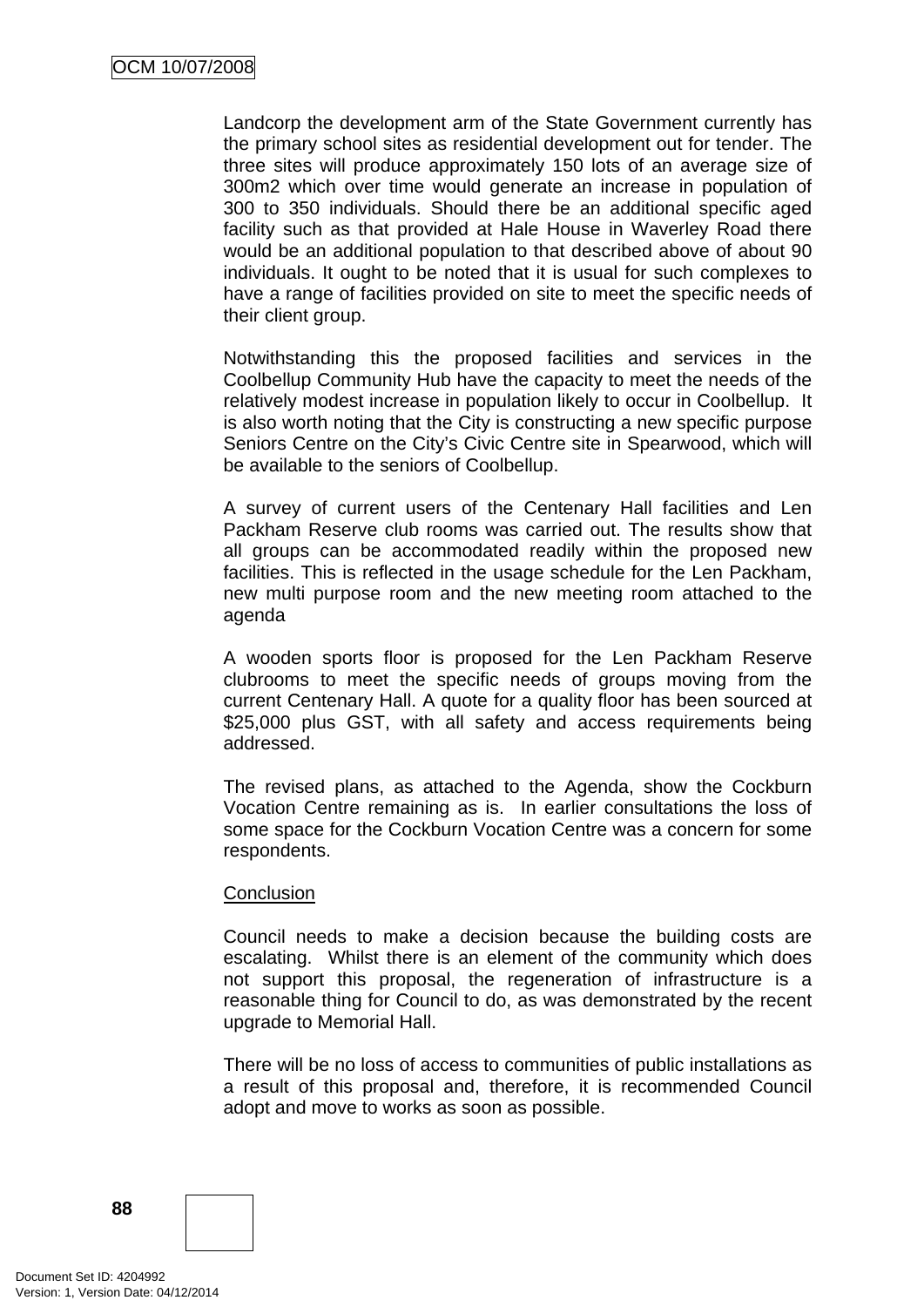# **Strategic Plan/Policy Implications**

#### **Infrastructure Development**

• To construct and maintain community facilities that meet community needs.

## **Lifestyle and Aspiration Achievement**

• To identify community needs, aspirations, expectations and priorities for services that are required to meet the changing demographics of the district.

#### **Governance Excellence**

• To maximise use of technology that contributes to the efficient delivery of Council's services.

## **Budget/Financial Implications**

Trevor Phillips and Associates - Quantity Surveyors have provided revised costing estimates for this project with escalation costs to March 2008. The budget for the project is currently \$3,500,000 based on Council's agreed Option 2 Concept Plan which shows the modification of the current hall to office space. The revised figure for this option escalated in March 2008 to \$4,104,000 which is an additional \$600,000. Should Council seek to maintain the Centenary Hall and relocate the City's Children's Services to the site (the previously considered Option 1) the revised cost to March 2008 is \$4,693,000 which is an additional \$1,193,000.

## **Legal Implications**

N/A

## **Community Consultation**

There has been extensive community consultation on the project the results of which have been reported to Council.

## **Attachment(s)**

- 1. Proposed Concept Plan for the development of the Coolbellup Community Hub.
- 2. Usage Schedules.
- 3. Responses to community consultation.
- 4. Submission Coolbellup Community Association.

## **Advice to Proponent(s)/Submissioners**

The Proponent(s) and those who lodged a submission on the proposal have been advised that this matter is to be considered at the 10 July 2008 Council Meeting.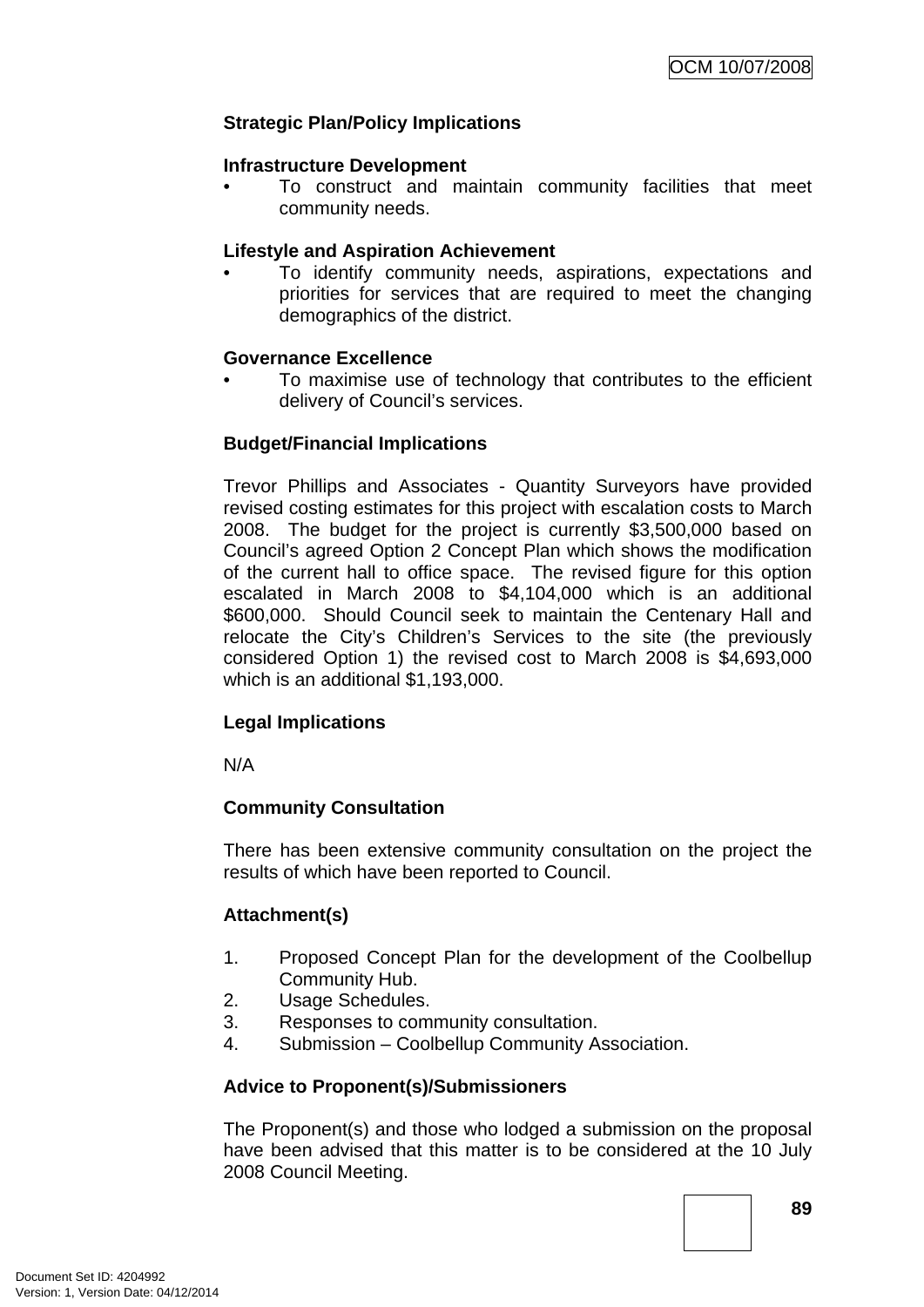## **Implications of Section 3.18(3) Local Government Act, 1995**

Nil.

NOTE: AT THIS POINT IN THE MEETING THE PRESIDING MEMBER CALLED FOR ORDER IN THE GALLERY AND REQUESTED MR LOGAN HOWLETT TO BE QUIET.

#### **18. EXECUTIVE DIVISION ISSUES**

Nil

#### **19. MOTIONS OF WHICH PREVIOUS NOTICE HAS BEEN GIVEN**

Nil

## **20. NOTICES OF MOTION GIVEN AT THE MEETING FOR CONSIDERATION AT NEXT MEETING**

Nil

#### **21. NEW BUSINESS OF AN URGENT NATURE INTRODUCED BY COUNCILLORS OR OFFICERS**

Nil

#### **22 (OCM 10/7/2008) - MATTERS TO BE NOTED FOR INVESTIGATION, WITHOUT DEBATE**

22.1 **Clr Helen Attrill** - A review of the current APD18 Policy to ensure that the provision regarding maximum floor area permitted for Resource & Rural and Rural Living are correlated to the property lot size and other factors which might be considered pertinent following this review, such as water catchment in areas where there is no scheme water.

## **23. CONFIDENTIAL BUSINESS**

Nil